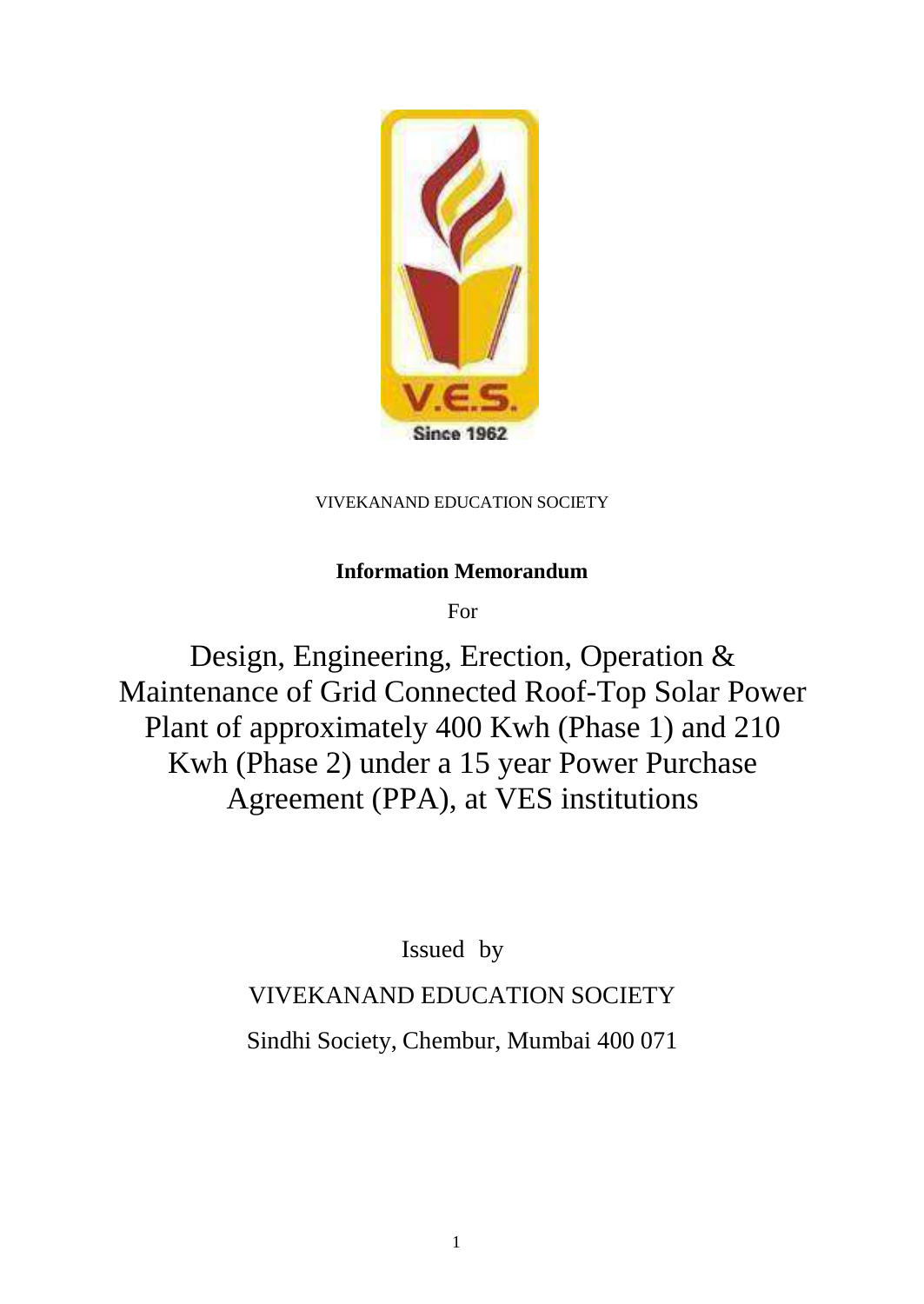### **Table of Contents**

# **Contents**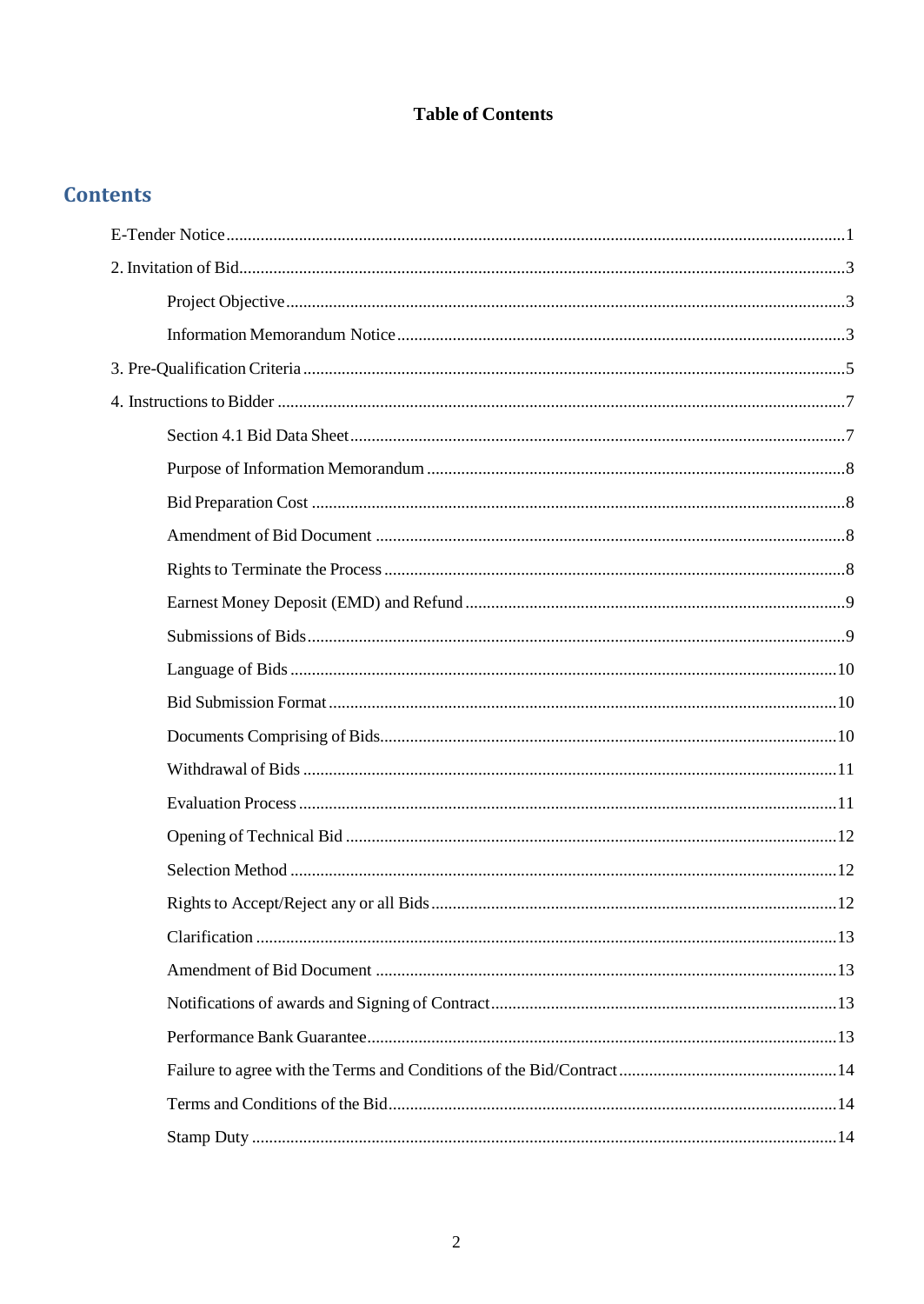| A)            |  |
|---------------|--|
| B)            |  |
| $\mathcal{C}$ |  |
|               |  |
|               |  |
|               |  |
|               |  |
|               |  |
|               |  |
|               |  |
|               |  |
|               |  |
|               |  |
|               |  |
|               |  |
|               |  |
|               |  |
|               |  |
|               |  |
|               |  |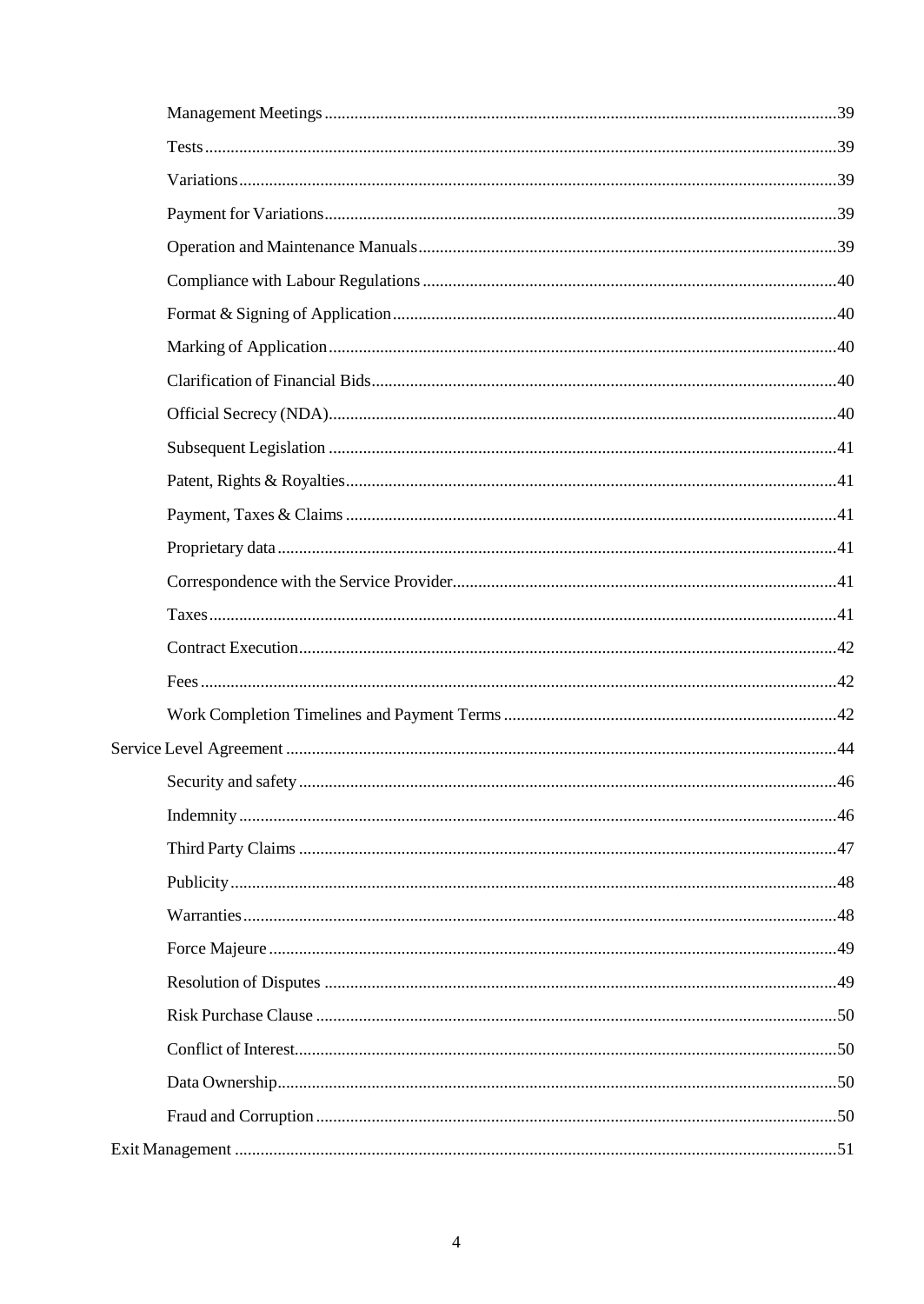| i.             |                                                                                     |  |
|----------------|-------------------------------------------------------------------------------------|--|
| ii.            |                                                                                     |  |
| iii.           |                                                                                     |  |
| a.             |                                                                                     |  |
|                |                                                                                     |  |
|                |                                                                                     |  |
|                |                                                                                     |  |
| a.             |                                                                                     |  |
| b.             |                                                                                     |  |
| c.             |                                                                                     |  |
| d.             | Care to be taken while working at VES Office within the Group at respective sites54 |  |
| e.             |                                                                                     |  |
| f.             |                                                                                     |  |
| g.             |                                                                                     |  |
| h.             |                                                                                     |  |
| i.             |                                                                                     |  |
| $\mathbf{j}$ . |                                                                                     |  |
|                |                                                                                     |  |
|                |                                                                                     |  |
|                |                                                                                     |  |
|                |                                                                                     |  |
|                |                                                                                     |  |
|                |                                                                                     |  |
|                |                                                                                     |  |
|                |                                                                                     |  |
| 1.             |                                                                                     |  |
|                |                                                                                     |  |
|                |                                                                                     |  |
|                |                                                                                     |  |
|                |                                                                                     |  |
|                |                                                                                     |  |
|                |                                                                                     |  |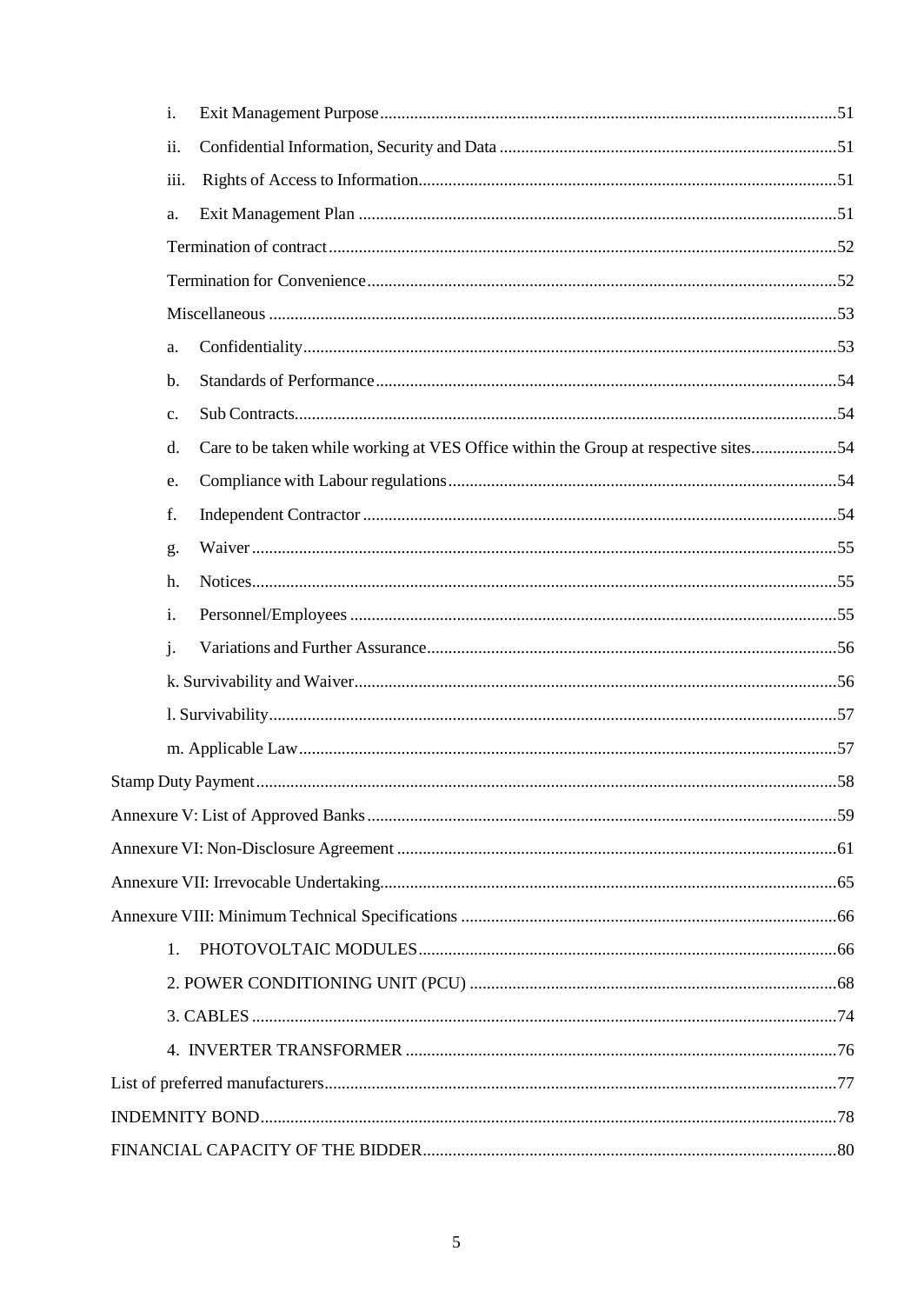|     | FORMAT OF CHARTERED ACCOUNTANT CERTIFICATE FOR FINANCIAL CAPABILITY OF THE |  |
|-----|----------------------------------------------------------------------------|--|
|     |                                                                            |  |
|     |                                                                            |  |
|     |                                                                            |  |
|     |                                                                            |  |
|     |                                                                            |  |
|     |                                                                            |  |
| ii. |                                                                            |  |
|     |                                                                            |  |
|     |                                                                            |  |
|     |                                                                            |  |
|     |                                                                            |  |
| 1.  |                                                                            |  |
|     |                                                                            |  |
| 2.  |                                                                            |  |
| 3.  |                                                                            |  |
|     |                                                                            |  |
| 2.  |                                                                            |  |
|     |                                                                            |  |
| 2.  |                                                                            |  |
| 3.  |                                                                            |  |
|     |                                                                            |  |
|     |                                                                            |  |
|     |                                                                            |  |
|     |                                                                            |  |
|     |                                                                            |  |
|     |                                                                            |  |
|     |                                                                            |  |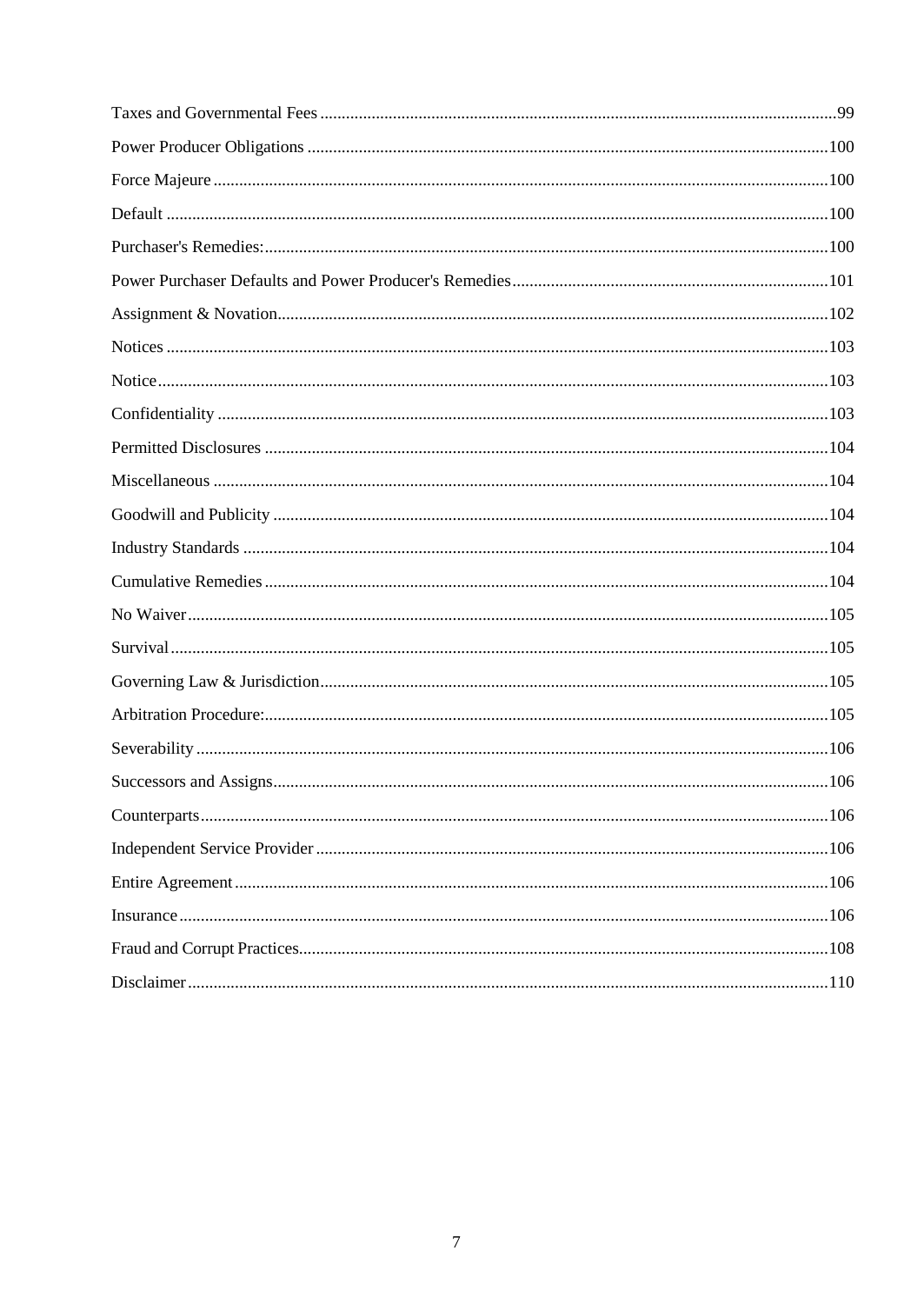### **Glossary**

| <b>Abbreviations and Acronyms</b> | <b>Description</b>                                   |
|-----------------------------------|------------------------------------------------------|
| AMC                               | <b>Annual Maintenance Contract</b>                   |
| <b>BEC</b>                        | <b>Bid Evaluation Committee</b>                      |
| <b>BOM</b>                        | <b>Bill Of Material</b>                              |
| <b>CA</b>                         | <b>Contract Agreement</b>                            |
| <b>EMD</b>                        | <b>Earnest Money Deposit</b>                         |
| <b>FMS</b>                        | <b>Facilities Management Service Provider</b>        |
| <b>IA</b>                         | <b>Implementation Agency</b>                         |
| <b>ISO</b>                        | <b>International Organization of Standardization</b> |
| 0&M                               | <b>Operation and Maintenance</b>                     |
| <b>OEM</b>                        | <b>Original Equipment Manufacturer</b>               |
| <b>PAN</b>                        | <b>Permanent Account Number</b>                      |
| <b>PBG</b>                        | <b>Performance Bank Guarantee</b>                    |
| <b>RFP</b>                        | <b>Request For Proposal</b>                          |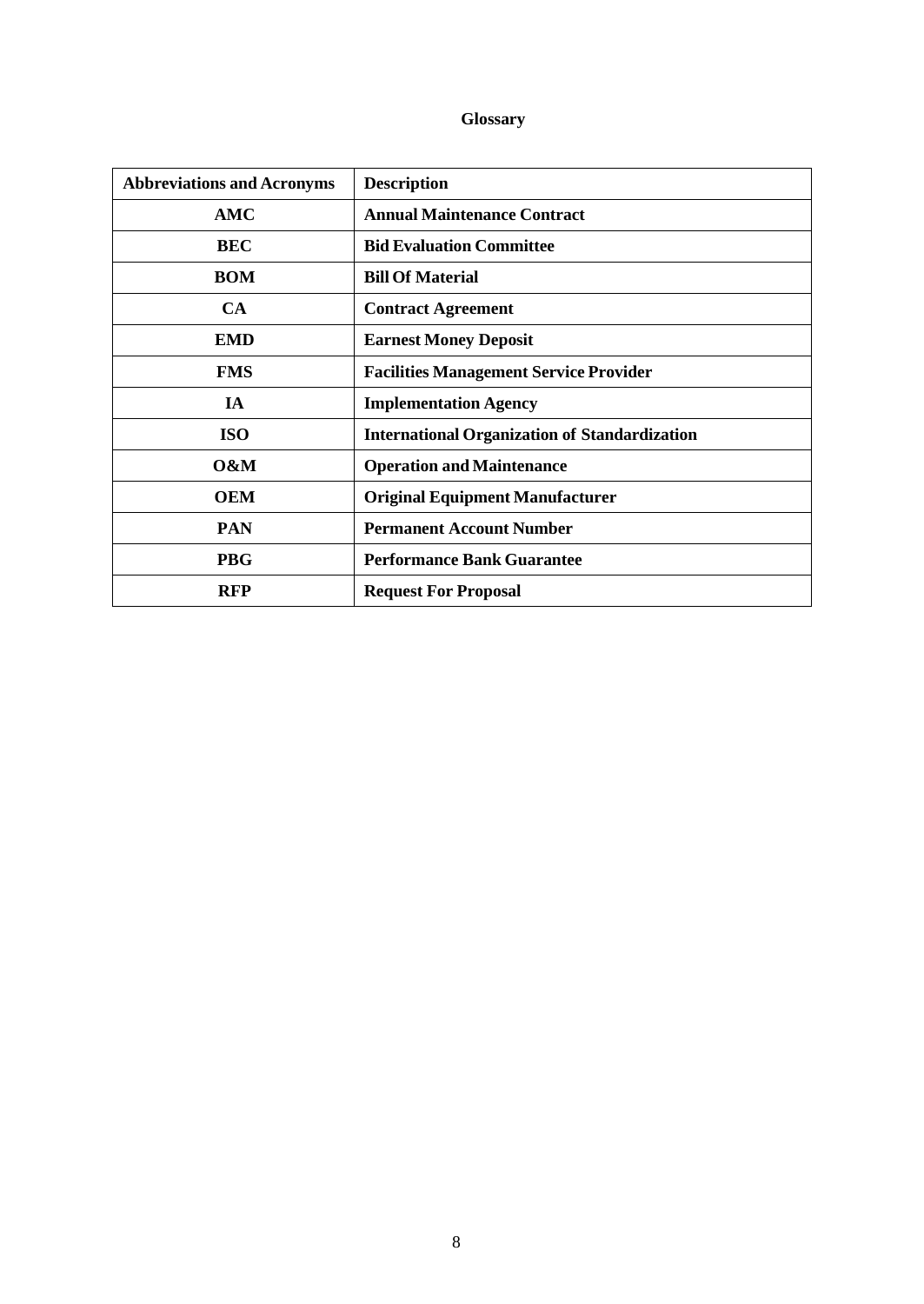### **E-Tender Notice**

# <span id="page-8-0"></span>**VIVEKANAND EDUCATION SOCIETY**

#### **No. 001 Dated 30.03.2022**

Vivekanand Education Society (VES) invites Bids for above mentioned work. The Information Memorandum copy can be downloaded from VES portal (http://ves.ac.in) under "Tenders" section.

All interested vendors, whether already registered or not registered in VES, are mandated to get registered with VES for Tendering process and obtain Login Credentials to participate in the Online bidding process. The details of the same are available on the above mentioned portal under 'Tenders'.

The vendors can get digital signature from any one of the certifying Authorities (CA's) licensed by the Controller of Certifying Authorities namely Safe scrypt, IDRBT, National Informatics Centre, TCS, Customs, MTNL GNFC and e-Mudhra.

The technical and commercial bids shall be submitted online up to the end date  $\&$  time mentioned below.

| Sr.<br>No.                                                                                                          | <b>Description</b>                                                                                                                                                                                                                                                      | <b>EMD</b>                   | Start date &<br>Time for online<br><b>Bid Downloading</b> | End date & Time<br>foronline Bid<br><b>Submission</b> |
|---------------------------------------------------------------------------------------------------------------------|-------------------------------------------------------------------------------------------------------------------------------------------------------------------------------------------------------------------------------------------------------------------------|------------------------------|-----------------------------------------------------------|-------------------------------------------------------|
| 1                                                                                                                   | Design, Engineering, Erection,<br>Operation & Maintenance of Grid<br>Connected Roof-Top Solar Power<br>Plant of approximately 400 Kwh<br>(Phase 1) and 210 Kwh (Phase 2)<br>under a 15 year Power Purchase<br>Agreement (PPA), at VES<br>institutions<br>Bid no.: BN001 | <b>INR</b> Five<br>$Lakhs/-$ | 30.03.2022<br>at $12:00$ hrs                              | 07.04.2022<br>at $16:00$ hrs                          |
| Note: Last date for online payment of Earnest money Deposit (EMD) is on or before due date $\&$<br>time prescribed. |                                                                                                                                                                                                                                                                         |                              |                                                           |                                                       |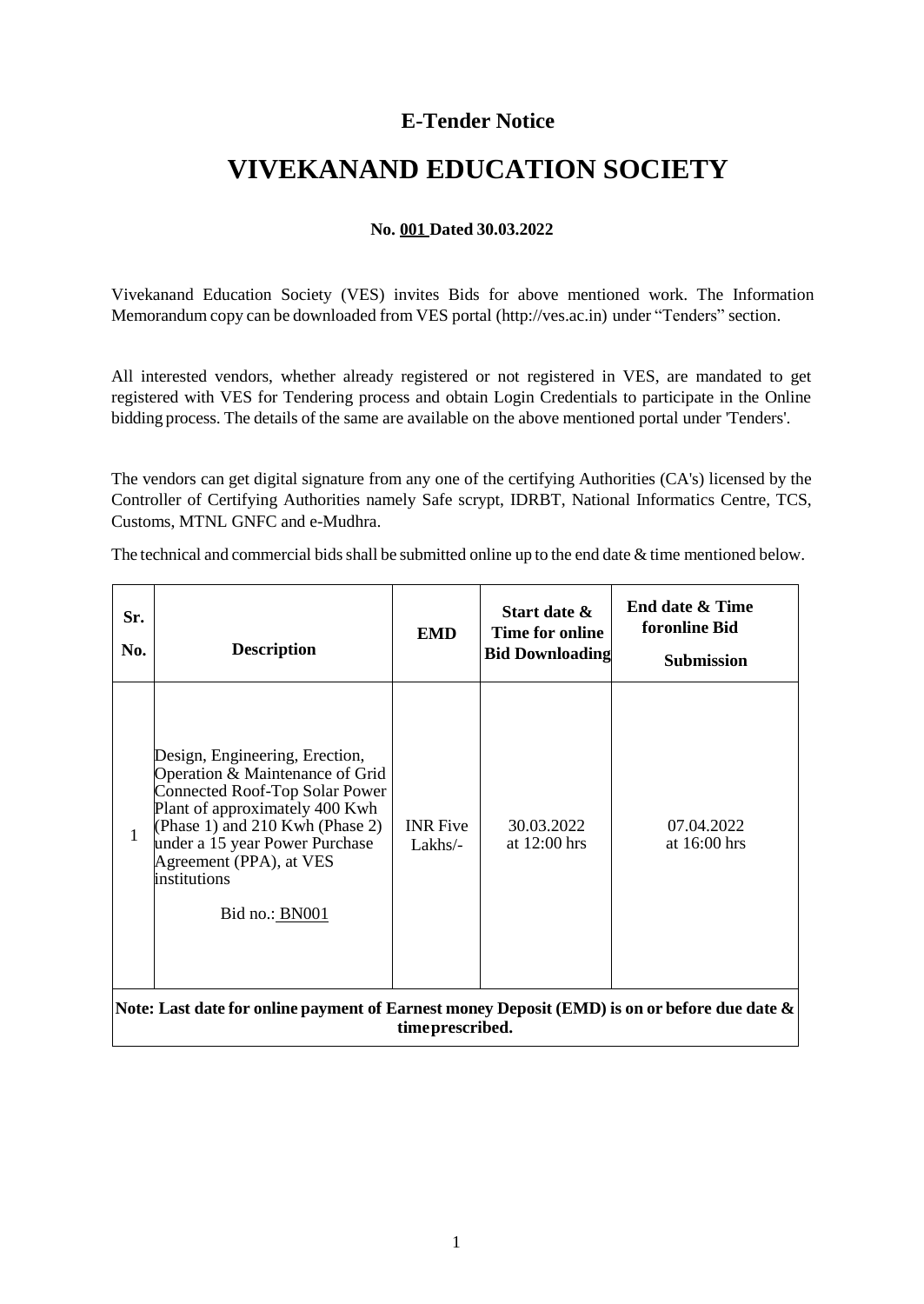The prospective tenderer(s) should submit their suggestions/observations, if any, in writing / email till 01/04/2022 16:00 hrs. Only suggestions / observations received in writing/email will be discussed and clarified by email and any modification of the tendering documents, which may become necessary as a result of such replies, shall be made by VES exclusively through the issue of an addendum/corrigendum. The Information Memorandum uploaded shall be read along with any modification.

The Authority (VES) shall not be liable for any omission, mistake or error in respect of any of the above or on account of any matter or thing arising out of or concerning or relating to the tender or the Bidding Process, including any error or mistake therein or in any information or data given by the Authority.

VES reserves the right to reject all or any of the e-Tender(s) without assigning any reason at any stage.

Tenderers shall note that any corrigendum issued regarding this Information Memorandum (IM) will be published on the VES portal only.

**Secretary**,

**Vivekanand Education Society**

**For detailed bid document please scroll down**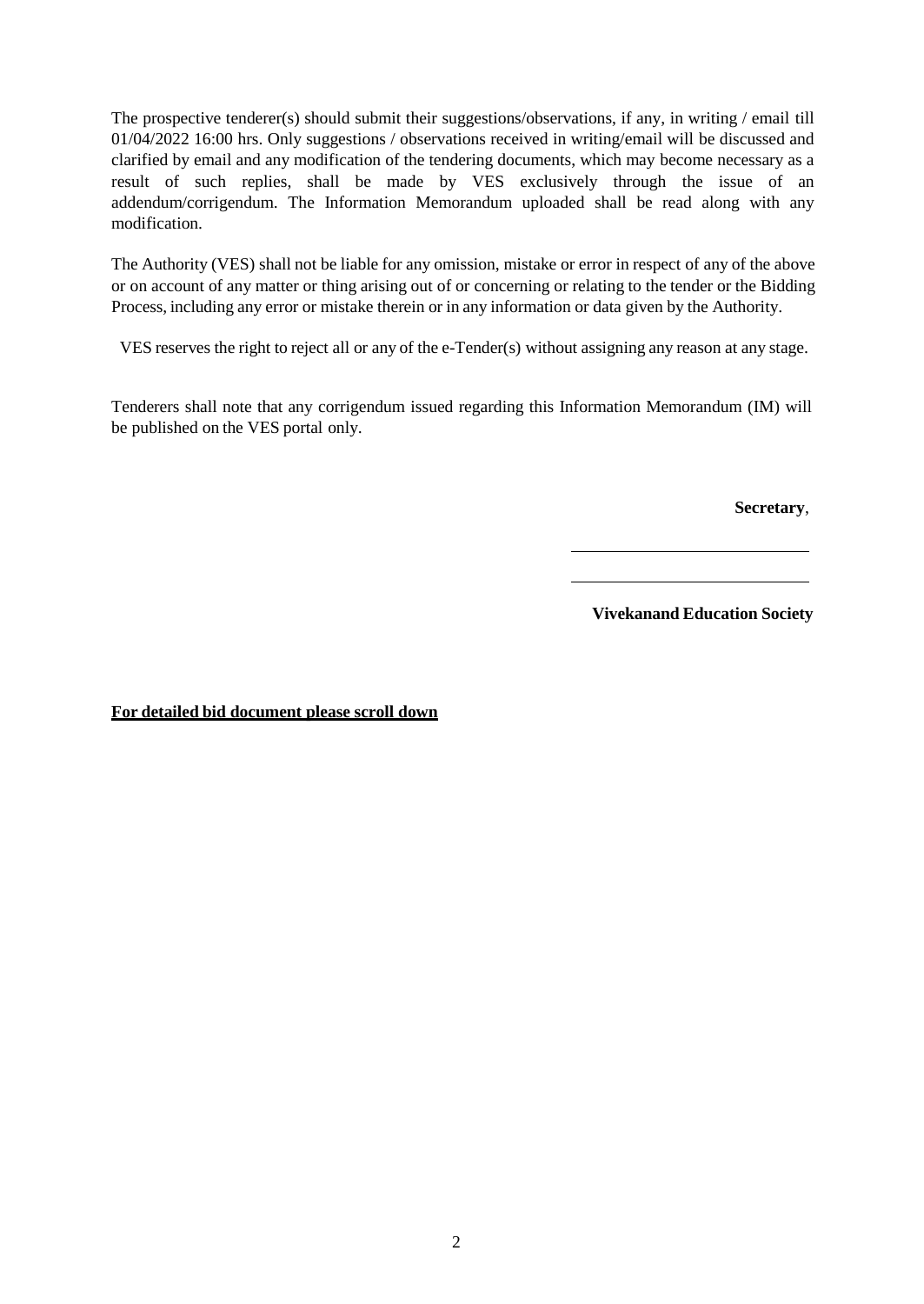### **2.Invitation of Bid**

<span id="page-10-0"></span>VES invites Tender for "Power Purchase Agreement (PPA) For Installation, Power Purchase Agreement (PPA) For Installation, Operation & Maintenance of Grid Connected Roof-Top Solar Power Plant of 400 Kw (Phase 1) and 210 Kw (Phase 2) at VES Institutions" as per the terms and conditionsattached with this document.

Note: Bidder/ Agencies are advised to study this Information Memorandum (IM) document carefully before submitting their proposals in response to the Bid Notice. Submission of a proposal in response to this notice shall be deemed to have been done after careful study and examination of this document with full understanding of its terms, conditions and implications.

#### <span id="page-10-1"></span>**Project Objective**

The purpose of this document is to finalize, Power Purchase Agreement (PPA) For Installation, Power Purchase Agreement (PPA) For Installation, Operation & Maintenance of Grid Connected Roof-Top Solar Power Plant of 400 Kw (Phase 1) and 210 Kw (Phase 2) at VES Institutions mentioned below:

| Sr. No.        | Name of the Institute                                                                  | Approx.<br>Usable<br>Area<br>(Sq. Mtr.) | Plant<br>Capacity<br>expected<br>$(in$ kWp $)$ | Phase        |
|----------------|----------------------------------------------------------------------------------------|-----------------------------------------|------------------------------------------------|--------------|
|                | VES Institute of Technology, HAMC,<br>Collectors Colony, Chembur, Mumbai -74.          | 2190                                    | 220                                            |              |
| $\overline{2}$ | VES College Of Pharmacy, HAMC, Collectors<br>Colony, Chembur, Mumbai -74.              | 556                                     | 48                                             |              |
| 3              | VES Swami Vivekanand Vidyalaya &<br>Kanishtha Mahavidyalaya, Kurla East, Mumbai-<br>24 | 1500                                    | 130                                            |              |
| 3              | VES College of Arts, Science And Commerce,<br>Sindhi Society, Chembur, Mumbai- 71.     | 2200                                    | 210                                            | $\mathbf{I}$ |
|                | VES Polytechnic, Sindhi Society, Chembur,<br>Mumbai-71.                                |                                         |                                                | П            |

The bidder has to propose the list of hardware as per project requirement of VES. Also bidder to ensure the location should not be isolated at any point of time.

#### <span id="page-10-2"></span>**Information Memorandum Notice**

1. This Information Memorandum is being published by VES.

2. Bidder agencies are advised to study this document carefully before submitting their bids in response to the Bid Notice. Submission of a bid in response to this notice shall be deemed to have been done after careful study and examination of this document with full understanding of its terms, conditions and implications.

3. The complete document has been published on https://ves.ac.in for the purpose of downloading. It is valid for participation in the electronic bidding process subject to the submission of required bidding document fee and EMD.

4. To participate in online bidding process, Bidders must procure a Digital Signature Certificate (Class  $-$  III).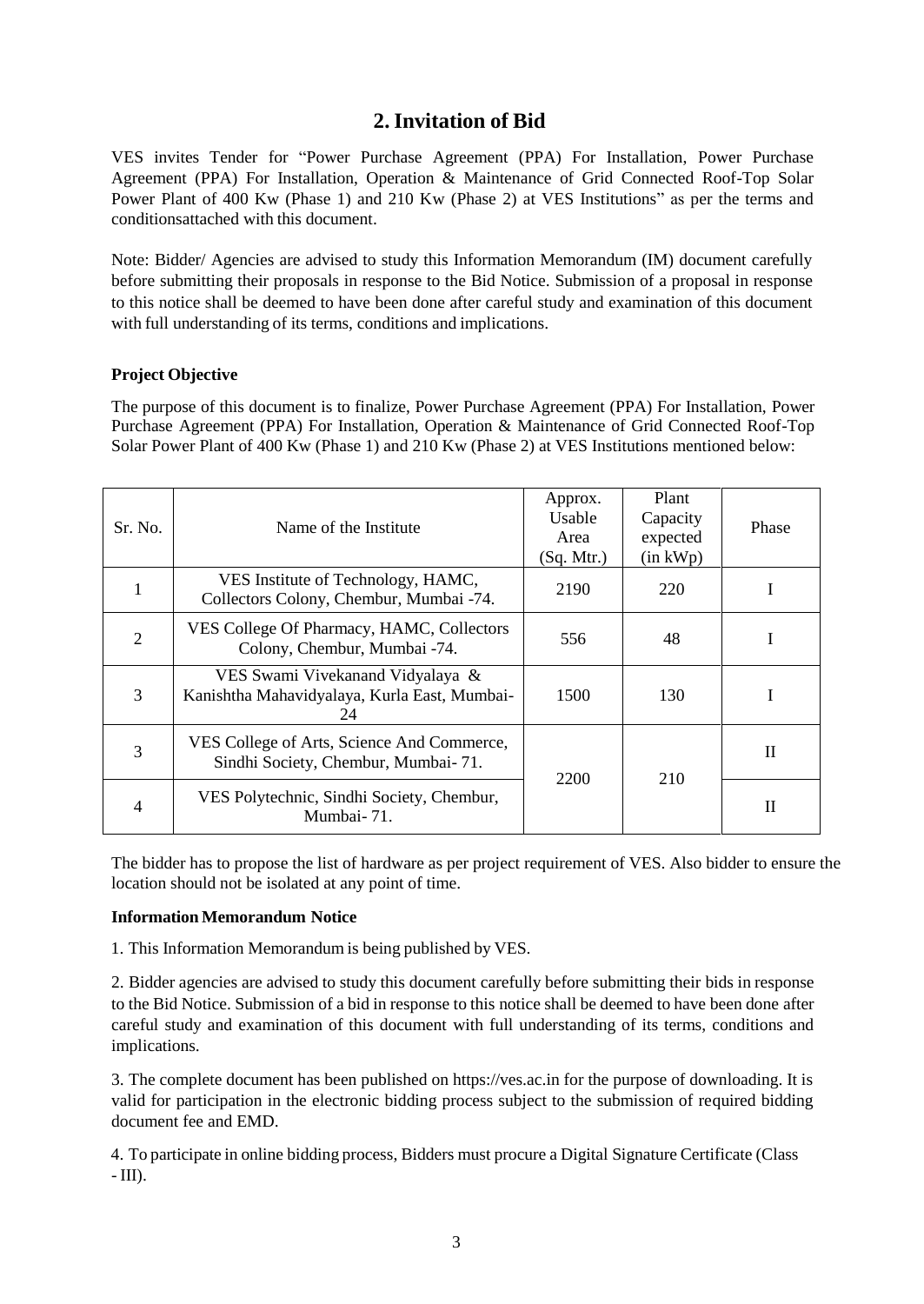5. Bidder (Authorized Signatory) shall submit their offer online in electronic formats of technical and financial proposal.

6. For technical queries related to Email: [etender.ves@ves.ac.in](mailto:etender.ves@ves.ac.in)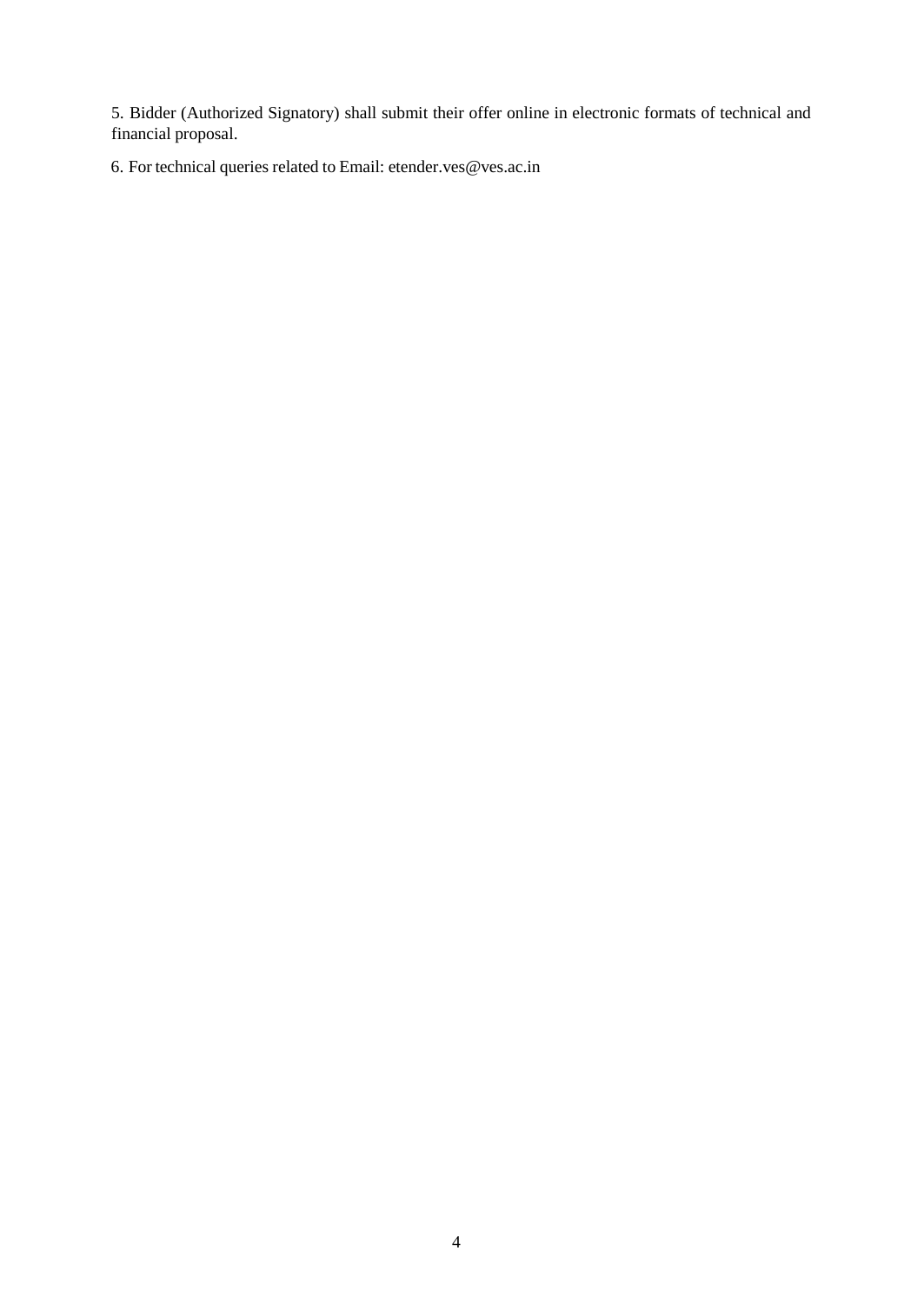# **3. Pre-Qualification Criteria**

| The qualification criteria shall be met by the bidder. |
|--------------------------------------------------------|
|--------------------------------------------------------|

<span id="page-12-0"></span>

| Sr.<br>N <sub>o</sub> | <b>Qualification Criteria</b>                                                                                                                                                                                                                                                                                                                                                        | <b>Documentary Evidence</b>                                                                                                                                                                                                                | <b>Document</b><br>producedby<br><b>Bidder</b> |
|-----------------------|--------------------------------------------------------------------------------------------------------------------------------------------------------------------------------------------------------------------------------------------------------------------------------------------------------------------------------------------------------------------------------------|--------------------------------------------------------------------------------------------------------------------------------------------------------------------------------------------------------------------------------------------|------------------------------------------------|
| 1.                    | The bidder should be a company registered<br>under Indian Companies Act, 1956 and 2013,<br>or, a Partnership Firm registered under Indian<br>Partnership Act, 1932, or, a Proprietorship<br>firm, or, Limited Liability Partnership Firm<br>under Limited Liability Partnership Firm Act<br>2008.                                                                                    | Copy of Certificate of<br>Incorporation signed by Authorized<br>Signatory of the Bidder/ certified<br>deed of partnership                                                                                                                  | <b>Bidder</b>                                  |
| 2.                    | The Bidder must have established high quality,<br>environment management system, and<br>information security standards in place and<br>must have ISO 9001, ISO 14001 and ISO<br>27001 certifications for the solar photovoltaic<br>modules and inverters.                                                                                                                            | Copy of the Valid Certificate(s)<br>signed and stamped by the<br>Authorized Signatory of the<br>Bidder.                                                                                                                                    | <b>Bidder</b>                                  |
| 3.                    | The Bidder should have an average annual<br>turnover of at least INR 10 crores over the<br>lastthree financial years (i.e. 2018-19, 2019-<br>20, 2020-21)                                                                                                                                                                                                                            | Certificate<br>Chartered<br>from<br>Accountant clearly stating average<br>turnover from Business.<br>As per Form 2 and form 5                                                                                                              | <b>Bidder</b>                                  |
| $\overline{4}$ .      | The Bidder should have positive net worth for<br>last three audited financial year as on 31st<br>March 2021.                                                                                                                                                                                                                                                                         | Certificate from the Chartered<br>Accountant clearly stating the net<br>worth.                                                                                                                                                             | <b>Bidder</b>                                  |
| 5.                    | The Bidder should have executed or currently<br>executing project/s for 3 financial year (i.e.<br>2018-19, 2019-20, 2020-21) in India<br>1. At least one project having power<br>generation capacity of 1MW, or,<br>2. At least two projects having power<br>generation capacity of 0.6MW each, or,<br>3. At least three projects having power<br>generation capacity of 0.5MW each. | Copy of Work Order & Work<br>Completion certificate of the<br>project from respective client<br>clearly stating the scope, current<br>status and the contact details of the<br>authority.<br>Only completed project will be<br>considered. | <b>Bidder</b>                                  |
| 6.                    | The Bidder should have executed or currently<br>executing project/s for 3 financial year (i.e.<br>2018-19, 2019-20, 2020-21) in India<br>1. At least one project with a value of Rs<br>4.5Crores, or,<br>2. At least two projects with a value of Rs 2.7<br>Crores each, OR,<br>At least three projects with a value of Rs 2.25<br>Crore each.                                       | Copy of Work Order & Work<br>Completion certificate of the<br>project from respective client<br>clearly stating the scope, current<br>status and the contact details of the<br>authority.<br>Only completed project will be<br>considered  | <b>Bidder</b>                                  |
| 7.                    | The Bidder shall demonstrate that the above<br>plants have generated solar power at<br>efficiency levels of not less than 97% of<br>installed capacity. Consistently in past 3<br>years.                                                                                                                                                                                             | Monthly solar Power generation<br>reports duly certified by the client.                                                                                                                                                                    | <b>Bidder</b>                                  |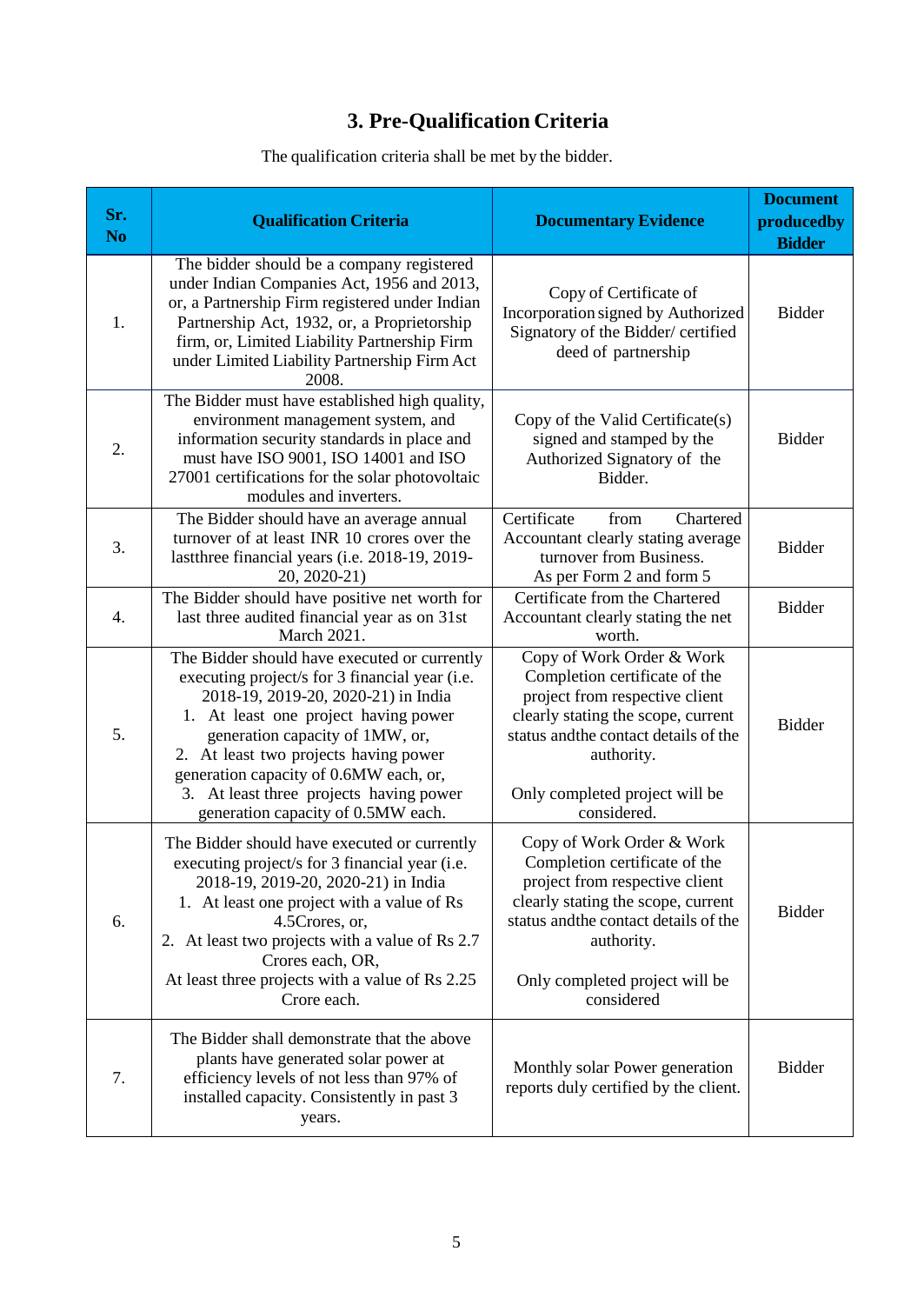| 8.  | The Bidder should have or shall be ready to set<br>up a project office in MumbaiMetropolitan<br>Region (MMR).                                                  | Rental Agreement/ Utility Bill in<br>the name of the company/Sale<br>Deed, OR, Declaration that the<br>office will be set-up within a<br>period of 30 days from the date of<br>issuance of Letter of Award. | <b>Bidder</b> |
|-----|----------------------------------------------------------------------------------------------------------------------------------------------------------------|-------------------------------------------------------------------------------------------------------------------------------------------------------------------------------------------------------------|---------------|
| 9.  | Bidder should have provided the proof that the<br>OEM has successfully installed 1GW of solar<br>panels in India in past 10 years.                             | Letter from OEM giving details of<br>installations of its panels.                                                                                                                                           | <b>Bidder</b> |
| 10. | The Bidder should have valid documentary<br>proof of GST registration number and PAN<br>Card.                                                                  | Copy of GST registration number<br>and PAN card                                                                                                                                                             | <b>Bidder</b> |
| 11. | The Bidder should not have been blacklisted by<br>any Central/State Government Organization or<br>Department in India at the time of submission<br>of the bid. | Declaration by the Bidder as per<br>format given in the bid document                                                                                                                                        | <b>Bidder</b> |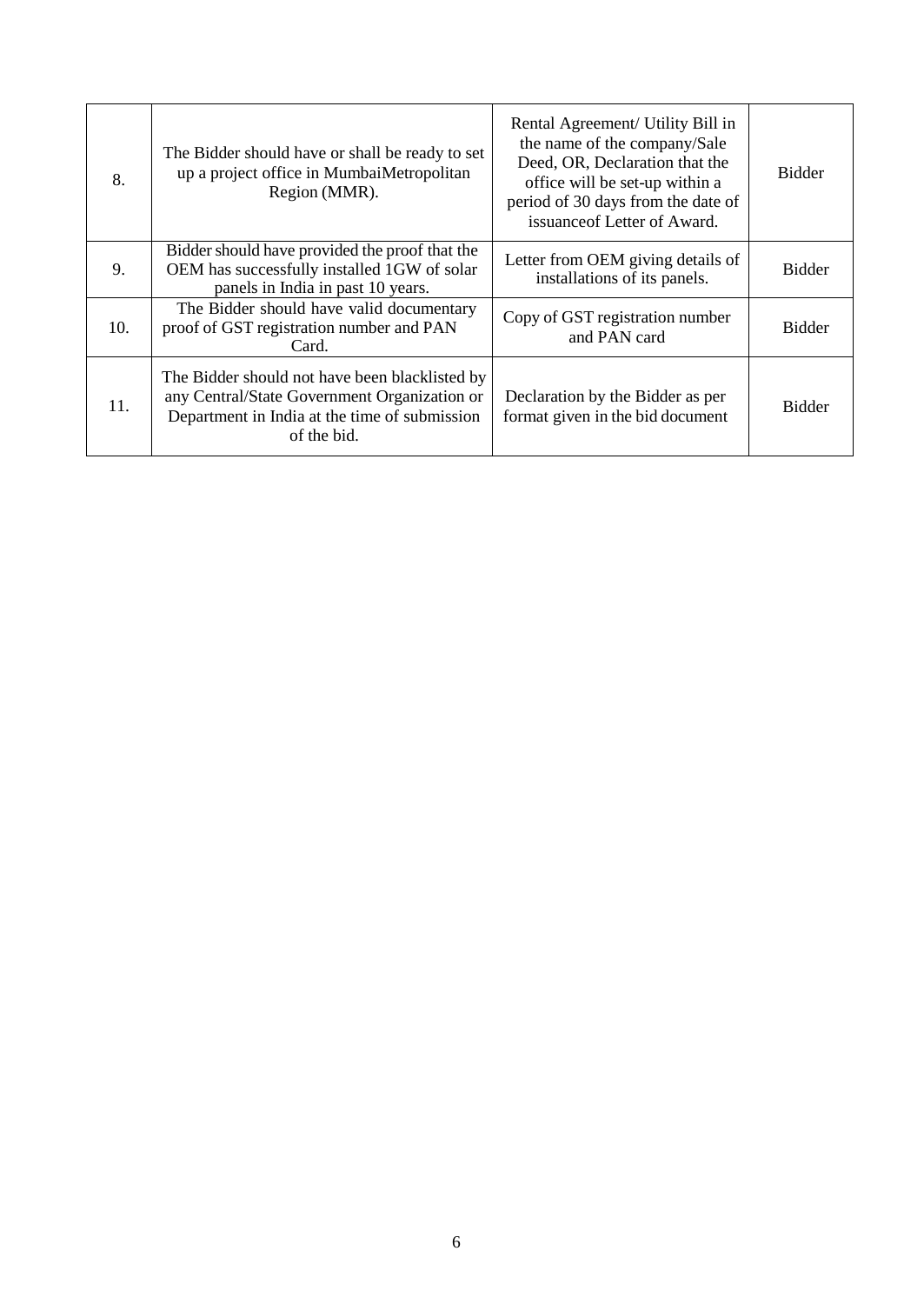# **4. Instructions to Bidder**

### **Section 4.1 Bid Data Sheet**

<span id="page-14-1"></span><span id="page-14-0"></span>

| $\boldsymbol{0}$ | <b>Information</b>                                                                                                                                                              | <b>Details</b>                                                                                                                                                                                                                            |  |  |  |  |
|------------------|---------------------------------------------------------------------------------------------------------------------------------------------------------------------------------|-------------------------------------------------------------------------------------------------------------------------------------------------------------------------------------------------------------------------------------------|--|--|--|--|
| A. Introduction  |                                                                                                                                                                                 |                                                                                                                                                                                                                                           |  |  |  |  |
| 1.               | Project Name                                                                                                                                                                    | Design, Engineering, Erection, Operation & Maintenance of<br>Grid Connected Roof-Top Solar Power Plant of approximately<br>400 Kwh (Phase 1) and 210 Kwh (Phase 2) under a 15 year<br>Power Purchase Agreement (PPA), at VES institutions |  |  |  |  |
| 2.               | <b>Bid Submission Due Date</b>                                                                                                                                                  | 30.03.2022 from 12:00 hrs. to 07.04.2022 up to<br>16:00 hrs.                                                                                                                                                                              |  |  |  |  |
| 3.               | EarnestMoneyDeposit(EMD)                                                                                                                                                        | INR Rs 5 lakh rupees. To be released after 6 months of<br>successful commissioning                                                                                                                                                        |  |  |  |  |
| 4.               | EMD Submission Due Date &<br>Time                                                                                                                                               | 07.04.2022 up to 16:00 hrs.                                                                                                                                                                                                               |  |  |  |  |
| 5.               | Addressee and Address for the<br>EMD to be submitted                                                                                                                            | Vivekanand Education Society.<br>Sindhi Society, Chembur, Mumbai-400 071                                                                                                                                                                  |  |  |  |  |
| 6.               | 5% of Bidders contribution in the project.<br>This will be Released after 6 months of successful commissioning<br>Performance Bank Guarantee<br>and sustained power generation. |                                                                                                                                                                                                                                           |  |  |  |  |
|                  |                                                                                                                                                                                 | <b>B. Preparation of Bids</b>                                                                                                                                                                                                             |  |  |  |  |
| 7.               | Language of Bid                                                                                                                                                                 | English                                                                                                                                                                                                                                   |  |  |  |  |
| 8.               | <b>Bid Validity Period</b>                                                                                                                                                      | 30 Calendar Days from the Date of Opening of Bid                                                                                                                                                                                          |  |  |  |  |
| 9.               | Performance Security Validity<br>Period                                                                                                                                         | Valid up to 6 months of successful commissioning and sustained<br>power generation.                                                                                                                                                       |  |  |  |  |
|                  |                                                                                                                                                                                 | <b>C. Bid Presentation</b>                                                                                                                                                                                                                |  |  |  |  |
| 10.              | Last date for submission of<br>written queries for clarifications                                                                                                               | 1.04.2022 upto 16:00 hrs                                                                                                                                                                                                                  |  |  |  |  |
| 11.              | <b>Query Submission</b>                                                                                                                                                         | To be submitted via e-mail only                                                                                                                                                                                                           |  |  |  |  |
| 12.              | <b>Contact Person for clarification</b><br>of Queries                                                                                                                           | Vikrant Joshi                                                                                                                                                                                                                             |  |  |  |  |
| 13.              | <b>Contact Information</b>                                                                                                                                                      | E-mail: ves.solarplant@ves.ac.in                                                                                                                                                                                                          |  |  |  |  |
| 14.              | Last date (deadline) for receipt<br>of proposals in response to Bid<br>Document notice                                                                                          | 07.04.2022                                                                                                                                                                                                                                |  |  |  |  |
|                  |                                                                                                                                                                                 | D. Evaluation of Bids and Awarding of Contract                                                                                                                                                                                            |  |  |  |  |
| 16.              | <b>Signingof ContractAgreement</b><br>with VES                                                                                                                                  | Within 7 days after the declaration of results                                                                                                                                                                                            |  |  |  |  |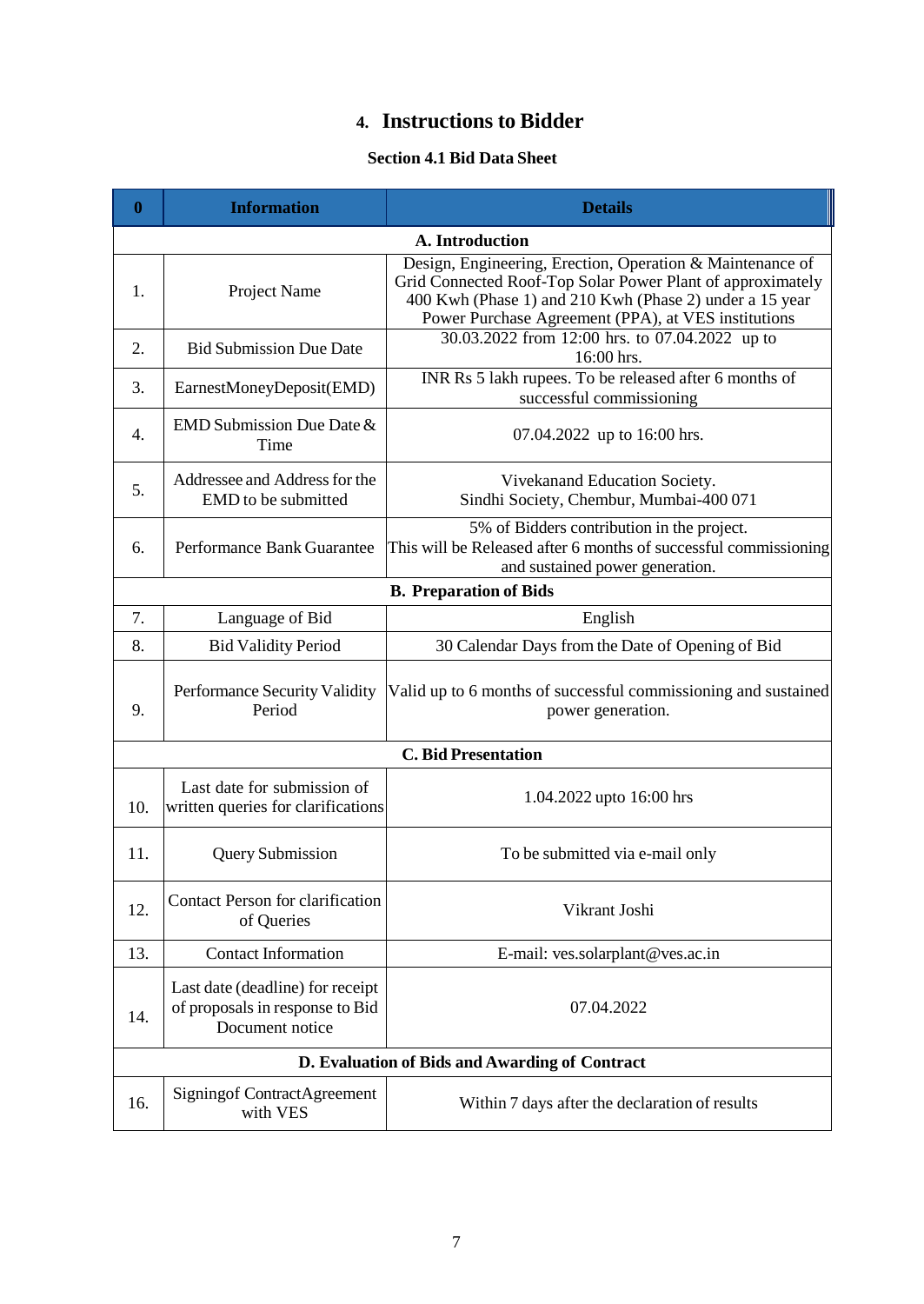#### <span id="page-15-0"></span>**Purpose of Information Memorandum**

VES reserves the right to reject all or any of the e-Tender(s) without assigning any reason at any stage. The dates and time for submission and opening the tenders are as mentioned in Section 4.1. If there are any changes in the dates the same will be displayed on the VES Portal (https://ves.ac.in).

#### <span id="page-15-1"></span>**BidPreparation Cost**

1. The Bidder is responsible for all costs incurred in connection with participation in this process, including, but not limited to, costs incurred in the conduct of informative and other diligence activities, participation in meetings/discussions/presentations, preparation of bid, in providing any additional information required by VES to facilitate the evaluation process, and in negotiating a definitive Contract or all such activities related to the bid process. VES will in no case be responsible or liable for those costs, regardless of the conduct or outcome of the bidding process.

2. This bid does not commit VES to award a contract or to engage in negotiations. Further, no reimbursable cost may be incurred in anticipation of award. All materials submitted by the Bidder shall become the property of VES and may be returned at its sole discretion.

#### <span id="page-15-2"></span>**Amendment of Bid Document**

1. At any time before the deadline for submission of bids, VES, may, for any reason, whether at its own initiative or in response to a clarification requested by a prospective Bidder, modify the bid document by an amendment. All the amendments made in the document would be informed to all the participating bidders through email.

2. The bidders are advised to visit the VES website (https://ves.ac.in) on regular basis for checking necessary updates. VES also reserves the rights to amend the dates mentioned in this bid for bid process. It will be assumed that the amendments have been taken into account by the Bidder in its bid.

3. In order to afford prospective Bidders reasonable time in which to take the amendment into account in preparing their bids, VES may, at its discretion, extend the last date for the receipt of Bids.

#### <span id="page-15-3"></span>**Rights to Terminate the Process**

1. VES may terminate the bid process at any time and without assigning any reason. VES makes no commitments, express or implied, that this process will result in a business transaction with anyone.

2. This bid document does not constitute an offer by VES. The Bidder's participation in this process may result in VES selecting the Bidder to engage in further discussions and negotiations towards execution of a contract. The commencement of such negotiations does not, however, signify a commitment by VES to execute a contract or to continue negotiations. VES may terminate negotiations at any time without assigning any reason.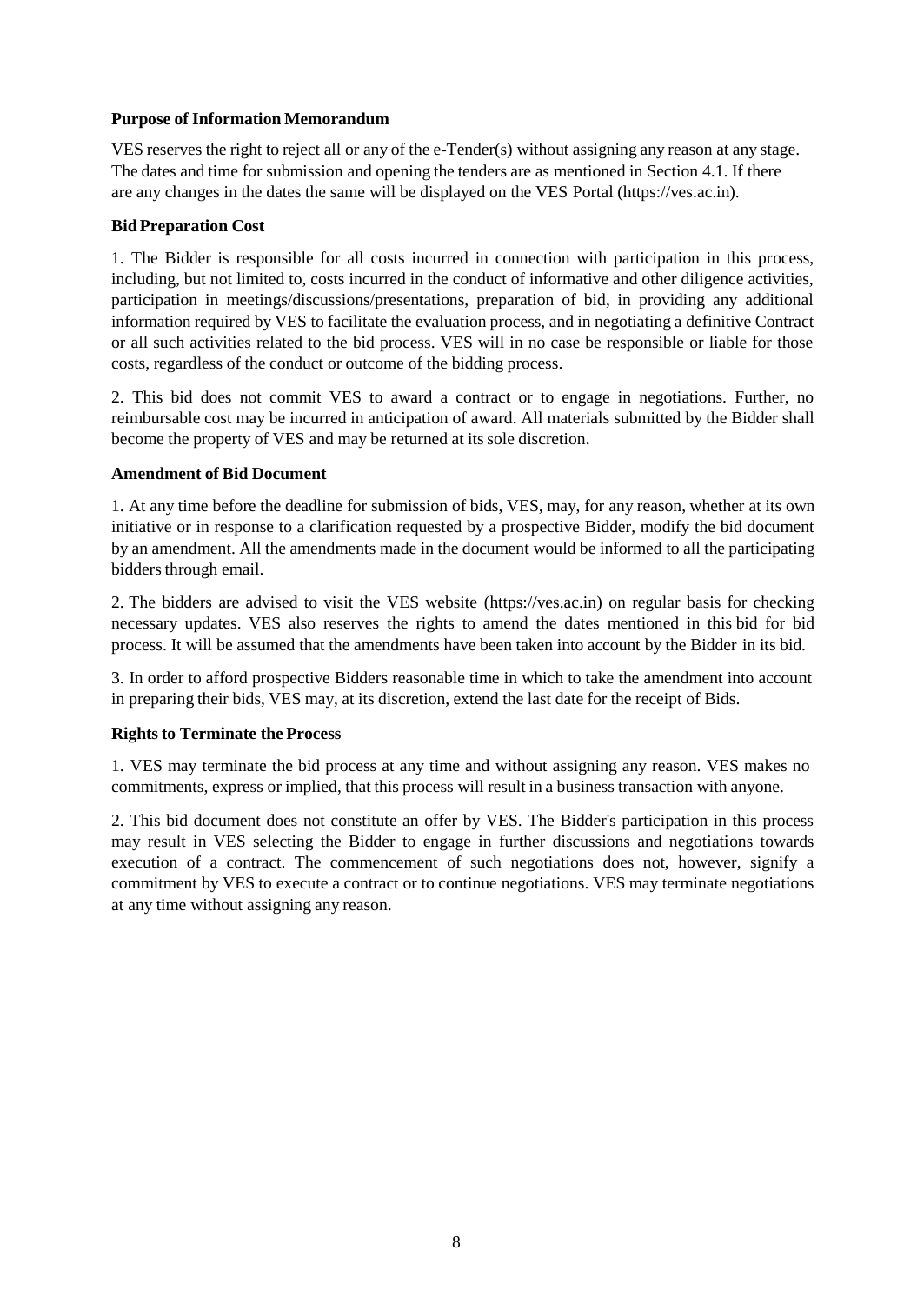#### <span id="page-16-0"></span>**Earnest Money Deposit (EMD) and Refund**

1. Bidders shall pay, along with their Bids, EMD amount as mentioned in Section 4.1, and it shall be paid online.

Bank Details:

**Payable at**: Vivekanand Education Society

**Name of the Bank**: INDUSIND BANK

**Account No:** 100122111117

**IFSC Code**: INDB0000053

#### **Branch**: Chembur

2. The bidders shall pay the EMD through online only and should not be paying the EMD in person or physically.

3. In case a bid is submitted without the EMD as mentioned above then VES reserves the right to reject the bid without providing opportunity for any further correspondence to the Bidder concerned.

4. The EMD shall be denominated in Indian Rupees only. No interest shall be paid by VES towards the deposited EMD.

5. EMD of the successful bidder will be discharged at the end of 6 months of successful commissioning of the plants. EMD of other bidders shall be refunded immediatelyafter issue of Letter of Acceptance to the successful bidder. In case the successful bidder becomes non-responsive or successful bidder withdraws the bid or is unwilling to extend the bid validity period, in such circumstances, if other bidder is agreeable to extend the bid validity period, VES will process further as per normal procedure.

6. The EMD may be forfeited in any of the following cases:

i. If a Bidder withdraws its bid or increases its quoted prices during the period of bid validity or its extended period, if any

ii. In the case of a successful Bidder, if the Bidder fails to sign the Contract or to furnish Performance Bank Guarantee within specified time in accordance with the format given in this bid document

iii. During the bid process, if a Bidder indulges in any such deliberate act as would jeopardize or unnecessarily delay the process of bid evaluation and finalization

iv. During the bid process, if any information is found wrong / manipulated / hidden in the bid.

7. The decision of VES regarding forfeiture of the EMD and rejection of bid shall be final and shall not be called upon question under any circumstances.

#### <span id="page-16-1"></span>**Submissions of Bids**

1. Complete bidding process will be online. All the notification and details regarding terms and conditions related to this bid notice hereafter will be published online on web site https://ves.ac.in.

2. Bidding documents can be seen, downloaded and submitted in electronic format on the VES website. The deadline for submission of bid is specified in section 4.1 of this document.

3. Technical bids will be opened as per the details found in section 4.1 of this document.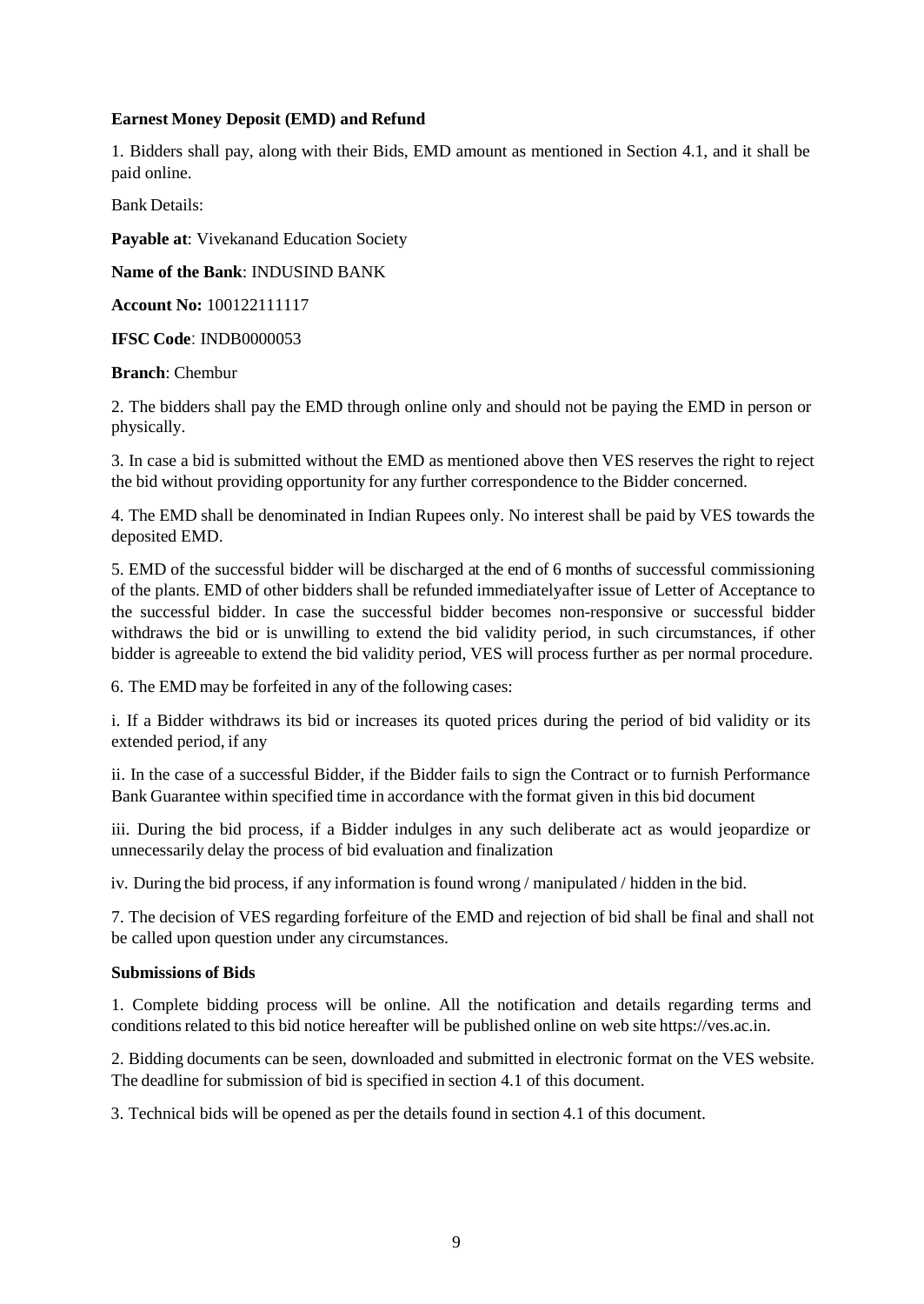4. Bidder may be requested to submit original documents for verification during evaluation of technical bids as and when required.

5. Time and date of opening of financial bid will be informed by email to technically qualified bidders.

6. An authorized representative of the Bidder should have valid class II / III Digital Signature Certificate (DSC) obtained from any Certifying Authority. The authorization shall be in the form of a written power of attorney accompanying the bid or in any other form demonstrating that the representative has been duly authorized to sign.

7. VES reserves the right to accept or reject any or all the Bids without assigning any reason. Moreover, if no intimation is provided by VES then the documents submitted cannot be deemed as accepted.

#### <span id="page-17-0"></span>**Language of Bids**

The Application and all related correspondence and documents in relation to the Bidding Process shall be in English language. Supporting documents and printed literature furnished by the Applicant with the Application may be in any other language provided that they are accompanied by translations of all the pertinent passages in the English language, duly authenticated and certified by the Applicant. Supporting materials, which are not translated into English, may not be considered. For the purpose of interpretation and evaluation of the Application, the English language translation shall prevail.

#### <span id="page-17-1"></span>**Bid Submission Format**

1. The entire bid shall strictly be as per the format specified in this bid.

#### <span id="page-17-2"></span>**Documents Comprising of Bids**

1. Following table is provided as the guideline for submitting various important documents along with the bid.

| #  | <b>Type of Envelope</b> | <b>Documents to be submitted</b>                                            |
|----|-------------------------|-----------------------------------------------------------------------------|
| 01 | Pre-Qualification       | Cover Letter<br>$\checkmark$                                                |
|    | Folder (Packet A)       | $\checkmark$ Board Resolution authorizing the Bidder to sign/ execute the   |
|    |                         | bid as a binding document and also execute all relevant                     |
|    |                         | agreements forming part of bid or Power of Attorney (form 3)                |
|    |                         | executed by the Bidder in favour of the VES or the duly                     |
|    |                         | Authorized Representative, certifying him/her as an authorized              |
|    |                         | signatory for the purpose of this bid                                       |
|    |                         | $\checkmark$ Bidder's Particulars as per specified format                   |
|    |                         | $\checkmark$ All the documentary evidence required as per pre-qualification |
|    |                         | criteria mentioned in section 3 (Pre-Qualification Criteria) of             |
|    |                         | this bid                                                                    |
|    |                         | $\checkmark$ Certified copy of Memorandum of Association/ Article of        |
|    |                         | Association                                                                 |
|    |                         | <b>Company Registration Certificate</b><br>$\checkmark$                     |
| 02 | Technical<br>Bid        | Letter from OEM giving details of Installations of its panels.              |
|    | Folder (Packet B)       | OEM declaration by Authorized Signatory to certify that the<br>✓            |
|    |                         | products offered will not have end of life for the next 25 years            |
|    |                         | or end of sale products                                                     |
|    |                         | Compliance sheet of all hardware proposed in the bid along<br>$\checkmark$  |
|    |                         | with Data sheet (clear highlighting the compliance in datasheet)            |
|    |                         | Technical Bill of Material with make and model of hardware<br>$\checkmark$  |
|    |                         | (to be provided by the Bidder without commercial)                           |
| 03 | <b>Commercial Bid</b>   | To be submitted online                                                      |
|    | Cover Letter            |                                                                             |

|  | Table No. 4.1 Documents Comprising of Bids |  |  |
|--|--------------------------------------------|--|--|
|  |                                            |  |  |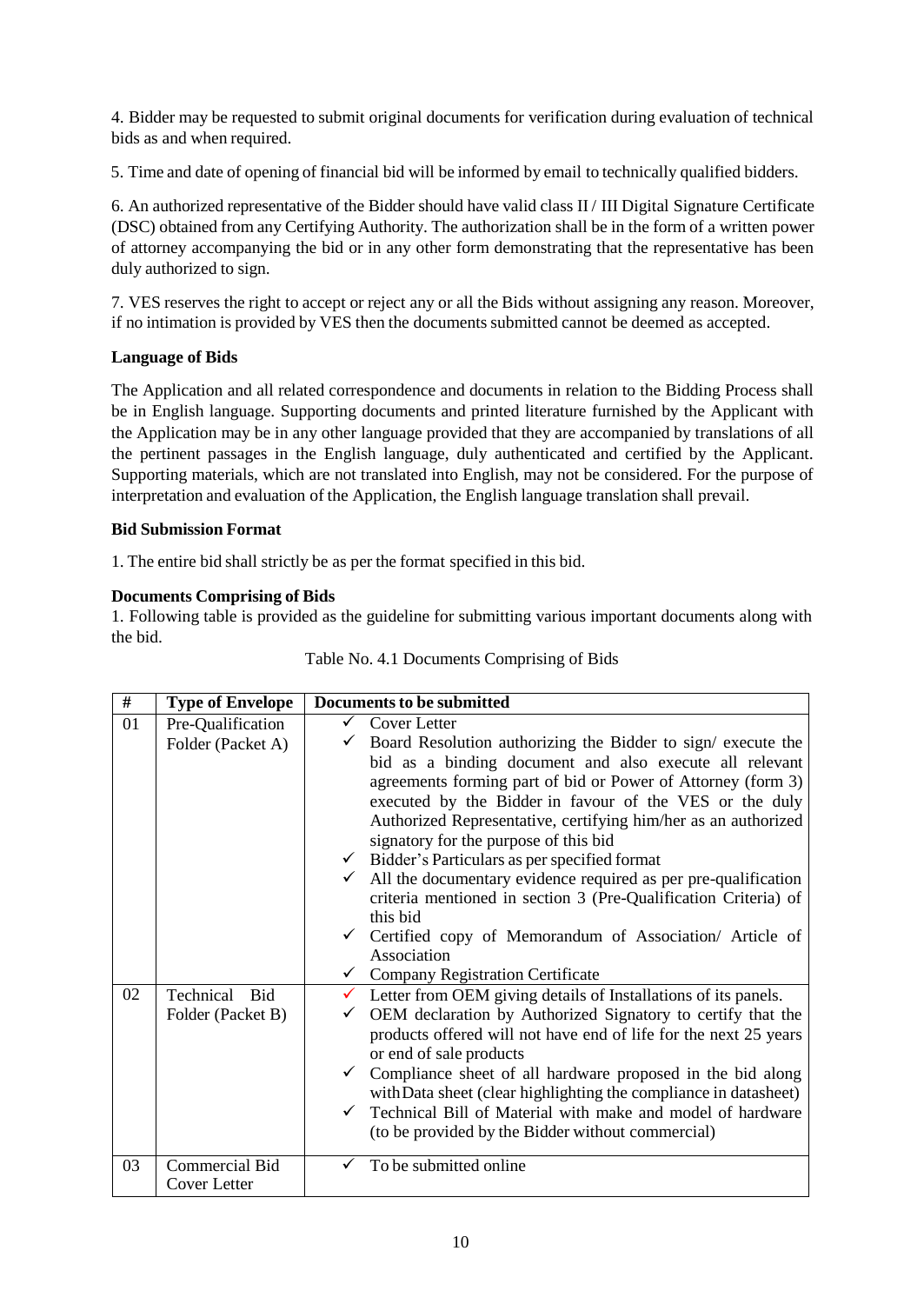2. Bidders shall furnish the required information on their Pre-Qualification, technical and financial bids in enclosed formats only. Any deviations in format may make the bid liable for rejection. Disclosure of Commercial information of the bid in Pre-Qualification or Technical Envelope shall be sufficient grounds for rejection of the bid.

3. The bidders shall categorically provide their Email-ID in packet 'A'.

#### <span id="page-18-0"></span>**Withdrawal of Bids**

1. A Bidder wishing to withdraw its bid shall notify to VES by e-mail prior to the deadline prescribed for bid submission. A withdrawal notice may also be sent by electronic means such as e-mail, but it must be followed by a signed confirmation copy, postmarked no later than the deadline for submission of bids. The notice of withdrawal shall

a. be addressed to VES at the address named in the Bid Data Sheet, and

b. Bear the Contract name, the <Title> and < Bid No.>, and the words "Bid Withdrawal Notice." Bid withdrawal notices received after the bid submission deadline will be ignored, and the submitted bid will be deemed to be a valid submitted bid.

2. No bid should be withdrawn in the interval between the bid submission deadline and the expiration of the bid validity period specified in the Bid Data Sheet. Withdrawal of a bid during this interval may result in the forfeiture of the Bidder's EMD.

#### <span id="page-18-1"></span>**Evaluation Process**

1. The evaluation process of the bid proposed to be adopted by VES is indicated in this section. The purpose of this section is to provide the Bidder an idea of the evaluation process that VES may adopt.

2. VES will appoint a Bid Evaluation Committee (BEC) to scrutinize and evaluate the technical and commercial bids received. The BEC will examine the Bids to determine whether they are complete, responsive and whether the bid format conforms to the bid requirements. VES may waive any informality or non-conformity in a bid which does not constitute a material deviation according to VES.

3. The bid prices should not be mention in any part of the bid other than the Commercial Bid.

4. Any attempt by a bidder to influence the bid evaluation process may result in the rejection of

Bid.

5. Evaluation of Technical Bids

1. The Technical Bids of only those Bidders, who qualify in the Pre-Qualification stage, shall be considered and will be evaluated as per the evaluation criteria in this clause, by the Bid Evaluation Committee (BEC) appointed by VES.

2. The BEC may require verbal/written clarifications from the Bidders to clarify ambiguities and uncertainties arising out of the evaluation of the Bid documents (to be stated precisely as it should be in VES's interest).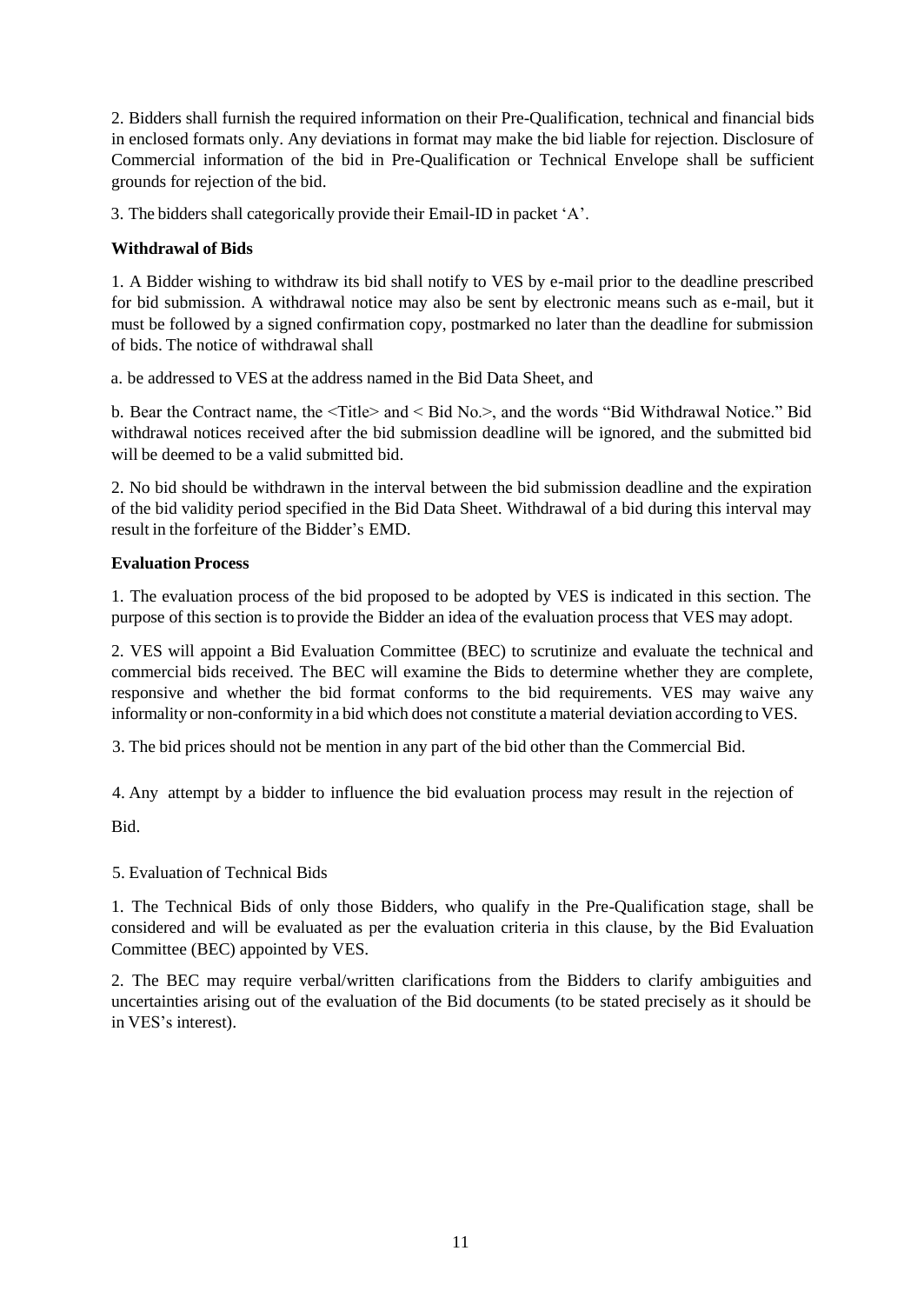#### <span id="page-19-0"></span>**Opening of Technical Bid**

1. VES shall open the Technical Bids, in the presence of Bidders' designated representatives at the address, and at the date and time specified in Section 4.1.

2. Only bids that are opened and read out at the bid opening and whose EMD has been paid online through the Online EMD Application shall be considered further.

3. All the bids shall be opened one at a time, reading out the name of the Bidder, the presence of an EMD, and any other details as VES may consider appropriate.

4. VES shall prepare a record of the bid opening that shall include, at a minimum: the name of the Bidder and the presence or absence of EMD. The Bidders' representatives who are present shall be requested to sign the attendance sheet.

5. Authorization letter in the name of the person attending bid opening meeting needs to be submitted on the letterhead of the Bidder during bid opening in the format specified in the bid document.

6. Once the bids are opened each bid will be checked for pre-qualification criteria.

#### <span id="page-19-1"></span>**Selection Method**

- A. Solar Power rate quoted for 15 years. The total payout for the solar power generation capacity (in KWh), by VES, for 15 years will be calculated. The Net Present Value (NPV) will be calculated at discount rate of 11% per annum. This number will be in Rs.Crs.
- B. Capital cost to be invested by VES. This number will be in Rs. Crs.

A total of  $(A) + (B)$  will be calculated and L1 Bidder shall be declared.

#### <span id="page-19-2"></span>**Rightsto Accept/Reject any or all Bids**

Notwithstanding anything contained in this document, VES reserves the right to accept or reject any Application and to annul the Bidding Process and reject all Applications/ Bids, at any time without any liability or any obligation for such acceptance, rejection or annulment, and without assigning any reasons therefore. In the event that the Authority rejects or annuls all the Bids, it may, in its discretion, invite all eligible Bidders to submit fresh Bids hereunder.

VES reserves the right to reject any Application and/ or Bid if:

(a) at any time, a misrepresentation is made or uncovered, or,

(b) The Applicant does not provide, within the time specified by the Authority, the supplementalinformation sought by the Authority for evaluation of the Application.

In case it is found during the evaluation or at any time before signing of the Agreement or after its execution and during the period of subsistence thereof including the concession thereby granted by VES, that one or more of the pre-qualification conditions have not been met by the Bidder, or the Bidder has made any misrepresentation or has given any incorrect or false information, the Bidder shall be disqualified forthwith if not yet appointed as the Successful Bidder either by issue of the LOA (Letter of Approval) or entering into of the Agreement, and if the Bidder has already been issued the LOA or has entered into the Concession Agreement, as the case may be, the same shall, notwithstanding anything to the contrary contained therein or in this document, be liable to be terminated, by a communication in writing by VES to the Bidder, without Bidder being liable in any manner whatsoever to the Bidder and without prejudice to any other right or remedy which VES may have under this Documents or under applicable law. VES reserves the right to verify all statements, information and documents submitted by the Bidder in response to this bid. Any such verification or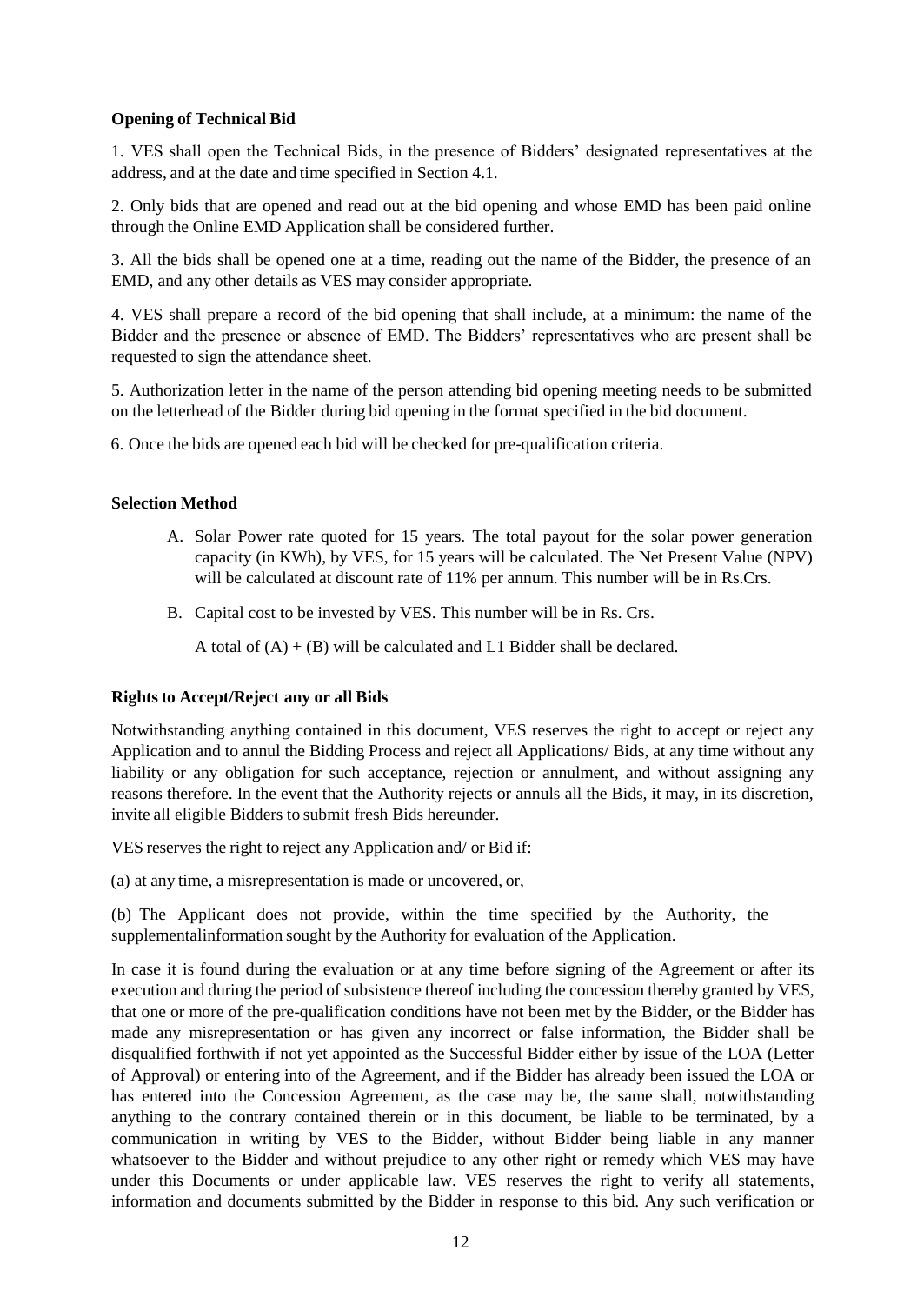lack of such verification by VES shall not relieve Bidder of its obligations or liabilities hereunder nor will it affect any rights of VES there under.

The bid shall be rejected if the bidder:

- a. Stipulates the validity period less than 60 days.
- b. Stipulates own condition/conditions.
- c. Does not fill and (digital) sign undertaking forms, which are incorporated, in the document.

#### <span id="page-20-0"></span>**Clarification**

Bidder requiring any clarification on the tender may notify VES in writing or e-mail. They should send in their queries before the date specified in Section 4.1. VES shall endeavor to respond to the queries within the period specified therein. The responses will be sent by e-mail. VES will forward all the queries and its responses thereto, to all bidders.

VES shall endeavor to respond to the questions raised or clarifications sought by the Bidder. However, the VES reserves the right not to respond to any question or provide any clarification, in its sole discretion, and nothing in this Clause shall be taken or read as compelling or requiring the VES to respond to any question or to provide any clarification, but not later than the date provided in Section 4.1.

VES may also on its own motion, if deemed necessary, issue interpretations and clarifications to all Bidder. All clarifications and interpretations issued by VES shall be deemed to be part of the tender. Verbal clarifications and information given by VES or its employees or representatives shall not in any way or manner be binding on the VES.

#### <span id="page-20-1"></span>**Amendment of Bid Document**

At any time prior to the deadline for submission of Application, VES may, for any reason, whether at its own initiative or in response to clarifications requested by a Bidder, modify the tender by the issuance of Addendum.

Any Addendum thus issued will be sent in writing Email to all bidders.

In order to afford the Bidder a reasonable time for taking an Addendum into account, or for any other reason, VES may, in its sole discretion, extend the Submission Due Date.

#### <span id="page-20-2"></span>**Notifications of awards and Signing of Contract**

1. Prior to the expiration of the period of bid validity, the Bidder will be notified in writing by email that their bid has been accepted.

2. At the time VES notifies the successful Bidder that its bid has been accepted, VES will send the Bidders the proforma for Contract, incorporating all clauses/agreements between the parties. The successful Bidder shall sign and date the Contract and return it to VES. Draft Format of the contract has been included in this document.

#### <span id="page-20-3"></span>**Performance Bank Guarantee**

- 1. The Bidder shall at his own expense, deposit with VES, section 4.1 of within thirty (30) working days of the notification of award of the contract an unconditional and irrevocable Performance Bank Guarantee (PBG) from the list of approved banks (specified in the bid document) as per the format given in this bid, payable on demand, for the due performance and fulfilment of the contract by the Bidder.
- 2. This Performance Bank Guarantee will be for an amount equivalent to 5% of Bidders contribution in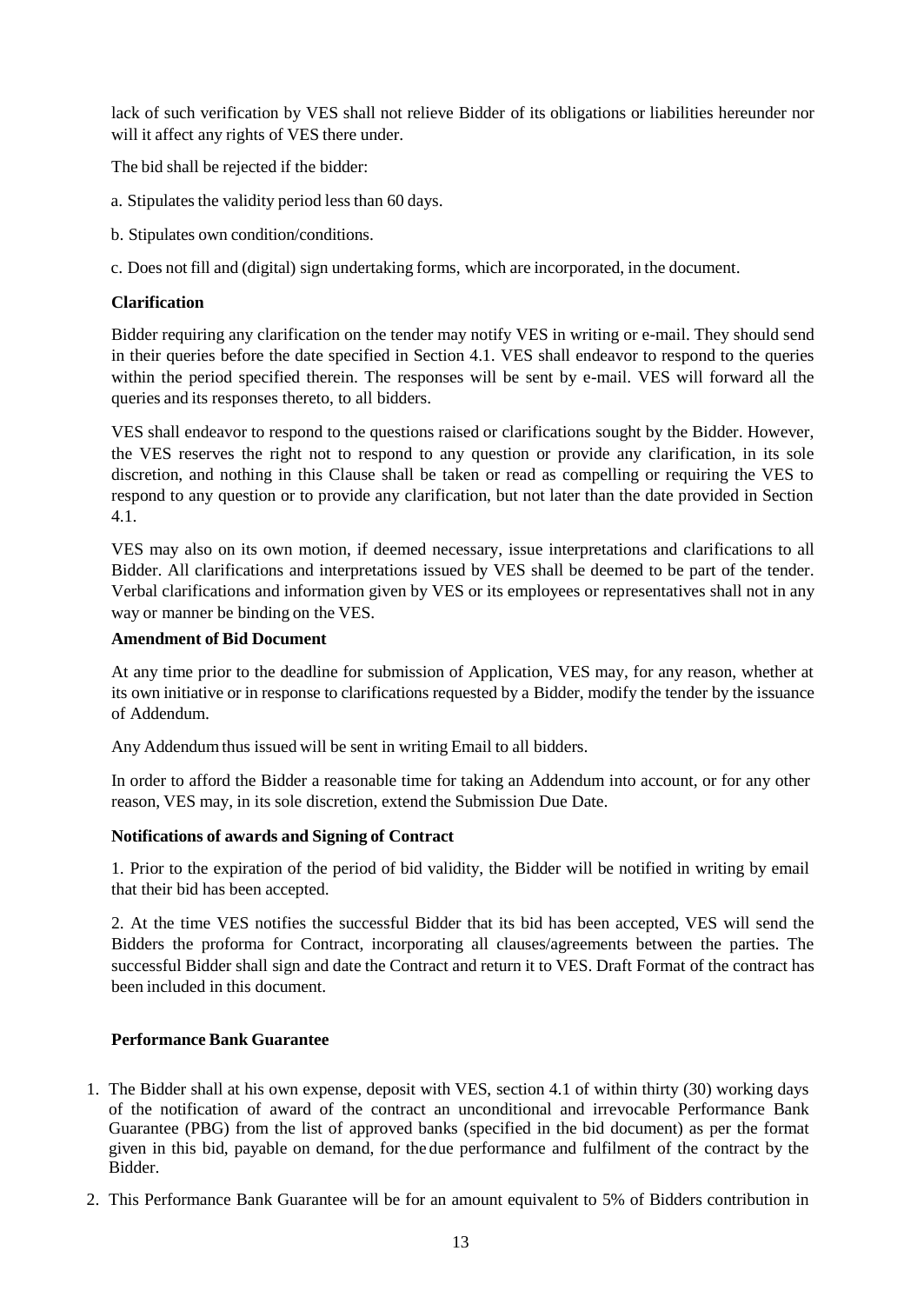the project. This will be released after 6 months of successful commissioning and sustained power generation. All charges whatsoever such as premium, commission, etc. with respect to the Performance Bank Guarantee shallbe borne by the Bidder.

- 3. Details on validity of the performance bank guarantee are specified under this document. The Performance Bank Guarantee format can be found in this document.
- 4. The Performance Bank Guarantee may be discharged/ returned by VES upon being satisfied that there has been due performance of the obligations of the Bidder under the contract.
- 5. In the event of the Bidder being unable to service the contract for whatever reason, VES would invoke the PBG. Notwithstanding and without prejudice to any rights whatsoever of VES under the Contract in the matter,the proceeds of the PBG shall be payable to VES as compensation for any loss resulting from the Bidder's failure to complete its obligations under the Contract. VES shall notify the Bidder in writing of the exercise of its right to receive such compensation within 14 days, indicating the contractual obligation(s) for which the Bidder is in default.
- 6. The 30 day notice period shall be considered as the 'Cure Period' to facilitate the Implementation Agency to cure the breach. The PBG shall be evoked only if the breach is solely attributable to the bidder and the bidderfails to rectify the breach within the 'Cure Period'.
- 7. VES shall also be entitled to make recoveries from the Bidder's bills, performance bank guarantee, or from any other amount due to the Bidder, the equivalent value of any payment made to the Bidder due to inadvertence, error, collusion, misconstruction or misstatement.

#### <span id="page-21-0"></span>**Failure to agree with the Terms and Conditions of the Bid/Contract**

Failure of the Bidder to agree with the Terms and Conditions of the bid/Contract shall constitute sufficient grounds for the annulment of the award of contract, in which event the contract may be awarded to the next most responsive Bidder, at the rates of the selected bidder.

In such a case, VES shall invoke the PBG of the most responsive Bidder.

#### <span id="page-21-1"></span>**Terms and Conditions of the Bid**

1. Bidder is required to refer to the draft Contract Agreement, provided in this bid, for all the terms and conditions (including project timelines) to be adhered by the successful Bidder during Project Implementation and Post implementation period. Please note that one needs to read the Contract Agreement as a whole document.

#### <span id="page-21-2"></span>**Stamp Duty**

1. The stamp duty payable for the contract shall be borne by the Implementation Agency IN WITNESS whereof the parties hereto have signed this on the day, month and year written as part of the agreement.

2. As per the provision made in Article 63, Schedule I of Bombay Stamp Act 1958, stamp duty is payable for "works contract" that is to say, a contract for works and labour or services involving transfer of property in goods (whether as goods or in some other form) in its execution and includes a subcontract, as under

| (a) | Where the amount or value set forth in such<br>contract does not exceed rupees ten lakh. | Five Hundred rupees stamp duty                                                                                                        |
|-----|------------------------------------------------------------------------------------------|---------------------------------------------------------------------------------------------------------------------------------------|
| (b) | Where it exceeds rupees ten lakhs                                                        | Five hundred rupees plus 0.1% of the amount<br>Above rupees ten lakh subject to the maximum<br>of rupees twenty-five lakh stamp duty. |
| (c) | Stamp Duty on BG                                                                         | 0.5% for the amount secured by BG subject to<br>maximum of Rupees Ten lakh.                                                           |

3. The successful Bidder shall enter into a contract agreement with VES within 30 days from the date of issue of Work Order and the same should be adjudicated for payment of Stamp Duty by the successful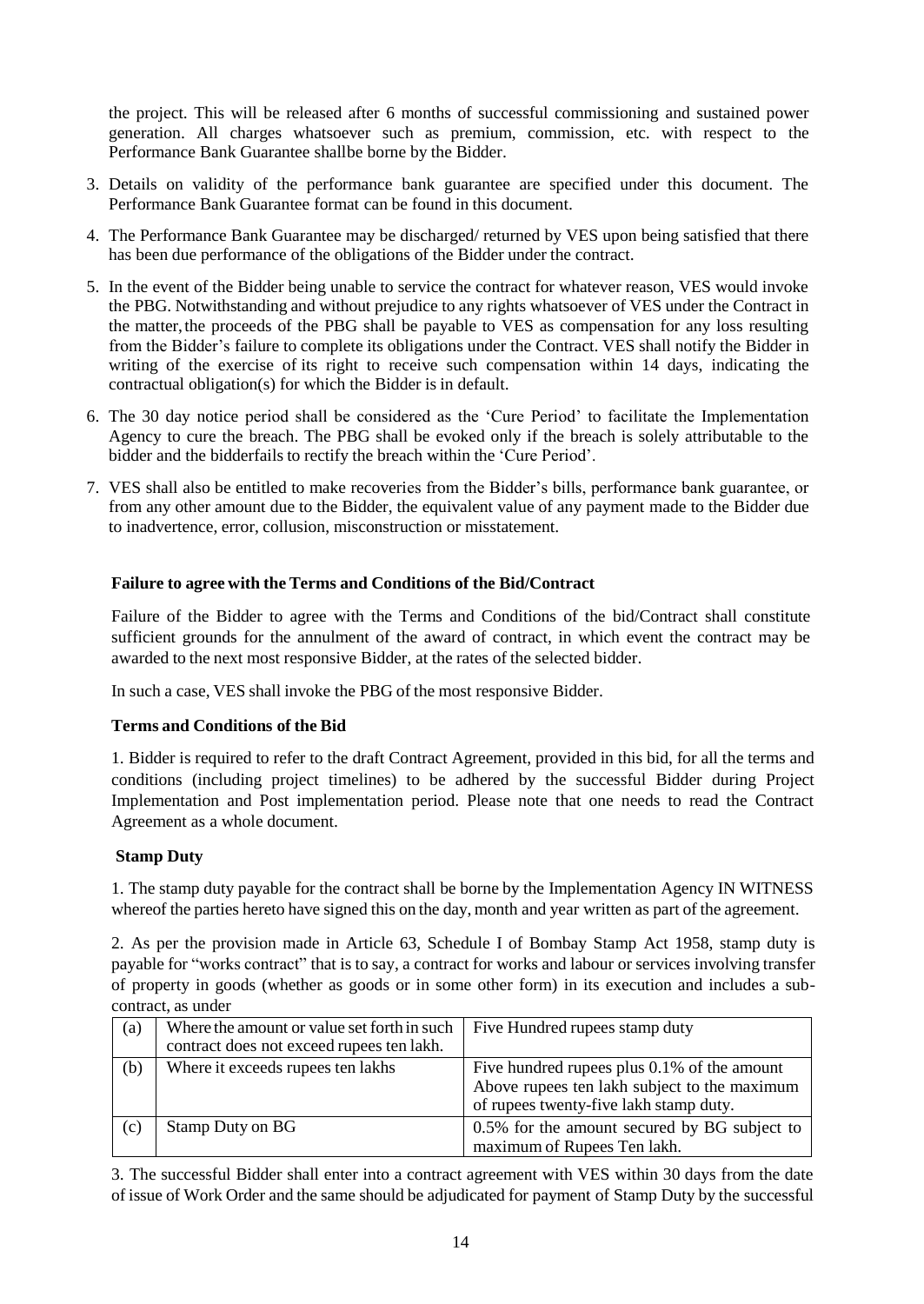Bidder.

4. Further shortfall if any, in amount of stamp duty paid as against prescribed amount for the documents executed in Mumbai City and Mumbai Suburban District be recovered from the successful bidder and to deposit the deficit or unpaid Stamp Duty and penalty by two separate Demand Draft or Pay Order in favour of "Superintendent of Stamp, Mumbai" within 15 days from intimation thereof.

5. All legal charges and incidental expenses in this respect shall be borne and paid by the successful Bidder.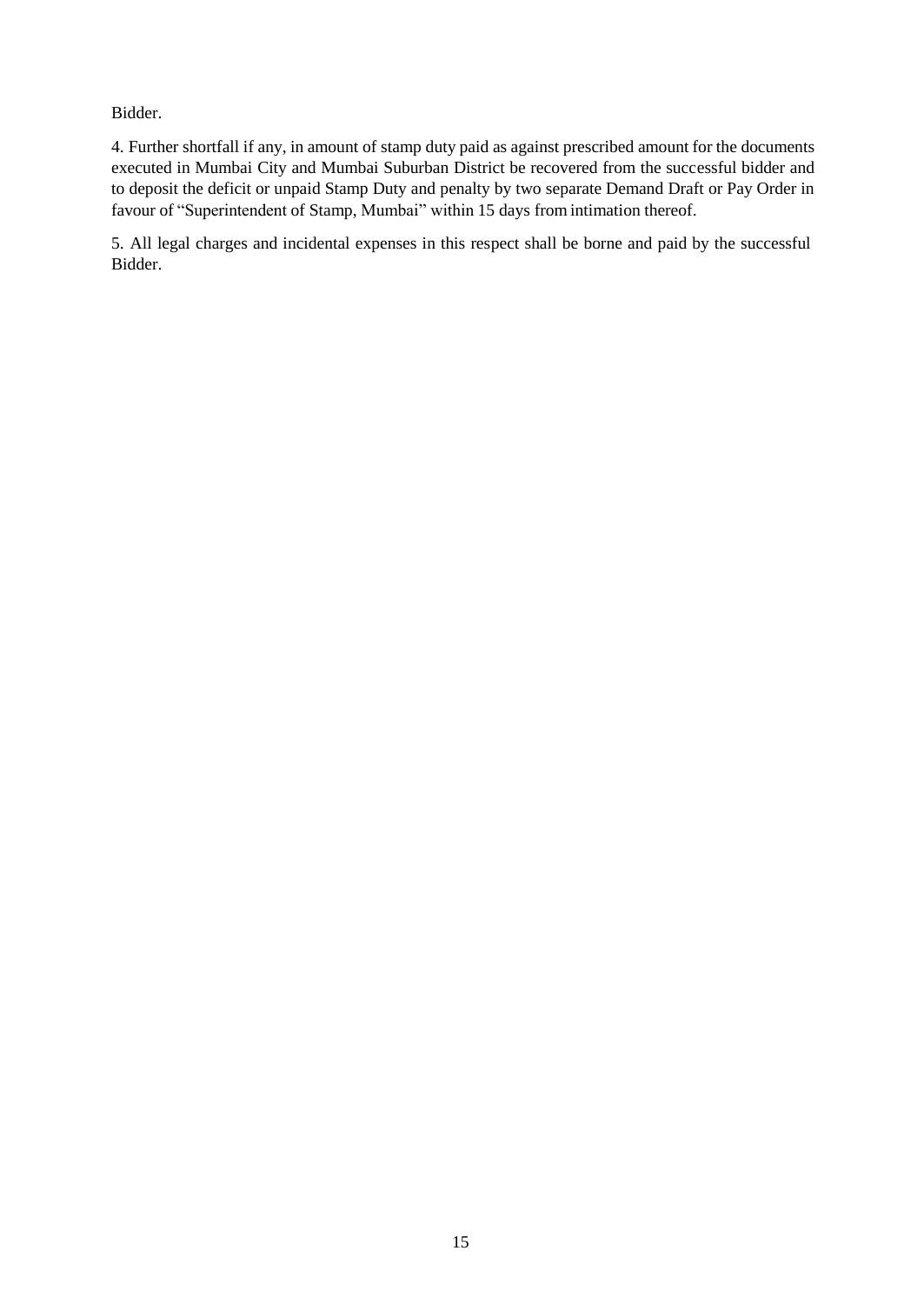### **Scope of Work**

#### <span id="page-23-1"></span><span id="page-23-0"></span>**Project Objective**

The VES wishes to engage an agency (hereafter referred to as "Service Provider", "Selected Agency", "Vendor", and "Bidder") for "Design, Engineering, Erection, Operation & Maintenance of Grid Connected Roof-Top Solar Power Plant of approximately 400 Kwh (Phase 1) and 210 Kwh (Phase 2) under a 15 year Power Purchase Agreement (PPA), at VES institutions".

#### <span id="page-23-2"></span>**Project Management Plan**

The success of the project depends on the proper project planning and management. At the onset, the Service Provider shall survey VES location and plan the project implementation in great details and should provide a micro level view of the tasks and activities required to be undertaken in consultation with VES. Initial list of planning related tasks and procedures (along with corresponding documentation) that the Service Provider should be submitted at the onset is as follows:

• **Project Schedule**: A detailed timeline indicating various activities to be performed along with completion dates and resources required for the same.

• **Transition Plan**: Bidder to provide the detailed approach & plan for replacement of the hardware.

• **Communication Plan**: Detailed communication plan indicating what form of communication will beutilized for what kinds of meeting along with recipients and frequency.

• **Progress Monitoring Plan**: Detailed Daily, Weekly, Monthly Progress Report formats along with issue escalation format. The bidder has to take the approval of the report format before start of the project.

• **Standard Operating Procedures**: Detailed procedures for installation, commissioning.

• **Risk Mitigation Plan**: List of all possible risks and methods/procedure to mitigate them.

• **Escalation Matrix & Incident Management**: A detailed list of key contact persons with contact details with escalation hierarchy for resolution of issues and problems. This has to be via an Incident Management system

• The bidder shall be responsible for documenting configuration of all devices so as to enable quick recovery in case of failure of devices.

• The selected bidder shall document all the installation and commissioning procedures and provide the same to VES within 15 days of the commissioning.

#### <span id="page-23-3"></span>**Support & Annual Maintenance Contract (AMC)**

All the hardware products should carry a minimum warranty of 10 years and for solar panels of 25 years.

The AMC shall be:

- On-site, comprehensive, back-to-back from Bidder for all hardware from the end of PPA Contract period i.e. 15 years till life of the plant i.e. 25 years.
- Replacement of failed hardware within 1 week from the time call is logged for critical location. There should be standby/temporary arrangement system provision against failure of equipment.
- Comprehensive on-site support frombidder for operational issues as and when arises.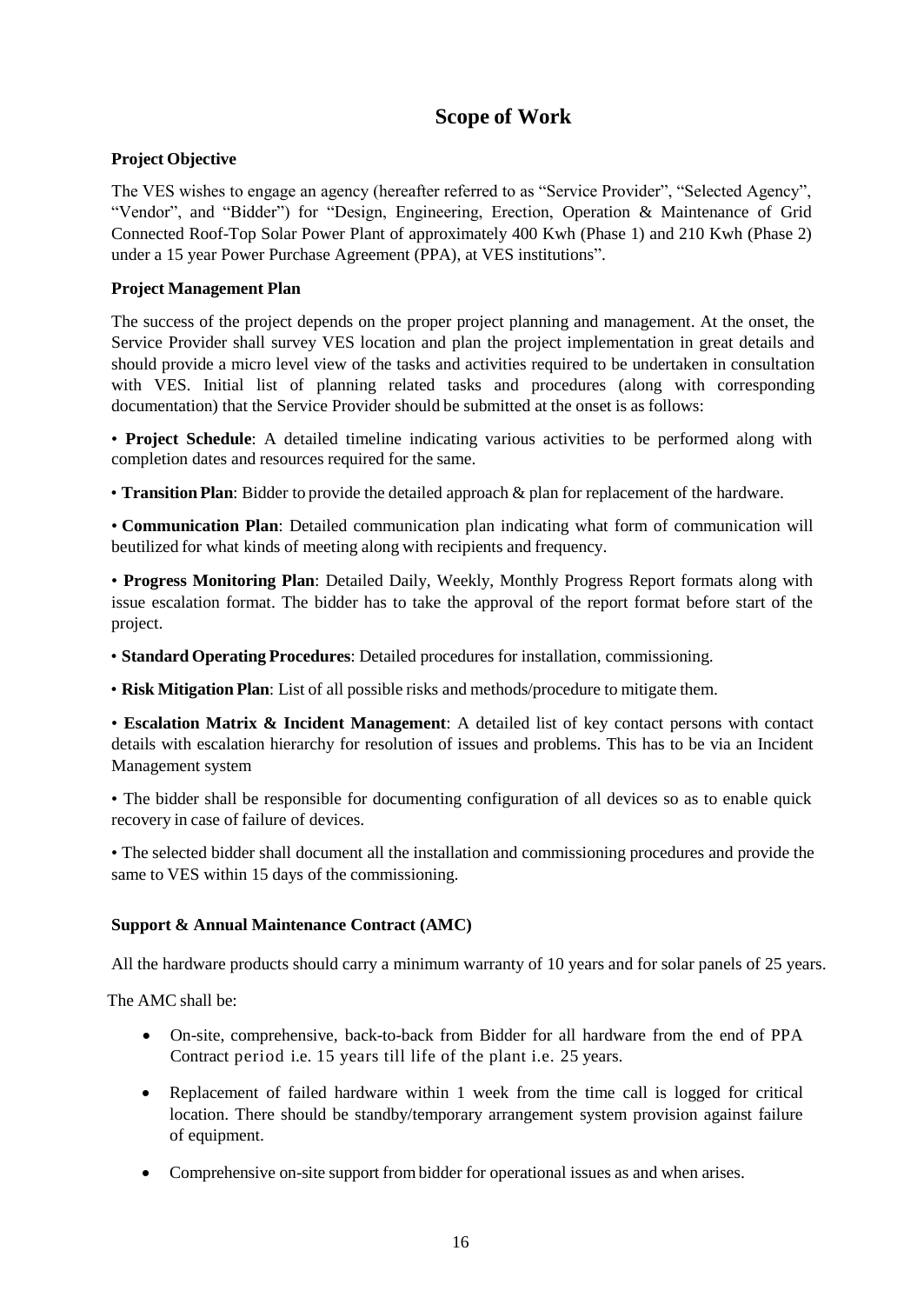Any other hardware required to complete the solution / achieve functionality to be provided by the bidder, without any additional cost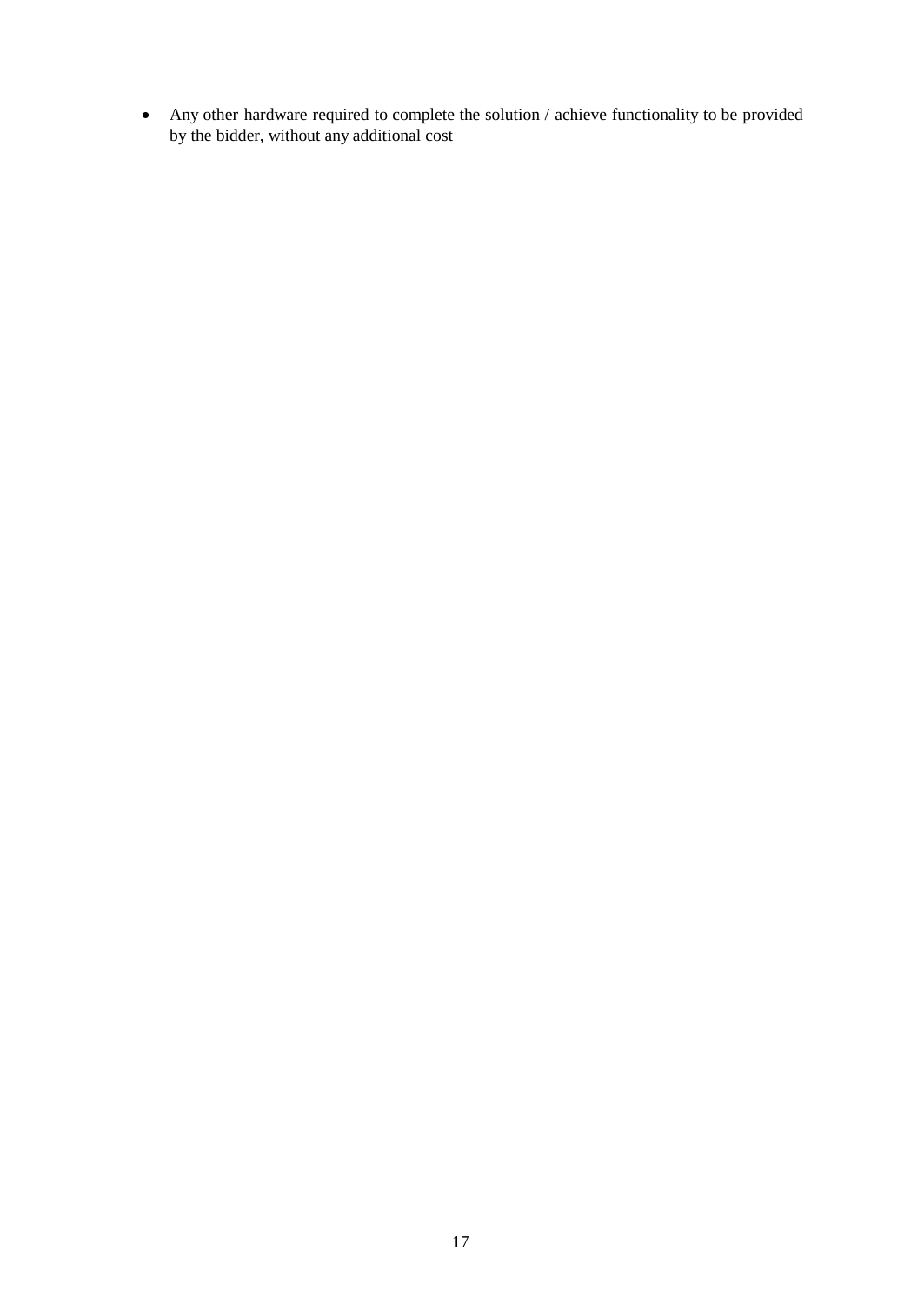### **Annexure I: Instructions for Pre-Qualification Bid**

#### **Pre-Qualification Cover Letter**

<span id="page-25-1"></span><span id="page-25-0"></span>Date: dd/mm/yyyy

To

Vivekanand Education Society Sindhi Society, Chembur, Mumbai - 400071

Sub: Design, Engineering, Erection, Operation & Maintenance of Grid Connected Roof-Top Solar Power Plant of approximately 400 Kwh (Phase 1) and 210 Kwh (Phase 2) under a 15 year Power Purchase Agreement (PPA), at VES institutions**.**

Dear Sir,

Having examined the Information Memorandum (IM) (and the clarification / corrigendum issued thereafter, if any), the receipt of which is hereby duly acknowledged, we, the undersigned, offer to provide the professional services as required and outlined in the IM for the Appointment of Implementation Agency for Design, Engineering, Erection, Operation & Maintenance of Grid Connected Roof-Top Solar Power Plant of approximately 400 Kwh (Phase 1) and 210 Kwh (Phase 2) under a 15 year Power Purchase Agreement (PPA), at VES institutions.

We attach hereto our responses to pre-qualification requirements and technical & proposals as required by the Bid Document. We confirm that the information contained in these responses or any part thereof, including the exhibits, and other documents and instruments delivered or to be delivered to VES is true, accurate, verifiable and complete. This response includes all information necessary to ensure that the statements therein do not in whole or in part mislead the department in its short-listing process.

We fully understand and agree to comply that on verification, if any of the information provided here is found to be misleading the selection process, we are liable to be dismissed from the selection processor termination of the contract during the project, if selected to do so.

We agree for unconditional acceptance of all the terms and conditions set out in the Bid Document ( $\&$ subsequent clarification / corrigendum, if any) document and also agree to abide by this tender response for a period of 30 days from the date fixed for bid opening. We hereby declare that in case the contract is awarded to us, we shall submit the contract performance guarantee bond in the form prescribed the Bid Document.

We agree that you are not bound to accept any tender response you may receive. We also agree that you reserve the right in absolute sense to reject all or any of the products/ services specified in the tender response.

It is hereby confirmed that I/we are entitled to act on behalf of our company/ corporation/ firm/ organization and empowered to sign this document as well as such other documents, which may be required in this connection.

Signature of Authorized Signatory (with official seal)

Name Designation Address : Telephone : E-mail address :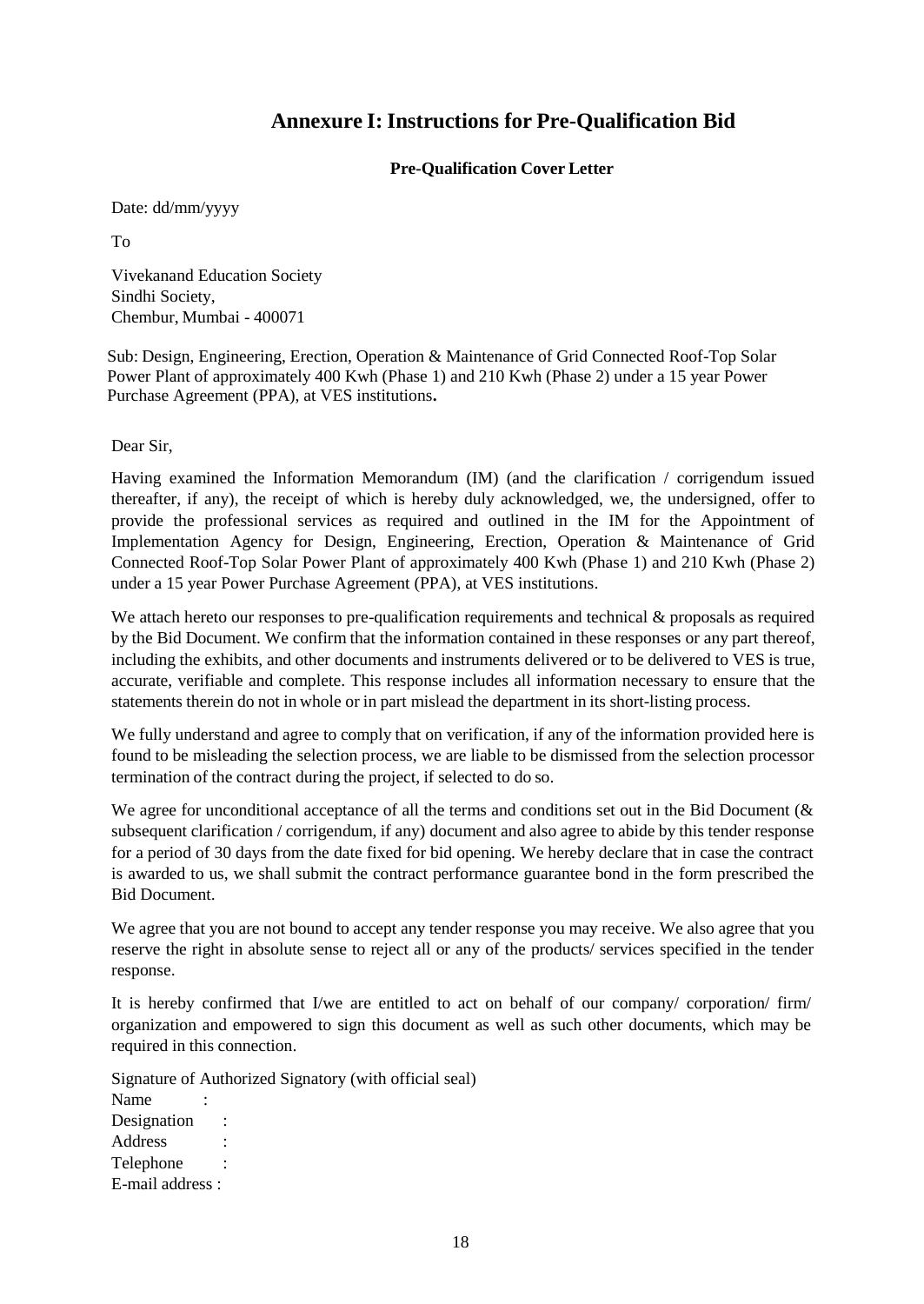#### <span id="page-26-0"></span>**Check-list for the documents to be submitted**

#### **Pre-Qualification (Packet A)**

Note: A table of content as mentioned in Table No.: 4.1

#### **Technical Proposal (Packet B)**

<span id="page-26-1"></span>Note: A table of content as mentioned in Table No.: 4.1

#### **BIDDER'S GENERAL INFORMATION**

(To be submitted on the Letter Head of the Bidding Company)

| Sr.<br>No.              | <b>Description</b>                                                           | <b>Remarks</b>                                                                                                                                                   |
|-------------------------|------------------------------------------------------------------------------|------------------------------------------------------------------------------------------------------------------------------------------------------------------|
| $\mathbf{1}$            | Name of the Bidder                                                           |                                                                                                                                                                  |
| $\boldsymbol{2}$        | Mailing Address of Registered Office                                         |                                                                                                                                                                  |
| 3                       | Mailing Address of Operational Office                                        |                                                                                                                                                                  |
| $\overline{\mathbf{4}}$ | E-mail                                                                       |                                                                                                                                                                  |
| 5                       | Web site                                                                     |                                                                                                                                                                  |
|                         | Authorized Contact Person(s) with Name,                                      |                                                                                                                                                                  |
| 6                       | Designation, Address and Mobile Phone No., Email                             |                                                                                                                                                                  |
|                         | address / Fax No. to whom all references shall be                            |                                                                                                                                                                  |
|                         | made                                                                         |                                                                                                                                                                  |
| $\overline{7}$          | Year of Incorporation                                                        |                                                                                                                                                                  |
| 8                       | Number of Years in Operation                                                 |                                                                                                                                                                  |
| 9                       | ISO Certification Yes/No                                                     |                                                                                                                                                                  |
| 10                      | Name of the Banker                                                           |                                                                                                                                                                  |
| 11                      | <b>Branch Details of Bank</b>                                                |                                                                                                                                                                  |
| 12                      | Type of Account with Account Number                                          |                                                                                                                                                                  |
| 13                      | <b>IFSC Code</b>                                                             |                                                                                                                                                                  |
| 14                      | Permanent Account Number (PAN) of the Bidder                                 | (Copy of PAN Card to be enclosed)                                                                                                                                |
| 15                      | Whether the Vendor is registered/Likely to be<br>registered under GST        | Yes or No:<br>If Yes, then customer will be treated as registered<br>customer & he will have to provide further details<br>as stated on the below left hand side |
| 16                      | GST ID (Proof to be submitted - GST No<br>acknowledgement OR Email from GoI) |                                                                                                                                                                  |
| 17                      | <b>GSTN Address</b>                                                          |                                                                                                                                                                  |
| 18                      | PF Registration Number with Details                                          | (Copy of Registration to be enclosed)                                                                                                                            |
| 19                      | <b>ESI Registration Number with Details</b>                                  | (Copy of Registration to be enclosed)                                                                                                                            |
|                         | Have the Bidder/ Company ever been debarred                                  | Yes/No                                                                                                                                                           |
| 20                      | by any Govt. Dept./ Undertaking for undertaking                              | (If answer is YES, please providedetails)                                                                                                                        |
|                         | any work                                                                     |                                                                                                                                                                  |
| 21                      | Reference of any document information attachedby                             |                                                                                                                                                                  |
|                         | the Bidder other than specified in the tender.                               |                                                                                                                                                                  |
| 22                      | Bidding company is listed in India                                           | Yes/No                                                                                                                                                           |

#### (Signature of Authorized Signatory) **With Stamp**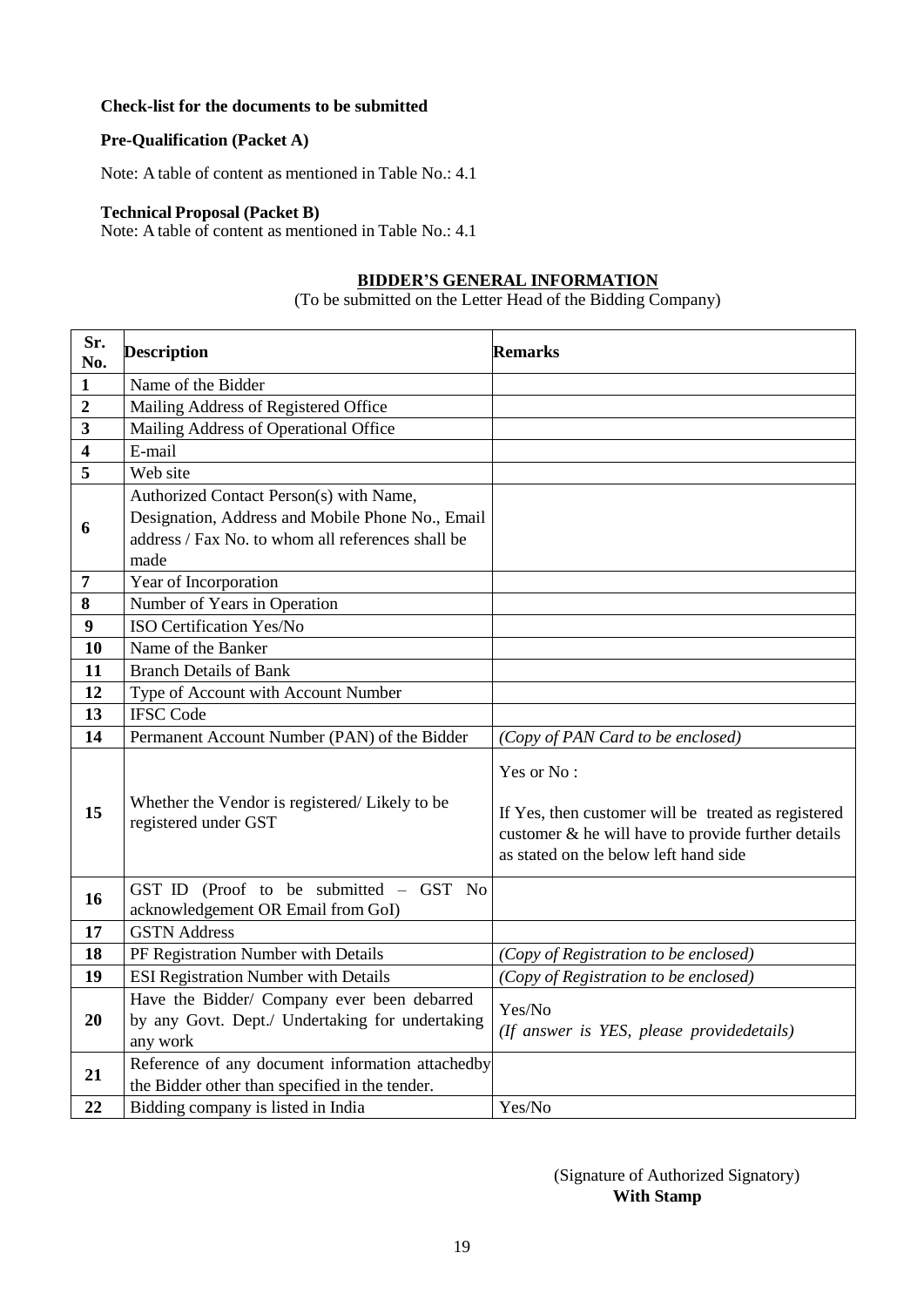#### **Format for Declaration by the Bidder for not being Blacklisted / Debarred**

<span id="page-27-0"></span>(To be submitted on the Letterhead of the responding firm)

(On Stamp Paper of Rs 500)

(Duly Notarized)

#### **DECLARATION CUM-INDEMNITY BOND**

Date: dd/mm/yyyy

 $I,$  of  $I$ do hereby declared and undertake as under.

1) I declared that I in capacity as Manager / Director / Partners / Proprietors of has not has not been charged with any prohibitory and /or penal action such as demotion, suspension, black listing / deregistration or any other action under the law by any Government and / or Semi Government and/ or Government Undertaking.

2)I declared that, I have perused and examined the tender document including addendum, condition of contract, specification, drawings, bill of quantity etc. forming part of tender and accordingly, I submit my offer to execute the work as per tender documents at the rates quoted by me in capacity as **of**  $\overline{\phantom{a}}$ 

3)I further declared that if, I am allotted the work and I failed to carry out the allotted work in accordance with the terms and conditions and within the time prescribed and specified, VES is entitled to carry out the work allotted to me by any other means at my risk and cost, at any stage of the contract.

4)I also declared that I will not claim any charge / damages / compensation for non-availability of site for the contract work at any time.

5)I Indemnify VES for any Damages, Loss, or Injury, any legal suit, proceeding or legal action whatsoever that may be caused at any time by me or any other staff of company, for the work undertaken and all such damage, damages, injury or loss, legal suit, legal action, I shall be solely responsible in individual as well as official capacity and such loss, damages, injury shall be made good and/ or as the case may be shall be paid immediately by me / Company to the satisfaction of the VES.

Dated day of 20

Identified by me

Before me

Advocate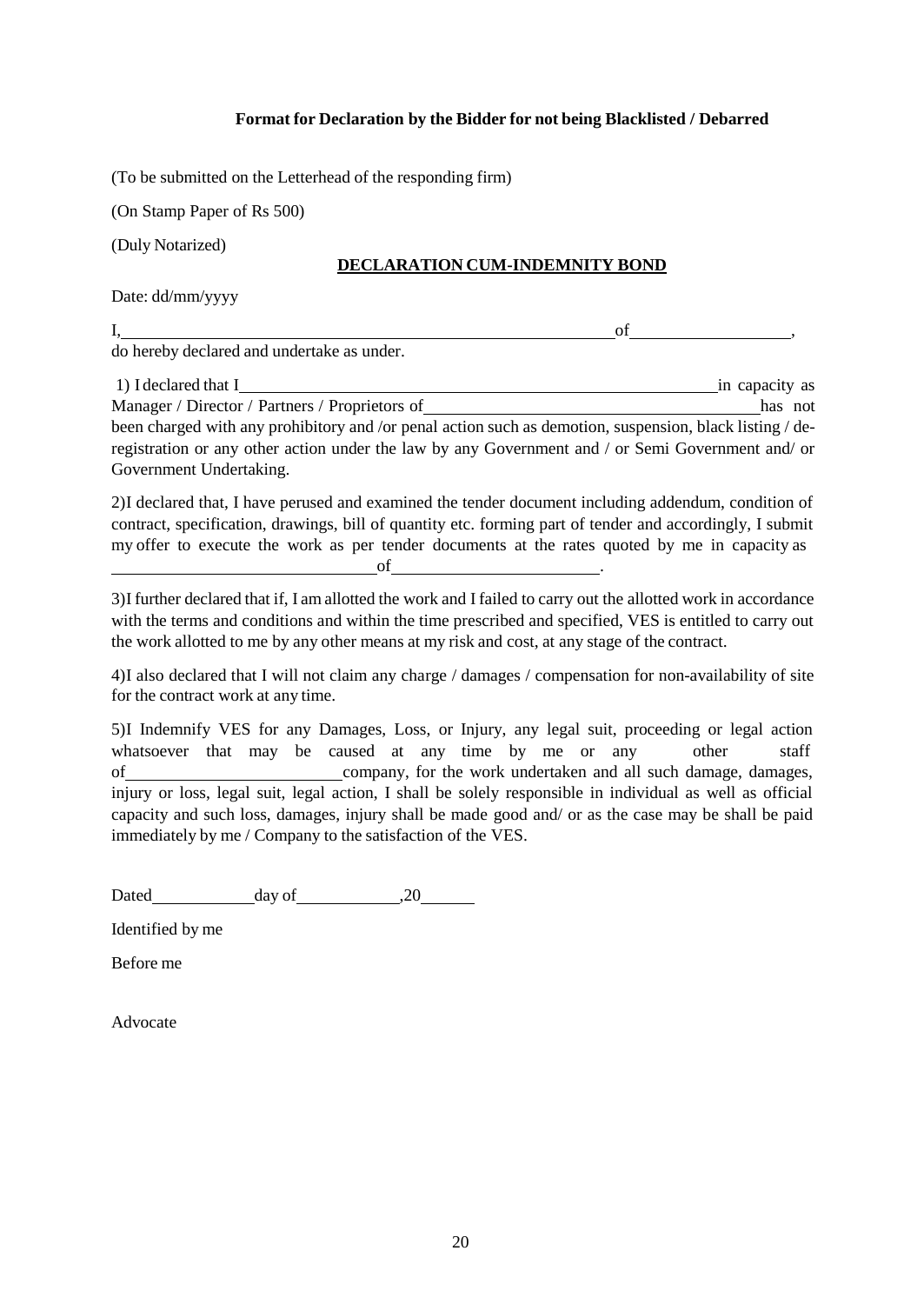#### **Performance Bank Guarantee Format**

<span id="page-28-0"></span>(For a sum of 5% of Bidders contribution in the project.) (With Stamp duty of 0.5 % on the total amount)

Ref. No.:

Date:

Bank Guarantee No.:

To

<Insert complete postal address>

THIS INDENTURE made this --------------- day of ---------20---- BETWEEN THE --------------------------- -BANK incorporated under the English / Indian Companies Acts and carrying on business in Mumbai (hereinafter referred to as 'the bank' which expression shall be deemed to include its successors and assigns) of the first part Inhabitants carrying on business at in Mumbai under the style and name of Messer (hereinafter referred to as'the contractors'), and, of the second part Secretary, VIVEKANAND EDUCATION SOCIETY (hereinafter referred to as 'VES' which expression shall be deemed, also to include his successor or successors for the time being in the said office of VES) WHEREAS the contractors indemnify and keep indemnified the VES against any loss or damage that may be caused to or suffered by the VES by reason of any breach by the contractors of any of the terms and conditions of the contract that will be entered subsequently (within 15 days) and/or in the performance thereof against Letter of Award number-------------------------- dated------------for Design, Engineering, Erection, Operation & Maintenance of Grid Connected Roof-Top Solar Power Plant of approximately 400 Kwh (Phase 1) and 210 Kwh (Phase 2) under a 15 year Power Purchase Agreement (PPA), at VES institutions, having Bid no.award amount Rs.and the terms of such tender / contract require that the contractors shall deposit with the VES as performance security a sum of Rs.------------- (Rupees) AND

WHEREAS if and when any such tender is accepted by the VES, the contract to be entered into in furtherance thereof by the contractors will provide that such deposit shall remain with and will be appropriated by the VES towards the Performance Security to be taken under the contract and be redeemable by the contractors, if they shall duly and faithfully carry out the terms and provisions of such contract and shall duly satisfy all claims properly chargeable against them thereunder AND WHEREAS the contractors are constituents of the Bank and in order to facilitate the keeping of the accounts of the contractors, the Bank with the consent and concurrence of the contractors has requested the VES to accept the undertaking of the Bank hereinafter contained, in place of the contractors depositing with the VES the said sum as earnest money and/or the security as aforesaid

AND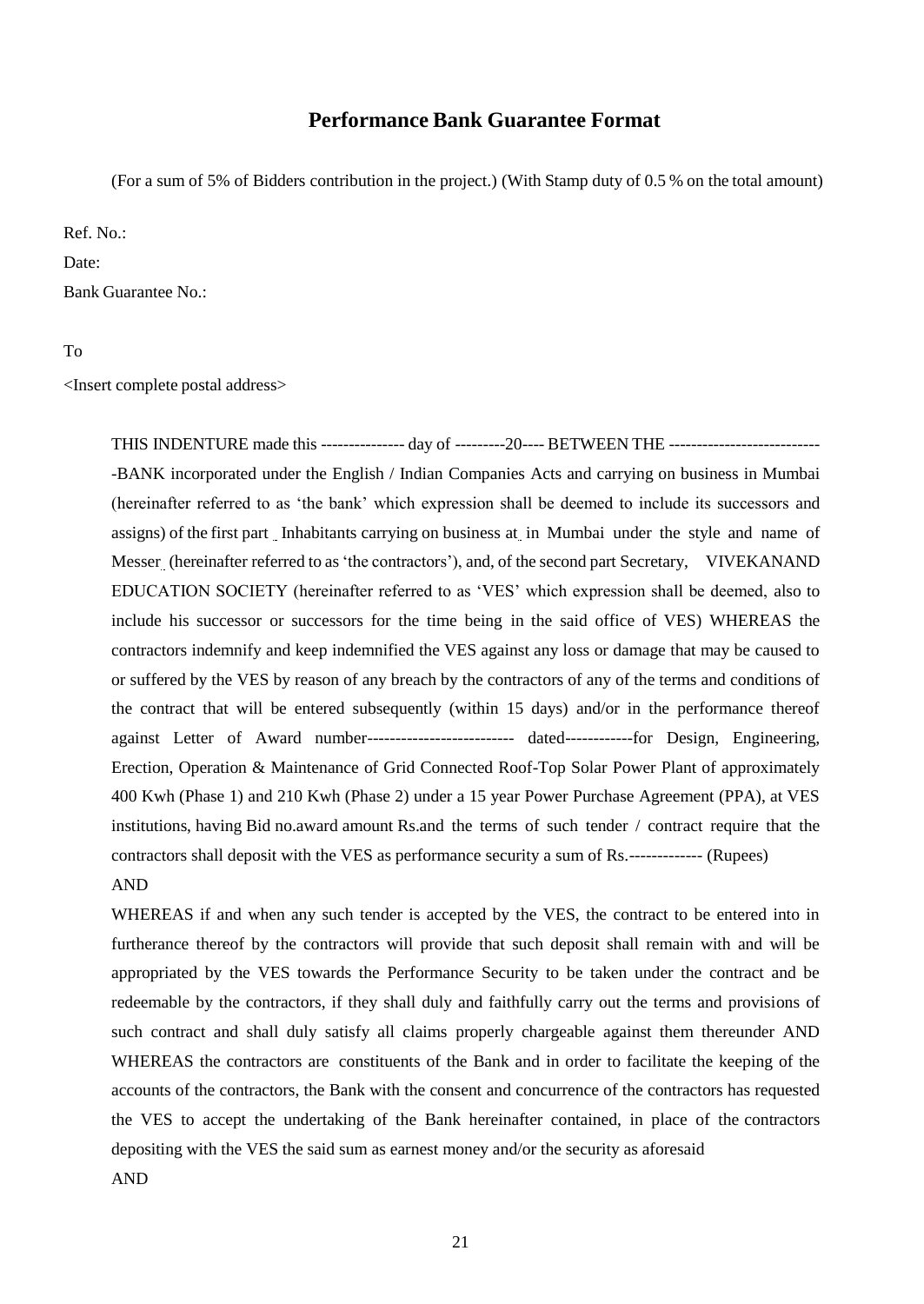WHEREAS accordingly the VES has agreed to accept such undertaking.

NOW THIS AGREEMENT WITNESSES that in consideration of the premises, the Bank at the request of the contractors (hereby testified) UNDERTAKES WITH the VES to pay to the VES upon demand in writing, whenever required by him, from time to time, so to do, a sum not exceeding in the whole Rs. under the terms of the said tender and/or the contract. The B.G. is valid \_\_\_\_\_\_\_\_\_\_\_\_\_. We agree that the decision of the VES, whether any breach of any of the terms and conditionsof the contract and/or in the performance thereof has been committed by the Bidder and the amount of loss or damage that has been caused or suffered by the VES shall be final and binding on us and the amount of the said loss or damage shall be paid by us forthwith on demand and without demur to the VES. Notwithstanding anything what has been state above, our liability under the above guarantee is restricted to Rs.  $\qquad \qquad$  and guarantee shall remain in force 6 months from date of commissioning unless the demand or claim under this guarantee is made on us in writing on or before-------------------------------------------------------------------- all your right under the above guarantee shall be forfeited and we shall be released from all liabilitiesunder the guarantee thereafter.

#### IN WITNESS WHEREOF

| WITNESS (1) |         |
|-------------|---------|
| Name and    | Address |
| WITNESS (2) |         |
|             |         |
|             |         |
|             |         |

(Name of the bank)WITNESS (1) Name and **Address** Address WITNESS (2) for Messrs. Name and (Name of the contractor) Address 

Have here into set their respective hands the day and year first above written.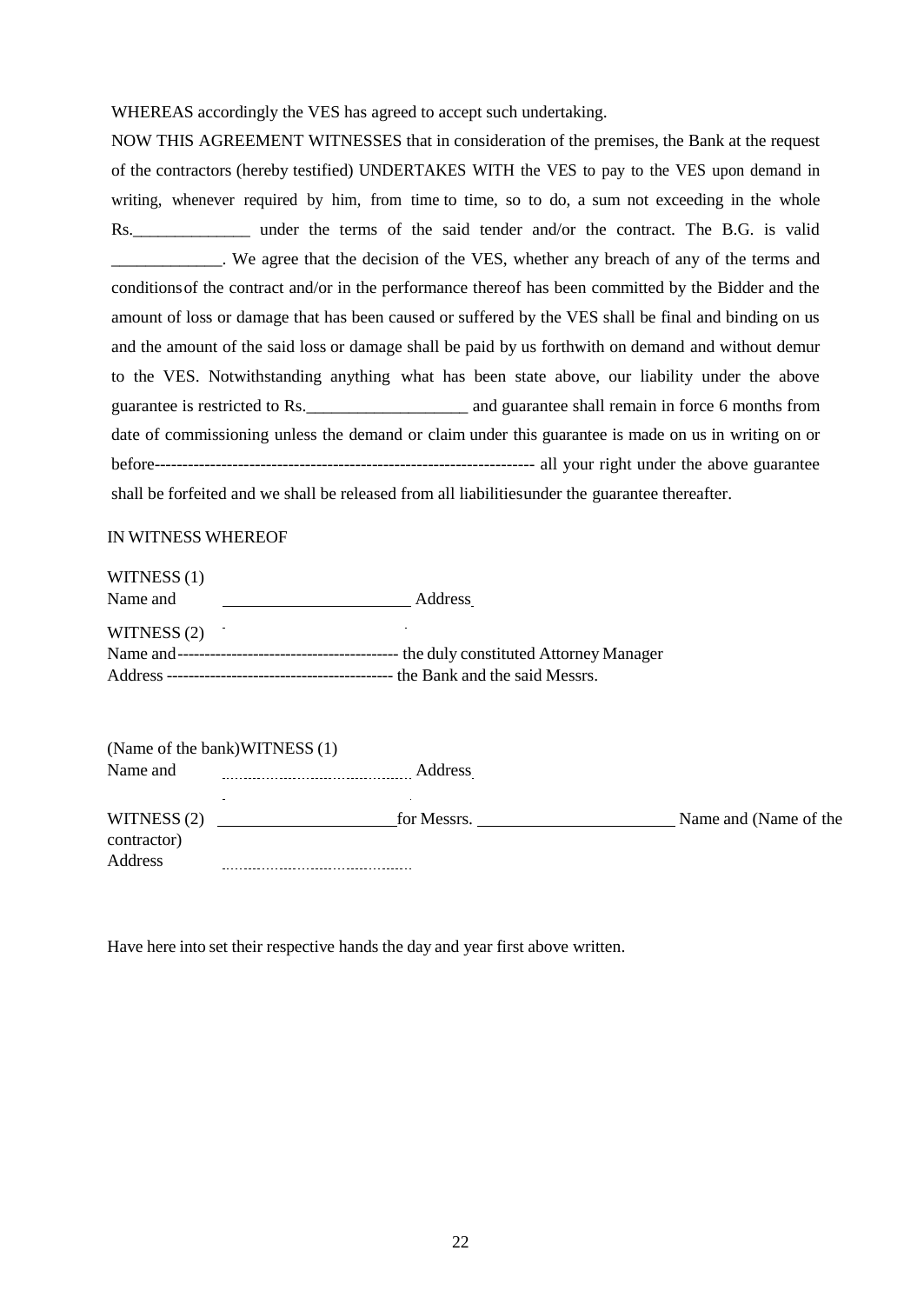## **Annexure II: Instructions and Technical Bid Document Formats**

#### <span id="page-30-1"></span><span id="page-30-0"></span>**General Instructions for the Technical Bid**

Bidders have to submit a very structured and organized technical bid, which will be analyzed by the Bid Evaluation Committee (BEC) for different compliances with regards to the requirements of the project.

Bidder is expected to divide its Bid in following sections / documents:

#### <span id="page-30-2"></span>**A) Bidder's Competence to execute the project**

This document should bring about the capability of the firm to execute this project. Some of the required documents are as follows:

- Financial Capability of the Bidder in required formats and supporting documents
- Experience of Bidder of implementing similar/same applications or in supply of similar/same hardware components
- Experience of Bidder in India in required formats and supporting documents

#### <span id="page-30-3"></span>**B) Proposed Team for the Project**

As specified in the Technical Bid Evaluation Framework, VES would like to give importance to the right people proposed for the project. Bidder may propose different people for different skill-sets required and different responsibilities (during Project Implementation and Post-Implementation). Following documentation is expected in this section:

• Overall Project Team (for both Project Implementation and Support phases)

• Escalation Chart for the entire Project Duration

#### <span id="page-30-4"></span>**C) Technical Solution Proposed for the Project**

Broad areas to be covered in the Technical Solution documentation are given below:

1. **Bill of Material:** This document should give details of all the proposed solar Panel, Inverter, Mounting Structure material, earthling Pit, Lightning Protection, Wiring components, without specifying the costs. Please note that the bid shall get disqualified if Bidder gives price details in the technical document.

2. Describe the proposed Technical Solution in a structured manner. Following should be captured in the same:

- Clear articulation and description of the design and technical solution and various components
- Reasoning for selection of the proposed technology over other options.
- Extent of compliance to technical requirements specified in the scope of work

3. Strength of the Bidder to provide services including examples or case-studies of similar solutions deployed for other clients

4. Clearly articulate the Strategy and Approach and Methodology for Installation, Configuration and Implementation of the project.

5. Approach and Methodology for Management of SLA Requirements specified in the bid. Bidder is required to clearly articulate how the SLA requirements would be adhered.

6. Detailed Project Plan with timelines, milestones etc. for supply, installation and commissioning of the various project components.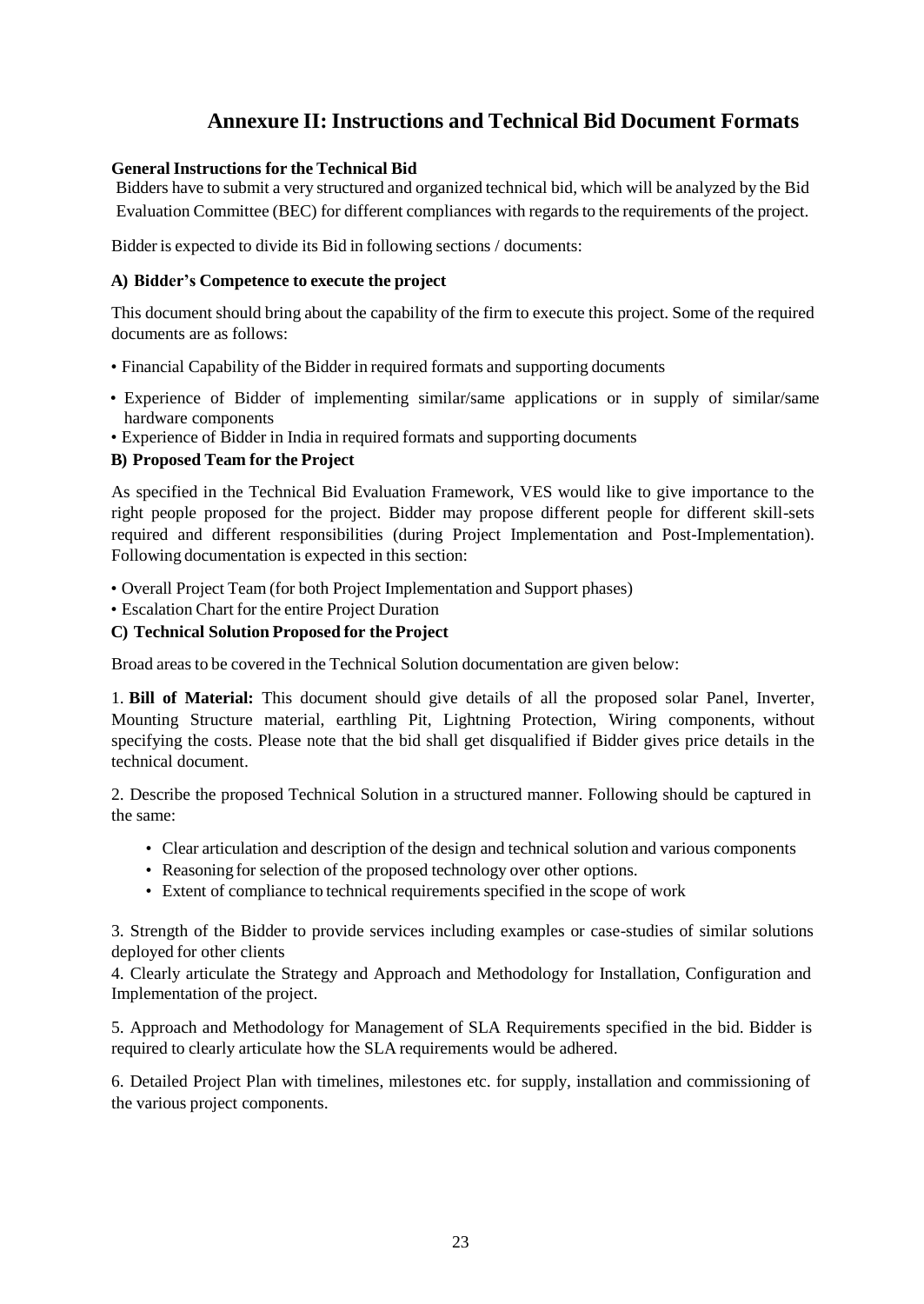#### **TECHNICAL CAPACITY OF THE BIDDER**

<span id="page-31-0"></span>

| <b>Project Code</b> | <b>Name of Project</b> | <b>Cost/Other Details</b> | Date of Completion |
|---------------------|------------------------|---------------------------|--------------------|
|                     |                        |                           |                    |
|                     |                        |                           |                    |

*(Add more rows if necessary) Refer following form for Details of Eligible Projects*

<span id="page-31-1"></span>Provide details of only those projects that have been undertaken by the Bidder.

#### **DETAILS OF ELIGIBLE PROJECTS**

#### **Project Code:Entity: Self/Members:**

| <b>Item</b>                                                       | <b>Particulars of the Project</b> |
|-------------------------------------------------------------------|-----------------------------------|
| Title & nature of the project                                     |                                   |
| Entity<br>for<br>which<br>the<br>project<br>was<br>constructed    |                                   |
| Location                                                          |                                   |
| Project cost                                                      |                                   |
| Date of commencement of project/<br>contract                      |                                   |
| Date of completion/commissioning                                  |                                   |
| Equity shareholding (with period during which<br>equity was held) |                                   |

#### **Instructions:**

- 1. Bidders are expected to provide information in respect of each Eligible Project in this form. The projects cited must comply with the eligibility criteria specified in the RFP,as the case may be. Information provided in this section is intended to serve as a backup for information provided in the Proposal. Bidder should also refer to the Instructions below.
- 2. The Project Codes would be a, b, c, d etc.
- 3. A separate sheet should be filled for each Eligible Project.
- 4. Project particulars such as name, address and contact details of owner/ Authority/ Agency (i.e. concession grantor, counter party to concession, etc.) may be provided.
- 5. Provide the estimated capital cost of Eligible Project.
- 6. In case of projects under construction, the likely date of completion or commissioning,as the case may be, shall be indicated.
- 7. Experience for any activity relating to an Eligible Project shall not be claimed twice. In other words, no double counting in respect of the same experience shall be permitted in any manner whatsoever.
- 8. Certificate from the Bidder's statutory auditor or its respective clients must be furnished for each Eligible Project. In jurisdictions that do not have statutory auditors, the auditors who audit the annual accounts of the Bidder may provide the requisite certification.
- 9. It may be noted that in the absence of any detail in the above certificates, the information would be considered inadequate and could lead to exclusion of the relevant project in computation of Experience.

**Note:** The Bidder is required to use above format for all the projects referenced by the Bidder for theprequalification criteria and technical bid evaluation.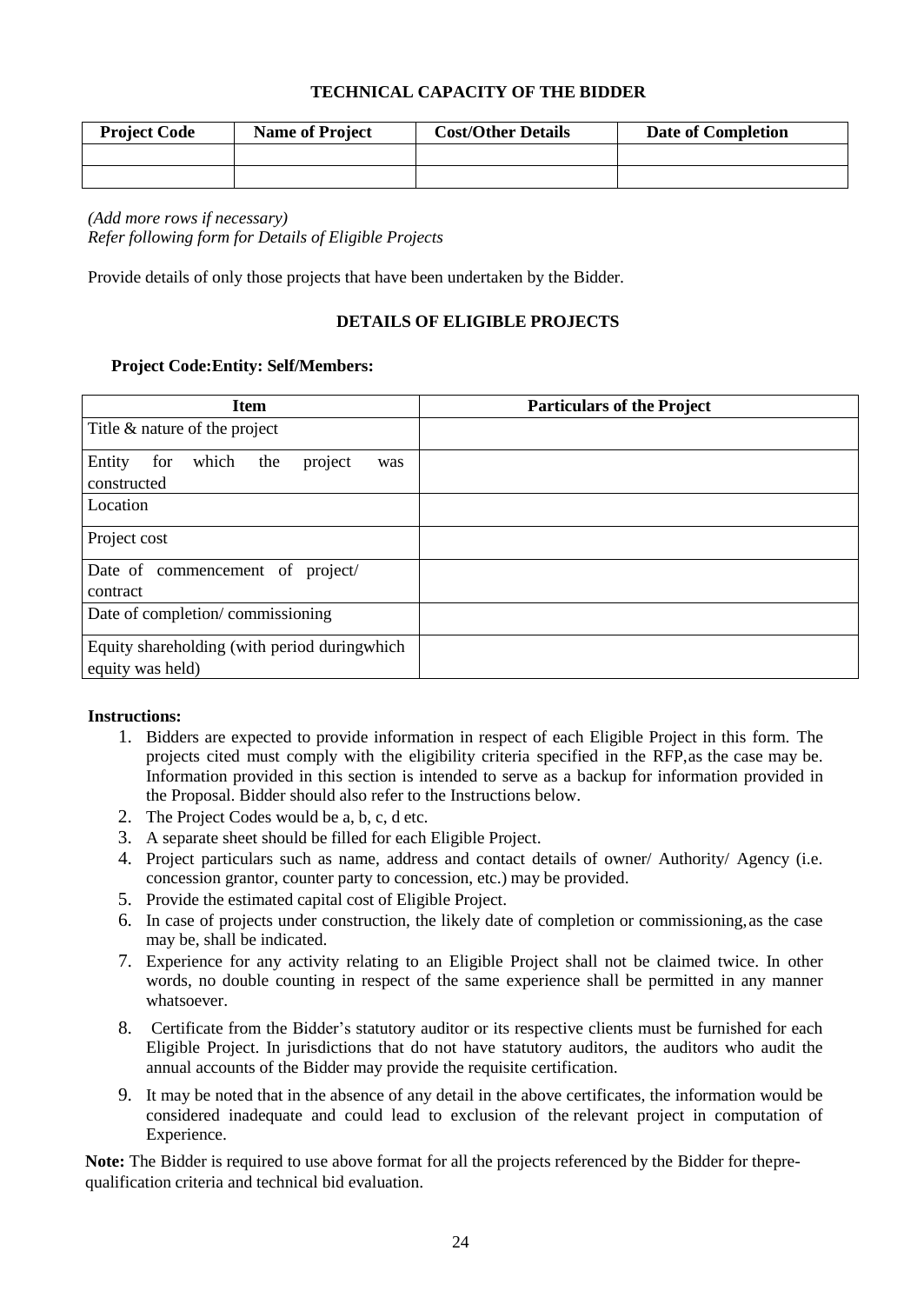# <span id="page-32-0"></span>**Technical Bill of Material and Bill of Quantity (To be provided by the Bidder)**

#### **Notes**:

1. Bidder should not share any bid price information in the technical bid

2. Bidder to provide Ticketing, Logging, Reporting and Monitoring Tool with no extra cost to VES

3. The proposed equipment should have the capability to support features like 540Wp Panel

4. Bidder shall avail all the required cable and module required to install, connect, Erect, Test and commissioning the hardware in VES environment.

| Sr.<br>No.     | <b>Description</b> | Unit | Quantity | Make & Model |
|----------------|--------------------|------|----------|--------------|
| $\mathbf{1}$   |                    |      |          |              |
| $\overline{2}$ |                    |      |          |              |
| 3              |                    |      |          |              |
| $\overline{4}$ |                    |      |          |              |
| 5              |                    |      |          |              |
| 6              |                    |      |          |              |
| $\overline{7}$ |                    |      |          |              |

#### **Refer Annexure VIII**

**Note**: It is mandatory to fill up complete information in above table.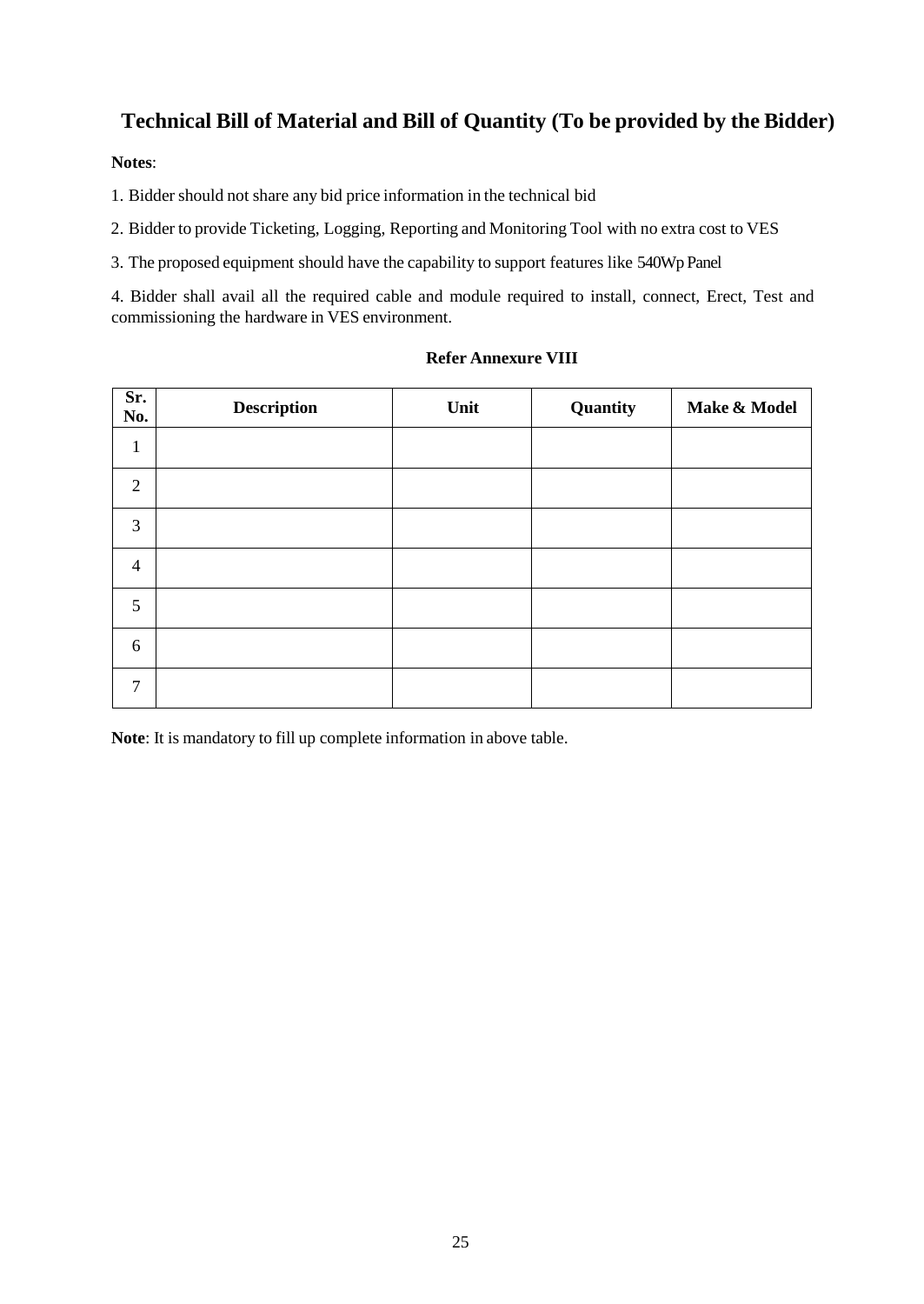# **Annexure III: Commercial Bid Formats COVERING LETTER**

(The Covering Letter should be submitted on the Letter Head of the Bidding Company)

<span id="page-33-1"></span><span id="page-33-0"></span>Ref. No. Date: <u>Date:</u>

From: *(Insert name and address of Bidding Company*)

Tel  $\#$ Fax#: E-mail address#

**Sub:** Bid for "Design, Engineering, Erection, Operation & Maintenance of Grid Connected Roof-Top Solar Power Plant of approximately 400 Kwh (Phase 1) and 210 Kwh (Phase 2) under a 15 year Power Purchase Agreement (PPA), at VES institutions".

Dear Sir / Madam,

- 1. We, the undersigned…. [insert name of the 'Bidder'] having read, examined and understood in detail the RFP Document for "Design, Engineering, Erection, Operation & Maintenance of Grid Connected Roof-Top Solar Power Plant of approximately 400 Kwh (Phase 1) and 210 Kwh (Phase 2) under a 15 year Power Purchase Agreement (PPA), at VES institutions" hereby submit our Bid comprising of Techno Commercial Bid and Price Bid. We confirm that neither we nor any of our Parent Company/ Affiliate / Ultimate Parent Company has submitted Bid other than this Bid directly or indirectly in response to the aforesaid tender.
- 2. We give our unconditional acceptance to the RFP conditions, dated …………………………..and Documents attached thereto, issued by VES, as amended. As a token of our acceptance to the RFP document, the same have been initialed by us and enclosed to the Bid. We shall ensure that we execute such documents as per the provisions of the RFP and provisions of RFP document shall be binding on us.
- 3. Bid Capacity We have bid for the Total capacity of 400 Kw (Phase 1) and 210 Kw (Phase 2).
- *4.* Earnest Money Deposit We have paid Earnest Money Deposit of INR…………………..*Insert Amount*) through \_\_\_\_\_\_ payment gateway and receipt of payment of EMD is attached herewith.
- 5. We have submitted our Price Bid strictly as per the RFP conditions, without any deviations, conditions and without mentioning any assumptions or notes for the Price Bid in the said format(s).
- 6. In case we are a Successful Bidder, we shall furnish a declaration at the time of commissioning of the Project to the affect that neither we have availed nor we shall avail in future any Incentive other than that to be received from VES for implementation of the project.
- 7. Acceptance We hereby unconditionally and irrevocably agree and accept that the decision made by VES in respect of any matter regarding or arising out of the tenderprocess shall be binding on us. We hereby expressly waive any and all claims in respect of tender process. We confirm that there are no litigations or disputes against us, which materially affect our ability to fulfil our obligations with regard to execution of projects of the capacity offered by us.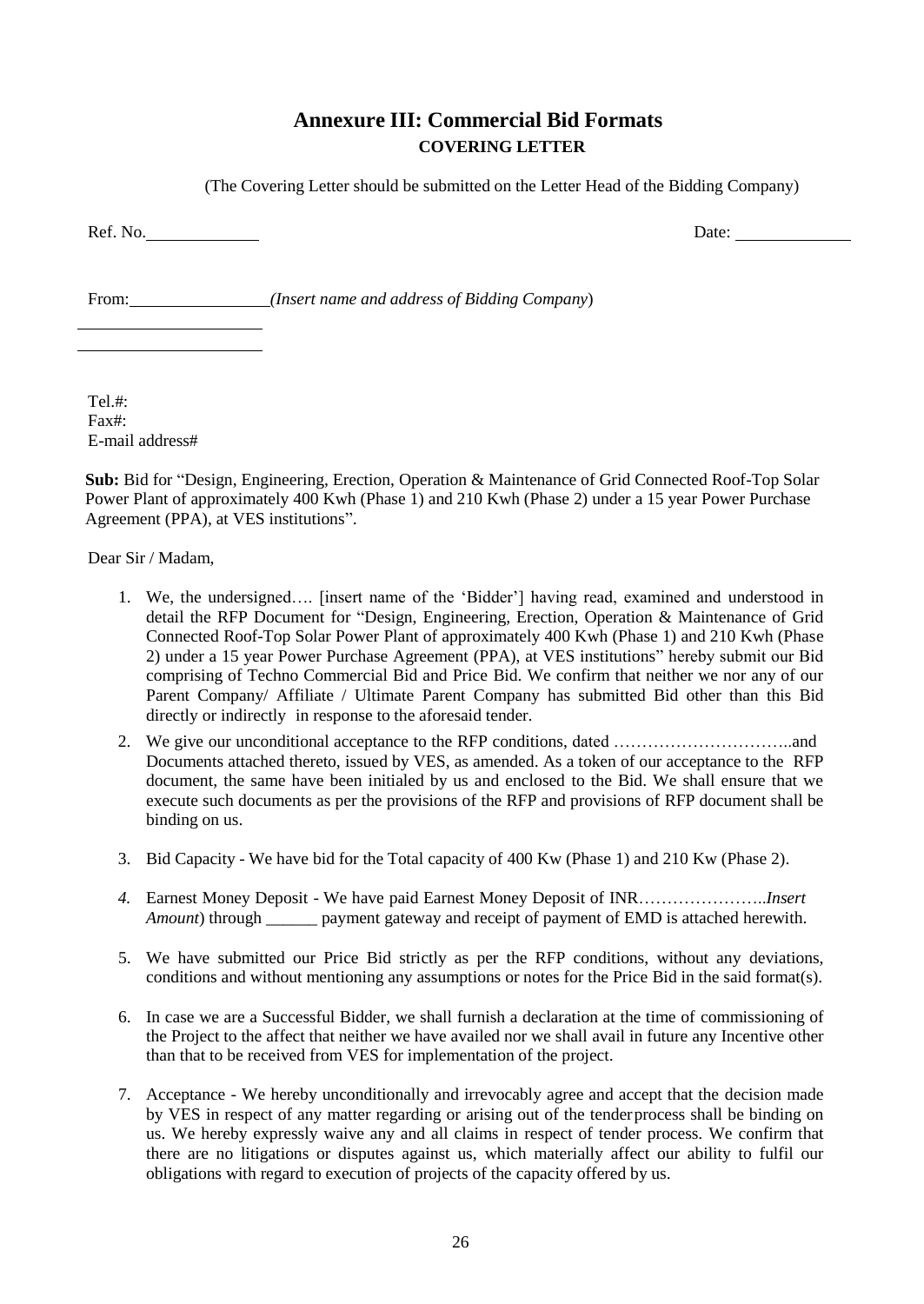- 8. Familiarity with Relevant Indian Laws & Regulations We confirm that we have studied the provisions of the relevant Indian laws and regulations as required to enable us to submit this Bid and execute the works as per terms and conditions of the RFP, in the event of our selection as Successful Bidder. We further undertake and agree that all such factors as mentioned in tender have been fully examined and considered while submitting our Bid.
- 9. Contact Person

Details of the contact person are furnished as under:

10. It is confirmed that our Bid is consistent with all the requirements of submission as stated in the RFP and subsequent communications from the Authority. The information submitted in our Bid is complete, strictly as per the requirements stipulated in the RFP and is correct to the best of our knowledge and understanding. We would be solely responsible for any errors or omissions in our Bid. We confirmthat all the terms and conditions of our Bid are valid for acceptance for a period as specified in Bid Data Sheet from the Bid due date.

We confirm that we have not taken any deviation so as to be deemed non-responsive.Dated theday

of , 2022

Thanking you,

We remain,

Yours faithfully,

Name, Designation and Signature of Authorized Person in whose name Power of Attorney/ Board Resolution/ Declaration. Copy of Power of Attorney/ Board Resolution/ Declaration should be enclosed along with Covering Letter.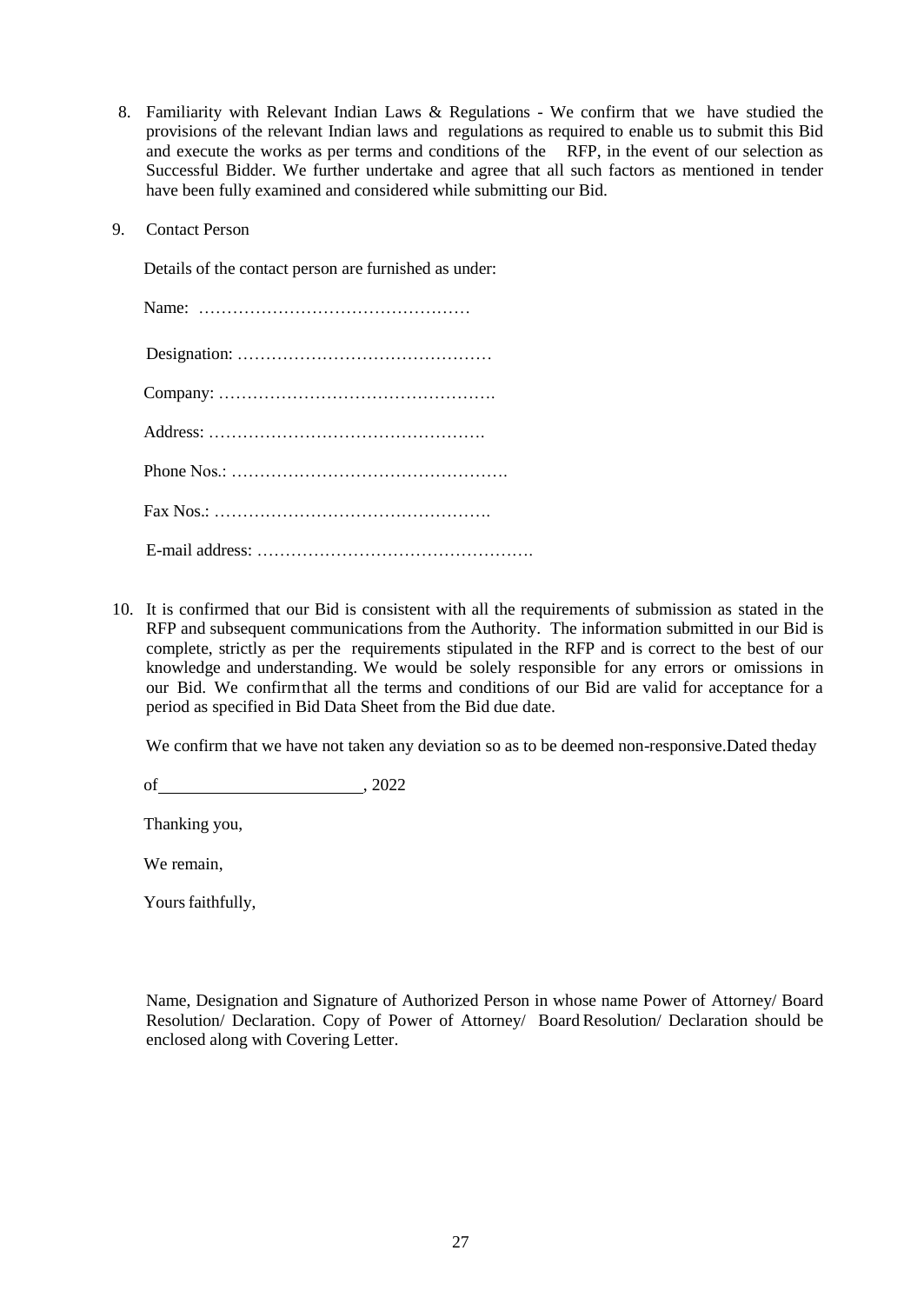#### **Commercial Bid Format and Instructions**

<span id="page-35-0"></span>The Bidder has to quote as in the below format considering the project period for 15 years  $+10$  Years O&M. (The price shall be inclusive of Goods & Services Tax as applicable under the relevant Laws of India as on date of Bid submission.)

#### **Option1: 50% Capex - 50% Opex**

|                       |                                                                                                                                   | Cost                                   |                                                   |                                                                                                                              |                                                                                     |                                                                         |
|-----------------------|-----------------------------------------------------------------------------------------------------------------------------------|----------------------------------------|---------------------------------------------------|------------------------------------------------------------------------------------------------------------------------------|-------------------------------------------------------------------------------------|-------------------------------------------------------------------------|
| Sr.<br>N <sub>0</sub> | <b>Description</b>                                                                                                                | Capital<br>cost (Rs.<br>$Cr.$ )<br>(A) | Solar<br><b>Power</b><br>Rate<br>$(Rs$ ./<br>Kwh) | <b>NPV</b> of Solar<br>Power at<br> Discount rate of <br>$11\%$ per annum<br>for a period of<br>15 years<br>(Rs, Cr.)<br>(B) | <b>Total</b><br><b>Commercial</b><br>Cost for 15<br>years<br>$(A + B)$<br>(Rs, Cr.) | <b>Compreh</b><br>ensive<br><b>AMC</b> cost<br>per<br>annum<br>(Rs. L.) |
| 1                     | Initial Capital cost investment<br>by VES                                                                                         |                                        |                                                   |                                                                                                                              |                                                                                     |                                                                         |
| $\overline{2}$        | Solar power Rate payable by<br>VES for 15 Years                                                                                   |                                        |                                                   |                                                                                                                              |                                                                                     |                                                                         |
| 3                     | Comprehensive AMC for<br>solar power plant from end of<br>contract period of 15 years<br>till life of plant <i>i.e.</i> 25 years. |                                        |                                                   |                                                                                                                              |                                                                                     |                                                                         |

#### **Option 2: 30% Capex - 70% Opex**

|                       |                                                                                                                                  | <b>Cost</b>                        |                                                   |                                                                                                                                   |                                                                                     |                                                                  |
|-----------------------|----------------------------------------------------------------------------------------------------------------------------------|------------------------------------|---------------------------------------------------|-----------------------------------------------------------------------------------------------------------------------------------|-------------------------------------------------------------------------------------|------------------------------------------------------------------|
| Sr.<br>N <sub>0</sub> | <b>Description</b>                                                                                                               | Capital<br>cost (Rs.<br>Cr.<br>(A) | Solar<br><b>Power</b><br>Rate<br>$(Rs$ ./<br>Kwh) | <b>NPV</b> of Solar<br>Power at<br>Discount rate of<br>$11\%$ per annum<br>for a period of<br>15 years<br>(Rs, Cr.)<br><b>(B)</b> | <b>Total</b><br><b>Commercial</b><br>Cost for 15<br>years<br>$(A + B)$<br>(Rs, Cr.) | Compreh<br>ensive<br><b>AMC</b> cost<br>per<br>annum<br>(Rs. L.) |
| 1                     | Initial Capital cost investment<br>by VES                                                                                        |                                    |                                                   |                                                                                                                                   |                                                                                     |                                                                  |
| $\overline{2}$        | Solar power Rate payable by<br>VES for 15 Years.                                                                                 |                                    |                                                   |                                                                                                                                   |                                                                                     |                                                                  |
| 3                     | Comprehensive AMC for<br>solar power plant from end of<br>contract period of 15 years<br>till life of plant <i>i.e.</i> 25Years. |                                    |                                                   |                                                                                                                                   |                                                                                     |                                                                  |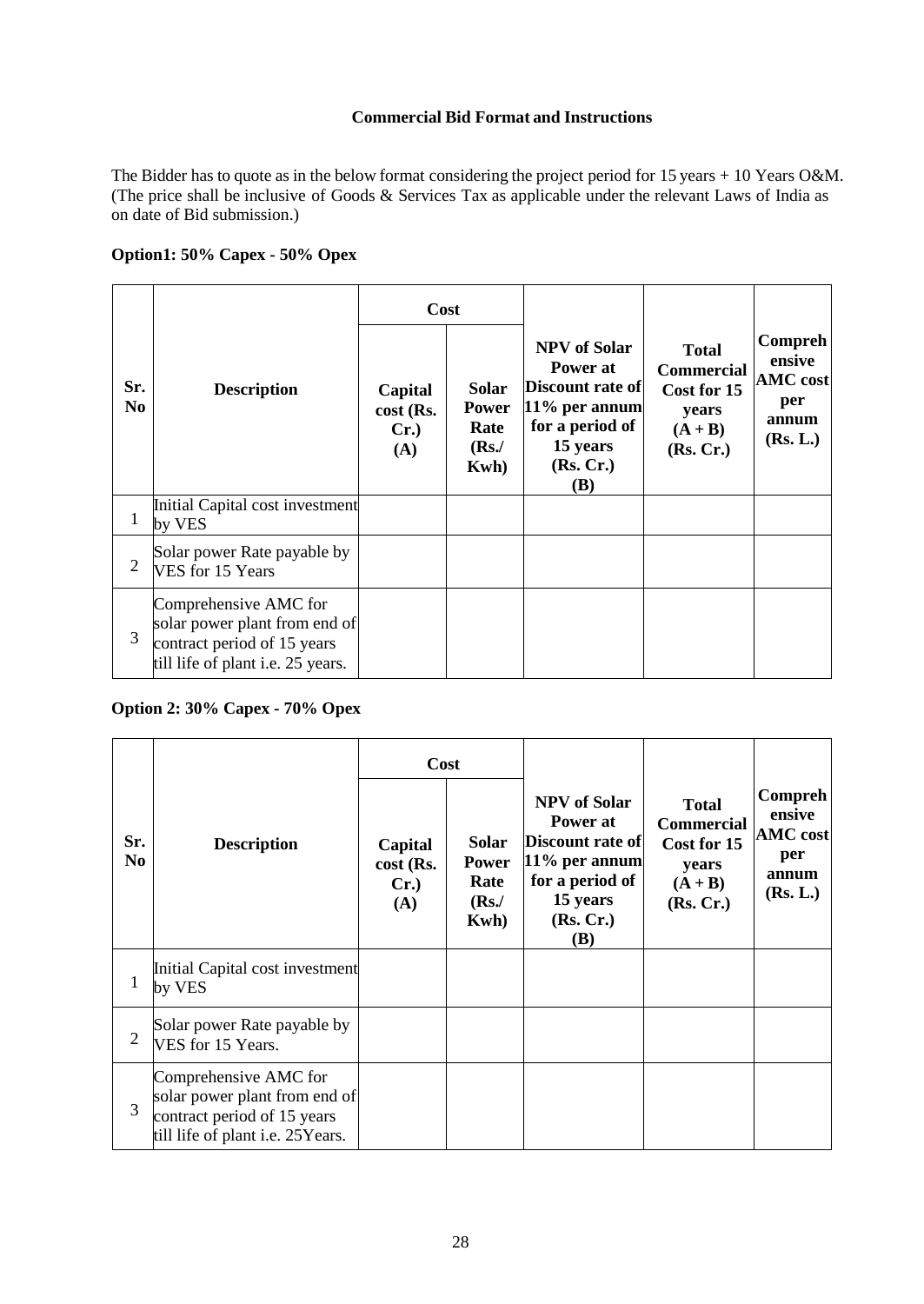## **Note:**

1. The bidders may visit the site and obtain additional information at their own cost and responsibility.

2. The bidder will quote both for implementation cost and the operations and Maintenance cost, the details of which are given in the Bid Document.

3. VES to scale up and scale down resources based on requirements. Any line items may be removed from the scope based on VES's discretion.

4. All the prices are to be entered in Indian Rupees only.

5. Prices indicated in the schedules shall be inclusive of all taxes, levies, duties etc. It is mandatory to provide breakup of all Taxes, Duties and Levies wherever asked for.

6. During the payment stage, VES reserves the right to ask the Bidder to submit proof of payment against any of the taxes, duties, levies indicated.

7. The Bidder needs to account for all Out of Pocket expenses due to Boarding, Lodging and other related items. No additional/separate payment shall be made regarding the same.

8. For the purpose of evaluation of Commercial Bids, VES shall make appropriate assumptions to arrive at a common bid price for all the Bidders. This however shall have no co-relation with the Contract value or actual payment to be made to the Bidder.

9. The Contract Price shall be firm and not subject to any alteration.

10. The Implementation agency should be deemed to have satisfied itself as to the correctness and sufficiency of the contract price, which shall, except as otherwise provided for in the contract, cover all its obligations under the contract.

11. Please note invitation of price discovery rate for future requirements does not imply guarantee of any additional work or any increase in scope. The price discovery rates are being invited to meet any exigency requirements if a need emerges during the period of contract with respect to deployment of additional manpower resources.

12. No advance payment shall be made towards any activity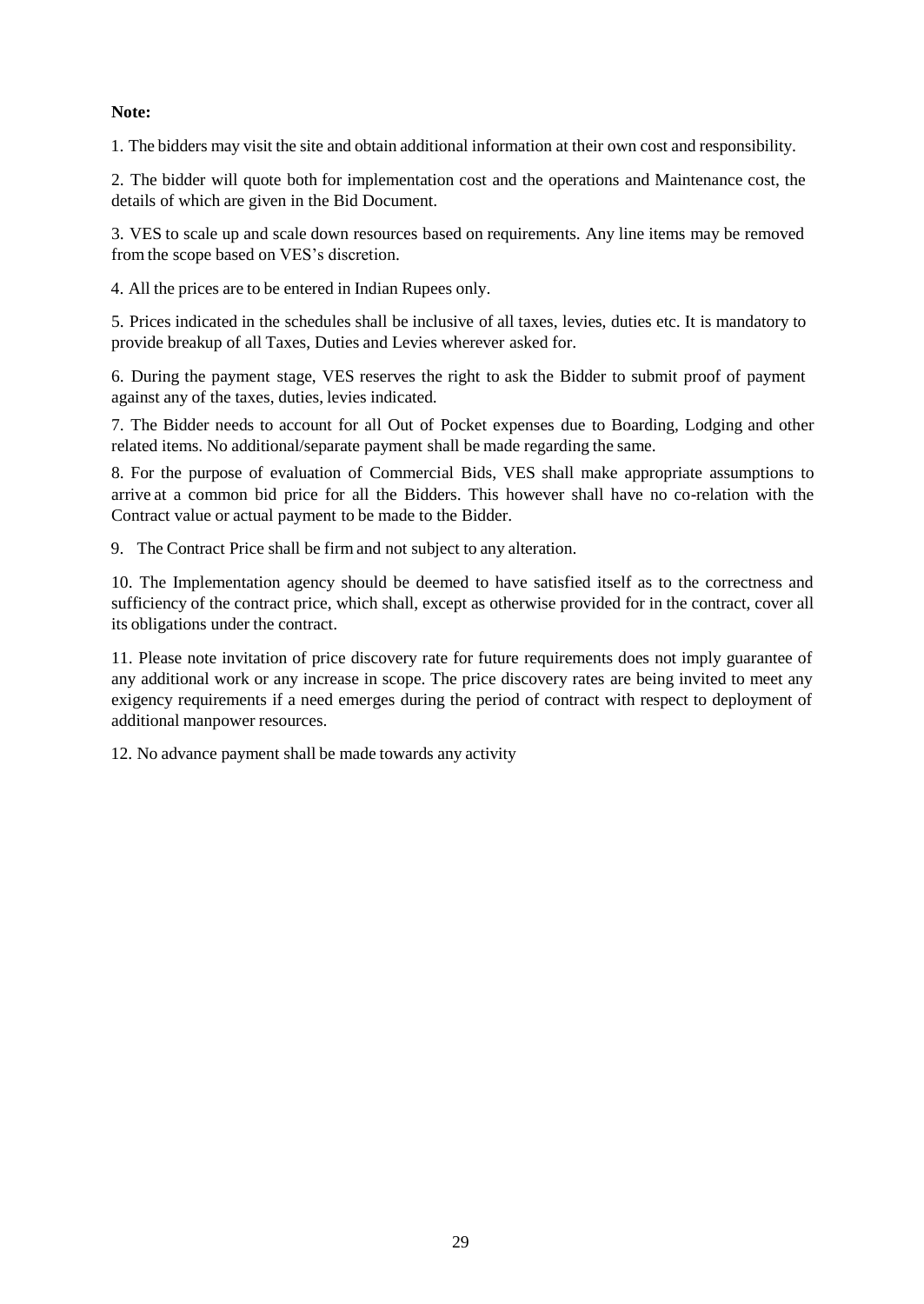# **Annexure IV: CONTRACT AGREEMENT**

Issued by VES (On Stamp Paper of Rs. 500)

(Duty Notarized)

Bid No.:

Sanction No. & Date: Campaign Contract Contract Contract Contract Contract Contract Contract Contract Contract Contract Contract Contract Contract Contract Contract Contract Contract Contract Contract Contract Contract Con

Contract Value:

This Contract Agreement, hereinafter referred to as "CA" is made on this day of 2022 [office address]

### **BETWEEN**

Vivekanand Education Society, a Trust registered at Sindhi Society, Chembur, Mumbai – 400 071 havingTrust registration number F-1029 (BOM) "VES". (Which term or expression, unless excluded by or repugnant to the subject or context, shall mean and include its successors-in office and assigns) of the First Part (which term or expression, unless excluded by or repugnant to the subject or context, shall mean and include its successors-in office and assigns) of the First Part

AND

M/s ,a company registered as per The Companies Act 1956 or Partnership Act 1932 having its registered office at and place of business at Hereinafter referred to as "**Implementation Agency**" or "**Service Provider**" (which term or expression, unless excluded by or repugnant to the subject or context, shall mean and include its successors and permitted assigns) of the Second Part.

And Whereas VES intends to solarize its institutions and has published the bid for "VES" till the end of the contract period as agreed by and between the parties.

And Whereas M/s----------------------------------has submitted its bid to VES;

And Whereas, VES and M/s---------------------------------have deemed it fit to enter into this Agreement on the terms and conditions stipulated hereinafter.

NOW, THEREFORE, in consideration of the premises covenants and promises contained herein and other good and valuable considerations, the receipt and adequacy of which is hereby acknowledged, the parties intending to be bound legally, IT IS HEREBY AGREED between the Parties as follows: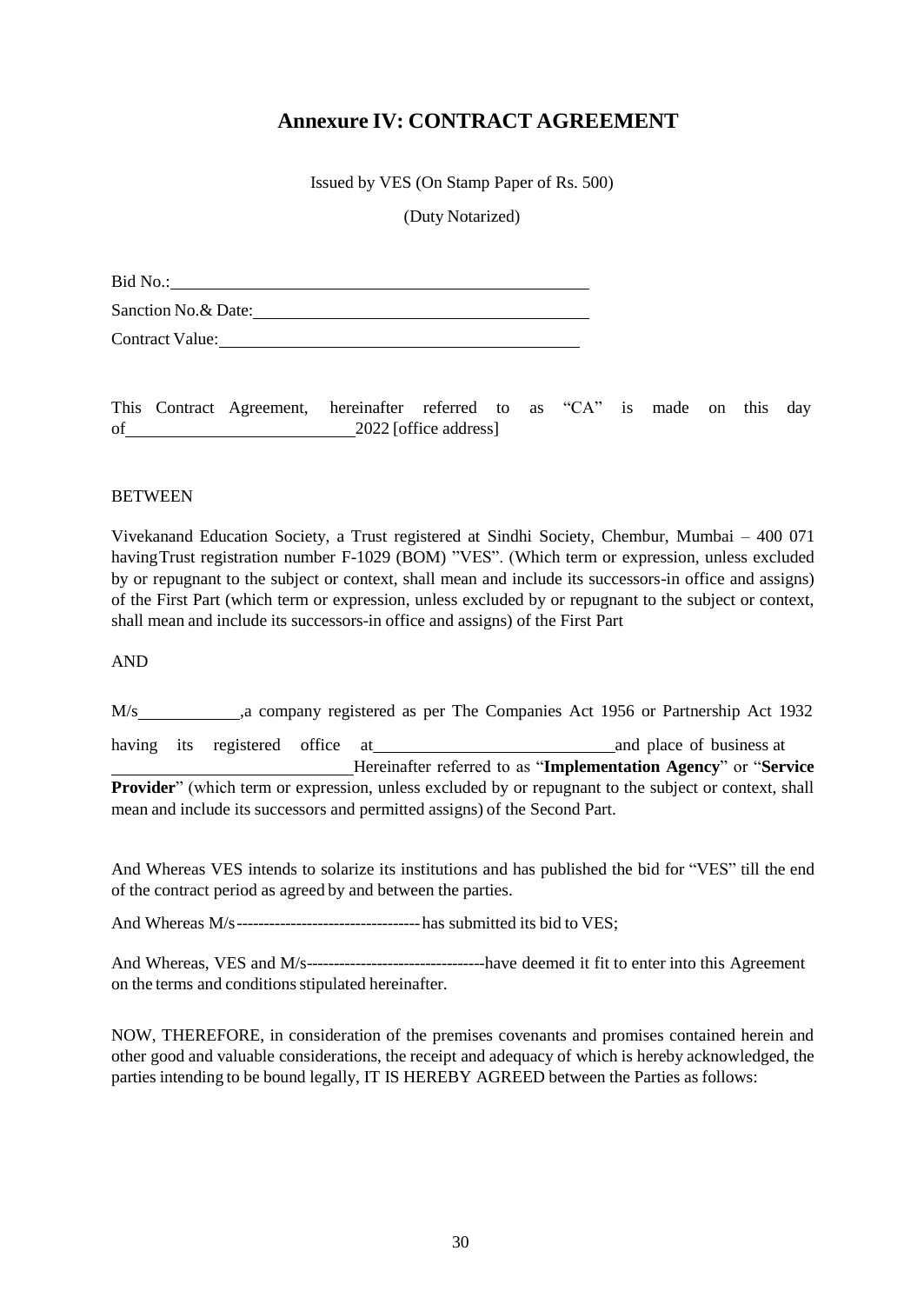#### **Definitions, Interpretations and Other Terms**

- 1. **"Arbitrator"** means the person or persons appointed by agreement between VES and the Bidder to make a decision on or to settle any dispute or difference between the VES and the Bidder
- 2. **"Approved"** and **"Approval"**, where used in the Contract shall mean respectively, approved by and the approval of the Employer/Engineer-in-charge in writing. When the words 'Approved', 'Approval', 'Subject to Approval', 'Satisfactory', 'Equal to', 'Proper', 'Requested', 'As directed', 'Where Directed', 'When Directed', 'Determined by', 'Accepted', 'Permitted', or words and phrases of like import are used, the approval, judgment, direction etc., is understood to be a function of the Employer/Engineerin charge.
- 3. "**Bid"** means the bid process conducted by VES and the technical and commercial bids submitted by the successful Bidder, along with the subsequent clarifications and undertakings, if any;
- 4. **"B.I.S"** shall mean specifications of Bureau of Indian Standards (BIS);
- 5. The **"Bidder"** shall mean a person or corporate body who has desired to submit a Bid to carry out the Works, including routine maintenance till the tender process is concluded. The same shall also be referred to as "**Implementation Agency**", or, "**Service Provider**"
- 6. "**Commencement Date**" means the date upon which the Bidder receives the notice to commence, issued by VES.
- 7. "**Certificate of Taking – Over / Take - over Certificate**" shall mean the certificate issued by VES after completion of Works in all respects.
- 8. "**Cost**" means all expenditure properly incurred or to be incurred whether on or off the site including overheads and other charges properly allocable thereto but does not include any allowance for profit.
- 9. "**Confidential Information**" means all information including VES Data (whether in written, oral, electronic or other format) which relates to the technical, financial, business affairs, customers, suppliers, products, developments, operations, processes, data, trade secrets, design rights, know – how and personnel of each Party and its affiliates which is disclosed to or otherwise learned by the other Party in the course of or in connection with this CA (including without limitation such information received during negotiations, location visits and meetings in connection with this CA);
- 10. "**Customers**" mean all citizens and business organization and users who use VES services.
- 11. The **"Contract"** shall mean the tender and acceptance thereof and the formal Agreement if any, executed between the Bidder, & VES.
- 12. **"Contract Cost"** means the Contract Sum plus Price Variation. This cost shall be included in the letter of acceptance.
- 13. "**CA**" means this Contract Agreement, together with the recitals and all schedules and the contents, requirements, specifications and standards of the bid (as may be amended, supplemented or modifiedin accordance with the provisions hereof) and the bid. In the event of a conflict between this CA and the Schedules, the terms of the CA shall prevail, with overriding effect;
- 14. **"Capacity Utilization Factor"** (CUF) shall mean the ratio of actual energy generated by Solar Photovoltaic project at the point of interconnection with the grid and recorded in the solar generation meter.
- 15. **"Country**" means the country in which the Site is located.
- 16. **"CAPEX"** shall mean Capital Expenditures.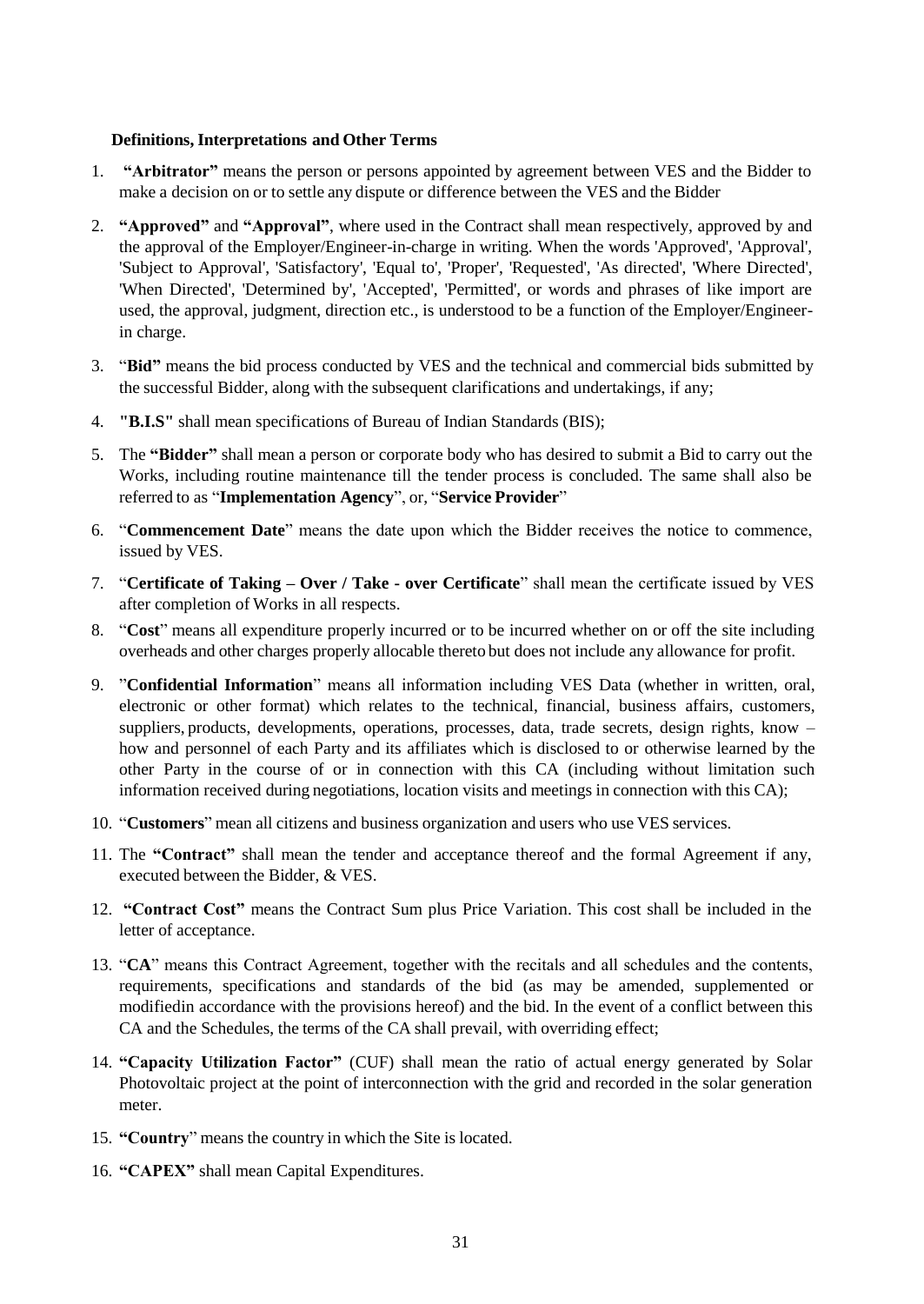- 17. **"CAPEX model"** shall mean where the roof/facility owner hires an EPC company to install solar Roof Top PV system and invests the entire capital expenditure of the Project. The entire system will be owned by roof/facility owner; however, responsibility of O&M including safety & security of the system during the O&M period shall be of the EPC Contractor.
- 18. The **OPEX** or the **operating expenses model** is a system where the developer owns the solar project, and the consumer only has to pay for the energy generated. This model is also called the **Renewable Energy Service Company (RESCO) model**.
- 19. **"Commissioning"** means Successful operation of the Project / Works by the Contractor, for the purpose of carrying out Performance Test(s) as defined in Bid.
- 20. **"Competent Authority/VES"** shall mean the Authority Vivekanand Education Society,
- 21. **"Completion"** are broadly categorized into the following:
	- a. Physical Completion shall mean that the works related to the execution and installation of project (Roof Mounted) (or a specific part thereof where specific parts are specified in the Contract Agreement Document) have been completed operationally and structurally, commissioned, put in a tight and clean condition, power evacuation system functional and start generating power to the satisfaction of Engineer-In-Charge, and physical completion certificate has been issued by Engineer-In-Charge.
	- b. Final Completion/Operational Acceptance shall mean that the O&M of the project (Roof Mounted projects has been undertaken and completed as described in the relevant sections of the Bid document for the entire tenure  $15$  Years + 10 Years O&M, with the plant performance and state in accordance with the parameters set out in the Bid Document and the project is handed over to the VES in excellent and healthy condition without any pending defect/s to the satisfaction of Engineer-In-Charge
- 22. **"Completion Certificates"** shall mean the following:
	- a. Physical Completion Certificate shall mean the certificate to be issued/ issued by the Engineer-in-charge, when the works under the project are physically completed to his satisfaction.
	- b. Final Completion/ Operational Acceptance Certificate shall mean the certificate to be issued/issued by the Engineer-in-charge on completion of O&M tenure of the contractor, demonstration of plant performance in accordance with parameters set out in Bid document and handing over of project to the Authority in excellent and healthy working condition to his satisfaction.
- 23. **"Compliance with Laws"** shall mean the Contractor shall in performing the Contract, comply with all applicable Laws related to all actions of its obligations under the Contract.
- 24. **"Contract"** shall mean the agreement entered into between the Authority and the Contractor for execution of Works including therein all contract documents like Conditions of Contract, Specifications, Drawings, Prices, Bill/ Schedule of quantities, Schedule of rates and prices (if any), Bid document, the correspondence exchanged between the Authority and the Contractor and shall constitute the Contract, and the term "the Contract" shall in all such documents be construed accordingly.
- 25. **"Contract Documents"** shall mean collectively the Bid document, Designs, Drawings, Specifications, Notification of Award/ Letter of Intent/ Letter of Acceptance and agreed variations (if any), such other documents constituting the tender and acceptance thereof.
- 26. **"Contract Period"** shall mean the period from the date of project commencement as specified in the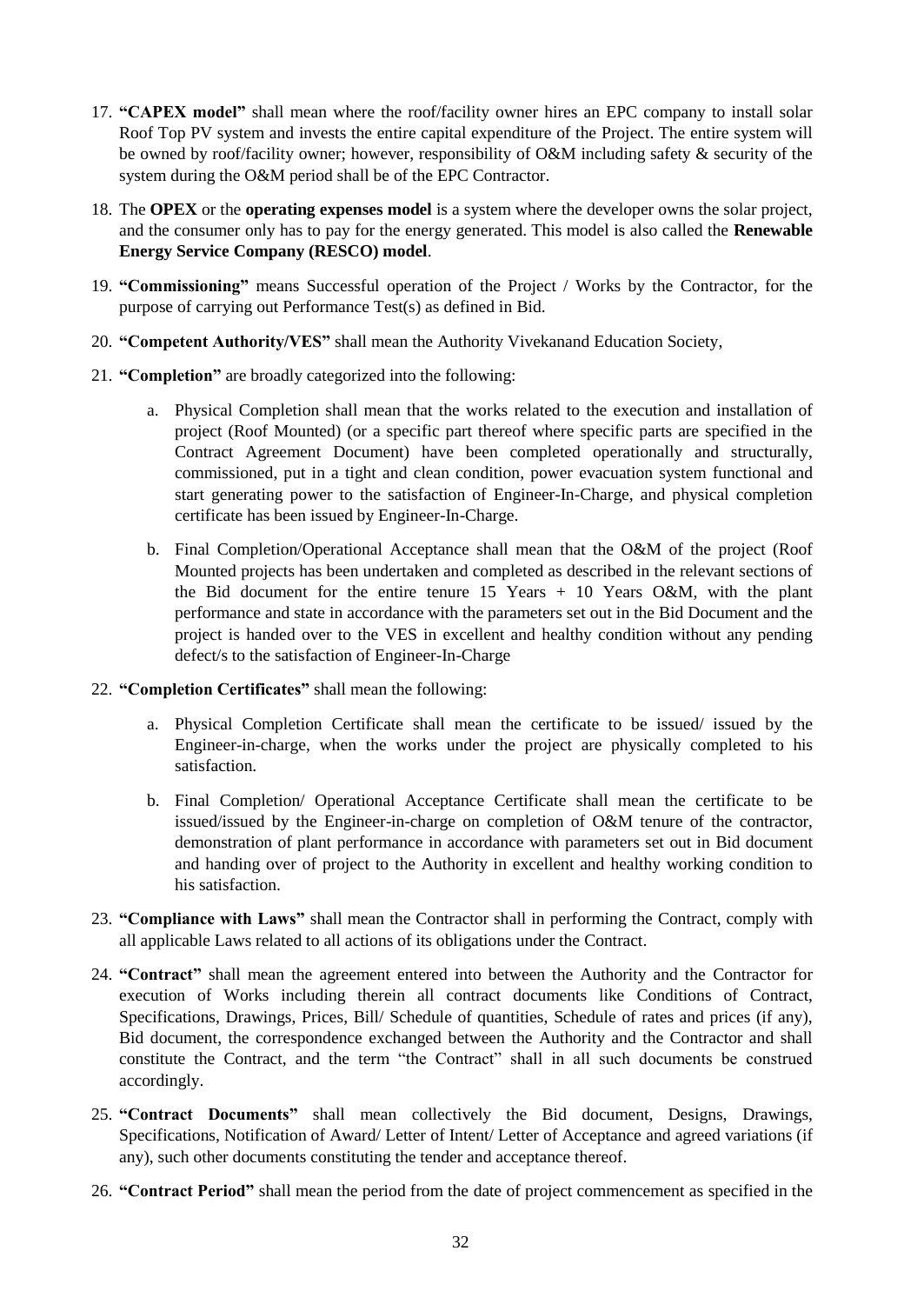work order up to and including the last day of the comprehensive operation and Maintenance Period.

- 27. **"Contractor's Equipment"** shall mean all plant, facilities, equipment, machinery, tools, apparatus, appliances or things of every kind required in or for completion of Works that are to be provided by the Contractor, but does not include Plant and Equipment, or other things intended to form or forming part of the Project.
- 28. **"Contractor's Representative"** shall mean any person nominated by the Contractor and approved by the Authority/Engineer-In-Charge in the manner provided in the Contract Documents (Contractor's Representative – Project Engineer/Manager) hereof to perform the duties delegated by the Contractor.
- 29. **"Contractor's Works"** or **"Manufacturer's Works"** shall mean the places including land which are used by the Contractor or any of its Sub-vendor or Sub-Contractor for the manufacture of equipment for the Plant or performance of Work.
- 30. "**Day**" means Calendar day.
- 31. "**Deliverables**" means all the activities related to the setting up and operations of the infrastructure, technical documents, Software Applications, customized Source Codes, as defined in the bid and subsequent Corrigendum (if any), based on which the technical bid and commercial bid was submitted by the Bidder and as required as per this CA;
- 32. **"Defect Liability Period"** or **"Period of Liability"** shall mean in relation to the work means the specified periods from the date of issue of Physical Completion Certificate up to the date of issue of the Final Completion Certificate during which any defects that may appear in the works shall be made good by the Contractor without any financial implications to the Authority. If defects are not removed till the last day of contract, DLP will be extended till such rectification of the work is completed to the satisfaction of the Engineer-In-Charge. No additional charges for such delay in curing the defects will be paid.
- 33. "**Drawings**" means all the drawings, calculations and technical information of a like nature provided by VES to the Service Provider under the Contract and all drawings, calculations, samples, patterns, models, operation & maintenance manual and other technical information of like nature submitted by the Service Provider and approved by VES.
- 34. **"Excepted risks"** are risks due to riots (otherwise than among Bidder's employees) and civil commotion (in so far as both these are uninsurable), war (whether declared or not), invasion, act of foreign enemies, hostilities, civil war, rebellion, revolution, insurrection, military or usurped power, any act of government, damage from aircraft, acts of God, such as earthquake, lightning and unprecedentedfloods and other causes over which the Bidder has no control. (also referred to as Force Majeure)
- 35. "**Effective Date**" means the date on which the Purchase Order or Letter of Intent is issued to the Implementation Agency;
- 36. **"Facility"** shall mean the entire system to be designed and constructed in accordance with the provisions hereof, including the equipment, structures, fencing, lighting, testing and analysis equipment, tools, safety equipment, plant machinery, supplies, instruments and inventory incorporated therein, as well as all open areas within the site, and including any additions, modifications, alterations, adjustments, replacements and repairs as may be made thereto from time to time.
- 37. **"Functional Warrantee/ Guarantee Test(s)"** shall mean the test(s) specified in the Contract to be carried out to ascertain whether the Work(s) or a specified part thereof is able to attain the functional guarantees specified in the Contract.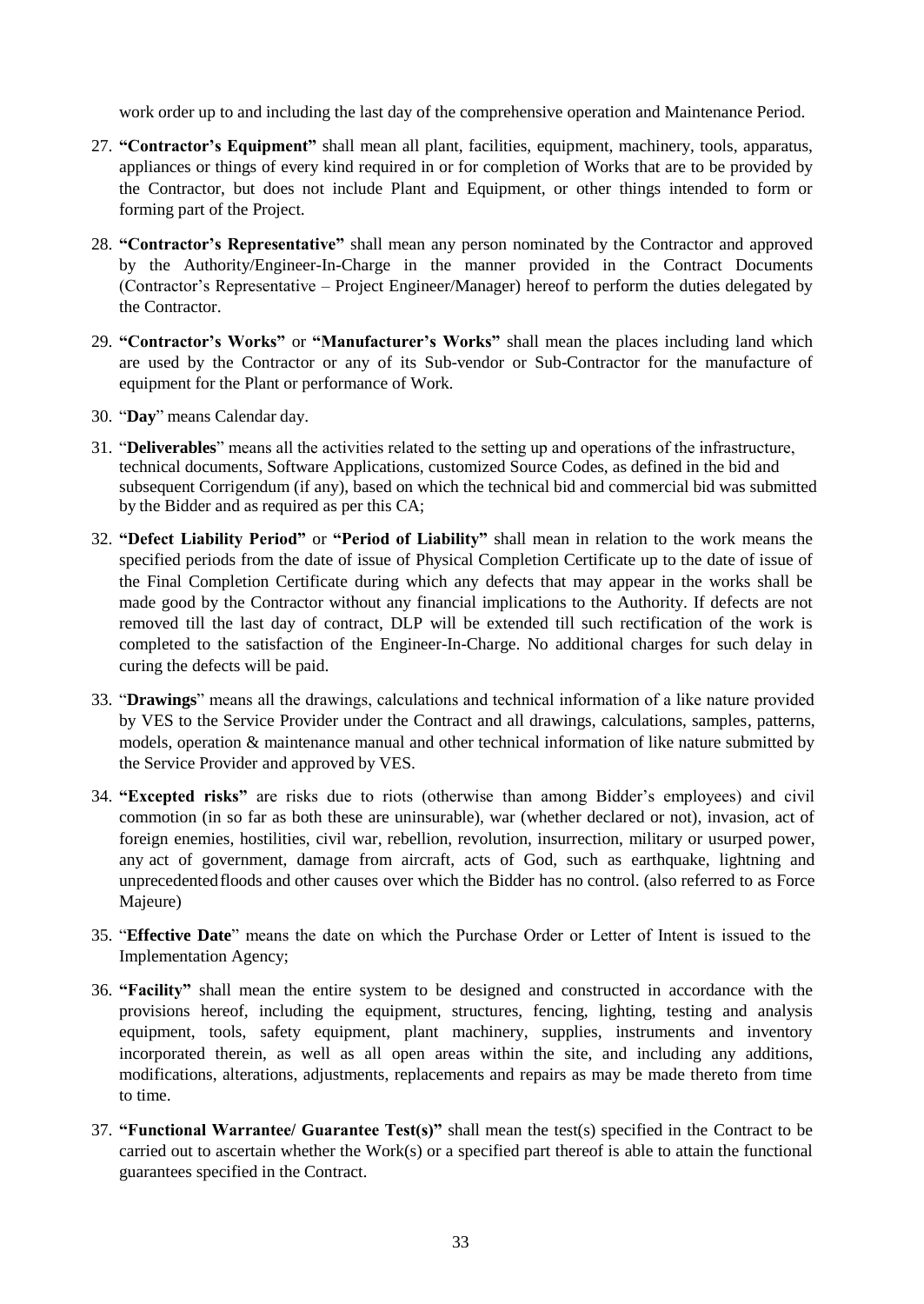- 38. "**GCC**" means General Conditions of Contract.
- 39. **"IEC"** shall mean specifications of International Electro-technical Commission;
- 40. **"Indian Rupee"/"Rupee"** shall mean the Indian National Rupees (INR).
- 41. **"Installation Services"** shall mean all those services ancillary to the supply of the material, Plant and Equipment for the Works, to be provided by the Contractor under the Contract; e.g., transportation and provision of marine or other similar insurance, inspection, expediting, site preparation works (including the provision and use of Construction Equipment and the supply of all construction materials required), fabrication, erection/installation, testing, pre-commissioning, commissioning, operations, maintenance, the provision of operations and maintenance manuals, training, etc.
- 42. **"Instructions"** shall mean any instructions, drawings, specifications, details, directions and explanations and/or instructions in writing issued by the Engineer-in-charge/ Director-In-Charge from time to time during the subsistence of the Contract for execution of the Works during the entire period of contract.
- 43. **"kWp"** shall mean kilo-Watt Peak or the module capacity of rooftop solar PV plant.
- 44. **"kWh"** shall mean kilo-Watt-hour;
- 45. "**Letter of Acceptance**" means the letter of formal acceptance, signed by VES, of the Letter of Bid, including any annexed memoranda comprising agreements between and signed by both Parties. If there is no such letter of acceptance, the expression "Letter of Acceptance" means the Contract Agreement and the date of issuing or receiving the Letter of Acceptance means the date of signing the Contract Agreement.
- 46. **"Manufacturer"** shall mean any entity or firm who is the producer and furnisher to the Contractor of any material or designer and fabricator of any goods/equipment/ systems/facilities which is to be incorporated in or forms part of the Works.
- 47. **"Material"** shall mean all supplies, including consumables used by the Contractor for incorporating in the Works.
- 48. "**Month**" means Calendar month of the Gregorian calendar.
- 49. **"VES"** shall mean Vivekanand Education Society;
- 50. **"Operational Acceptance"** shall mean the acceptance by the Engineer-In-Charge of the Works (or any part of the Works where the Contract provides for acceptance of the Works in parts), certifying the Contractor's fulfillment of the Contract in respect of Functional Guarantees of the Works (or the relevant part thereof) in accordance with the provisions the Contract hereof.
- 51. **"O&M"** shall mean Comprehensive Operation & Maintenance of Solar Power Projects for 25 years after issuance of Final Completion certificate;
- 52. **"Project capacity"** means Capacity of rooftop solar PV projects in kWp as mentioned in this Bid installed at the locations specified in the Bid. The project capacity specified for solar PV projects means the PV module capacity only.
- 53. "**Proprietary Information**" means processes, methodologies and technical and business information Including drawings, designs, formulae, flow charts, data by either Party or granted by third parties to a Party hereto prior / subsequent to the executionof this CA;
- 54. **"Performance Tests"** shall mean such tests as are prescribed in the Bid Document to be carried out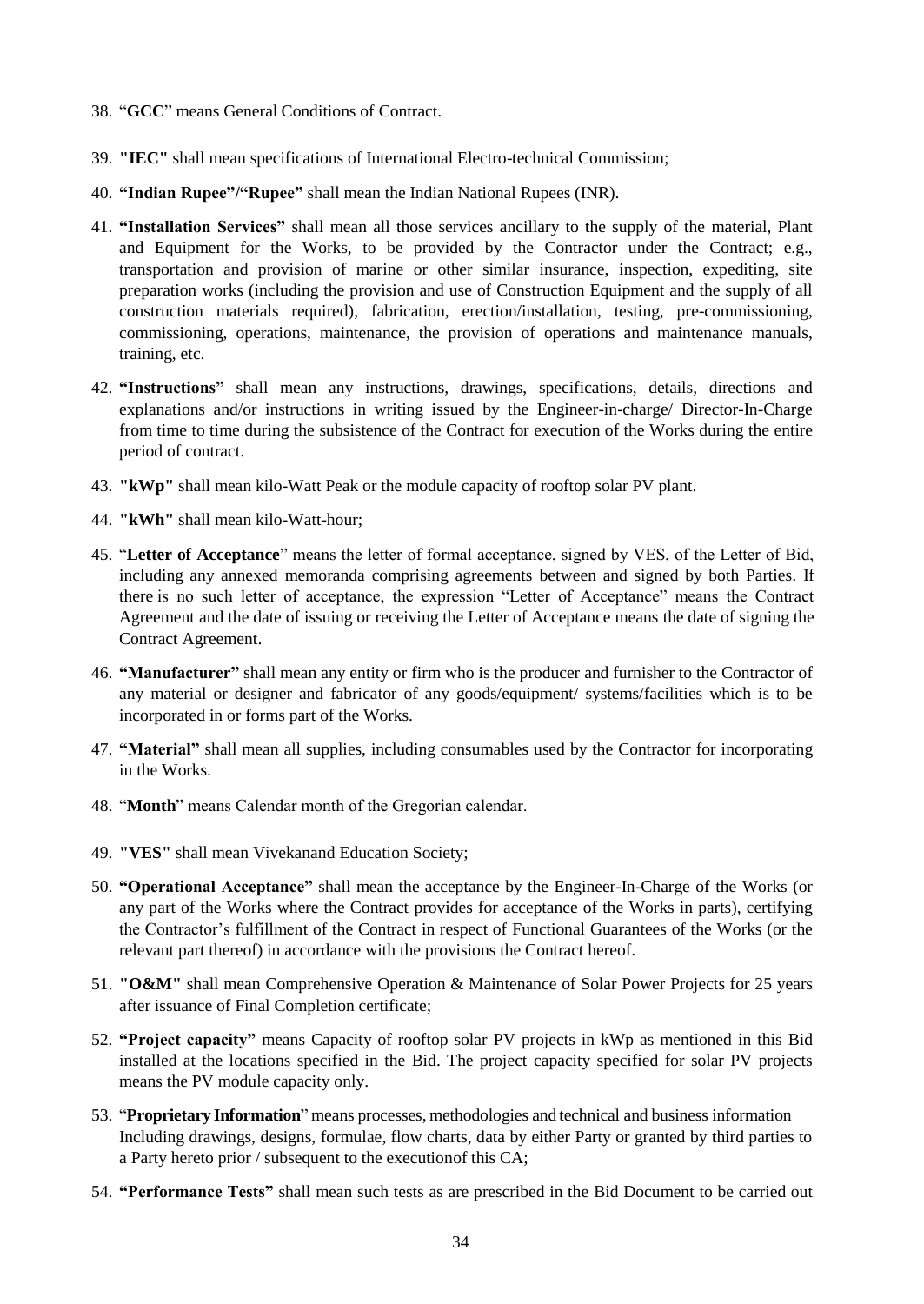by the Contractor before the Plant and the Equipment are taken over by the Engineer-In-Charge/the Authority.

- 55. **"Point of Common Connection/PCC"** the electrical boundary between the project and the electrical network of the utility.
- 56. **"Preliminary Operation"** shall mean all activities undertaken as part of commissioning and shall include mechanical and electrical checkouts, calibration of instrument and protection devices, commissioning of sub and supporting systems and chemical cleaning of the plant, system and equipment covered under the Contract.
- 57. **"PV"** shall mean Photovoltaic
- 58. "**Required Consents**" means the written consents, clearances and licenses, rights and other authorization as may be required to be obtained by the Implementation Agency, for all tasks / activities / Hardware and communication technology for this project; from all the concerned departments / agencies, etc., as the case may be.
- 59. **"Services"** shall mean all the work and obligations of Contractor under the Contract including without limitation to the works and services briefly described in the Specification.
- 60. "**Service Level Requirement(s)**" means the timelines and the quality levels to be adhered to by the Implementation Agency for delivering various services under the contract;
- 61. **"Site"** shall mean the land and other places upon which the Roof mounted solar projects are to be installed.
- 62. The "**Start Date / Commencement Date**" is given in the Contract Data. It is the date when the Service Provider shall commence execution of the Works. It does not necessarily coincide with any of the Site Possession Dates.
- 63. **"Specification"** shall mean collectively all the terms and stipulations contained in those portions of the Contract known as Conditions of Contract, Special conditions, the technical Specifications and such Amendments, Revisions, Deletions or Additions, as may be made in the Contract agreement and all written Agreements made or to be made pertaining to the method and manner of performing the Work or to the quantities and qualities of the materials to be furnished under this 'Contract'. Further in absence of any specific reference in B.I.S., the standards and specifications of VES as the case may be, will be followed as per the consent of Engineer-In-Charge.
- 64. **"Temporary Works"** shall mean all temporary works of every kind required for execution, completion or maintenance of the Works under the contract, which shall be constructed, installed and removed by the Contractor.
- 65. **"Tender"** shall mean the tender submitted by the Contractor for acceptances by the Authority.
- 66. **"Tendered Capacity"** shall mean the Total aggregate capacity in kWp/ MWp proposed and allocated by VES to the Contractor through this bidding process as per terms and conditions specified herein;
- 67. "**Tender**" means the Bidder's priced offer to VES for the execution and completion of the Works and the remedying of any defects therein in accordance with the provision of the Contract, as accepted by the Letter of Acceptance.
- 68. "**Time for Completion**" means the time for completing the execution of and passing the Tests on Completion of the Works or any Section or part thereof as stated in the Contract calculated from the Commencement Date.
- 69. "**Variation**" means a change to the:-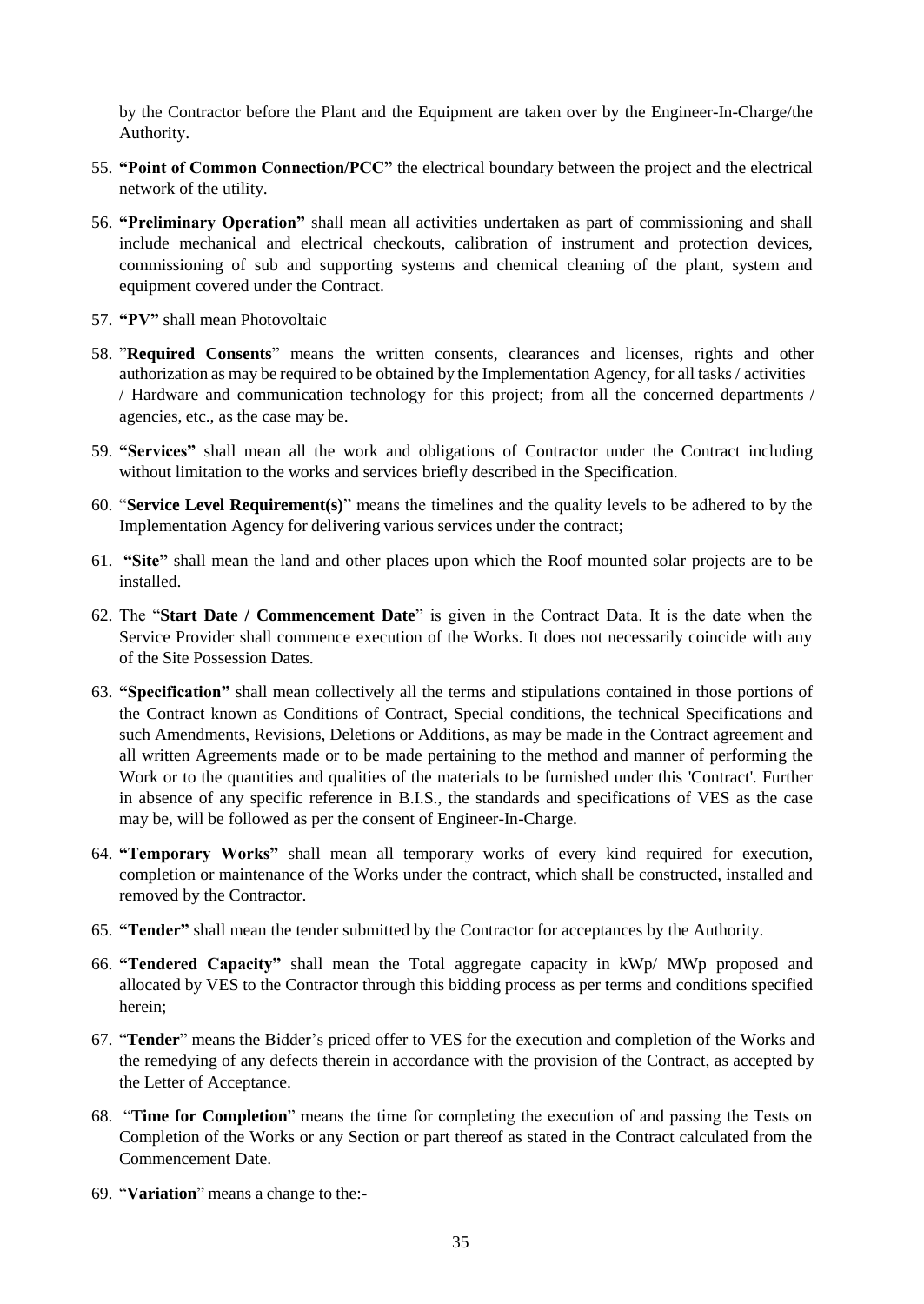- a. Specification and /or Drawings (if any) which is instructed by the VES.
- b. Scope in the Contract which is instructed by VES.
- c. Price in the Contract which is instructed by VES
- 70. **"Wp"** shall mean Watt Peak.
- 71. "**Works**" means & includes Temporary & the permanent works to be executed and installation of machineries in accordance with the Contract at specified required site and location.
- 72. "**Writing**" means any handwritten, type-written, or printed communication including telex and facsimile transmission, electronic and digital media.

### **Interpretations**

a. References to any statute or statutory provision include a reference to that statute or statutory provision as from time to time amended, extended, re-enacted or consolidated and to all statutory instruments made pursuant to it;

b. Words denoting the singular shall include the plural and vice-versa and words denoting persons shall include firms and corporations and vice-versa;

c. Unless otherwise expressly stated, the words "herein", "hereof", "hereunder" and similar words refer to this CA as a whole and not to any particular Article, Schedule. The term Articles, refers to Articles of this CA. The words "include" and "including" shall not be construed as terms of limitation. The words "day" and "month" mean "calendar day" and "calendar month" unless otherwise stated. The words "writing" and "written" mean "in documented form", whether electronic or hard copy, unless otherwise stated;

d. The headings and use of bold type in this CA are for convenience only and shall not affect the interpretation of any provision of this CA;

e. The Schedules to this CA form an integral part of this CA and will be in full force and effect as though they were expressly set out in the body of this CA;

f. Reference at any time to any agreement, deed, instrument, license or document of any description shall be construed as reference to such agreement, deed, instrument, license or other document as the same may be amended, varied, supplemented, modified or suspended at the time of such reference;

g. References "rollout" includes, unless the context otherwise requires, design, development, implementation, engineering, procurement, delivery, transportation, installation, processing, fabrication, acceptance testing, certification, commissioning and other activities incidental to the construction or roll out, and "construct" or "rollout" shall be construed accordingly;

h. Any word or expression used in this CA shall, unless defined or construed in this CA, bear its ordinary English language meaning;

i. The damages payable by a Party to the other Party as set forth in this CA, whether on per diem basis or otherwise, are mutually agreed genuine pre-estimated loss and liquidated damages likely to be suffered and incurred by the Party entitled to receive the same and are not by way of penalties;

j. This CA shall operate as a legally binding agreement specifying the master terms, which apply to the Parties under this agreement and to the provision of the services by the Implementation Agency;

k. VES may nominate a technically competent agency / individual(s) for conducting acceptance testing and certification of the various requisite infrastructure to ensure a smooth, trouble free and efficient functioning of the Scheme or carry out the set asks itself;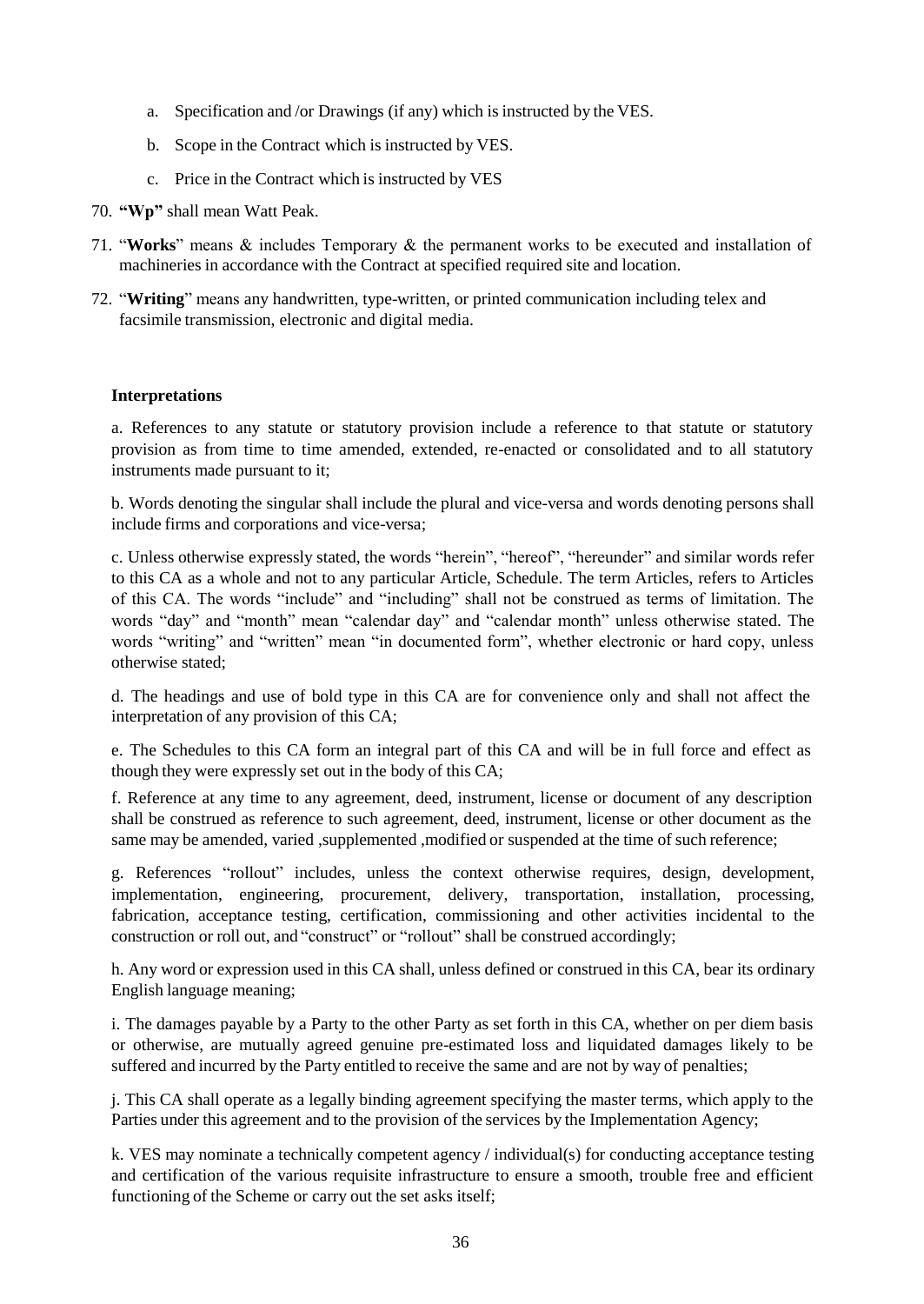l. The agency/individual will establish appropriate processes for notifying the Implementation Agency of any deviations from the norms, standards or guidelines at the earliest instance after taking cognizance of the same to enable the Implementation Agency to take corrective action;

m. Such an involvement of and guidance by the agency / person will not, however, absolve the Implementation Agency of the fundamental responsibility of designing, installing, testing and commissioning the application and the infrastructure for efficient and effective delivery of services as contemplated under this bid.

n. The following documents forming this Agreement are to be taken as mutually explanatory of one another:

i. This Agreement;

ii. Purchase Order or Letter of Award (LoA) issued by VES to the successful Bidder and Clarification and Corrigendum Documents published by VES subsequent to the bid for this work

iii. Bid Document of VES for this work

iv. Detail Commercial bid of the Implementation Agency accepted by VES

v. Successful Bidder's 'Technical Bid' submitted in response to the bid and responses /clarifications provided in response to queries raised by Bidder.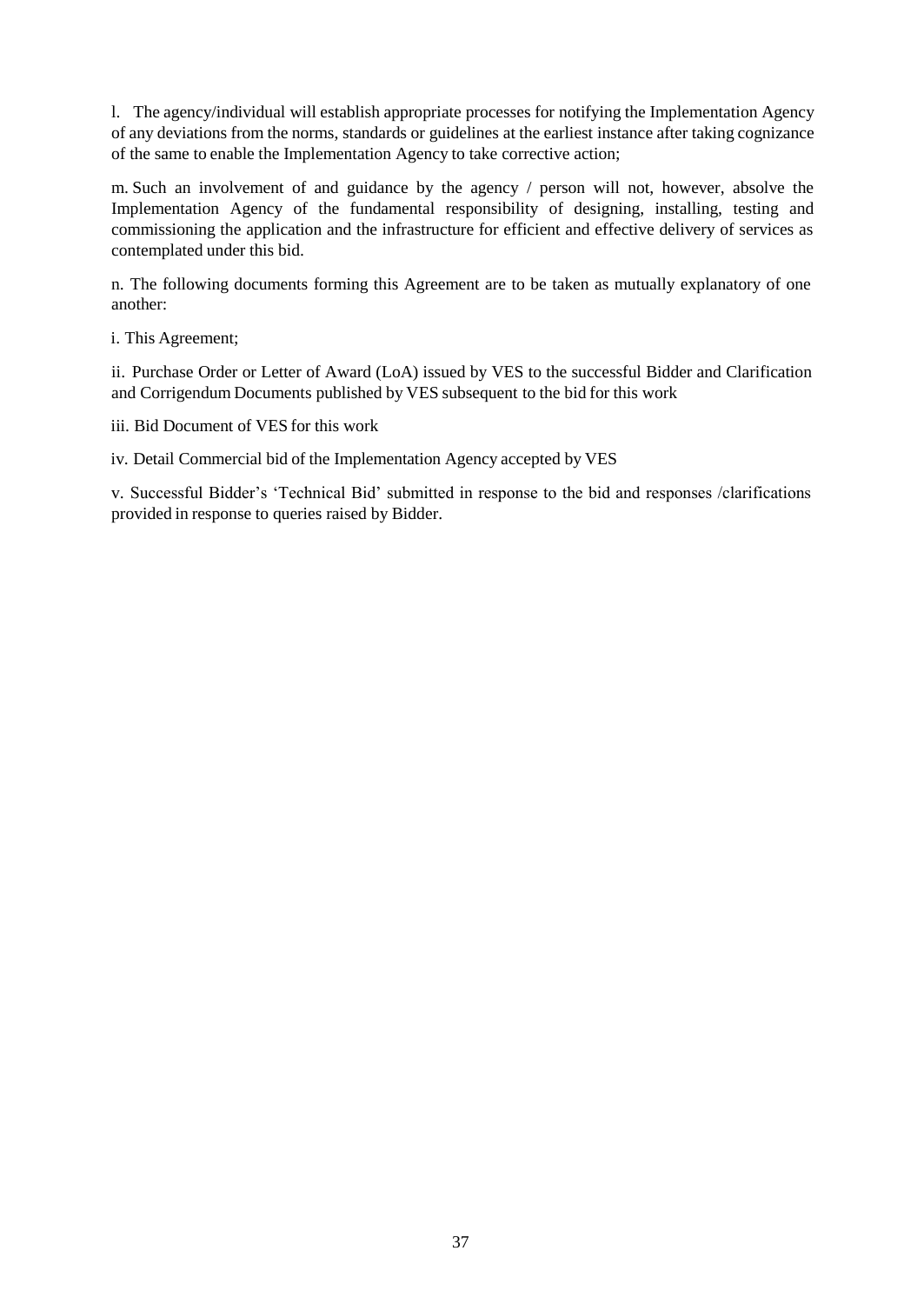#### **Terms of the Contract Agreement**

The term of this CA shall be for a period of 15 years under PPA and another 10 years Comprehensive O&M from the date of execution of this Agreement. This includes the time required for implementation and Operations and Maintenance support.

In the event of implementation period getting extended beyond the stipulated time, for reasons not attributable to the Implementation Agency, VES reserves the right to extend the term of the Agreement by a suitable period with mutual consensus to allow validity of contract from the date of operational acceptance.

## **VES's Decision**

Except where otherwise specifically stated, the VES representative will decide contractual matters between VES and the Bidder in the role representing the VES. However, if VES representative is required under the rules and regulations and orders of the VES to obtain prior approval of some other authorities for specifications, he will so obtain the approval, before communicating his decision to the Bidder.

Except as expressly stated in the Contract, VES representative shall not have any authority to relieve the Contractor of any of his obligations under the contract.

### **Delegation**

VES representative, with the approval of the VES Authority, may delegate any of his duties and responsibilities to other person(s), except to the Adjudicator, after notifying the Bidder, and may cancel any delegation after notifying the Bidder.

#### **Communication**

All certificates, notices or instructions to be given to the Bidder by VES shall be sent on the address / mail addresses or contact details given by the Bidder of Bid. The address and contact details for communication with the VES shall be as per the details given in Contract Data. Communications between parties that are referred to in the conditions shall be in writing. The Notice sent by facsimile (fax) or other electronic means shall be effective on confirmation of the transmission. The Notice sent by Registered post or Speed post shall be effective on delivery or at the expiry of the normal delivery period as under taken by the postal service.

#### **Personnel**

The Service Provider's personnel shall appropriately be qualified, skilled and experienced in their respective trades or occupations. VES shall have authority to remove, or cause to be removed, any person employed on the site or works, who carries out duties incompetently or negligently.

If VES asks the Service Provider to remove a person who is a member of the Service Provider 's staff or workforce, stating the reasons, the Service Provider shall ensure that the person leaves the Site within seven days and has no further connection with the Works in the Contract.

#### **VES's and Service Provider's Risks**

The VES carries the risks which this Contract states are VES's risks, and the Service Provider carries the risks which this Contract states are Service Provider's risks.

## **VES's Risks**

The VES is responsible for the excepted risks which are (a) in so far as they directly affect the execution of the Works, the risks of war, invasion, act of foreign enemies, rebellion, revolution, insurrection or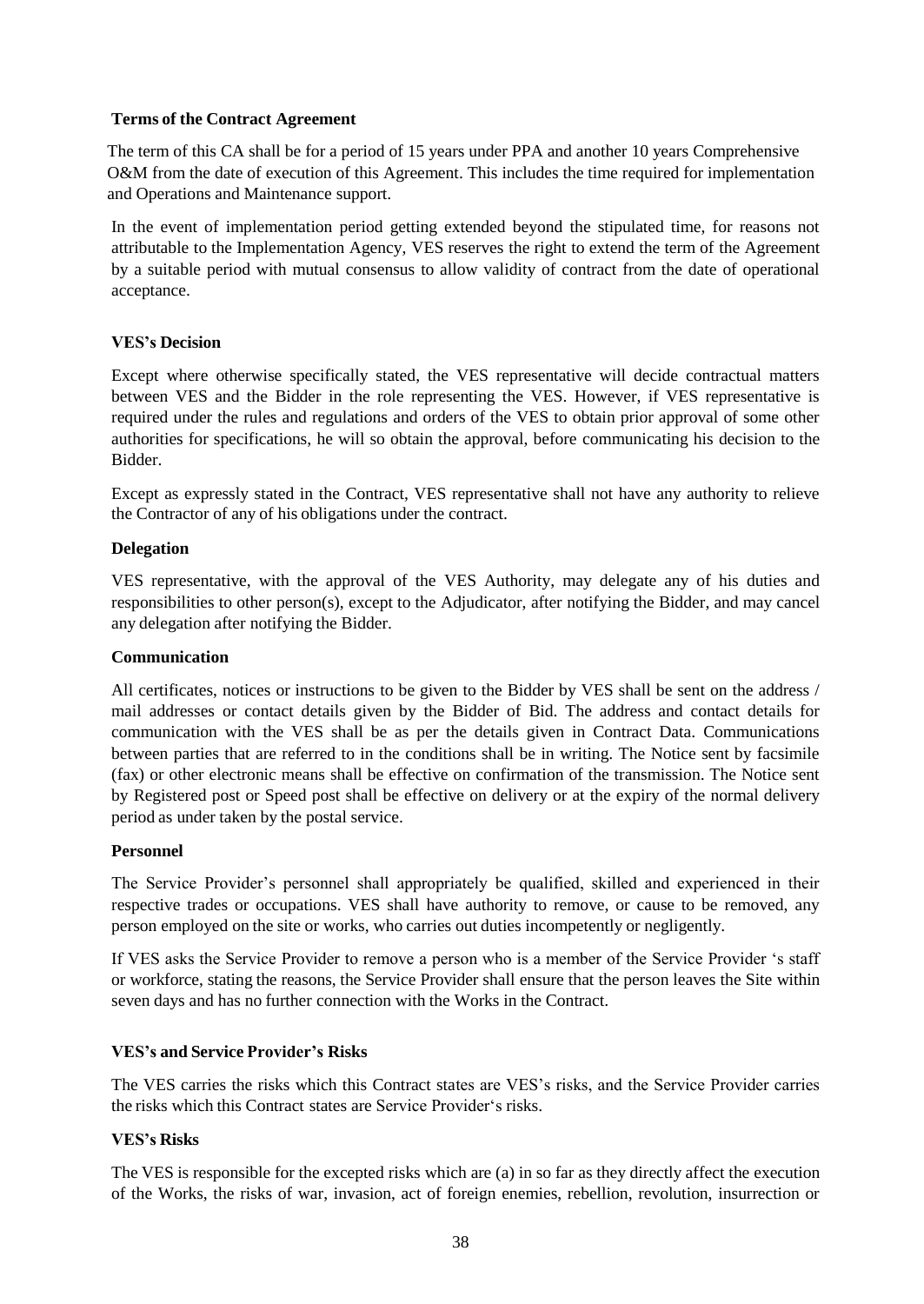military or usurped power, civil war, riot, commotion or disorder (unless restricted to the Service Provider's employees) and contamination from any nuclear fuel or nuclear waste or radioactive toxic explosive, or (b) a cause due solely to the design of theWorks, other than the Service Provider's design.

### **Service Provider's Risks**

All risks of loss of or damage to physical property and of personal injury and death which arise during and inconsequence of the performance of the Contract other than the excepted risks, are the responsibility of the Service Management Meetings Provider.

### **Management Meetings**

VES may require the Service Provider to attend a management meeting. The business of a management meeting shall be to review the plans for progress of the Works.

VES shall record the business of management meetings and provide copies of the record to those attending the meeting. The responsibility of the parties for actions to be taken shall be decided by VES either at the management meeting or after the management meeting and stated in writing to all those who attended the meeting.

### **Tests**

The Service Provider will have to perform the mandatory tests as prescribed in the specifications.

If VES instructs the Service Provider to carry out a test not specified in the Specification/ Quality Assurance Handbook to check whether any work has a Defect and the test shows that it does, the Service Provider shall pay for the test and any samples. If there is no defect, the test shall be a compensation event.

The cost of testing shall be borne by the Service Provider even if the result of the sample confirm or do not confirm to the relevant specifications.

All expenditure required to be incurred in testing shall be borne by the Service Provider himself/ herself/ itself.

#### **Variations**

VES shall, having regard to the scope of the Works and the sanctioned estimated cost, have power to order, in writing, Variations within the scope of the Works he considers necessary or advisable during the progress of the Contract. Such Variations shall form part of the Contract and the Service Provider shall carry them out and include them in updated Programs produced by the Service Provider. Oral orders of VES for variations, unless followed by written confirmation, shall not be taken into account.

## **Payment for Variations**

If rates for Variation items are specified in the Bill of Quantities, the Service Provider shall carry out such work at the same rate.

#### **Operation and Maintenance Manuals**

If Drawings and/or operating and maintenance manuals are required, the Service Provider shall supply them by the date as stated in the Contract Data.

If the Service Provider does not supply the Drawings and/or manuals by the dates stated in the contract Data, or they do not receive the VES's approval, VES shall withhold the amount stated in the Contract Data from payments due to the Service Provider.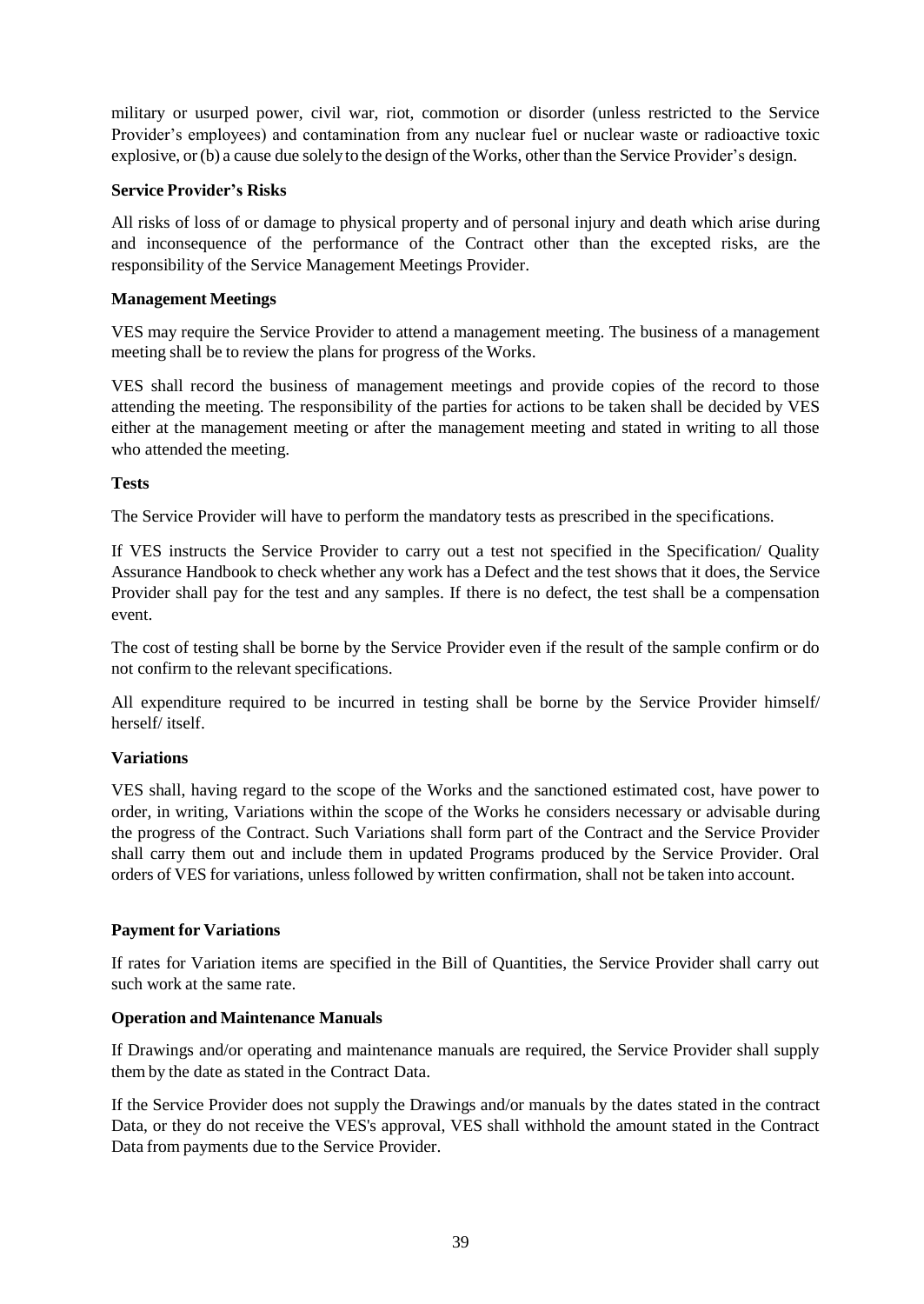## **Compliance with Labour Regulations**

During continuance of the Contract, the Service Provider and its sub-Contractors shall abide at all times by all existing labour enactments and rules made there under, regulations, notifications and bye laws of the State or Central Government or local authority and any other labour law (including rules), regulations, bye laws that may be passed or notification that may be issued under any labour law in future either by the State or the Central Government or the local authority.

Furthermore, the Service Provider shall keep VES indemnified in case any action is taken against the VES by the competent authority on account of contravention of any of the provisions of any Act or rules made there under, regulations or notifications including amendments. If VES is caused to pay or reimburse, such amounts as may be necessary to cause or observe, or for non-observance of the provisions stipulated in the notifications / byelaws / Acts / Rules / regulations including amendments, if any, on the part of the Service Provider, VES shall have the right to deduct any money due to the Service Provider including his amount of performance guarantee. The VES shall also have right to recover from the Service Provider any sum required or estimated to be required form a king good the loss or damage suffered by VES.

The Service Provider shall require his employees to obey all applicable laws, including those concerning safety at work.

The employees of the Service Provider and its Sub-Contractor in no case shall be treated as the employees of the VES at any point of time.

### **Format & Signing of Application**

The Bidder shall provide all the information sought under this Bid. VES will evaluate only those applications that are received in the required formats and complete in all respects. Incomplete and / or conditional Bids shall be liable to rejection.

The Bidder will upload application in One Folder in electronic form which shall contain the scanned certified copies of the documents given below and the documents uploaded has to be digitally signed by the bidder. These copies shall be certified by Practicing Notary approved by the Government of Maharashtra or Government of India with his/her stamp, clearly stating his/her name & registration number, except where original documents are demanded

#### **Marking of Application**

The Bidder shall submit the application in the format specified in the Bid Document, together with the documents, upload in folder as "Bidder" together with the respective enclosures. Applications submitted by fax, telex, telegram shall not be entertained and shall be rejected outright.

#### **Clarification of Financial Bids**

To assist in the examination, evaluation and comparison of Bids, VES may, at his discretion, ask any bidder for clarification of his Bid, including breakdown of unit rates. The request for clarification and the response shall be in writing or by post / facsimile/e-mail. Any effort by the Bidder to influence the VES officials in the bid evaluation, bid comparison or contract award decisions may result in the rejection of the Bidder's bid.

#### **Official Secrecy (NDA)**

The Service Provider shall of all the persons employed in any works in connection with the contract that the India Official Secrets Act 1923 (XIXof1923) applies to them and will continue to apply even after execution of the said works and they will not disclose any information regarding this contract to any third party. The Service Provider shall also bring into notice that, any information found to be leaked out or disclosed the concern person as well as the Service Provider will be liable for penal action; further the VES will be at liberty to terminate the contract without notice.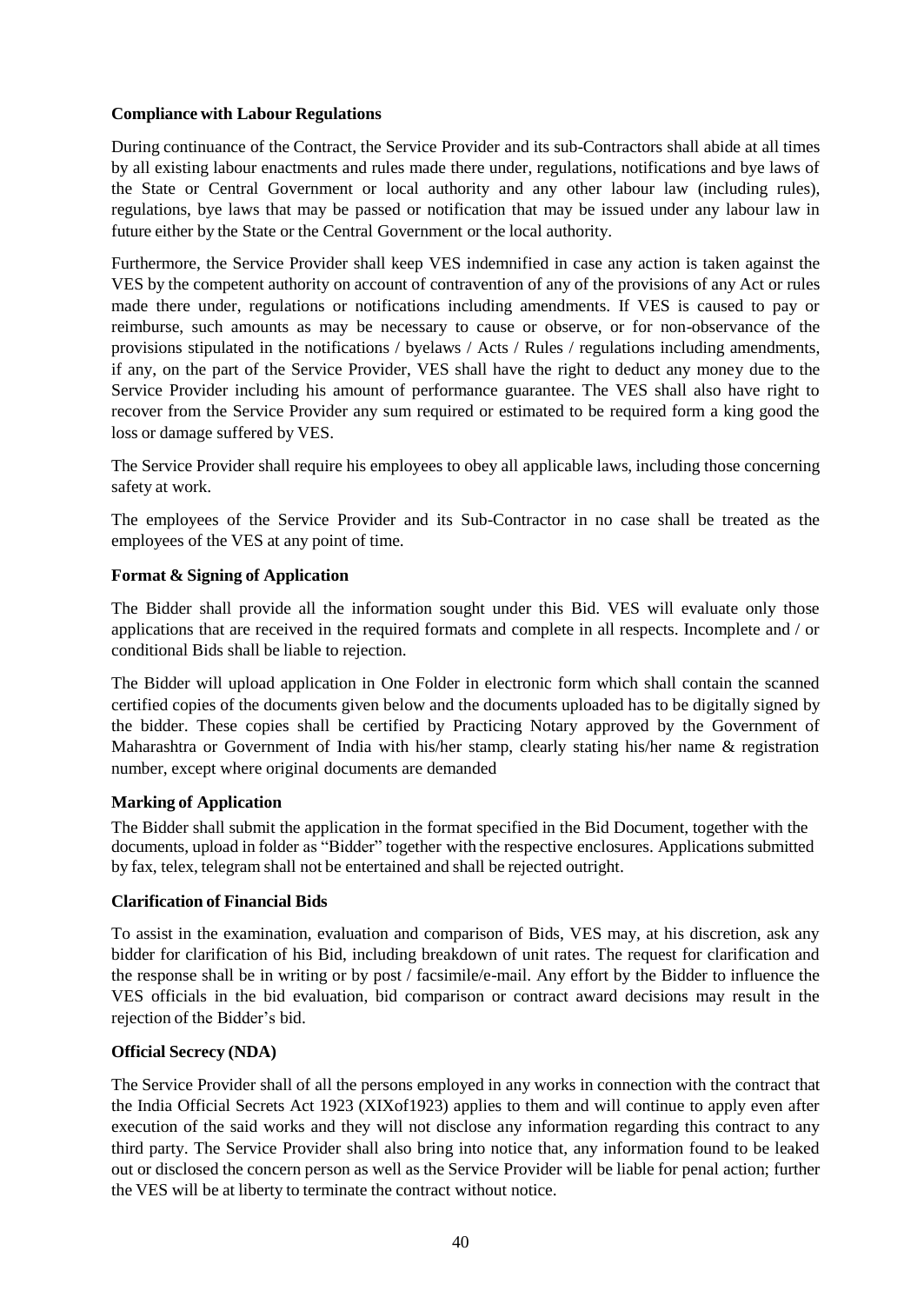#### **Subsequent Legislation**

If on the day of submission of bids for the contract, there occur changes to any National or State, Statute, Ordinance, Decree or other law or any regulation or By-laws or any local or other duly constituted authority or the introduction of any such National or State Statute, Ordinance, decree or by which causes additional or reduced cost to the Service Provider, such additional or reduced cost shall, after due consultation with the Service Provider, be determined by the concerned authority of VES and shall be added to or deducted from the Contract Price with prior approval of competent authority and VES shall notify the Service Provider accordingly. VES reserve the right to take decision in respect of addition / reduction of cost in contract.

### **Patent, Rights & Royalties**

The Service Provider shall save harmless and indemnify VES from and against all claims and proceedings for or on account of infringement of any Patent rights, design trademark or name of other protected rights in respect of any constructional plant, machine work, or material used for or in connection with the Works or any of them and from and against all claims, proceedings, damages, costs, charges and expenses whatsoever in respect thereof or in relation thereto. Except where otherwise specified, the Service Provider shall pay all tonnage and other royalties, rent and other payments or compensation, if any, required for the works.

### **Payment, Taxes & Claims**

### **The limit for unforeseen risks**

Under no circumstances whatever the Service Provider shall be entitled to any compensation from VES on any account unless the Service Provider shall have submitted a claim in writing to VES within 15 days of the case of such claim occurring.

#### **No interest for delayed payments due to disputes, etc**

It is agreed that VES of or its representative or Officer shall not be liable to pay any interest or damage with respect of any moneys or balance which may be in its or its representative's or officer's hands owing to any dispute or difference or claim or misunderstanding between the VES or its representative or Officer on the one hand and the Service Provider on the other, or with respect to any delay on the part of the VES or representative or Officers in making periodical or final payments or in any other respect whatever.

#### **Proprietary data**

All documents and other information supplied by the Authority or submitted by a Service Provider to VES shall remain or become the property of VES. Service Provider must treat all information as strictly confidential and shall not use it for any purpose other than for preparation and submission of their Application. VES will not return any Application or any information provided along therewith.

#### **Correspondence with the Service Provider**

Save and except as provided in this Tender, VES shall not entertain any correspondence with any Service Provider in relation to the acceptance or rejection of any Application.

#### **Taxes**

GST and other state levies/ cess which are not subsumed under GST, will be applicable. The tenderer shall quote inclusive of all taxes. It is clearly understood that VES will not bear any additional liability towards payment of any Taxes & Duties. Wherever the services to be provided by the Tenderer falls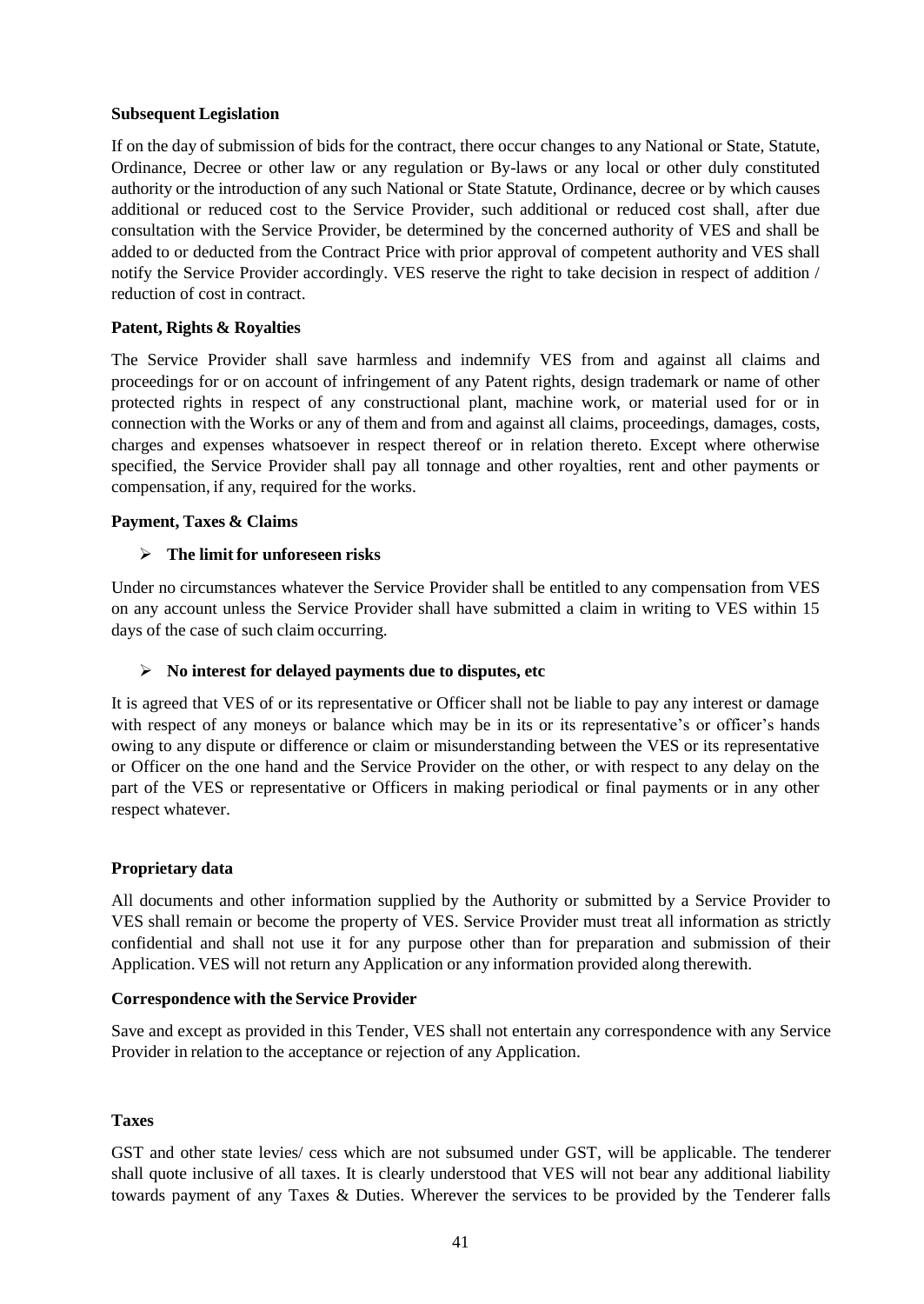under Reverse Charge Mechanism, the price quoted shall be exclusive of GST, but inclusive of Taxes/ Duties / Cess other than GST, if any.

Rates accepted by VES shall hold good till completion of work and no additional individual claim shall be admissible on account of fluctuations in market rates, increase in taxes/ any other levies/tolls etc.

#### **Contract Execution**

All required documents for execution of the contract shall be submitted within 30 days from the date of issue of the letter of acceptance. If the documents are not submitted within the stipulated time a penalty of Rs 5000/- per day will be applicable to the Bidder. All contract documents need to be duly affixed with stamp duty properly signed along with evidence / proof of payment of security/contract deposit/ within 30 days from the date of letter of acceptance received by him.

If the amount of the Contract Deposit to be paid above is not paid within 30 days from the date of issue of Letter of Acceptance, the Tender / Contractor already accepted shall be considered as cancelled and legal steps are taken against the Bidder for recovery of the amounts.

The amount of Performance Bank Guarantee (PBG) retained by the VES shall be released after expiry of period up to which the contractor has agreed to maintain the work in good order is over. In the event of the contractor failing or neglecting to complete the rectification work within the period up to which the contractor has agreed to maintain the work in good order, the amount of Performance Bank Guarantee (PBG) retained by VES shall be adjusted towards the excess cost incurred by VES on rectification work. The release of the PBG shall be done by VES, after 6 months of successful commissioning and sustained power generation. Contract may be rescinded and Performance Bank Guarantee (PBG) forfeited for bribing a VES employee or if contractor becomes insolvent

If the contractor assigns or sublets his/her/its contracts or attempt so to do, or become insolvent or commence any proceeding to get himself/herself/itself adjudicated as insolvent or make any composition with his/her/its creditors, or attempts to do or if bribe, gratuity, gift, loan, perquisite, rewardor advantage, pecuniary or otherwise, shall either directly or indirectly be given promised or offered by the contractor or any of his/ her/ its servants or agents through any public officer, or person in the employof VES in any way relating to his/ her/ its office or employment, or if any such officer or person shall become in any way directly or indirectly interested in the contract, VES may there upon, by notice in writing rescind the contract and the Performance Bank Guarantee (PBG) of the Contract or shall thereupon stand forfeited and be absolutely at the disposal of VES and the same consequences shall ensure as if the contract had been rescinded; and in addition the contractor shall not be entitled to recover or be paid for any work therefore actually performed under the contract.

#### **Fees**

The fees shall be inclusive of Goods & Service Tax, Income Tax, duties, fees, levies, charges, and commissions as applicable under the relevant Laws of India. Should there be a change in applicable taxes, the actual taxes on the date of billing would prevail.

#### **Work Completion Timelines and Payment Terms**

VES shall issue purchase order specific to the location. Payments for equipment and support servicesare based on purchase order that shall be issued by VES. T1= On Delivery of panels at site T2= On Delivery of Balance of System (BOS)  $T3 = On$  Installation  $T4 = On$  Commissioning T1+T2+T3+T4 Should not exceed 120 days.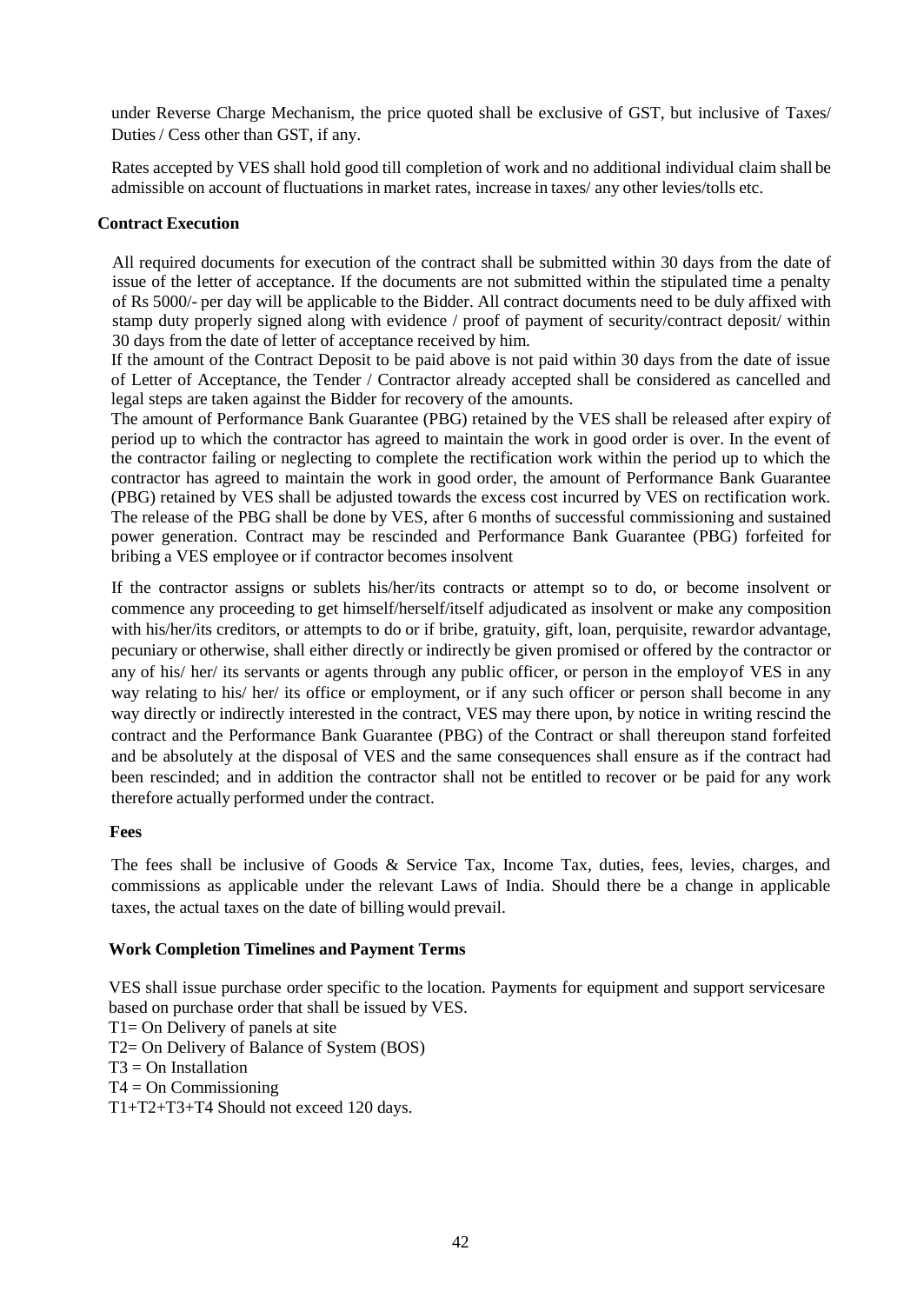| Sr.<br>no.     | <b>System/Item</b>                        | <b>Time</b><br><b>Required in</b><br>days | <b>Payment Terms</b>                                                                                                                                                                                                                          |
|----------------|-------------------------------------------|-------------------------------------------|-----------------------------------------------------------------------------------------------------------------------------------------------------------------------------------------------------------------------------------------------|
| 1              | Delivery of<br>panels at site             | $T1 + 7$ days                             | 40% of cost as per PO, signing of contract agreement,<br>against submission of Proforma Invoice.                                                                                                                                              |
| $\overline{2}$ | Delivery of<br>Balance of<br>System (BOS) | $T2 + 7$ days                             | 40% of the cost as per PO. Bidder shall submit delivery<br>challan signed by VES authority and SLA reports with<br>penalty, if any need to be submitted along with the<br>invoice and PBG of 5%<br>(Post submission of invoice by the bidder) |
| 3              | Installation                              | $T3 + 10$ days                            | 10% of the cost as per PO. Bidder shall submit<br>installation certificate signed by VES authority and SLA<br>reports with penalty if any need to be submitted along<br>with the invoice.<br>(Post submission of invoice by the bidder)       |
| $\overline{4}$ | Commissioning                             | $T4 + 10$ days                            | 10% of the cost as per PO. Bidder shall submit<br>installation certificate signed by VES authority and SLA<br>reports with penalty if any need to be submitted along<br>with the invoice.<br>(Post submission of invoice by the bidder)       |

Disbursement of payment to the Implementation Agency is based on completion of tasks indicated in the implementation plan. Operations and Maintenance support plan and final handing over of O&M to VES on completion of the contractual period.

Notes:

- Adherence to timelines is critical for the success of the project.
- No advance payment shall be made.
- It is mandatory for the successful bidder to open a bank account in any of the banks approved by VES (Specified in Annexure V of the bid document) for easy and quick payments. All payments under the contractwill be made only in this bank account through Electronic Clearing System / RTGS / NEFT / CMS.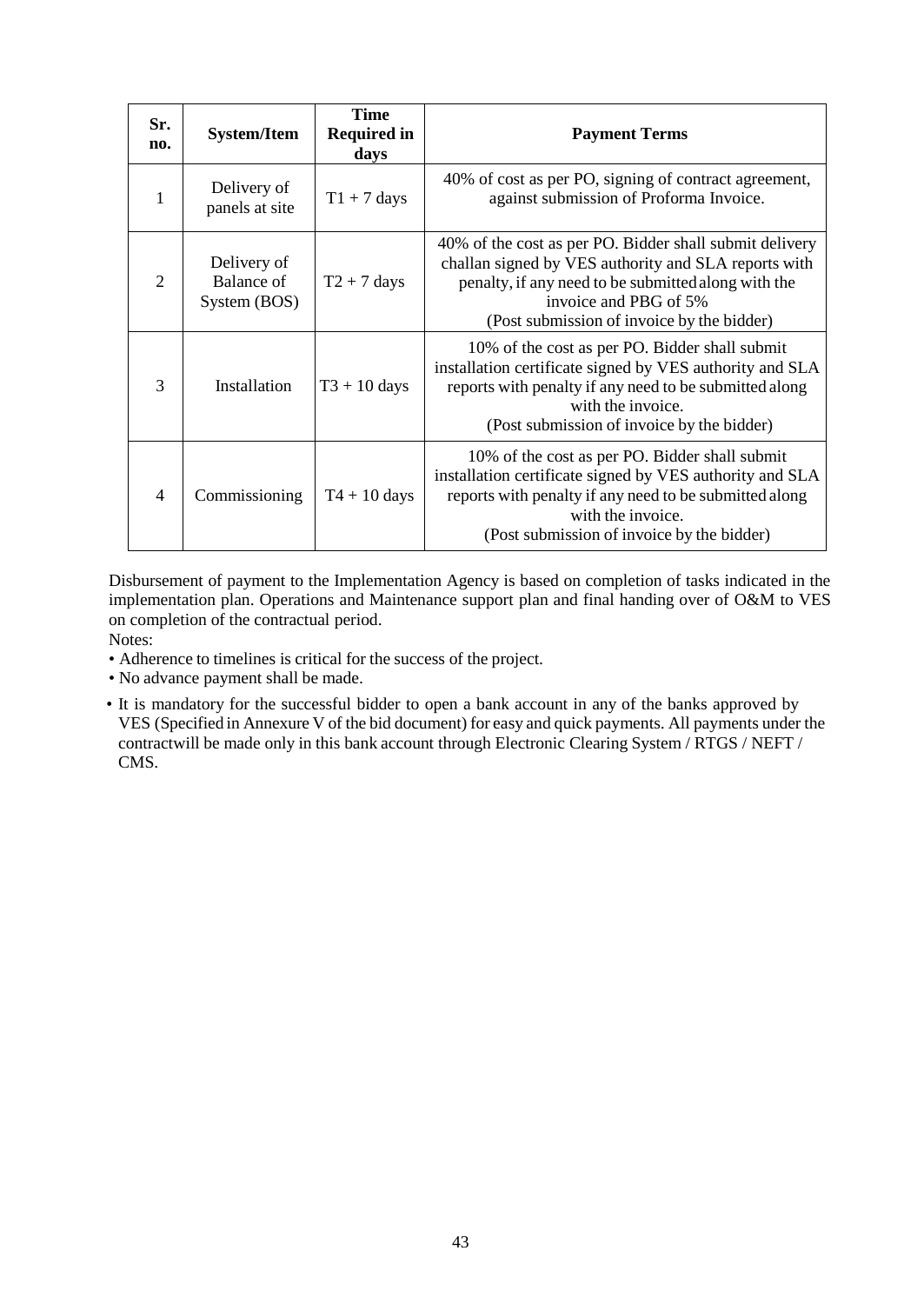| Sr.<br>No.          | <b>Service Metric Parameter</b>                                            | <b>Metric</b>                                              | <b>Frequency</b> | <b>Penalty</b>                                                                                                                                                                                                                                                                                           |  |
|---------------------|----------------------------------------------------------------------------|------------------------------------------------------------|------------------|----------------------------------------------------------------------------------------------------------------------------------------------------------------------------------------------------------------------------------------------------------------------------------------------------------|--|
| 1.                  | Performance warranty of ><br>99% during the first year of<br>installation. | 12 Months from the<br>Date of<br>Commissioning             | Per Occurrence   | For any shortfall in Deemed<br>Generation against the<br>Generation Guarantee,<br>penalty will be as per below<br>formula<br>Penalty = (Shortfall in<br>Deemed Generation)*(Grid<br>Tariff)<br>Grid Tariff shall be as per<br>prevailing grid charges<br>payable by VES as on the<br>date of occurrence. |  |
| $\overline{2}$      | Performance warranty of<br>>95% during second to<br>$15th$ year.           | 15 years from the<br>Date of<br>Commissioning              | Per Occurrence   |                                                                                                                                                                                                                                                                                                          |  |
| $\overline{3}$      | Performance warranty of ><br>90% during $16^{th}$ to $25^{th}$ year.       | $16th$ to $25th$ year from<br>the Date of<br>Commissioning | Per Occurrence   | Rs. 5000/- Per occurrence                                                                                                                                                                                                                                                                                |  |
| <b>B.</b> Timelines |                                                                            |                                                            |                  |                                                                                                                                                                                                                                                                                                          |  |
| 1.                  | Delivery of panels at site                                                 | 30 days                                                    | Per Occurrence   | Rs. 5000/-                                                                                                                                                                                                                                                                                               |  |
| 2.                  | Delivery of Balance of<br>System (BOS)                                     | 30 days                                                    | Per Occurrence   | Rs. 5000/-                                                                                                                                                                                                                                                                                               |  |
| 3.                  | Installation                                                               | 30 days                                                    | Per Occurrence   | Rs. 5000/-                                                                                                                                                                                                                                                                                               |  |
| 4.                  | Commissioning                                                              | 30 days                                                    | Per Occurrence   | Rs. 5000/-                                                                                                                                                                                                                                                                                               |  |

# **Service Level Agreement**

- a. Implementation Agency shall make efforts to maintain 100 % serviceability of complete Plant including all other associated infrastructure developed by the Implementation Agency, during execution of project as its scope of work & the respective report of the same shall be submitted to VES.
- b. Implementation Agency shall maintain a Complaint log book, which shall include the timing of logging of complaint including unique Complaint number, time of closure of complaint & its Root Cause Analysis.
- c. Implementation Agency will be responsible for maintaining the Insurance Policy for the complete Plant and Facilities during the O&M period also. They shall maintain seamless insurance cover during Construction and O&M phases. Copy of policies shall be given to the VES.
- d. Any rectification work carried out by VES doesn't exempts/relieves Implementation Agency from its responsibility towards subsequent operation, maintenance, repair & replacement of such component/ infrastructure of the Plant or meeting the performance parameters of the Plant.
- e. O&M Routine & Manpower: Implementation Agency shall provide Preventive / Routine Maintenance schedule based on Original Equipment Manufacturer's guidelines and good engineering practices. The team deployed for the O&M must have the sufficient experience of executing the similar tasks. However, Implementation Agency shall engage additional manpower as and when need arise.
- f. Implementation Agency is requested to provide the list of all the spares required to maintain the facility for O&M period. Implementation Agency agrees to supply such spare parts, as recommended or otherwise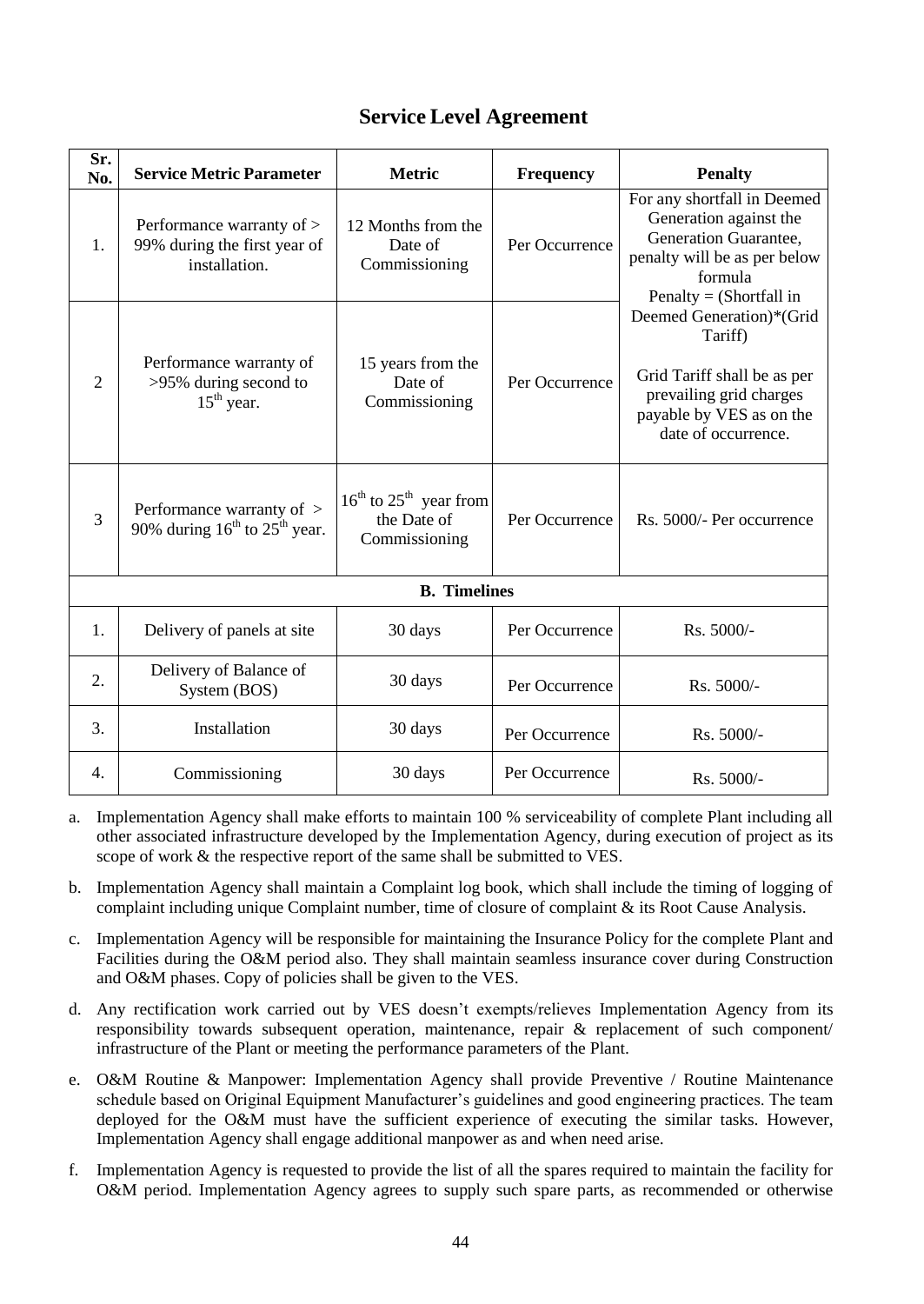required for the effective and hassle-free operation and maintenance of the Facilities. However, the Implementation Agency, with its previous experience, is to provide a list of spares including specifications, supplier details and indicative price, as recommended by them and the OEM. The Implementation Agency shall keep and maintain the inventory of such spares for the hassle-free operation during the complete O&M period without additional cost to Owner. Also, at the end of penultimate year of the O&M contract, Implementation Agency shall supply a list of all recommended spares as per the operational requirement of the plant and with reference to the mean time between failures (MTBF), along with detailed specifications, supplier details and tentative cost for future purchase. The price of such spare parts shall include the breakup of taxes and duties as applicable towards purchase and supply of spare parts. VES, at its discretion, will purchase the spare as required for future operation. However, the Implementation Agency shall replenish the mandatory spares at his cost prior to the completion of the O&M period

- g. Monthly checks of the Modules, PCUs and BoS (Balance of Systems) shall be carried out as a part of routine preventive and breakdown maintenance
- h. Monitoring, controlling, troubleshooting, maintaining of logs & records. A maintenance record register is to be maintained by the operator with effect from Commissioning to record the daily generation, regular maintenance work carried out as well as any preventive and breakdown maintenance along with the date of maintenance, reasons for the breakdown, duration of the breakdown, steps taken to attend the breakdown, etc. The security of the projects will rest with the contractor till such time operation and maintenance of the project is not handed over to the VES. Any theft, damage, manhandling, etc at the site of project components will be addressed and fixed by the contractor at its own cost.
- i. All the components should be kept clean. It should be ensured that all the components are fastened well at their due place Maintenance guidelines for various components viz. solar panels, inverter, wiring etc. are discussed below:
	- a. Solar PV Modules:
		- 1. The panels are cleaned at least once every fifteen days.
		- 2. Any bird droppings or spots should be cleaned immediately
		- 3. Use water for cleaning
		- 4. Do not use detergent or any abrasive material for panel cleaning
		- 5. Isopropyl alcohol may be used to remove oil or grease stains
		- 6. Do not spray water on the panel if the panel glass is cracked or the back side is perforated
		- 7. Check if there are any shading problems due to vegetation or new building. If there are, make arrangements for removing the vegetation or moving the panels to a shade-free place
		- 8. Ensure that the module terminal connections are not exposed while cleaning; this poses a risk of electric shock
		- 9. Never use panels for any unintended use, e. g. drying clothes, chips etc.
	- b. Cables & Connection Boxes
		- 1. Check the connections for corrosion and tightness
		- 2. Check the connection box to make sure that the wires are tight, and the water seals are not damaged
		- 3. There should be no vermin inside the box
		- 4. Check the cable insulating sheath for cracks, breaks or burns. If the insulation is damaged, replace the wire
		- 5. If the wire is outside the building, use wire with weather-resistant insulation
		- 6. Make sure that the wire is clamped properly and that it should not rub against any sharp edges or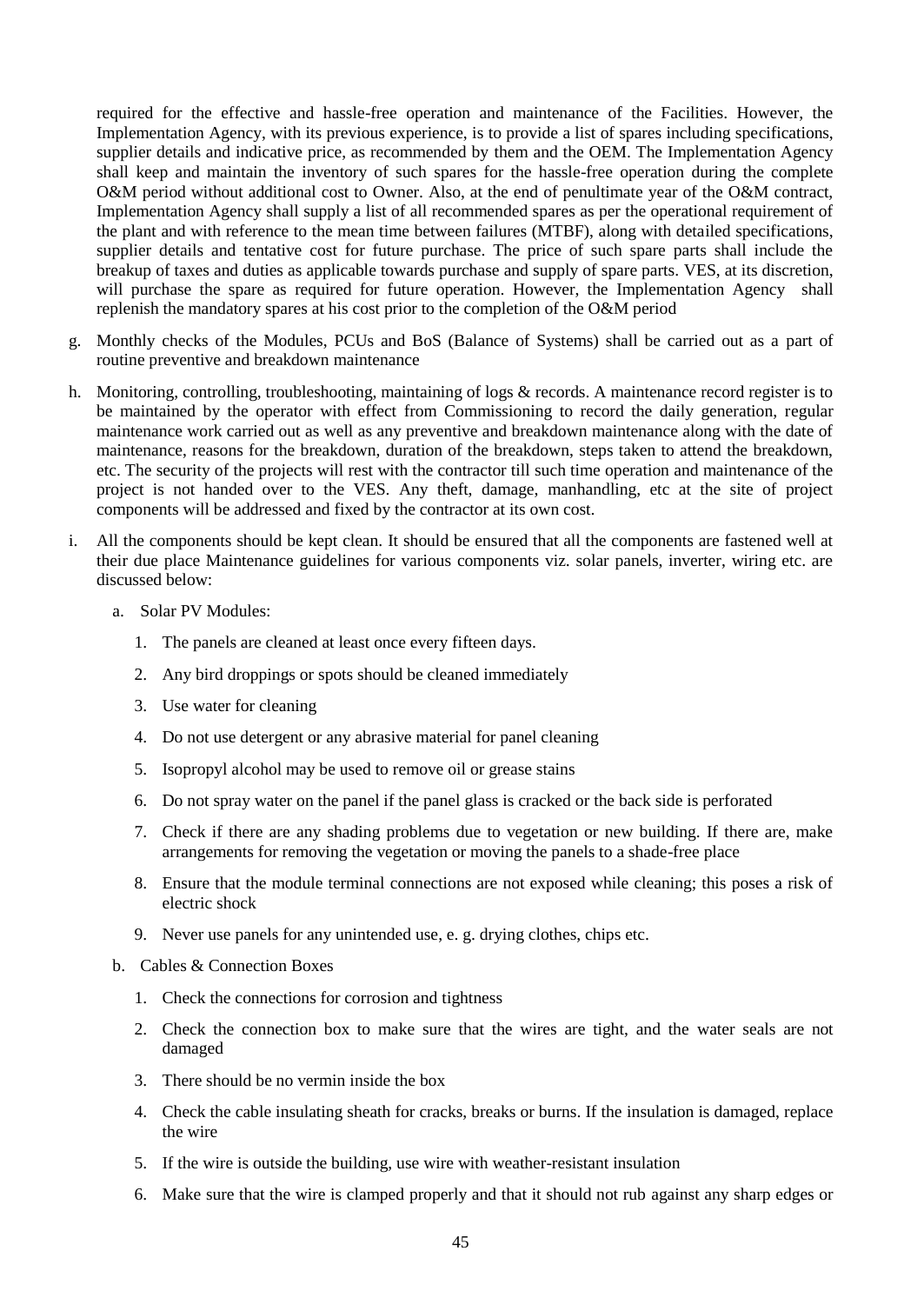corners

- 7. If some wire needs to be changed, make sure it is of proper rating and type
- c. Inverter
	- 1. The inverter should be installed in a clean, dry, and ventilated area.
	- 2. Remove any excess dust in heat sinks and ventilations. This should only be done with a dry cloth or brush
	- 3. Check that vermin have not infested the inverter. Typical signs of this include spider webs on ventilation grills or wasps' nests in heat sinks
	- 4. Check functionality, e.g. automatic disconnection upon loss of grid power supply, at least once a month
	- 5. Verify the state of DC/AC surge arrestors, cable connections, and circuit breaker

(\*)Note: Replacement and Repair penalty will be waived off, if standby provision is made for failure of each asset. In order to monitor this SLA, the contractor shall provide a ticketing system for incident reporting and resolution. The contractor, during installation of the asset, shall ensure that all the assets supplied are tagged in the system - along with serial numbers.

Other Terms and conditions are mentioned in Annexure IX i.e. Power Purchase Agreement (PPA)

#### **Security and safety**

1. The Implementation Agency will comply with the directions issued from time to time by VES and the standards related to the security and safety in so far as it applies to the provision of the Services

2. Adherence to basic governance Guidelines and Standards for data structure (if any) shall be adheredto.

3. Implementation Agency shall also comply with VES / Government of Maharashtra's/ Government of India's information technology security and standard policies in force from time to time as applicable.VES shall share the relevant guidelines and standards to the Implementation Agency upon signing of the CA.

4. Implementation Agency shall use reasonable endeavours to report forthwith in writing to all the partners/ Contractors about the civil and criminal liabilities accruing due to any unauthorized access (including unauthorized persons who are employees of any Party) or interference with VES's data, facilities or Confidential Information.

5. The Implementation Agency shall upon reasonable request by VES or his/her/its nominee(s) participate in regular meetings when safety and information technology security matters are reviewed.

6. Implementation Agency shall promptly report in writing to VES any act or omission which they area ware that could have an adverse effect on the proper conduct of safety and information technology security at VES.

#### **Indemnity**

The Implementation Agency agrees to indemnify and hold harmless VES, its officers, employees and agents (each an "Indemnified Party") promptly upon demand at any time and from time to time, from and against any and all losses, claims, damages, liabilities, costs (including reasonable attorney's fees

and disbursements) and expenses (collectively, "Losses") to which the Indemnified Party may become subject, in so far as such losses directly arise out of ,in any way relate to or result from

a. Any mis-statement or any breach of any representation or warranty made by the Implementation Agency or

b. The failure by the Implementation Agency to fulfil any covenant or condition contained in t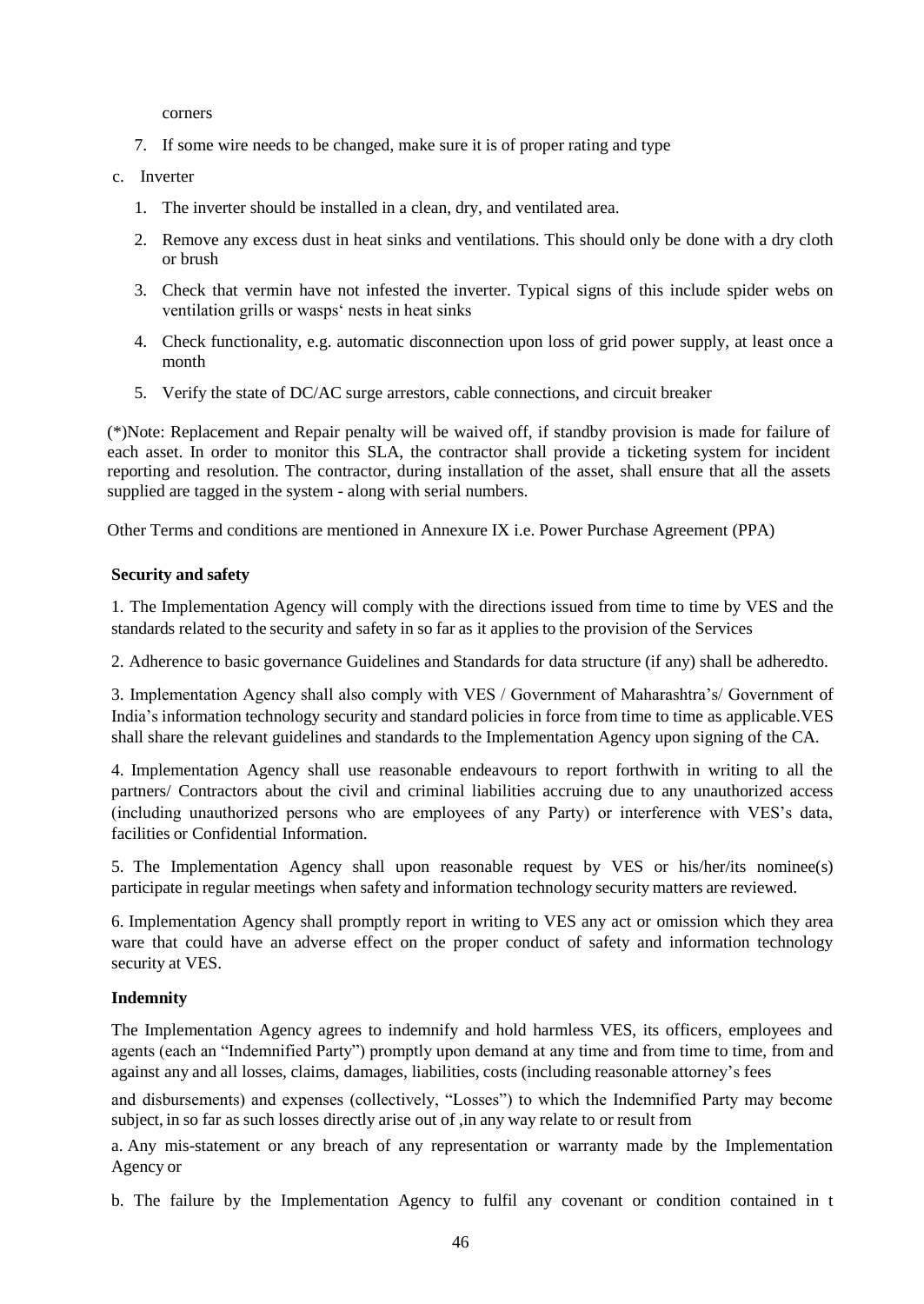Agreement, including without limitation the breach of any terms and conditions of this Agreement by any employee or agent of the Implementation Agency. Against all losses or damages arising from claims third Parties that any Deliverable (or the access, use or other rights thereto), created by Implementation Agency pursuant to this Agreement, or any equipment, information, methods of operation or other intellectual property created by Implementation Agency or sub-contractors pursuant to this Agreement, or the SLAs (i) infringes a copyright, trade mark, trade design enforceable in India, (ii) infringes a patent issued in India, or, (iii) constitutes misappropriation or unlawful disclosure or use of another Party's trade secrets under the laws of India (collectively, "Infringement Claims"); provided, however, that this will not apply to any Deliverable (or the access, use or other rights there to) created by:

(a) Purchasing of servers, Desktop  $&$  Laptops for VES by itself or through other persons other than Implementation Agency or its sub-contractors;

(b) Third Parties (i.e., other than Implementation Agency or sub-contractors) at the direction of VES, or

(c ) Any compensation / claim or proceeding by any third party against VES arising out of any act, deedor omission by the Implementation Agency or

(d) Claim filed by a workman or employee engaged by the Implementation Agency for carrying outwork related to this Agreement. For the avoidance of doubt, indemnification of Losses pursuant to this sectionshall be made in an amount or amounts sufficient to restore each of the Indemnified Party to the financialposition it would have been in had the losses not occurred.

( e ) Any payment made under this Agreement to an indemnity or claim for breach of any provision of this Agreement shall include applicable taxes.

### **Third Party Claims**

a. Subject to Sub-clause (b) below, the Implementation Agency (the "Indemnified Party") from and against all losses, claims litigation and damages on account of bodily injury, death or damage to tangible personal property arising in favour or any person or other entity (including the Indemnified Party) attributable to the Indemnifying Party's performance or non-performance under this Agreement or the SLAs.

b. The indemnities set out in Sub-clause(a)above shall be subject to the following conditions:

i. The Indemnified Party, as promptly as practicable, informs the Indemnifying Party in writing of the claimor proceedings and provides all relevant evidence, documentary or otherwise;

ii. The Indemnified Party shall, at the cost and expenses of the Indemnifying Party, give the Indemnifying Party all reasonable assistance in the defense of such claim including reasonable access to all relevant information, documentation and personnel. The indemnifying party shall bear cost and expenses and fees of the Attorney on behalf of the Indemnified Party in the litigation, claim.

iii. If the Indemnifying Party does not assume full control over the defense of a claim as provided in this Article, the Indemnifying Party may participate in such defense at its sole cost and expense, and the Indemnified Party will have the right to defend the claim in such manner as it may deem appropriate, and the cost and expense of the Indemnified Party will be borne and paid by the Indemnifying Party.

iv. The Indemnified Party shall not prejudice, pay or accept any proceedings or claim, or compromise any proceedings or claim, without the written consent of the Indemnifying Party;

v. Implementation Agency hereby indemnify and hold indemnified VES harmless from and against any and all damages, losses, liabilities, expenses including legal fees and cost of litigation in connection with any action, claim, suit, proceedings as if result of claim made by the third party directly or indirectlyarising out of or in connection with this agreement.

vi. All settlements of claims subject to indemnification under this Article will: (a) be entered in to only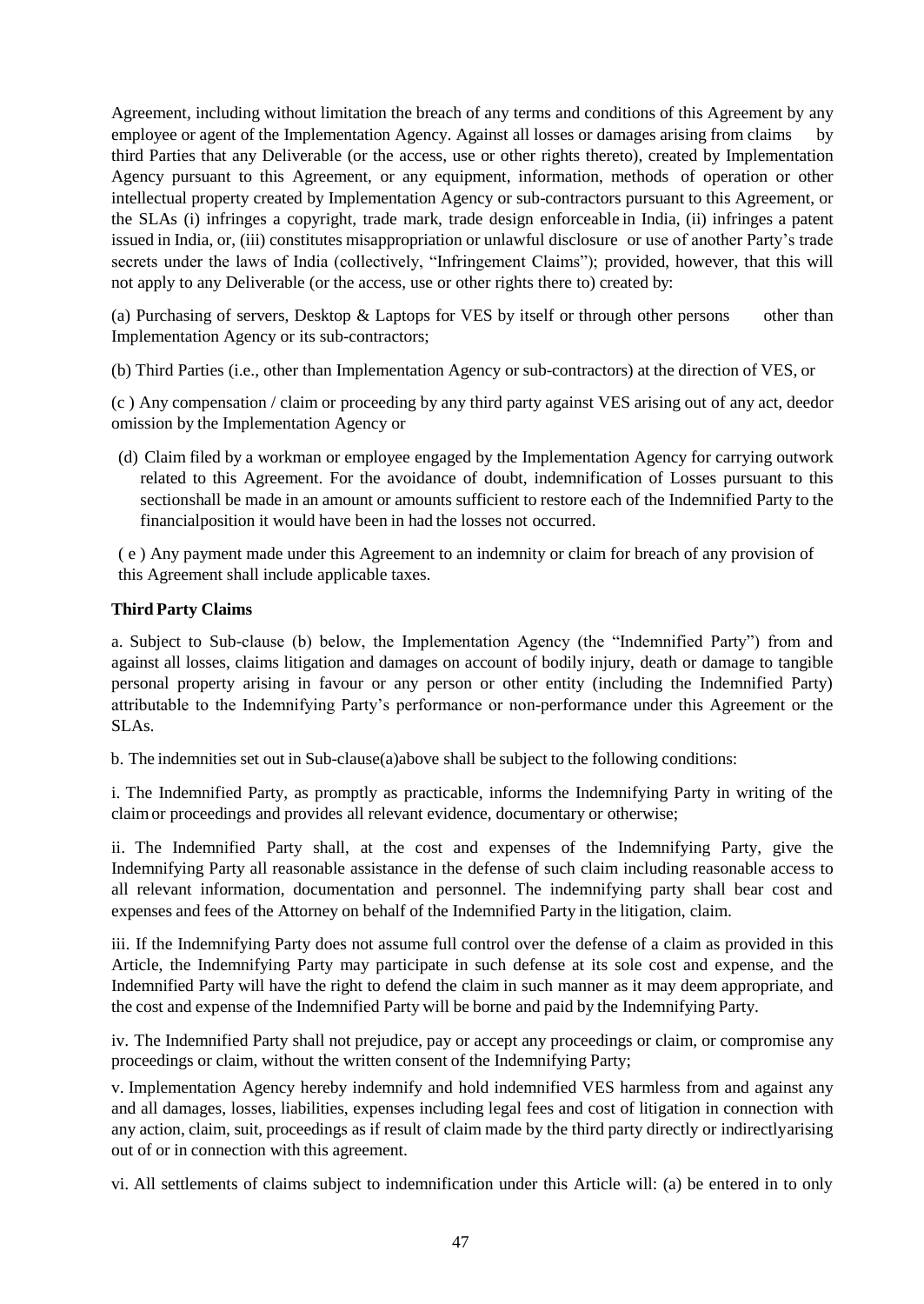with the consent of the Indemnified Party, which consent will not be unreasonably withheld and includean unconditional release to the Indemnified Party from the claimant for all liability in respect of such claim; and (b) include any appropriate confidentiality agreement prohibiting disclosure of the terms of such settlement;

vii. The Indemnified Party shall take steps that the Indemnifying Party may reasonably require to mitigate or reduce its loss as a result of such a claim or proceedings ; and

viii. In the event that the Indemnifying Party is obligated to indemnify an Indemnified Party pursuant to this Article, the Indemnifying Party will, upon payment of such indemnity in full, be subrogated to all rights and defenses of the Indemnified Party with respect to the claims to which such indemnification relates;

ix. In the event that the Indemnifying Party is obligated to indemnify the Indemnified Party pursuant to this Article, the Indemnified Party will be entitled to invoke the Performance Bank Guarantee, if such indemnity is not paid, either in full or in part, and on the invocation of the Performance Bank Guarantee,the Indemnifying Party shall be subrogated to all rights and defenses of the Indemnified Party with respect to the claims to which such indemnification relates.

VES shall provide the Implementation Agency with prompt notice of such claim and extend full cooperation and assistance, information and authority reasonably necessary to defend or settle such claim. The Implementation Agency will have adequate opportunity to control the response thereto and the defense thereof.

Further as an exclusion, the Implementation Agency shall have no obligation for any claim of infringement to the extent arising from use of the deliverables in a way not indicated in the statementof work or in any specifications or documentation provided with such deliverable.

#### **Publicity**

Any publicity by the Implementation Agency in which the name of VES is to be used should be done with the explicit written permission of VES.

#### **Warranties**

a. The Implementation Agency warrants and represents to VES that:

i. It has full capacity and authority and all necessary approvals to enter into and to perform its obligations under this Agreement;

- ii. This Agreement is executed by a duly authorized representative of the Implementation Agency;
- b. It shall discharge its obligations under this Agreement with due skill, care and diligence so as to comply with the service level agreement. In the case of the SLAs, the Implementation Agency warrants and represents to VES, that:

i. The Implementation Agency has full capacity and authority and all necessary approvals to enter intoand perform its obligations under the SLAs and to provide the Services;

ii. The SLAs shall be executed by a duly authorized representative of the Implementation Agency;

iii. The Services will be provided and rendered by appropriately qualified, trained and experienced personnel as mentioned in the bid;

iv. The Services will be supplied in conformance with all laws, enactments, orders and regulations applicable from time to time;

v. Implementation Agency will warrant that the solution provided under the contract is new, of the most recent higher version /models and incorporate all recent improvements in design and materials unless provided otherwise in the contract.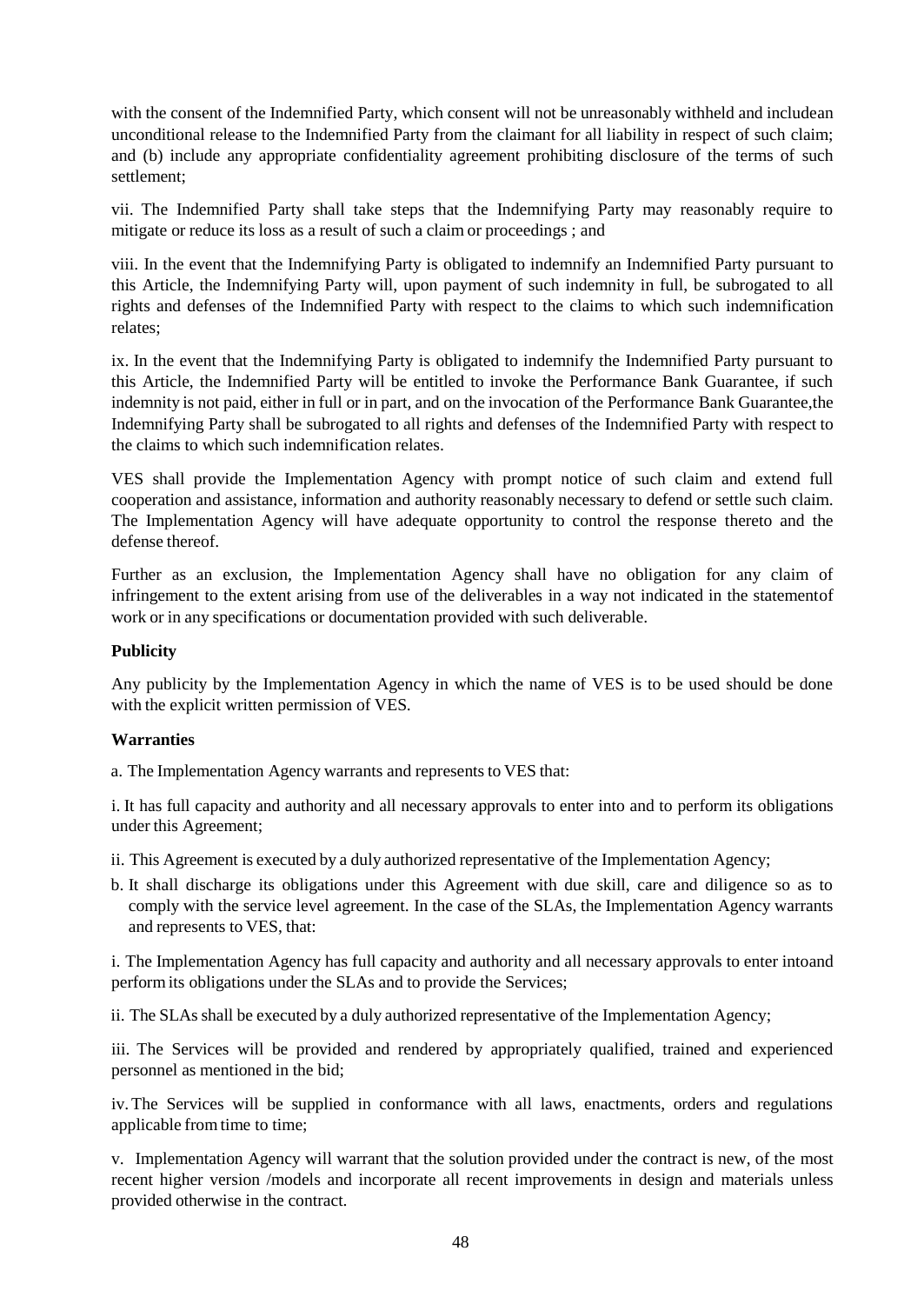vi. The Implementation Agency shall ensure defect free operation of the entire solution and shall replace any such components, equipment's, hardware which are found defective and during the entire contract period the Implementation Agency shall apply all the latest upgrades / patches/ releases for the after appropriate testing. No additional costs shall be paid separately for the warranty other that what are the costs quoted by the Implementation Agency and as specified in the contract.

vii. If the Implementation Agency uses in the course of the provision of the Services, components, equipment's, hardware manufactured by any third party and which are embedded in the Deliverables or are essential for the successful use of the Deliverables, it will pass through a third party manufacturer's Warranties relating to those components, equipment, to the extent possible.

The Implementation Agency will repair / correct the warranty defect in the Implementation Agency supplied branded hardware, or correct a material non-conformance to specifications in accordance withthe terms and conditions mutually agreed between the parties during the agreed warranty period and in accordance with the terms of the respective OEMs. Further, Implementation Agency will not be responsible for any breach of warranty or support resulting from unauthorized changes made to the hardware supplied by it.

Notwithstanding what has been stated elsewhere in this Agreement and the Schedules attached herein, in the event the Implementation Agency is unable to meet the obligations pursuant to the Implementation of the project, Operations and Maintenance Services and any related scope of work as stated in this Agreement and the Schedules attached herein, VES will have the option to invoke the Performance Guarantee after serving a written notice ofthirty (30) days to the Implementation Agency.

### **Force Majeure**

The Implementation Agency shall not be liable for forfeiture of its Performance Guarantee, imposition of liquidated damages or termination for default, if and to the extent that it's delay in performance or other failure to perform its obligations under the contract is the result of an event of Force Majeure. Forpurposes of this clause, "Force Majeure" means an event beyond the "reasonable" control of the Implementation Agency, not involving the Implementation Agency's fault or negligence and not foreseeable. Unforeseen circumstances or causes beyond the control of the Implementation Agency include but are not limited to acts of God, war and riot acts of civil or military authorities, fire, floods, accidents, terrorist activity, strikes or shortages of transportation facilities, fuel, energy, labour or material.

For the Implementation Agency to take benefit of this clause it is a condition precedent that the Implementation Agency must promptly notify VES, in writing of such conditions and the cause thereof within five calendar days of the arising of the Force Majeure event. VES, or the consultant / committee appointed by VES shall study the submission of the Implementation Agency and inform whether the situation can be qualified one of Force Majeure. Unless otherwise directed by VES in writing, the Implementation Agency shall continue to perform its obligations under the resultant Agreement as far as it is reasonably practical, and shall seek all reasonable alternative means for performance of servicesnot prevented by the existence of a Force Majeure event.

In the event of delay in performance attributable to the presence of a force majeure event, the time for performance shall be extended by a period(s) equivalent to the duration of such delay. If the duration of delay continues beyond a period of 30 days, VES and the Implementation Agency shall hold consultations with each other in an endeavor to find a solution to the problem.

Notwithstanding anything to the contrary mentioned above, the decision of VES shall be final and binding on the Implementation Agency.

#### **Resolution of Disputes**

This Contract shall be governed by laws of India. Disputes arising out of this Agreement shall be first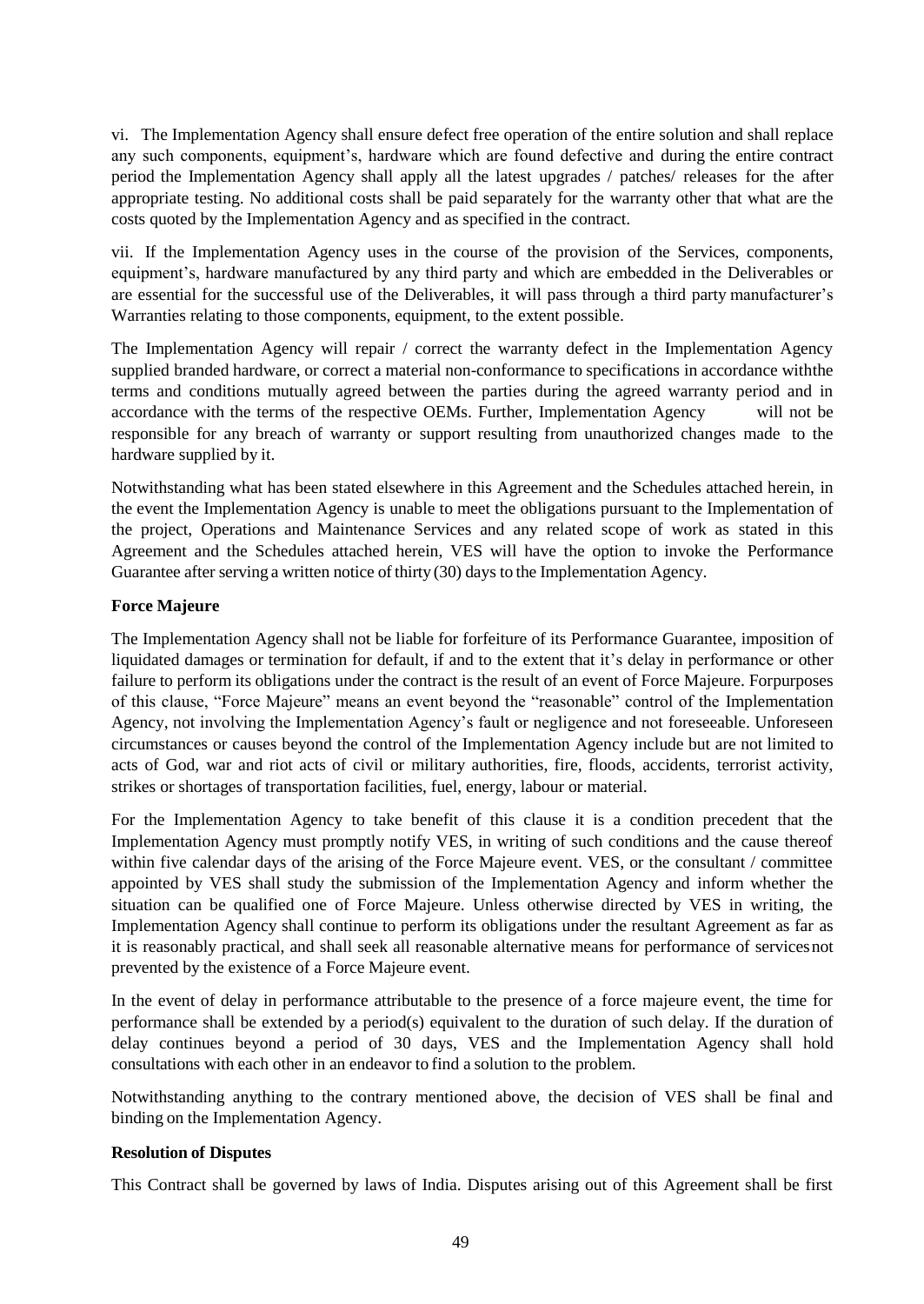referred to the senior executives of each party for an amicable solution. If the dispute is not resolved within a period of thirty (30) days, the same shall be referred to arbitration in accordance with Arbitration and Conciliation Act, 1996 (including all amendments thereto).

Each party shall appoint one arbitrator each and the two appointed arbitrators shall appoint the third arbitrator. The decision of the arbitrators shall be final and binding on both parties. The venue of arbitration shall be Mumbai, India. Subject to the above, this Agreement shall be subject to the jurisdiction of the courts of Mumbai, India.

## **Risk Purchase Clause**

In the event Implementation Agency fails to execute the project as stipulated in the CA, or as per the directions given by VES from time to time, VES reserves the right to procure similar services from the next eligible Bidder or from alternate sources at the cost of the Implementation Agency. Before taking such a decision, VES shall serve a notice period of one month to the Implementation Agency.

The 30 day notice period shall be considered as the 'Cure Period' to facilitate the Implementation Agency to cure the breach. The provision for Risk Purchase shall be evoked in the event the Implementation Agency fails to correct the breach within the 'Cure Period'. Further, the ImplementationAgency's liability to pay shall be set as 25% of the value of the undelivered services.

### **Conflict of Interest**

The Implementation Agency shall disclose to VES in writing, all actual and potential conflicts of interest that exist, arise or may arise (either for the Implementation Agency or its team) in the course of performing the Services as soon as it becomes aware of such a conflict. Implementation Agency shall hold VES's interest paramount, without any consideration for future work, and strictly avoid conflict of interest with other assignments.

#### **Data Ownership**

All the data created as the part of the project shall be owned by VES. The Implementation Agency shall take utmost care in maintaining security, confidentiality and backup of this data. Access to the data / systems shall be given by the Implementation Agency only to the personnel working on the projects and their names and contact details shall be shared with VES in advance. VES / its authorized representative(s) shall conduct periodic / surprise security reviews and audits, to ensure the complianceby the Implementation Agency to data / system security.

The ownership of the application and the data shall rest with VES.

## **Fraud and Corruption**

VES requires that Implementation Agency must observe the highest standards of ethics during the execution of the contract. In pursuance of this policy, VES defines, for the purpose of this provision, the terms set forth as follows:

a. "Corrupt practice" means the offering, giving, receiving or soliciting of anything of value to influencethe action of VES in contract executions.

b. "Fraudulent practice" means a misrepresentation of facts, in order to influence a procurement processor the execution of a contract, to VES, and includes collusive practice among bidders (prior to or after bid submission) designed to establish bid prices at artificially high or non-competitive levels and to deprive VES of the benefits of free and open competition.

c. "Undesirable practice" means (i) establishing contact with any person connected with or employed or engaged by VES with the objective of canvassing, lobbying or in any manner influencing or attempting to influence the Selection Process; or (ii) having a Conflict of Interest ; and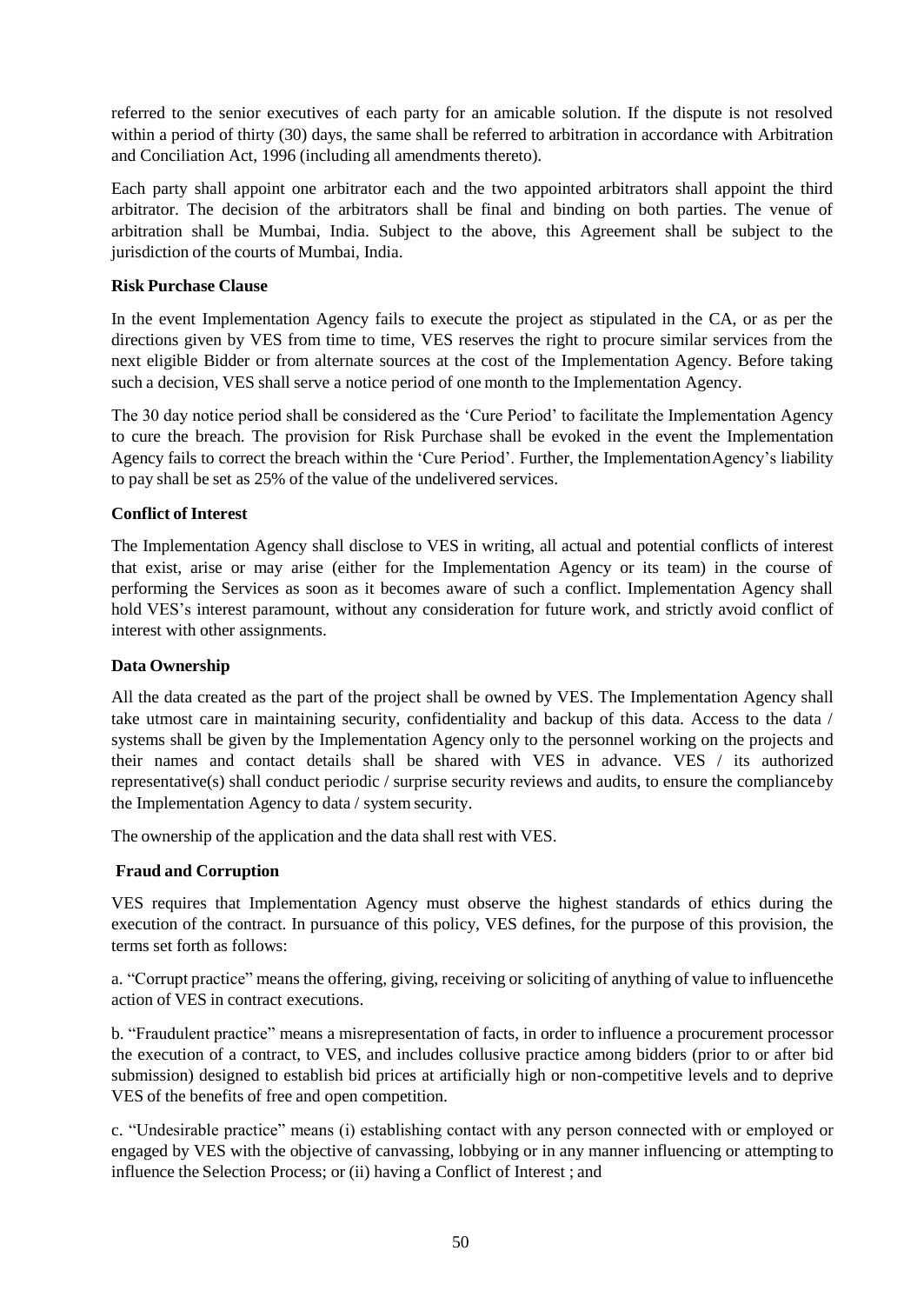d. "Restrictive practice" means forming a cartel or arriving at any understanding or arrangement among Bidders with the objective of restricting or manipulating a full and fair competition in the Selection Process.

e. "Coercive Practices" means harming or threatening to harm, directly or indirectly, persons or their property to influence their participation in the execution of contract.

If it is noticed that the Implementation Agency hasindulged into the Corrupt / Fraudulent / Undesirable /Coercive practices, it will be a sufficient ground for VES for termination of the contract and initiate black-listing of the vendor.

## **Exit Management**

## **i. Exit Management Purpose**

This clause sets out the provisions, which will apply during Exit Management period. The Parties shall ensure that their respective associated entities carry out their respective obligations set out in this Exit Management Clause.

The exit management period starts, in case of expiry of contract, at least 6 months prior to the date whenthe contract comes to an end or in case of termination of contract, on the date when the notice of termination is sent to the Implementation Agency. The exit management period ends on the date agreed upon by VES or three months after the beginning of the exit management period, whichever is earlier.

## **ii. Confidential Information, Security and Data**

Implementation Agency will promptly, on the commencement of the exit management period, supply to VES or its nominated agencies the following:

a. Information relating to the current services rendered and performance data relating to the performanceof the services; documentation relating to the project, project's customized source code; any other data and confidential information created as part of or is related to this project;

b. Project data as is reasonably required for purposes of the project or for transitioning of the services to its replacing successful Bidder in a readily available format.

c. All other information (including but not limited to documents, records and agreements) relating to the services reasonably necessary to enable VES and its nominated agencies, or its replacing vendor tocarry out due diligence in order to transition the provision of the Services to VES or its nominated agencies, or its replacing vendor (as the case may be).

d. The Implementation Agency shall retain all of the above information with them for 30 days after the termination of the contract, post which the provider has to wipe/ purge/ delete all information created or retained as part of this project.

e. Implementation Agency will sign a Non-Disclosure Agreement with VES. The format for the same has been included in Annexure VI.

## **iii. Rights of Access to Information**

At any time during the exit management period, the Implementation Agency will be obliged to providean access of information to VES and / or any Replacing Vendor in order to make an inventory of the Assets(including hardware / Active / passive), documentations, manuals, catalogues, archive data, live data, policy documents or any other material related to implementation of the application for VES.

## **a. Exit Management Plan**

Successful Bidder shall provide VES with a recommended "Exit Management Plan" within 90 days of signing of the contract, which shall deal with at least the following aspects of exit management in relation to the SLA as a whole and in relation to the Project Implementation, the Operation and Management SLA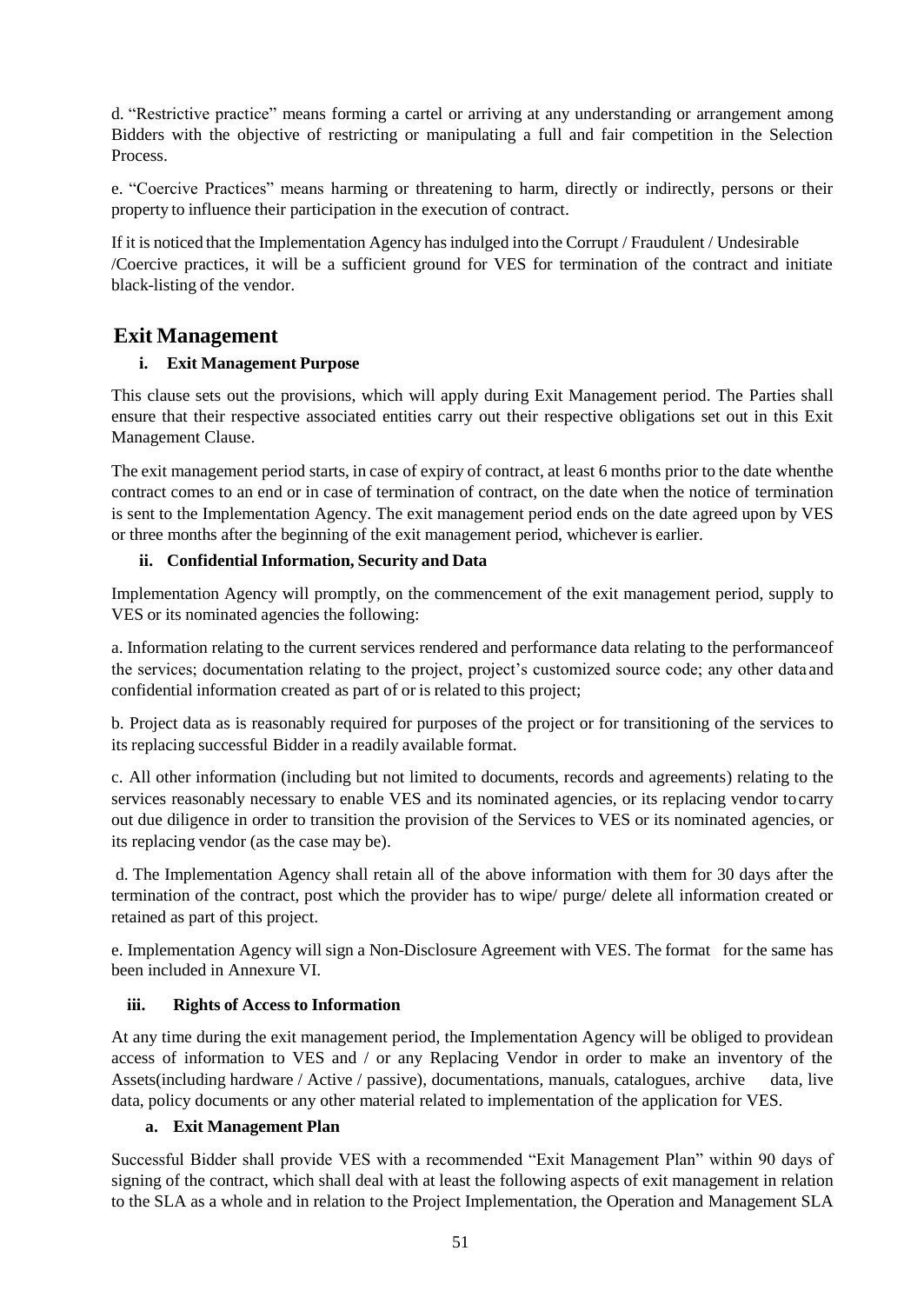and Scope of work definition.

a. A detailed program of the transfer process that could be used in conjunction with a Replacement Vendor including details of the means to be used to ensure continuing provision of the services throughout the transfer process or until the cessation of the services and of the management structure tobe used during the transfer; Plans for the communication with such of the Successful Bidder, staff, suppliers, customers and any related third party as are necessary to avoid any material detrimental impact on Project's operations as a result of undertaking the transfer;

b.Plans for provision of contingent support to the implementation of hosted Project and Replacement Vendor for a reasonable period (minimum one month) after transfer.

c. Exit Management Plan shall be presented by the Implementation Agency to and approved by VES orits nominated agencies.

d.The terms of payment as stated in the Terms of Payment Schedule include the costs of the Implementation Agency complying with its obligation sunder this Schedule.

e. During the exit management period, the Implementation Agency shall use its best efforts to deliverthe services.

f. Payments during the Exit Management period shall be made in accordance with the Terms of Payment Schedule.

### **Termination of contract**

VES may, without prejudice to any other remedy under this Contract and applicable law, reserves the right to terminate for breach of contract by providing a written notice of 30 days stating the reason for default to the Implementation Agency and terminate the contract either in whole or in part:

•If the Implementation Agency fails to deliver any or all of the project requirements/ operationalization/ Operational Acceptance of project within the time frame specified in the contract;or

•If the Implementation Agency fails to performany other obligation(s) under the contract.

Prior to providing a notice of termination to the Implementation Agency, VES shall provide the Implementation Agency with a written notice of 30 days instructing the Implementation Agency to cure any breach/ default of the Contract, if VES is of the view that the breach may be rectified.

On failure of the Implementation Agency to rectify such breach within 30 days, VES may terminate the contract by providing a written notice of 30 days to the Implementation Agency, provided that such termination will not prejudice or affect any right of action or remedy which has accrued or will accrue thereafter to VES. In such an even the Implementation Agency shall be liable for penalty imposed by VES.

In the event of termination of this contract for any reason whatsoever, VES is entitled to impose any such obligations and conditions and issue any clarifications as may be necessary to ensure an efficient transition and effective continuity of the services which the Implementation Agency shall be obliged to comply with and take all available steps to minimize the loss resulting from that termination/breach, and further allow and provide all such assistance to VES and/ or succeeding vendor, as may be required,to take over the obligations of the Implementation Agency in relation to the execution/continued execution of the requirements of this contract.

#### **Termination for Convenience**

a) VES, by notice sent to Service Provider, may terminate the Contract, in whole or in part, at any timefor its convenience. The notice of termination shall specify that termination is for VES's convenience, the extent to which performance of the Service Provider under the Contract is terminated, and the date upon which such termination becomes effective.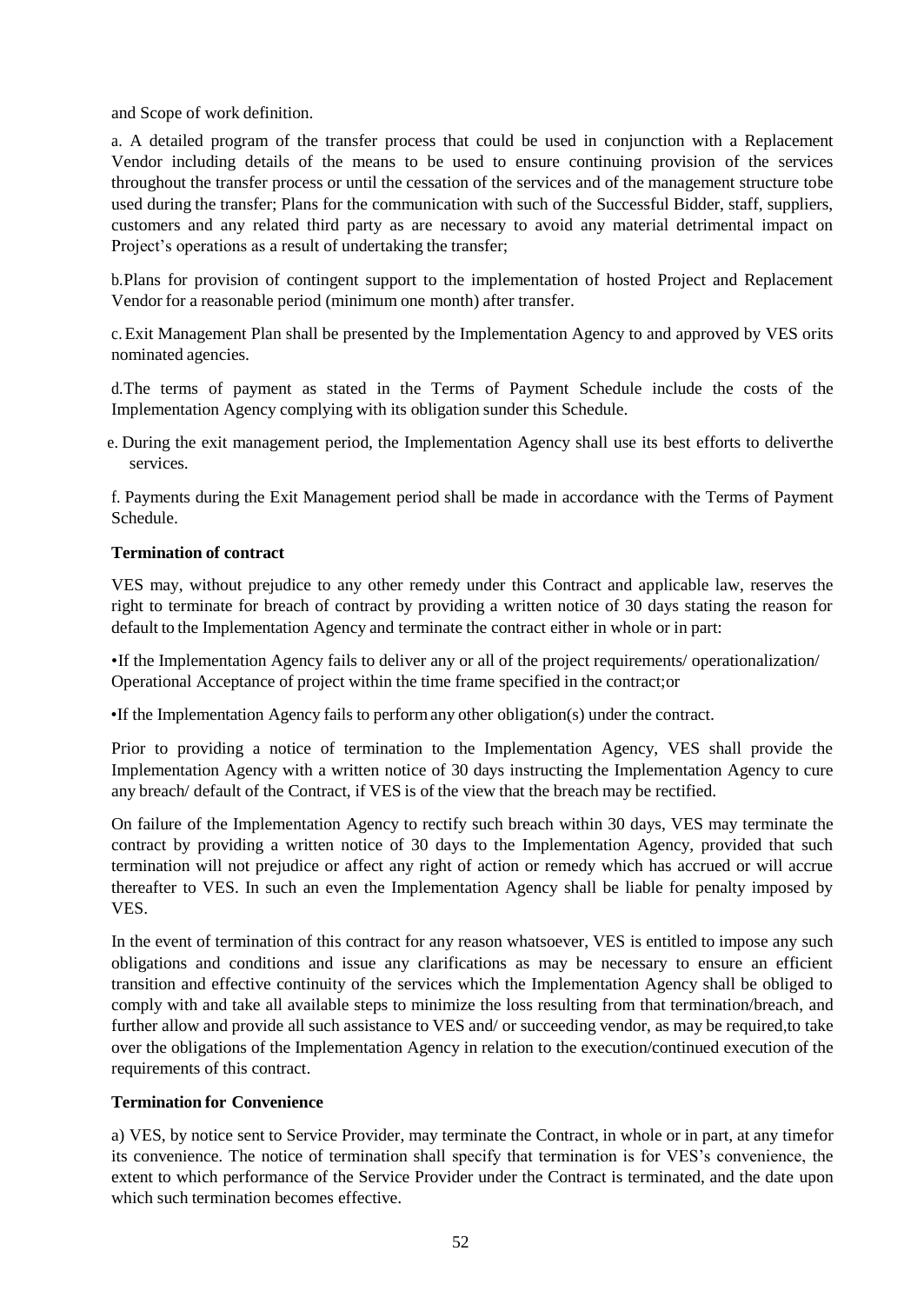b) The deliverables/ Services that are complete and ready for delivery within twenty-eight (28) days after the Service Provider's receipt of notice of termination shall be accepted by VES at the Contract terms and prices. For the remaining deliverables/services, VES may elect:

I. To have any portion completed and delivered at the Contract terms and prices; and/or

II. To cancel the remainder and pay to the Service Provider an agreed amount for partially completed deliverables and Related Services.

#### **Miscellaneous**

## **a. Confidentiality**

"Confidential Information" means all information including Project Data (whether in written, oral, electronic or other format) which relates to the technical, financial and operational affairs, business rules, citizen in formation, design rights, know-how and personnel of each Party and its affiliates which is disclosed to or otherwise learned by the other Party or its sub-contractors (whether a Party to the contract or to the SLA) in the course of or in connection with the contract (including without limitation such information received during negotiations, location visits and meetings in connection with the contract or to the SLA) or pursuant to the contract to be signed subsequently.

Except with the prior written permission of VES, the Implementation Agency (including all partners) and its Personnel shall not disclose such confidential information to any person or entity not expected to know such information by default of being associated with the project, nor shall the Implementation Agency and it's Personnel make public the recommendations formulated in the course of, or as a resultof the project. In matters pertaining to privacy of data, the Implementation Agency (including all partners) shall not use any data for analytical/commercial reasons whatsoever.

The Implementation Agency recognizes that during the term of this Agreement, sensitive data will be procured and made available to it, its Sub contractors and agents and others working for or under the Implementation Agency. Disclosure or usage of the data by any such recipient may constitute a breach of law applicable causing harm not only to the Department whose data is used but also to itsstakeholders. The function of VES requires the Implementation Agency, its Subcontractors and agents to demonstrate utmost care, sensitivity and strict confidentiality. Any breach of this Article will result in VES and its nominees receiving a right to seek injunctive relief and damages, from the Implementation Agency.

The restrictions of this Article shall not apply to confidential information that:

i. Is or becomes generally available to the public through no breach of this Article by the Recipient; and

ii. Was in the recipient's possession free of any obligation of confidence prior to the time of receipt of it by the Recipient here under; and

iii. Is developed by the Recipient independently of any of discloser's Confidential Information; and

iv. Is rightfully obtained by the Recipient from third Parties authorized at that time to make such disclosure without restriction; and

v. Is identified in writing by the Discloser as no longer proprietary or confidential; or

vi. Is required to be disclosed by law, regulation or Court Order, provided that the recipient gives prompt written notice to the Discloser of such legal and regulatory requirement to disclose so as to allow the Discloser reason able opportunity to contest such disclosure.

To the extent that such disclosure is required for the purposes of this Agreement, either Party may disclose Confidential Information to:

i. Its employees, agents and independent contractors and to any of its affiliates and their respective in dependent contractors or employees; and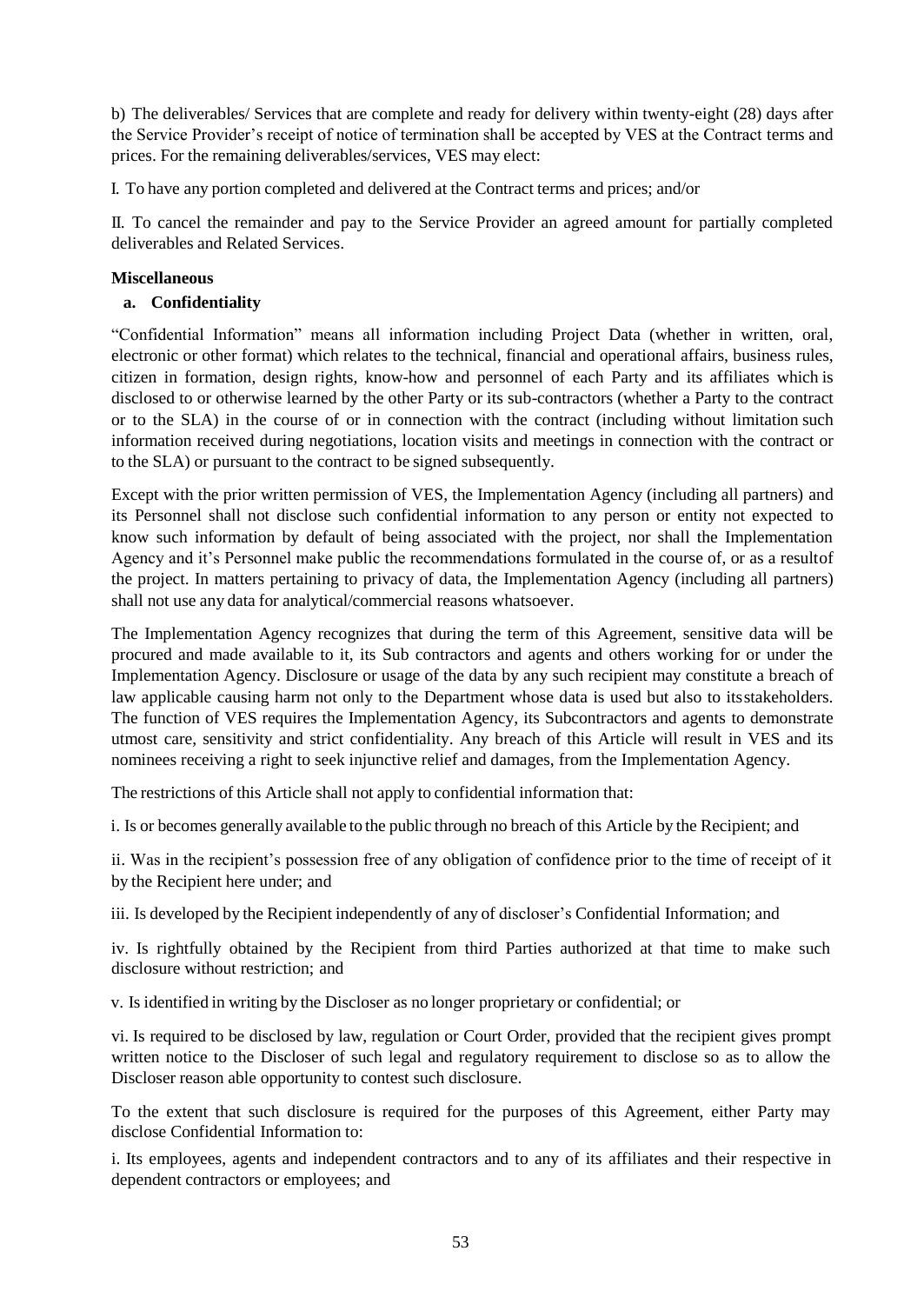ii. Its professional advisors and auditors, who require access for the purposes of this Agreement, whom the relevant Party has informed of its obligations under this Article and in respect of whom the relevant Party has informed of its obligations under this Article has used commercially reasonable efforts to ensure that they are contractually obliged to keep such Confidential Information confidential on terms substantially the same asset for thin this Article. Either Party may also disclose confidential Informationor any entity with the other Party's prior written consent.

The provisions of this Article shall survive the expiration or any earlier termination of this Agreement.

## **b. Standards of Performance**

The Implementation Agency shall provide the services and carry out their obligations under the Contract with due diligence, efficiency and professionalism/ethics in accordance with generally accepted professional standards and practices. The Implementation Agency shall always act in respect of any matter relating to this contract. The Implementation Agency shall abide by all the applicable provisions / Acts / Rules / Regulations, Standing orders, etc. of Information Technology as prevalent in the country. The Implementation Agency shall also conform to the standards laid down by Government of Maharashtra or Government of India from time to time. Such standards and guidelines shall be shared with the Implementation Agency by VES up on signing of the Contract.

## **c. Sub Contracts**

Sub-contracting is permitted. The Implementation Agency shall seek prior approval from VES for subcontracting any work, if not already specified in the bid. However, such sub-contracting shall not relieve the Implementation Agency from any liability or obligation under the Contract. The Implementation Agency shall be solely responsible for the work carried out by subcontracting under the contract.

## **d. Care to be taken while working at VES Office within the Group at respective sites.**

Implementation Agency should follow instructions issued by concerned Competent Authority from timeto time for carrying out work at designated places. Implementation Agency should ensure that there is no damage caused to any private or public property. In case such damage is caused, Implementation Agency shall immediately bring it to the notice of concerned organization and VES in writing and pay necessary charges towards fixing of the damage.

Implementation Agency shall ensure that its employees/representatives don't breach privacy of any citizen or establishment during the course of execution or maintenance of the project.

## **e. Compliance with Labour regulations**

The Implementation Agency shall pay fair and reasonable wages to the workmen employed, for the contract undertaken and comply with the provisions set forth under the Minimum Wages Act and the Contract Labour Act 1970. The salary of the manpower working on VES project should be paid using ECS / NEFT / RTGS. A record of the payments made in this regard should be maintained by the Implementation Agency. Upon request, this record shall be produced to the appropriate authority in VES and/or Judicial Body. If complaints are received by VES (or any appropriate authority) appropriateaction (Liquidation of Security Deposit, Black listing, etc.) may be initiated as deemed necessary against the Implementation Agency. The employees of the Implementation Agency in no case shall be treated as the employees of the VES at any point of time. In the event the new labour codes are implemented by the Govt. then said codes will apply automatically without any notice.

## **f. Independent Contractor**

Nothing in this Agreement shall be construed as establishing or implying any partnership or joint venture or employment relationship between the Parties to this Agreement. Except as expressly stated in this Agreement nothing in this Agreement shall be deemed to constitute any Party as the agent of anyother Party or authorizes either Party (i) to incur any expenses on behalf of the other Party, (ii) to enter into any engagement or make any representation or warranty on behalf of the other Party, (iii) to pledgethe credit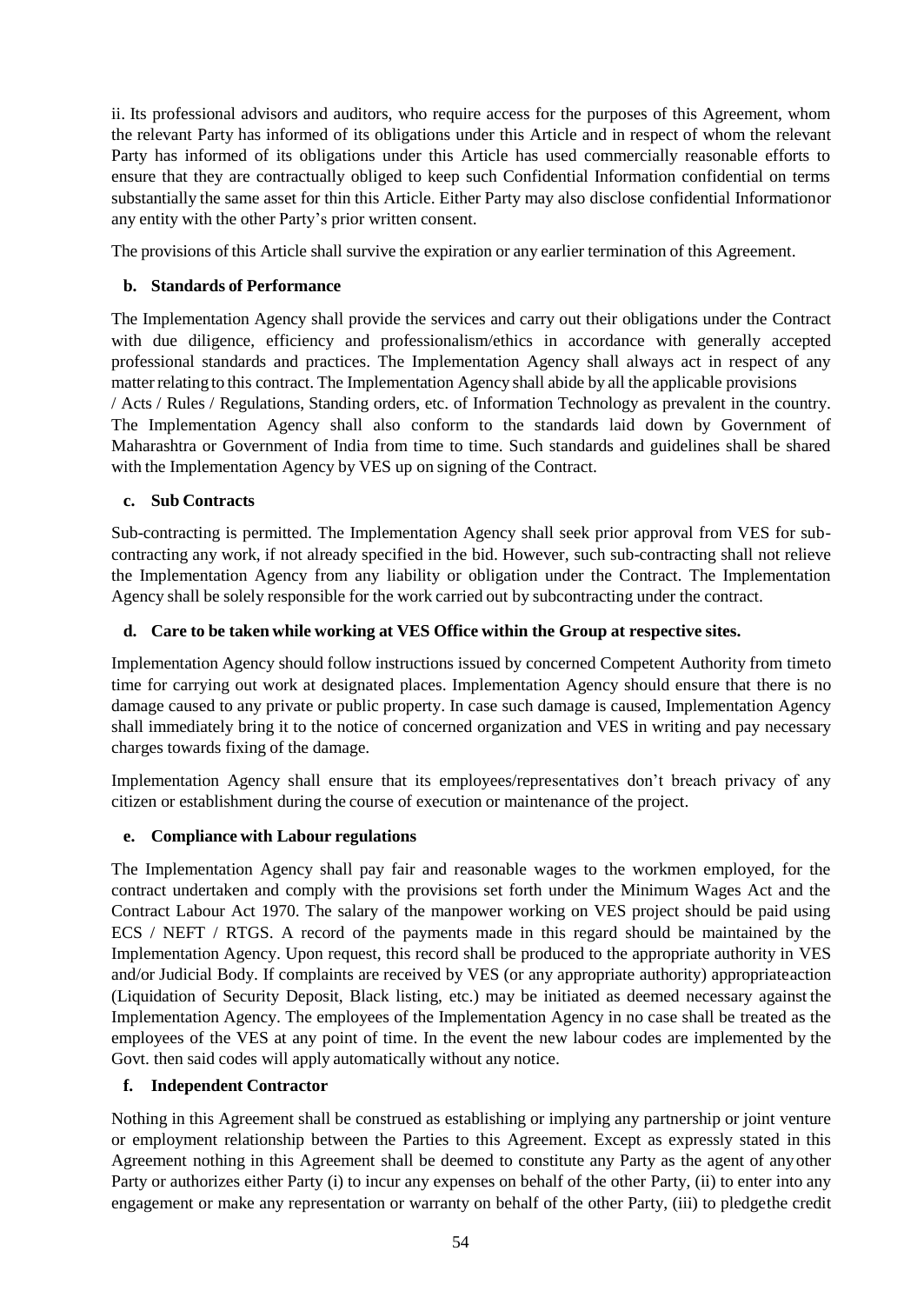of or otherwise bind or oblige the other Party, or (iv) to commit the other Party in any mannerwhatsoever in each case without obtaining the other Party's prior written consent.

## **g. Waiver**

A waiver of any provision or breach of this Agreement must be in writing and signed by an authorized official of the Party executing the same. No such waiver shall be construed to affect or imply a subsequent waiver of the same provision or subsequent breach of this Agreement.

### **h. Notices**

Any notice or other document, which may be given by either Party under this Agreement, shall be givenin writing in person or by pre-paid recorded delivery post. In relation to a notice given under this Agreement, any such notice or other document shall be addressed to the other Party's principal or registered office address as set out below-

VES:

The Secretary,

Vivekanand Education Society

Sindhi Society, Chembur,

Mumbai – 400074.

Tel: 022 - 25237088

Email: ves.solarplant@ves.ac.in

Implementation Agency:

Tel:

Email:

Any notice or other document shall be deemed to have been given to the other Party when delivered (if delivered in person) between the hours of 9.30 A.M and 5.30 P.M. at the address of the other Party set forth above or on the next working day thereafter if delivered outside such hours, and seven calendar days from the date of posting (if by letter).

#### **i. Personnel/Employees**

i. Personnel/employees assigned by Implementation Agency to perform the services shall be employeesof Implementation Agency and/or its sub-contractors, and under no circumstances will such personnel be considered as employees of VES. Implementation Agency shall have the sole responsibility for supervision and control of its personnel and for payment of such personnel's employee's entire compensation, including salary, legal deductions withholding of income taxes and social security taxes, worker's compensation, employee and disability benefits and the like and shall be responsible for all employer obligations under all laws as applicable from time to time. VES shall not be responsible for the above issues concerning to personnel of Implementation Agency.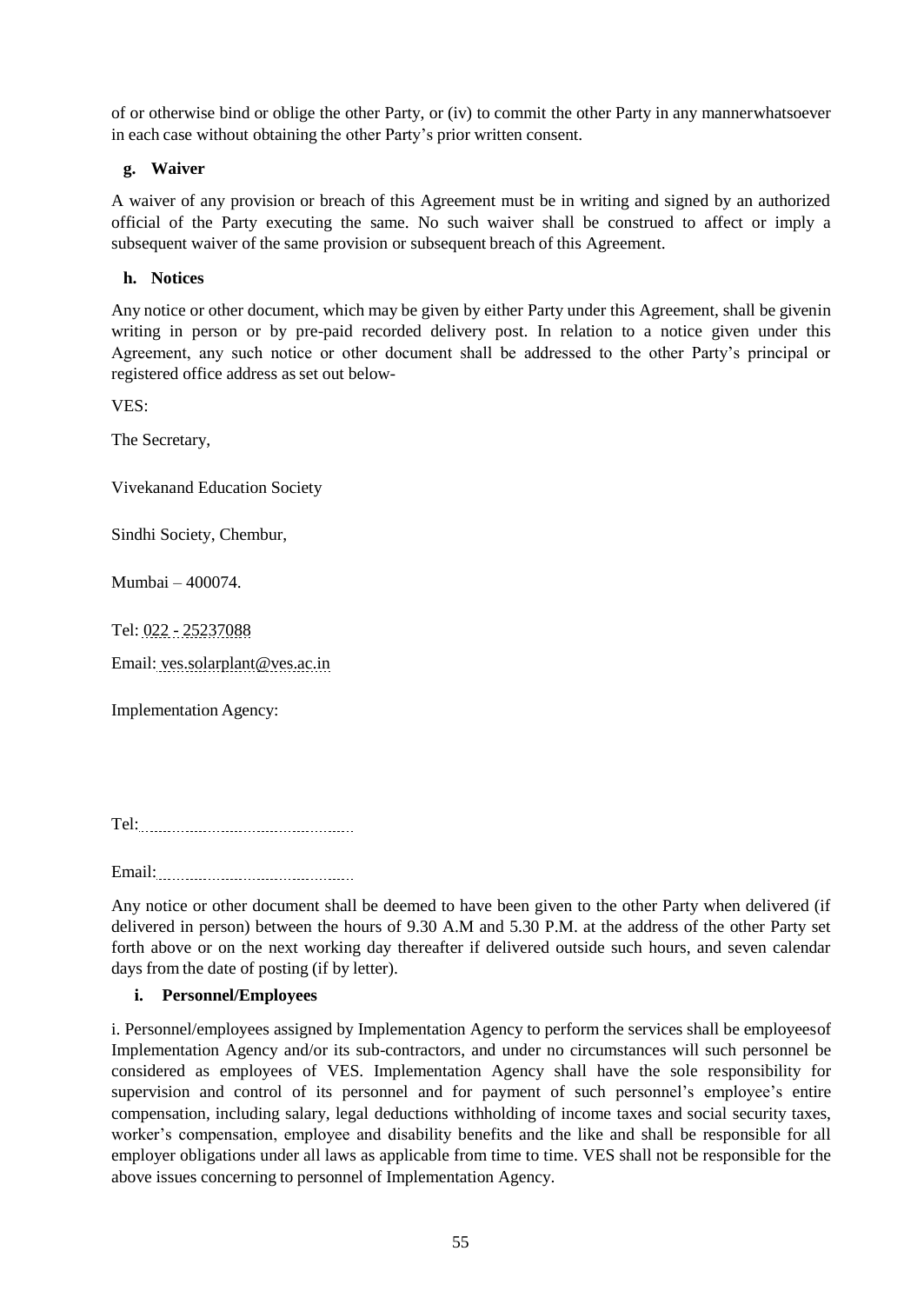ii. Implementation Agency shall use its best efforts to ensure that sufficient Implementation Agency personnel are employed toper form the Services, and that, such personnel have appropriate qualifications to performthe Services. VES or its nominated agencies shall have the right to require the

removal or replacement of any Implementation Agency personnel performing work under this Agreement. In the event that VES requests that any Implementation Agency personnel be replaced, the substitution of such personnel shall be accomplished pursuant to a mutually agreed upon schedule and upon clearance of the personnel based on profile review and personal interview by VES or its nominated agencies as per defined SLAs. The Implementation Agency shall depute quality team for the project andas per requirements VES shall have the right to ask Implementation Agency to change the team.

iii. Management (Regional Head / VP level officer) of Implementation Agency needs to be involved in the project monitoring and should attend the review meeting at least once in a month.

iv. The profiles of resources proposed by Implementation Agency in the technical bid, which are considered for Technical bid evaluation, shall be construed as' Key Personnel' and the Implementation Agency shall not remove such personnel without the prior written consent of VES. For any changes to the proposed resources, Implementation Agency shall provide equivalent or more experienced resourcesin consultation with VES. The penalty applicable for replacement of 'Key Personnel' within the first six months of the contract shall be Rs.25,000 per change in resource. Maximum one replacement is permissible in the first three months.

v. Except as stated in this clause, nothing in this Agreement will limit the ability of Implementation Agency freely to assign or reassign its employees; provided that Implementation Agency shall be responsible, at its expense, for transferring all appropriate knowledge from personnel being replaced to their replacements. VES shall have the right to review and approve Implementation Agency's plan for any such knowledge transfer. Implementation Agency shall maintain the same standards for skills and professionalism among replacement personnel as in personnel being replaced.

vi. Each Party shall be responsible for the performance of all its obligations under this Agreement and shall be liable for the acts and omissions of its employees and agents in connection therewith.

#### **j. Variations and Further Assurance**

a. No amendment, variation or other change to this Agreement or the SLAs shall be valid unless made in writing and signed by the duly authorized representatives of the Parties to this Agreement.

b. Each Party to this Agreement or the SLAs agree to enter into or execute, without limitation, whatever other agreement, document, consent and waiver and to do all other things which shall or may be reasonably required to complete and deliver the obligations set out in the Agreement or the SLAs.

#### **k. Survivability and Waiver**

i. If any provision of this Agreement or the SLAs, or any part thereof, shall be found by any court or administrative body of competent jurisdiction to be illegal, invalid or unenforceable the illegality, invalidity or unenforceability of such provision or part provision shall not affect the other provisions of this Agreement or the SLAs or the remainder of the provisions in question which shall remain in full force and effect. The relevant Parties shall negotiate in good faith in order to agree to substitute for any illegal, invalid or unenforceable provision a valid and enforceable provision which achieves to the greatest extent possible the economic, legal and commercial objectives of the illegal, invalid or unenforceable provision or part provision within seven working days.

ii. No failure to exercise or enforce and no delay in exercising or enforcing on the part of either Party to this Agreement or the SLAs of any right, remedy or provision of this Agreement or the SLAs shall operate as a waiver of such right, remedy or provision in any future application nor shall any single or partial exercise or enforcement of any right, remedy or provision preclude any other or further exerciseor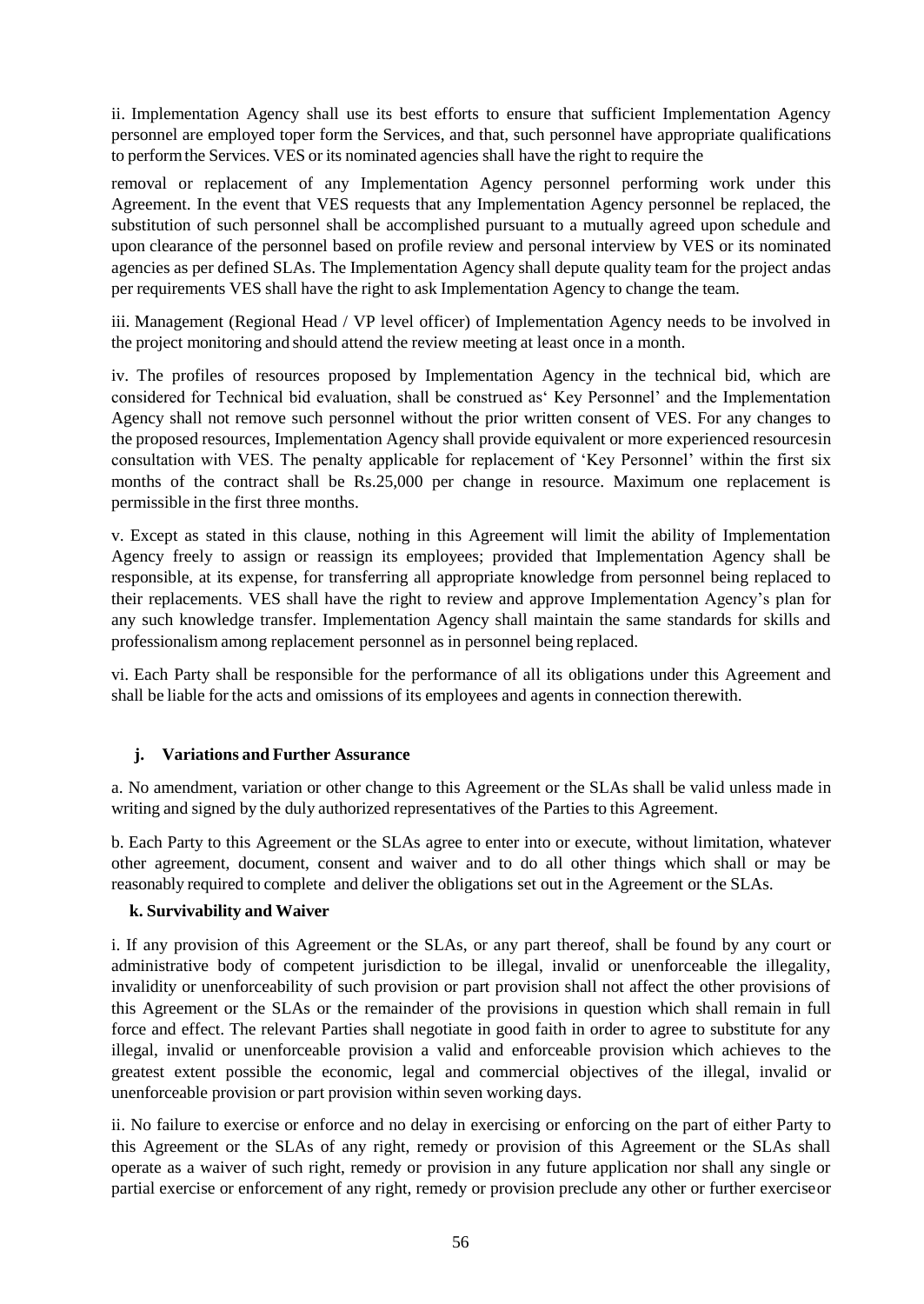enforcement of any other right, remedy or provision.

## **l. Survivability**

The termination or expiry of this Agreement or the SLAs for any reason shall not affect or prejudice any terms of this Agreement, or the rights of the Parties under them which are either expressly or by implication intended to come in to effect or continue in effect after such expiry or termination.

#### **m. Applicable Law**

The contract shall be governed by the laws and procedures prescribed by the Laws prevailing and in force in India, within the framework of applicable legislation and enactment made from time to time concerning such commercial dealings/processing. All legal disputes are subject to the jurisdiction of Mumbai courts only.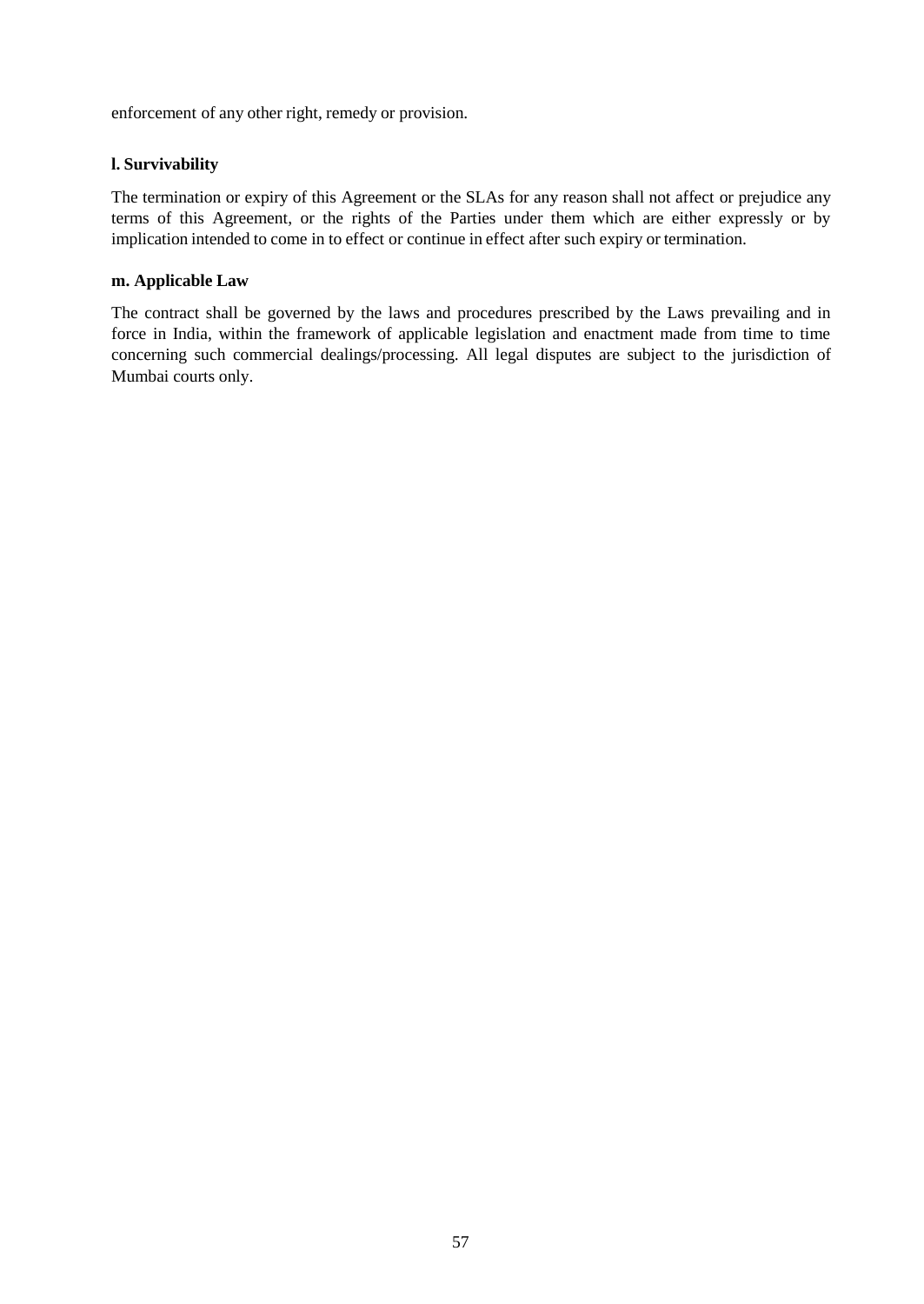## **Stamp Duty Payment**

## **(VES and Implementation Agency undertake to registered document at the initial stage to accord legitimate process to the documents)**

The stamp duty payable for the contract shall be borne by the Implementation Agency IN WITNESS whereof the parties hereto have signed this on the day, month and year first herein above written.

IN WITNESS WHEREOF the Implementation Agency and VES have hereunto set hands and seal of VES has been hereunto affixed.

### SIGNED, SEALED AND DELIVERED

| In the presence of                |      |
|-----------------------------------|------|
|                                   |      |
|                                   |      |
| SIGNED, SEALED AND DELIVERED      |      |
|                                   |      |
| In the presence of                |      |
|                                   |      |
|                                   |      |
|                                   |      |
| The Common Seal of the VES of was |      |
|                                   | SEAL |

Two Thousand.................in the presence of

2)……………………………………….…………….

Attachments to the Agreement: i. LoA No. VES/\_\_\_\_ dated \_\_\_\_\_\_\_\_ and its subsequent amendments

ii. Purchase Order No. \_\_\_\_\_\_\_\_\_\_\_\_dated \_\_\_\_\_\_\_\_\_\_

iii. Corrigendum Document published by VES subsequent to the bid for this work

iv. Information Memorandum of VES for this work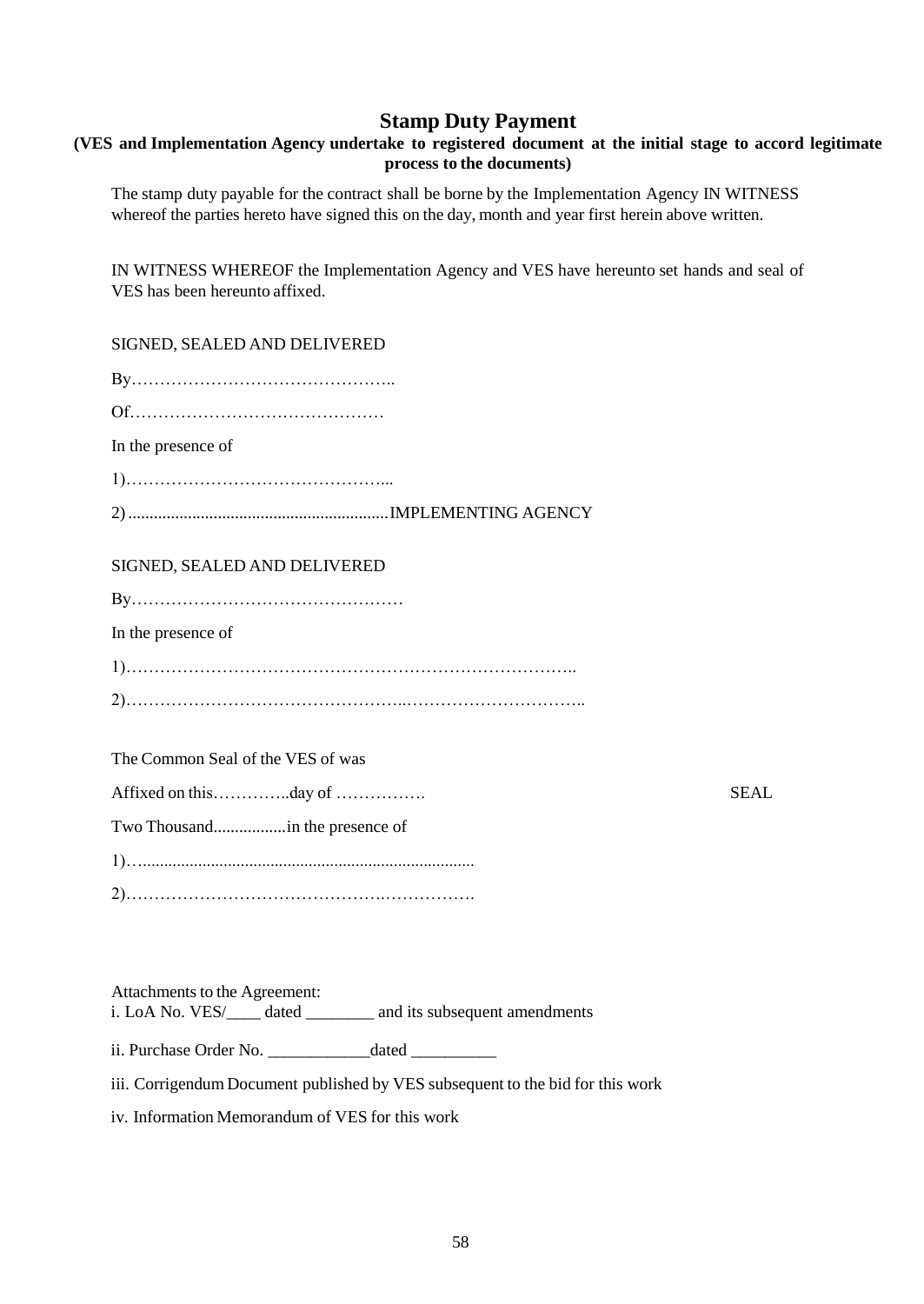# **Annexure V: List of Approved Banks**

The Earnest Money Deposit (EMD) / Performance Bank Guarantee (PBG) issued by remote offices of approved Banks beyond Kalyan and Virar can be accepted only if the said EMD / PBG is countersigned by the Manager of a Remote offices of the same Bank within the Mumbai City limit categorically endorsing thereon that the said EMD / PBG is binding on the endorsing Remote offices of the Bank within Mumbai limits and is liable to be enforced against the said Remote offices of the Bank in case of default by the Implementation Agency furnishing the Banker's guarantee.

| <b>State Bank of India and its subsidiary Banks</b>              |                                          |                                           |  |  |  |
|------------------------------------------------------------------|------------------------------------------|-------------------------------------------|--|--|--|
| State Bank of India.                                             |                                          |                                           |  |  |  |
|                                                                  | <b>Nationalized Banks</b>                |                                           |  |  |  |
| Allahabad Bank.                                                  | Andhra Bank.                             | Bank of Baroda.                           |  |  |  |
| Bank of India.                                                   | Bank of Maharashtra.                     | Canara Bank.                              |  |  |  |
| Central Bank of India.                                           | Corporation Bank.                        | United Bank of India.                     |  |  |  |
| Indian Bank.                                                     | Indian Overseas Bank.                    | Oriental Bank of Commerce.                |  |  |  |
| Punjab National Bank.                                            | Punjab and Sind Bank.                    | Syndicate Bank.                           |  |  |  |
| <b>UCO</b> Bank.                                                 | Union Bank of India.                     |                                           |  |  |  |
|                                                                  | <b>Other Public Sector Banks</b>         |                                           |  |  |  |
| <b>Industrial Development Bank</b><br>of India (IDBI)            |                                          |                                           |  |  |  |
| <b>Private Sector Banks</b>                                      |                                          |                                           |  |  |  |
| Axis Bank Ltd.                                                   | Bank of Rajasthan Ltd.                   | Catholic Syrian Bank Ltd.                 |  |  |  |
| City Union Bank Ltd.                                             | Development Credit Bank Ltd.             | Dhanalakshmi Bank Ltd.                    |  |  |  |
| Federal Bank Ltd.                                                | HDFC Bank Ltd.                           | <b>ICICI</b> Bank Ltd.                    |  |  |  |
| IndusInd Bank Ltd.                                               | ING Vysya Bank Ltd.                      | Jammu and Kashmir Bank Ltd.               |  |  |  |
| Karnataka Bank Ltd.                                              | Karur Vysya Bank Ltd.                    | Kotak Mahindra Bank Ltd                   |  |  |  |
| Lakshmi Vilas Bank Ltd.                                          | Nainital Bank Ltd.                       | Ratnakar Bank Ltd.                        |  |  |  |
| <b>SBI</b> Commercial International<br>Bank Ltd.                 | South Indian Bank Ltd.                   | <b>Tamil land Mercantile Bank</b><br>Ltd. |  |  |  |
| Yes Bank Ltd.                                                    |                                          |                                           |  |  |  |
| Scheduled Urban Co-op. Banks Licensed to issue Bankers Guarantee |                                          |                                           |  |  |  |
| Abhyudaya Co-Op. Bank Ltd.                                       | Bassein Catholic Co-Op. Bank<br>Ltd.     | Bharat Co-Op. Bank Ltd.                   |  |  |  |
| Mercantile<br>Bombay<br>Co-Op.                                   | Citizen Credit Co-Op. Bank               | Dombivli<br>Nagari                        |  |  |  |
| Bank Ltd.                                                        | Ltd.                                     | Sahakari Bank Ltd.                        |  |  |  |
| Greater Mumbai Co-Op. Bank<br>Ltd.                               | Janakalyan Sahakari Bank Ltd.            | Janata Sahakari Bank Ltd.                 |  |  |  |
| Kalyan Janata Sahakari Bank<br>Ltd.                              | Kapol Co-Op. Bank Ltd.                   | Mahanagar Co-Op. Bank Ltd.                |  |  |  |
| Mumbai District Central Co-<br>Op. Bank Ltd.                     | NKGSB Co-Op. Bank Ltd.                   | New India Co-Op. Bank Ltd.                |  |  |  |
| Parsik Janata Sahakari Bank<br>Ltd.                              | Punjab & Maharashtra Co-Op.<br>Bank Ltd. | Rupee Co-Op. Bank Ltd.                    |  |  |  |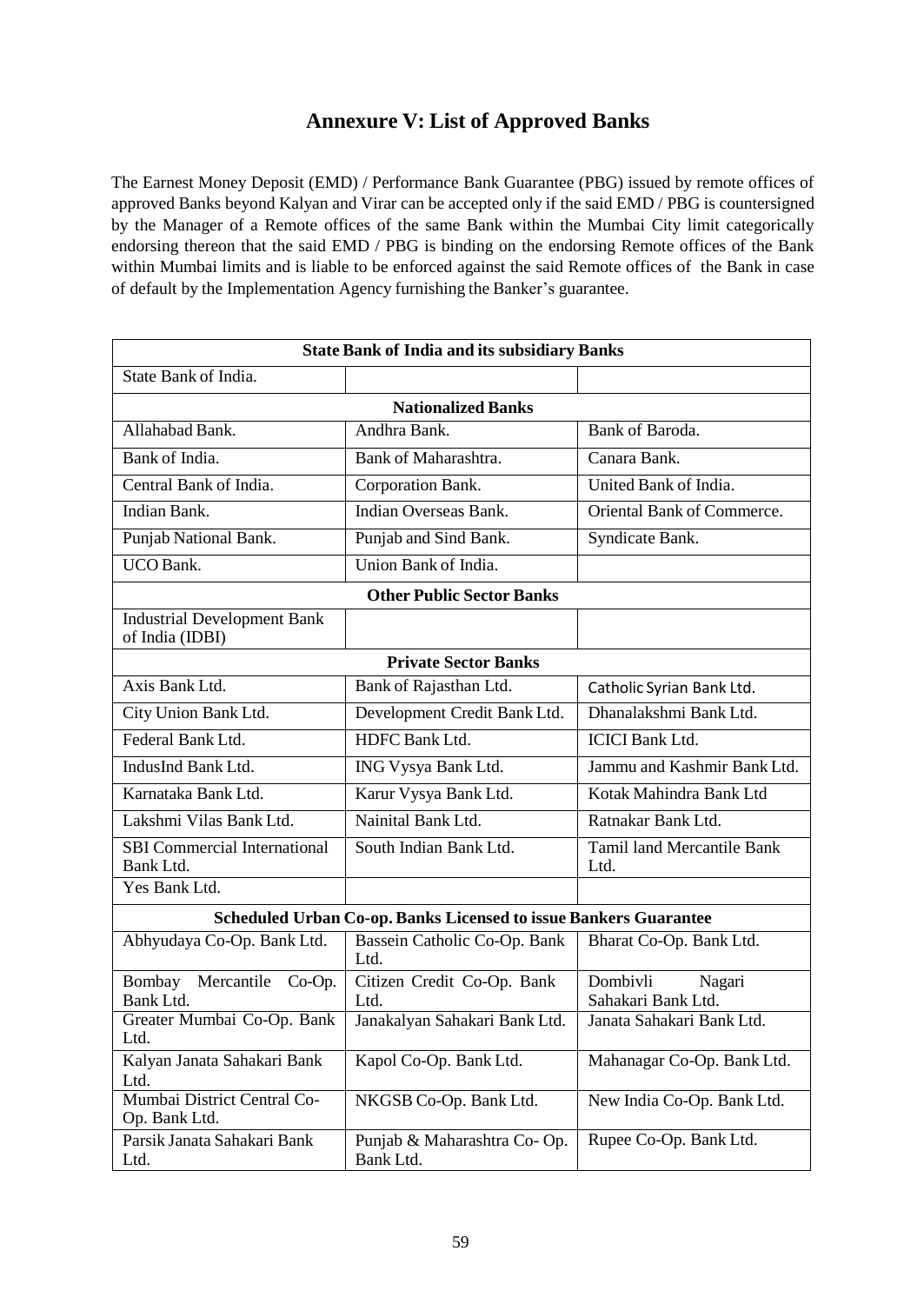| Sangli Urban Co-Op. Bank Ltd.   | Saraswat Co-Op. Bank Ltd.             | Thane Bharat Sahakari Bank                   |  |  |
|---------------------------------|---------------------------------------|----------------------------------------------|--|--|
|                                 |                                       | Ltd.                                         |  |  |
| Thane Janata Sahakri Bank Ltd.  | The Cosmos Co-Op. Bank Ltd.           | The Shamrao Vitthal Co-Op.                   |  |  |
|                                 |                                       | Bank Ltd.                                    |  |  |
| The Zoroastrian Co-Op. Bank.    |                                       |                                              |  |  |
| <b>State Co-op. Banks</b>       |                                       |                                              |  |  |
| The Maharashtra State Co-Op.    |                                       |                                              |  |  |
| Bank.                           |                                       |                                              |  |  |
| <b>Foreign Banks</b>            |                                       |                                              |  |  |
| ABN Amro Bank N. V.             | Bank of Bahrain and Kuwait            | <b>Banking</b><br>American<br><b>Express</b> |  |  |
|                                 | BSC.                                  | Corporation.                                 |  |  |
| Antwerp Diamond Bank N. V.      | Bank of Tokyo-Mitsubushi Ltd.         | Barclays Bank Plc.                           |  |  |
| Bank of America.                | Calyon Bank.                          | Deutsche Bank.                               |  |  |
| <b>BNP</b> Paribas.             | The Hongkong and Shanghai             | J.P. Morgan Chase Bank N.A.                  |  |  |
|                                 | <b>Banking</b><br>Corporation<br>Ltd. |                                              |  |  |
|                                 | (HSBC)                                |                                              |  |  |
| Citi Bank N.A.                  |                                       | Mizuho Corporate Bank Ltd.                   |  |  |
| DBS Bank Ltd.                   |                                       |                                              |  |  |
| International<br>Bank<br>Oman   |                                       |                                              |  |  |
| S.A.O.G.                        |                                       |                                              |  |  |
| <b>Standard Chartered Bank.</b> |                                       |                                              |  |  |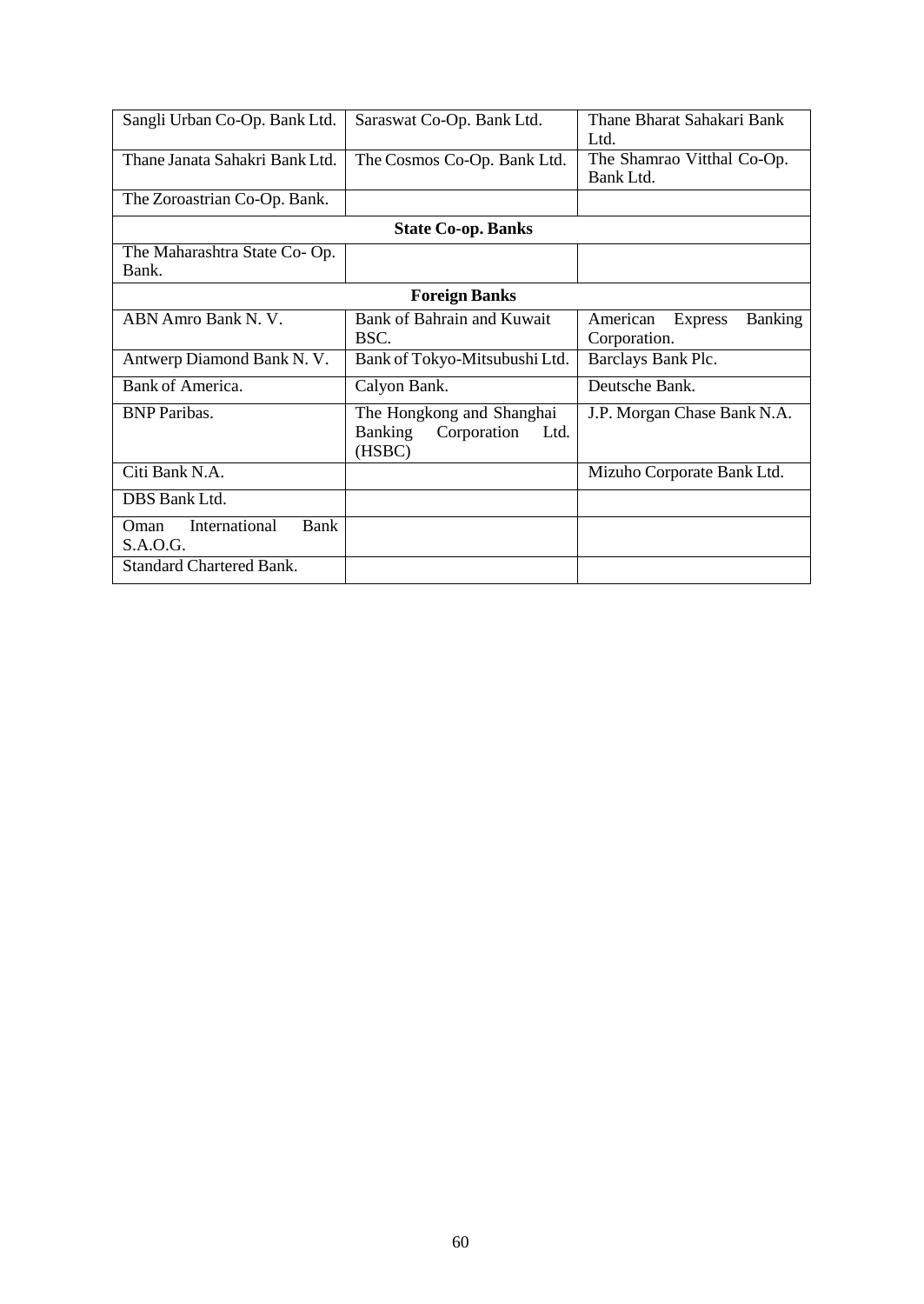## **Annexure VI: Non-Disclosure Agreement**

(To be submitted on a Rs. 100 Stamp Paper) This Non-Disclosure Agreement ("Non-Disc") is made and entered into day of month year (effective date) by and between vivekanand Education Society ("VES") and ("Implementation Agency "). Whereas, VES and Implementation Agency have enteredintoanAgreement ("Agreement") effective for ;and

Whereas, Each party desires to disclose to the other party certain information in oral or written form which is proprietary and confidential to the disclosing party, ("CONFIDENTIAL INFORMATION").

NOW, THEREFORE, in consideration of the foregoing and the covenants and agreements contained herein, the parties agree as follows:

1. Definitions. As used herein:

a) The term "Confidential Information" shall include, without limitation, all information and materials, furnished by either Party to the other in connection with citizen/users/persons/customers data, products and/or services, including information transmitted in writing, orally, visually, (e.g. video terminal display) or on magnetic or optical media, and including all proprietary information, customer and prospect lists, trade secrets, trade names or proposed trade names, methods and procedures of operation, commercial or marketing plans, licensed document know-how, ideas, concepts, designs, drawings, flow charts, diagrams, quality manuals, checklists, guidelines, processes, formulae, specifications, solar panels, inverters, cables ,other devices related to project and other intellectual property relating to the disclosing party's data, products and/or services. Results of any tests, sample surveys, analytics, data mining exercises or usages etc. carried out by the receiving party in connection with the VES's information including citizen/users/persons/customers personal or sensitive personal information as defined under any law for the time being in force shall also be considered Confidential Information.

b) The term, "VES" shall include the officers, employees, agents, consultants, contractors and representatives of VES.

c) The term, "Implementation Agency " shall include the directors, officers, employees, agents, consultants, contractors and representatives of Implementation Agency , including its applicable affiliates and subsidiary companies.

2. **Protection of Confidential Information:** With respect to any Confidential Information disclosed to it or to which it has access, Implementation Agency affirms that it shall:

a) Use the Confidential Information as necessary only in connection with Project and in accordance with the terms and conditions contained herein;

b) Maintain the Confidential Information in strict confidence and take all reasonable steps to enforce the confidentiality obligations imposed hereunder, but in no event take less care with the Confidential Information that the parties take to protect the confidentiality of its own proprietary and confidential information and that of its clients;

c) Not to make or retain copy of any commercial or marketing plans, citizen/users/persons/customers database, Bids developed by or originating from VES or any of the prospective clients of VES except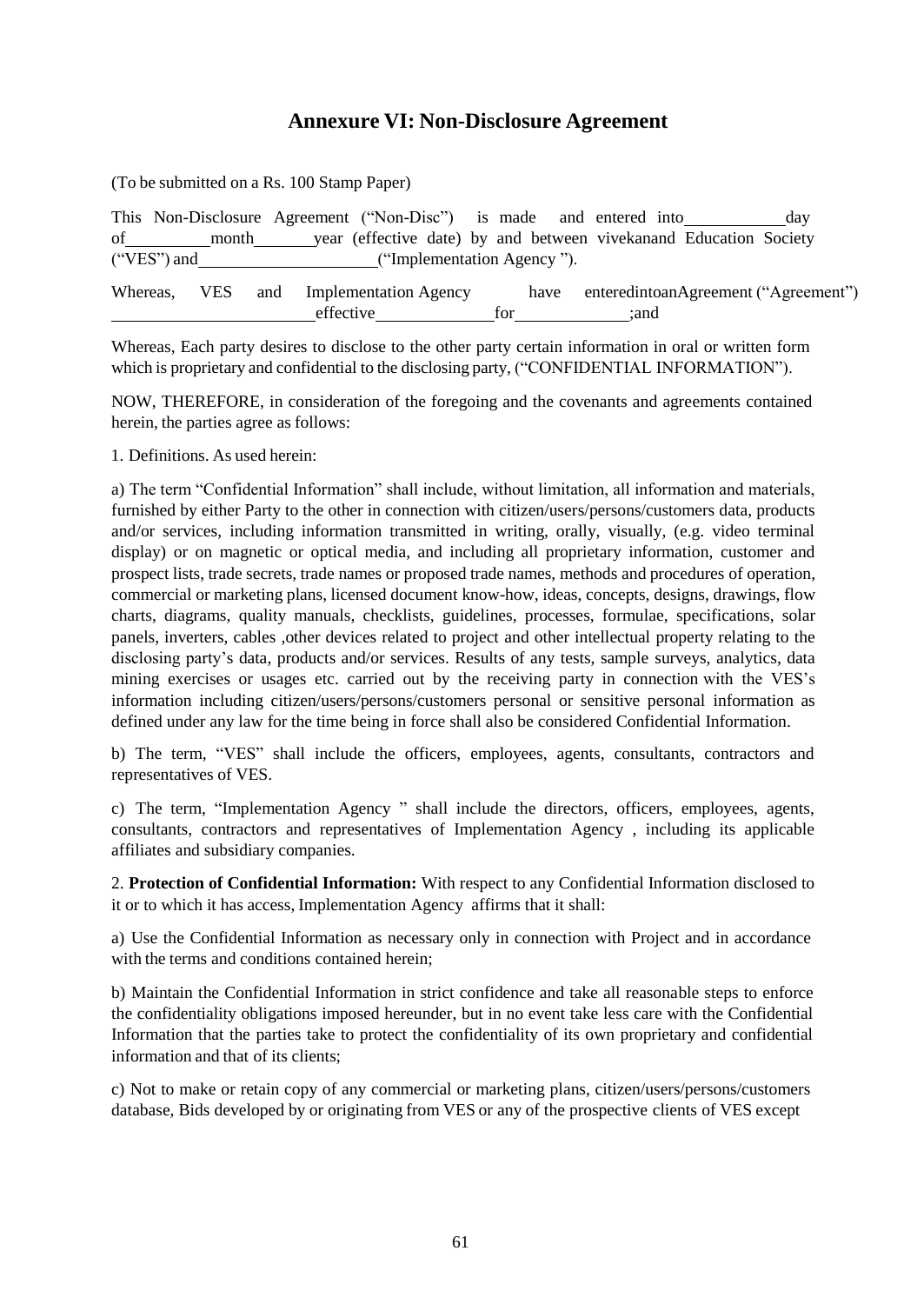as necessary, under prior written intimation from VES, in connection with the Project, and ensure that any such copy is immediately returned to VES even without express demand from VES to do so;

d) Not disclose or in any way assist or permit the disclosure of any Confidential Information to any other person or entity without the express written consent of the other party; and

e) Return to the other party, or destroy, at VES's discretion, any and all Confidential Information disclosed in a printed form or other permanent record, or in any other tangible form (including without limitation, all copies, notes, extracts, analyses, studies, summaries, records and reproductions thereof) AND/ OR information in electronic form or electronic devices( computer/pen drive or any other devices immediately upon the earlier to occur of (i) expiration or termination of either party's engagement in the Project, or (ii) the request of the other party therefore.

f) Not to discuss with any member of public, media, press, any or any other person about the nature of arrangement entered between VES and Company or the nature of services to be provided by the Implementation Agency to the VES.

3. Onus. Implementation Agency shall have the burden of proving that any disclosure or use inconsistent with the terms and conditions hereof falls within any of the foregoing exceptions.

4. Exceptions. These restrictions as enumerated in section 1 of this Agreement shall not apply to any Confidential Information:

a) Which is independently developed by Implementation Agency or lawfully received from another source free of restriction and without breach of this Agreement; or

b) After it has become generally available to the public without breach of this Agreement by Implementation Agency ;or

c) Which at the time of disclosure to Implementation Agency was known to such party free of restriction and evidencedby documentation in such party's possession; or

d) Which VES agrees in writing is free of such restrictions.

e) Which is received from a third party not subject to the obligation of confidentiality with respect to such Information;

5. Remedies. Implementation Agency acknowledges that (a) any actual or threatened disclosure or use of theConfidential Information by Implementation Agency would be a breach of this agreement and may cause immediate and irreparable harm to VES; (b) Implementation Agency affirms that damages from such disclosure or use by it may be impossible to measure accurately; and (c) injury sustained by VES may be impossible to calculate and remedy fully. Therefore, Implementation Agency acknowledges that in the event of such a breach, VES shall be entitled to specific performance by Implementation Agency of Implementation Agency's obligations contained in this Agreement. In addition Implementation Agency shall indemnify VES of the actual and liquidated damages which may be demanded by VES. Moreover, VES shall be entitled to recover all costs (including reasonable attorneys'fees) which it or they may incur in connection with defending its interests and enforcement of legal rights arising due to a breach of this agreement by Implementation Agency.

6. Need to Know. Implementation Agency shall restrict disclosure of such Confidential Information to its employees and/or consultants with a need to know (and advise such employees of the obligations assumed herein), shall use the Confidential Information only for the purposes set forth in the Agreement, and shall not disclose such Confidential Information to any affiliates, subsidiaries, associates and/or third party without prior written approval of the disclosing party.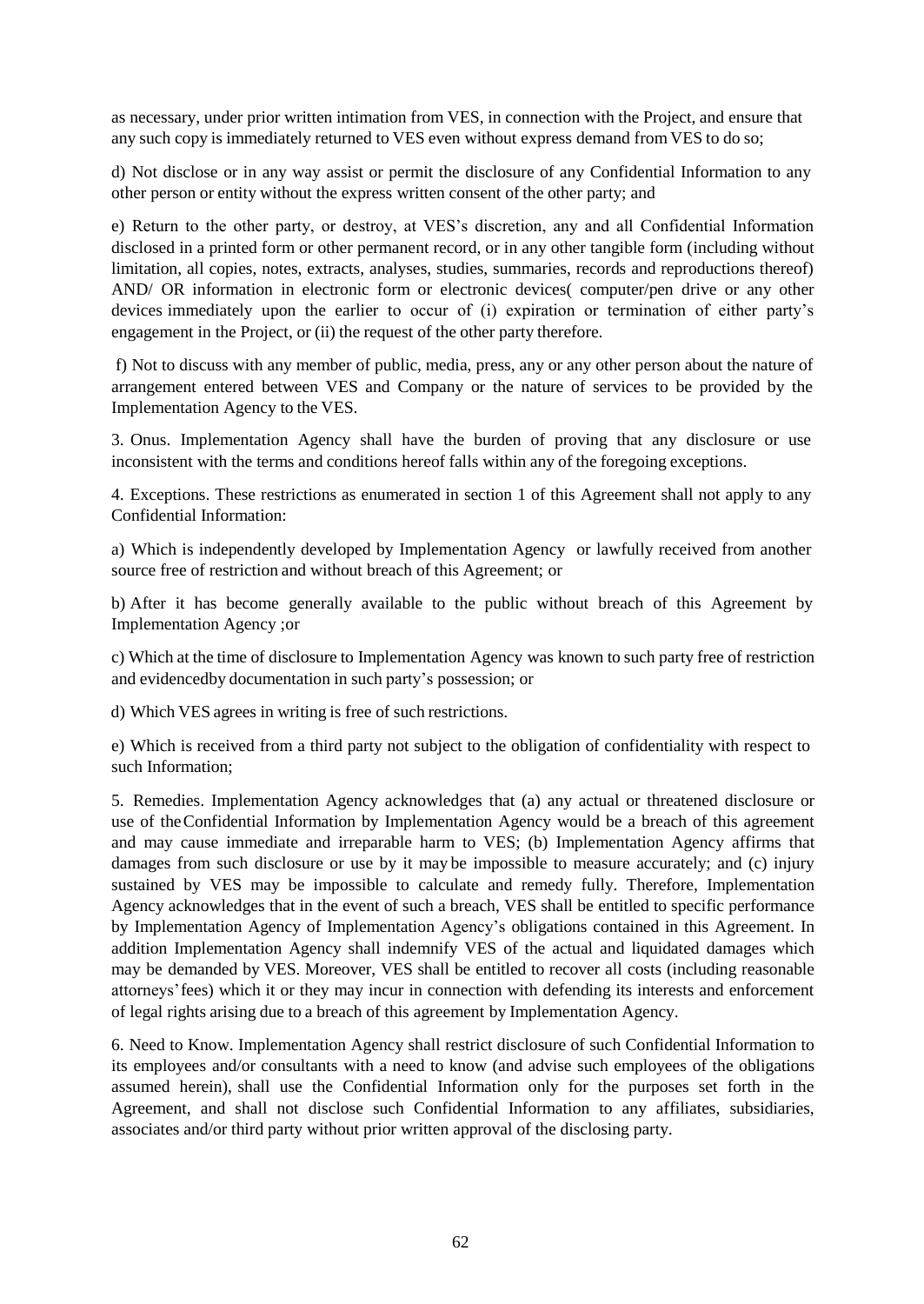7. Intellectual Property Rights Protection. No license to a party, under any trademark, patent, copyright, design right, mask work protection right, or any other intellectual property right is either granted or implied by the conveying of Confidential Information to such party.

8. No Conflict. The parties represent and warrant that the performance of its obligations hereunder do not and shall not conflict with any other agreement or obligation of the respective parties to which they are a party or by which the respective parties are bound.

9. Authority. The parties represent and warrant that they have all necessary authority and power to enter into this Agreement and perform their obligations hereunder.

10. Dispute Resolution. If any difference or dispute arises between the VES and the Implementation Agency in connection with the validity, interpretation, implementation or alleged breach of any provision of this Agreement, any such dispute shall be referred to VES or any person appointed by VES.

a) The arbitration proceedings shall be conducted in accordance with the (Indian) Arbitration and Conciliation Act, 1996 and amendments thereof.

b) The place of arbitration shall be Mumbai.

c) The arbitrator's award shall be substantiated in writing and binding on the parties.

d) The proceedings of arbitration shall be conducted in English language.

e) The arbitration proceedings shall be completed within a period of 180 days from the date of reference of the dispute to arbitration.

11. Governing Law. This Agreement shall be interpreted in accordance with and governed by the substantive and procedural laws of India and the parties hereby consent to the exclusive jurisdiction of Courts and/or Forums situated at Mumbai, India only.

12. Entire Agreement. This Agreement constitutes the entire understanding and agreement of the parties, and supersedes all previous or contemporaneous agreement or communications, both oral and written, representations and under standings among the parties with respect to the subject matter hereof.

13. Amendments. No amendment, modification and/or discharge of this Agreement shall be valid or binding on the parties unless made in writing and signed on behalf of each of the parties by their respective duly authorized officers or representatives.

14. Binding Agreement. This Agreement shall be binding upon and inure to the benefit of the parties hereto and their respective successors and permitted assigns.

15. Severability. It is the intent of the parties that in case any one or more of the provisions contained in this Agreement shall be held to be invalid or unenforceable in any respect, such provision shall be modified to the extent necessary to render it, as modified, valid and enforceable under applicable laws, and such invalidity or unenforceability shall not affect the other provisions of this Agreement.

16. Waiver. If either party should waive any breach of any provision of this Agreement, it shall not thereby be deemed to have waived any preceding or succeeding breach of the same or any other provision hereof.

17. Survival. Both parties agree that all of their obligations undertaken herein with respect to Confidential Information received pursuant to this Agreement shall survive till perpetuity even after any expiration or termination of this Agreement.

Non-solicitation. During the term of this Agreement and thereafter for a further period of two (2) years Implementation Agency shall not solicit or attempt to solicit VES's employees and/or consultants, for the purpose of hiring/contract or to proceed to conduct operations/business similar to VES with any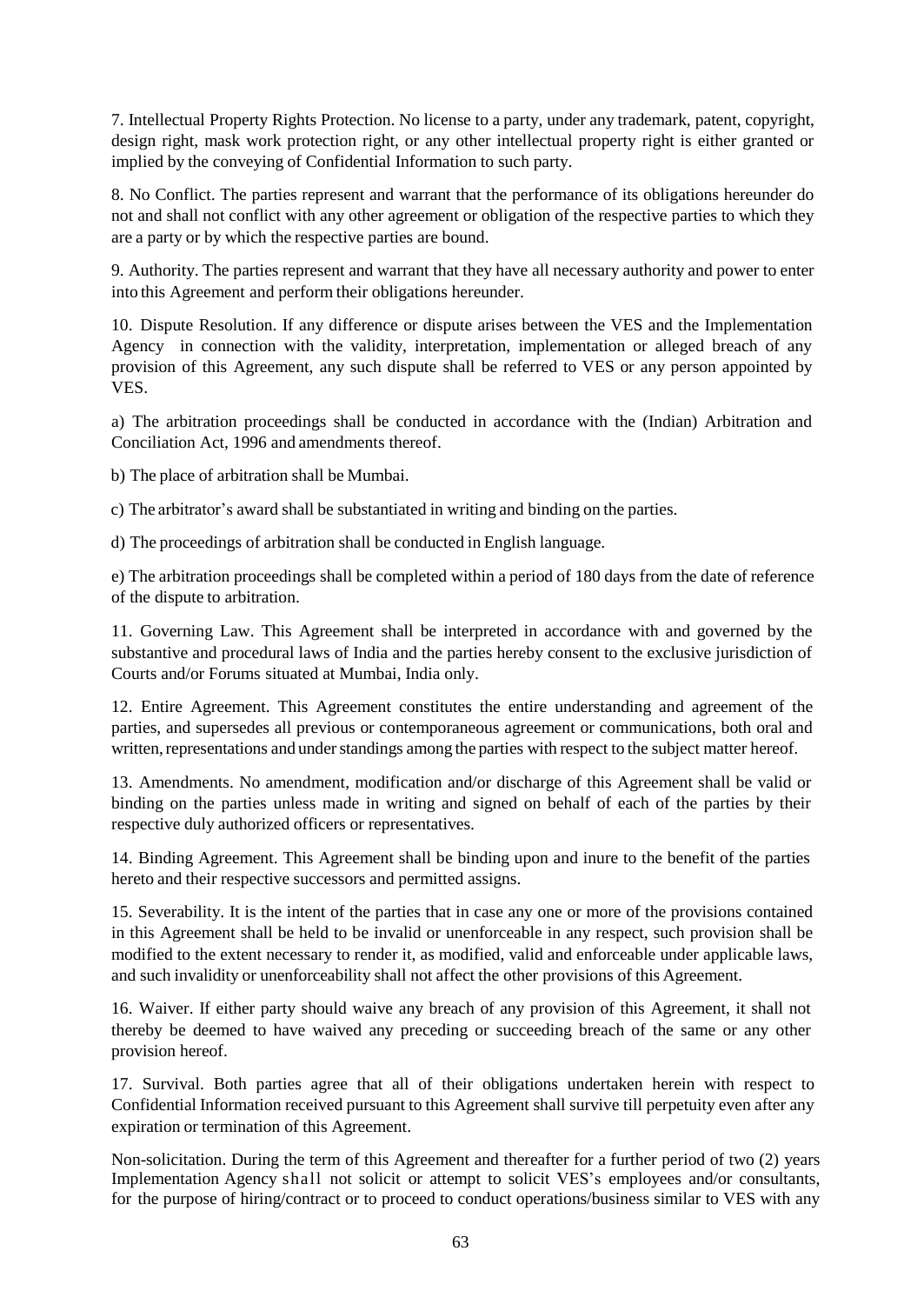employee and/or consultant of the VES who has knowledge of the Confidential Information, without the prior written consent of VES. This section will survive irrespective of the fact whether there exists a commercial relationship between Implementation Agency and VES.

18. Term. Subject to aforesaid section 17, this Agreement shall remain valid up to ….. Years from the"effective date".

IN WITNESS HEREOF, and intending to be legally bound, the parties have executed this Agreement to make it effective from the date and year first written above.

**For VES** Name: Title: WITNESSES: 1. 2.

**For Implementation Agency**  Name: Title: WITNESSES: 1. 2.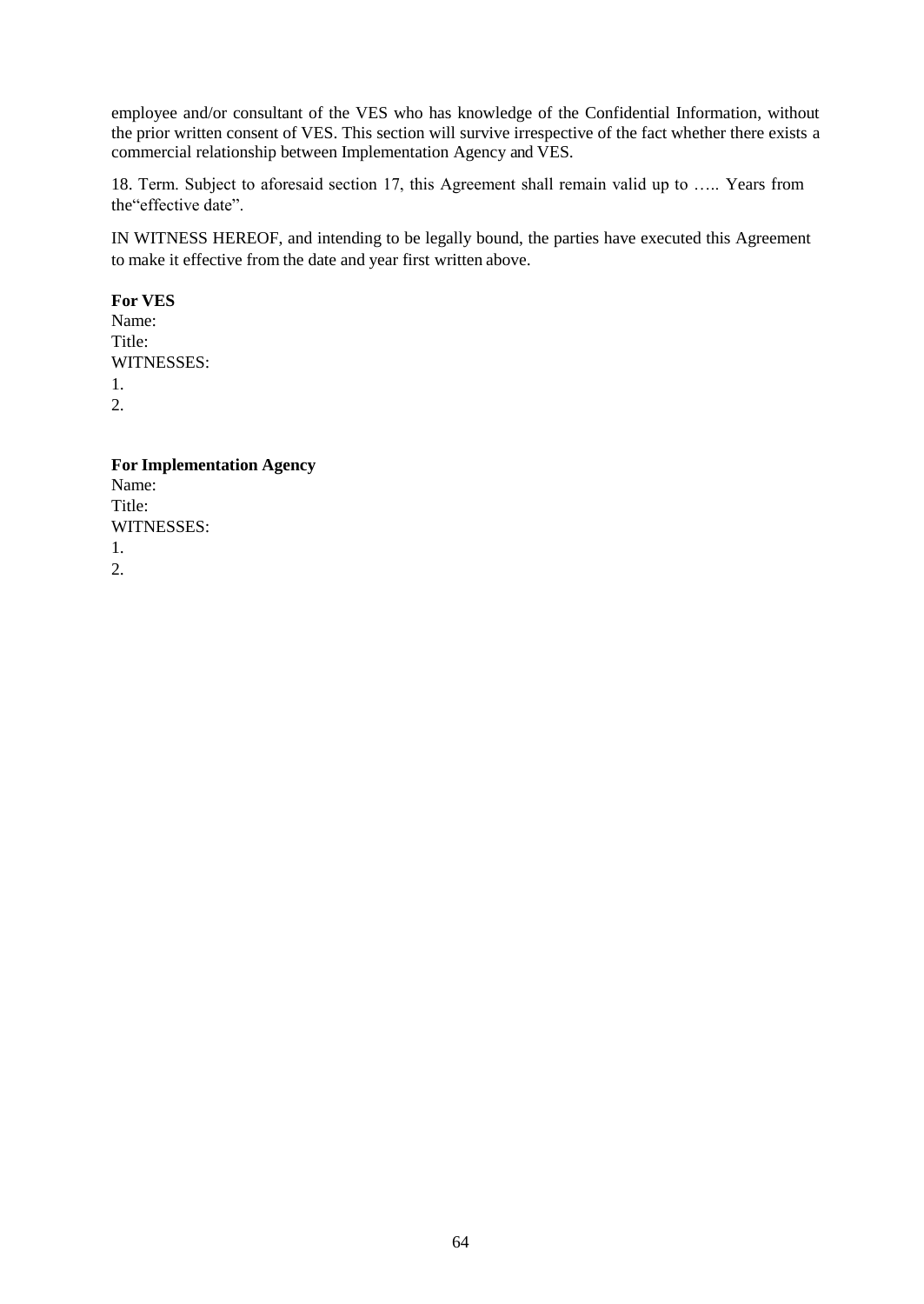# **Annexure VII: Irrevocable Undertaking**

(On ₹500/-stamp paper)

| undertaking as under; |  |  |  |
|-----------------------|--|--|--|

1. I say & undertake that as specified in section 171 of CGST Act, 2017, any reduction in rate of tax on supply of goods or services or the benefit of input tax credit shall be mandatorily passed on to VES by way of commensurate reduction in prices.

2. I further say and undertake that I understand that in case the same is not passed on and is discovered at any later stage, VES shall be at liberty to initiate legal action against me for its recovery including, but not limited to, an appeal to the Screening Committee of the GST Counsel.

3. I say that above said irrevocable undertaking is binding upon me / my partners / company / other Directors of the company and also upon my / our legal heirs, assignee, Executor, administrator etc.

4. If I fail to compliance with the provisions of the GST Act, I shall be liable for penalty / punishment or both as per the provisions of GST Act.

Whatever has been stated here in above is true & correct to my / our own knowledge & belief.

Solemnly affirmed a DEPONENT

This day of BEFORE ME

Interpreted Explained and Identified by me.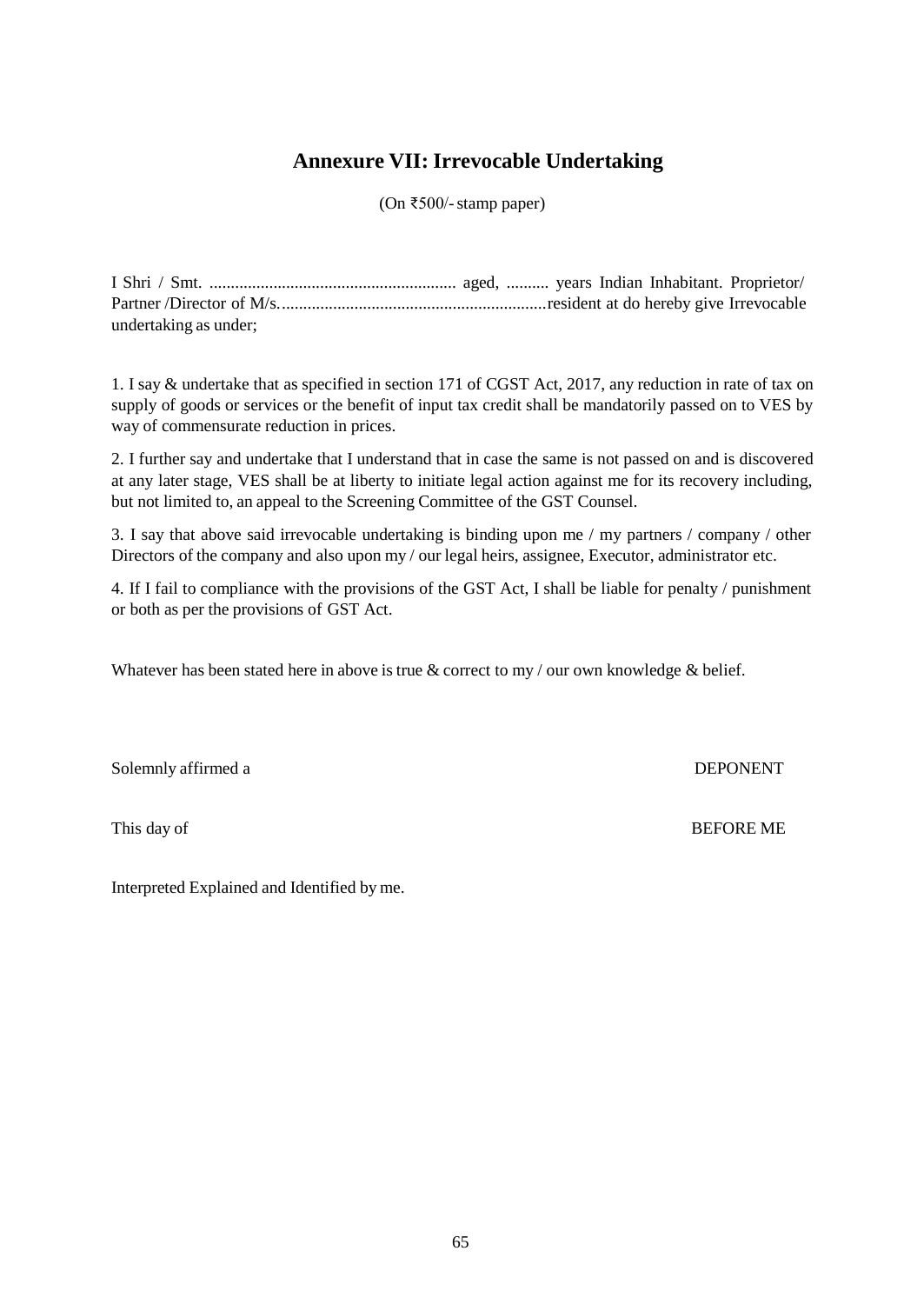# **Annexure VIII: Minimum Technical Specifications**

| Sr. No | Category                              | <b>Specification</b>                                                                                                      |
|--------|---------------------------------------|---------------------------------------------------------------------------------------------------------------------------|
|        | Solar Panel                           | 144 cell Mono Crystaline ( $>$ or = 540Wp Panels)<br>15Yrs Manufacturers Warranty<br>25 Yrs Guarantee for 90% Performance |
| 2      | Inverter                              | $>$ or = 10 Years Warranty<br>> 98% efficiency                                                                            |
| 3      | <b>Mounting Structure</b><br>Material | All Main structure will be GI and with all accessories of Approved<br>grade and non rust material.                        |
| 4      | <b>Earthing Pit</b>                   | Earthing - as per the provisions of IS:3043-2018                                                                          |
| 5      | <b>Lightning Protection</b>           | Lightning protection should be<br>provided as per IS/IEC 62305.                                                           |
| 6      | Wiring                                | Polycab wiring - as per IS 732:2019                                                                                       |
| 7      | Civil                                 | Inclusion of all civil work $+$ Water connections and any other<br>additional requirememnts to commission the project     |
| 8      | O and M                               | Entirely borne by the Vendor                                                                                              |

## **1. PHOTOVOLTAIC MODULES**

- **1.** Technical Specs of Solar PV Modules
	- **a.** PV modules containing 144 cell mono-crystalline ( $\geq$  540Wp panel) to be used.
	- b. The efficiency of the PV modules should be 20% or higher.
	- c. The Solar PV modules shall have a positive power tolerance.
	- d. Power Output Warranty: PV modules must be warranted for output wattage, which should not be less than 95% at the end of 10 years and 90% at the end of 25 years.
	- e. Any damage/rejection should be made good or replaced immediately without any extra cost
	- f. The PV modules shall be supplied with the suitable GI frame with all accessories of approved grade and non-rust material.
	- g. Protective devices against surges at the PV module shall be provided. Low voltage drop bypass diodes shall be provided
	- h. Any damage/ rejection should be made good or replaced immediately without any extra cost.
	- i. The certified Bill of Material (BOM) to be used in the PV Modules should be the same as used during the IEC certification of reference PV Module certified by renowned agency like TUV, UL, etc. The Contractor shall furnish a declaration by module manufacturer providing the certified module BOM and establishing the adherence to certified BOM in manufacturing of all PV modules supplied for the project.
	- j. The cells used for module making shall be free from all defects like edge chipping, breakages, printing defects, discoloration of top surface etc. Only Class A solar cells shall be used. The modules shall be uniformly laminated without any lamination defects.
	- k. PV Modules used in the grid connected solar power projects shall be registered with BIS and bear the Standard Mark as notified by the Bureau of Indian Standards
	- l. The PV modules used in the grid connected solar power projects must qualify to the latest edition of the following IEC or IS qualification test or standards.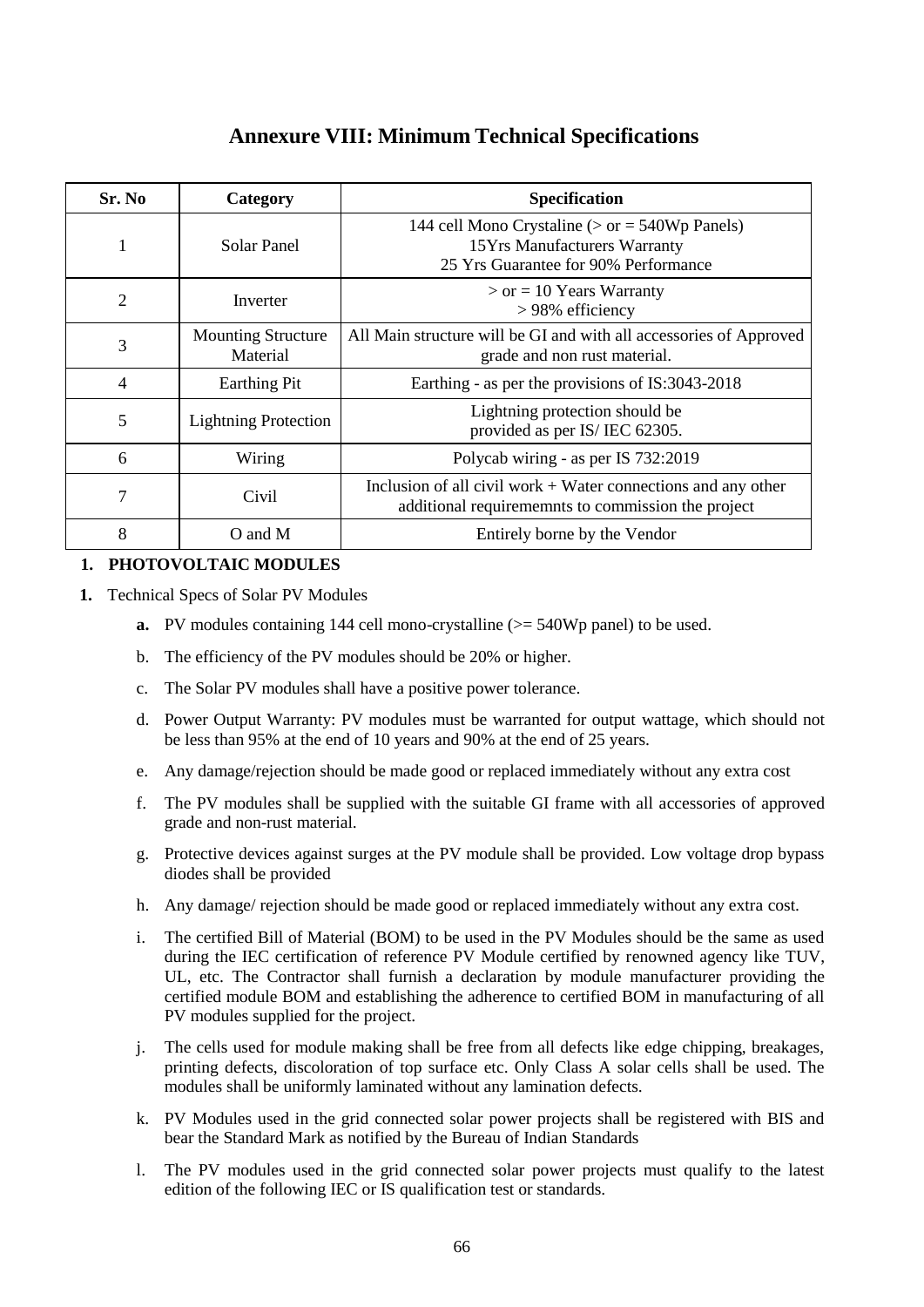| Sr<br>No.      | Code/Standard                                                            | <b>Description</b>                                                                                                                                    |
|----------------|--------------------------------------------------------------------------|-------------------------------------------------------------------------------------------------------------------------------------------------------|
| 1              | <b>IEC 61215</b>                                                         | Crystallinesiliconterrestrial photovoltaic (PV) modules – Design<br>qualification and type approval                                                   |
| $\overline{2}$ | <b>IEC 61701</b>                                                         | Salt mist corrosion testing of photovoltaic (PV) modules                                                                                              |
| 3              | <b>IEC 61853- Part</b><br>$1/$ IS 16170                                  | Part 1 for Photovoltaic (PV) module performance testing and energy<br>rating. Irradiance and temperature performance measurements and<br>power rating |
| $\overline{4}$ | IEC 62716                                                                | Photovoltaic (PV) Modules – Ammonia (NH3)<br><b>Corrosion Testing</b>                                                                                 |
| 5              | IEC61730<br>Photovoltaic (PV)<br><b>Module Safety</b><br>Qualification - | Modules must qualify to Part 1: Requirements for Construction, Part 2:<br><b>Requirements for Testing</b>                                             |
| 6              | <b>IEC 62804</b>                                                         | test methods for detection of PID (potential-<br>induced degradation)                                                                                 |
| 7              | <b>IEC 60068</b>                                                         | Environmental testing                                                                                                                                 |

- m. Implementation Agency to submit the entire above requisite latest test certificates of solar PV modules at the time of Acceptance of LoA.
- n. Implementation Agency must submit valid Construction Data Form (CDF) in support of Bill of Material (BoM).
- **2. Identification and Traceability** Each PV module used in the solar power Project must have the following details tag which must be able to withstand harsh environmental conditions:

**3.**

- a. Name of the manufacturer of PV Module
- b. Name of the Manufacturer of Solar cells
- c. Month and year of the manufacture (separately for solar cells and module)
- d. Country of origin (separately for solar cells and module)
- e. I-V curve for the module at Standard Test Condition (1000 W/m2, AM 1.5, 250C)
- f. Wattage, Im, Vm and FF for the module
- g. Unique Serial No. and Model No. of the module
- h. Date and year of obtaining IEC PV module qualification certificate
- i. Name of the test lab issuing IEC certificate
- j. Other relevant information on traceability of solar cells and module as per ISO-9000

**3.**Required Testing

a. Factory Acceptance Tests (FAT): The Quality Plan/ test program for the Factory Acceptance Tests (FAT) shall be submitted for approval at least 4 weeks prior to commencing tests. The test report shall be submitted prior to shipment of material.

## 4. Safe Disposal of Solar PV Modules

The Contractor shall ensure that all Solar PV modules from their plant after their end of life' (when they become defective/ non-operational/ non-repairable) are disposed in accordance with the "e-waste (Management and Handling) Rules, 2011" notified by the Government and as revised and amended from time to time.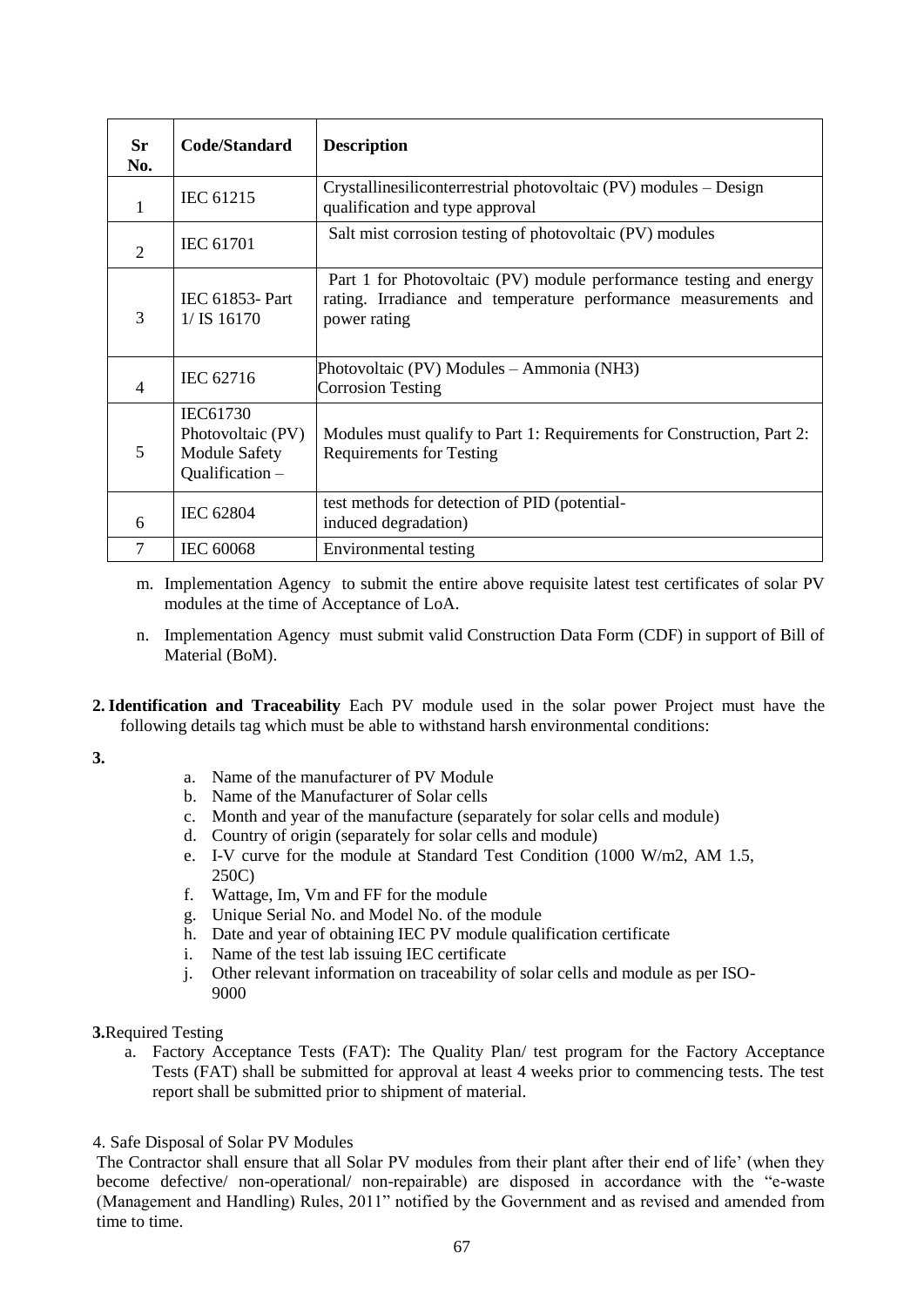## **5.**Material Warranty

The manufacturer should warrant the Solar Module(s) to be free from the defects and/or failures specified below for the entire contract duration i.e. 25 years from the date of physical completion.

- a. Defects and/or failures due to manufacturing
- b. Defects and/or failures due to quality of materials
- c. Nonconformity to specifications due to faulty manufacturing If the solar Module(s) fails to conform to this warranty, the Contractor shall repair or replace the solar module(s), at the Authority's sole option or as per the instruction of the Engineer-in- Charge (EIC) and the cost shall be borne by the Contractor

## **6. Performance Warranty**

All photovoltaic modules shall carry a performance warranty of >95% during the first 10 years, and  $>933\%$  during the next 15 years. Further, module shall at least have performance warranty of  $>97\%$ during the first year of installation. Degradation of PV module for first year shall be limited to 3% and shall not be more than 0.7% in any subsequent year. In case the module performance degrades beyond the warranted values, the EPC contractor will have to supply additional capacity of solar PV modules making up for the lost capacity due to additional degradation at its own cost.

a. The material and performance warranty must be backed by suitable third-party insurance.

## **7.Transportation, Handling, Storage and Installation**

- a. Transportation, handling, storage and installation of modules shall be in accordance with the manufacturer manual so as not to breach warranty conditions. The Standard Operating Procedure (SOP) for the same shall be shared by the Implementation Agency prior to dispatch.
- b. It is required to construct a temporary platform (graded) while keeping the modules at least above the highest flood level. If the Implementation Agency scheduled/ planned to mount the modules immediately after the receipt at site, then the module shall be kept in common storage area with proper arrangement.
- c. The stacked modules, in any case, shall be stacked as per the manufacturer's recommendation only and shall be covered with tarpaulin sheet.

## **8.Inspection**

VES reserves the right to test the Solar PV Modules before the dispatch to confirm their standards to the contract specifications. If required, the pre dispatch testing of the Solar PV Modules shall be done at the manufacturer's place. These tested parameters shall match the IEC/ISI/MNRE/BEE standards. If components of the system are not as per the standards, the entire lot has to be replaced with new components which shall conform to the standards mentioned in the tender at Supplier's cost. VES reserves the right to verify flash test reports of Solar PV modules.

## **2. POWER CONDITIONING UNIT (PCU)**

- a. Power Conditioning Unit (PCU)/ Inverter shall consist of an electronic inverter along with associated control, protection and data logging devices.
- b. Central inverter/ String Inverter of appropriate capacity may be used.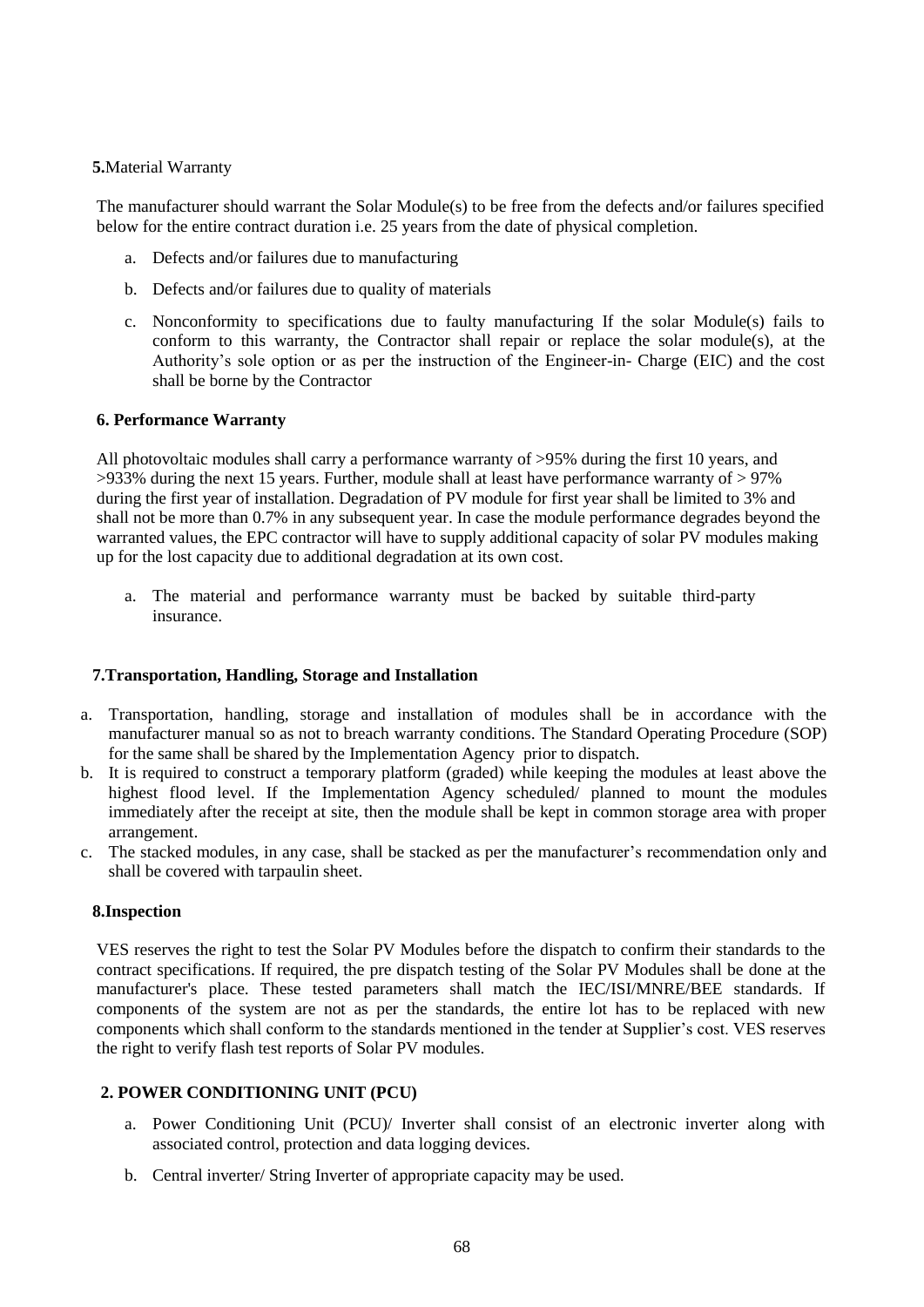- c. The rated power/nameplate capacity of the inverters shall be the AC output of the inverter at 50 degree.
- d. All PCUs should consist of associated control, protection and data logging devices and remote monitoring hardware and compatible with software used for string level monitoring.
- e. Dimension, weight, cooling arrangement etc. of the PCU shall be indicated by the Contractor. Type (in- door & out-door) of installation also to be indicated.
- f. Contractor has to provide sufficient information about the inverter to be installed at the project site to the satisfaction of the VES before placing the final order for PCUs/Inverters. Service center of the PCU manufacturer must be in India.
- g. The minimum European efficiency of the inverter shall be 98% load as per IEC 61683 standard for measuring efficiency.
- h. The inverters shall have minimum protection to IP 65(Outdoor)/IP 21(indoor) and Protection Class II.
- i. Nuts & bolts and the PCU enclosure shall have to be adequately protected taking into consideration the atmosphere and weather prevailing in the area.
- j. Grid Connectivity: Relevant CERC regulations and grid code as amended and revised from time to time shall be complied. The system shall incorporate a unidirectional inverter and should be designed to supply the AC power to the grid at load end. The power conditioning unit shall adjust the voltage & frequency levels to suit the Grid.
- k. All three phases shall be supervised with respect to rise/fall in programmable threshold values of frequency.
- l. The inverter output shall always follow the grid in terms of voltage and frequency. This shall be achieved by sensing the grid voltage and phase and feeding this information to the feedback loop of the inverter. Thus the control variable then controls the output voltage and frequency of the inverter, so that inverter is always synchronized with the grid.

## **Operational Requirements for Inverter/ PCU**

- a. The PCU must have the feature to work in tandem with other similar PCU's and be able to be successively switched "ON" and "OFF" automatically based on solar radiation variations during the day. Inverters must operate in synergy and intelligently to optimize the generation at all times with minimum losses.
- b. The PCU shall be capable of controlling power factor dynamically. Maximum power point tracker (MPPT) shall be integrated in the power conditioner unit to maximize energy drawn from the Solar PV array. The MPPT should be microprocessor based to minimize power losses. The details of working mechanism of MPPT shall be mentioned by the Bidder in its offer. The MPPT unit shall confirm to IEC62093 for design qualification.
- c. The system shall automatically "wake up" in the morning and begin to export power provided there is sufficient solar energy and the grid voltage and frequency is in range.
- d. Basic System Operation (Full Auto Mode): The control system shall continuously monitor the output of the solar power Plant until pre-set value is exceeded  $&$  that value to be indicated.
- e. PCU shall have provisions/features to allow interfacing with monitoring software and hardware devices.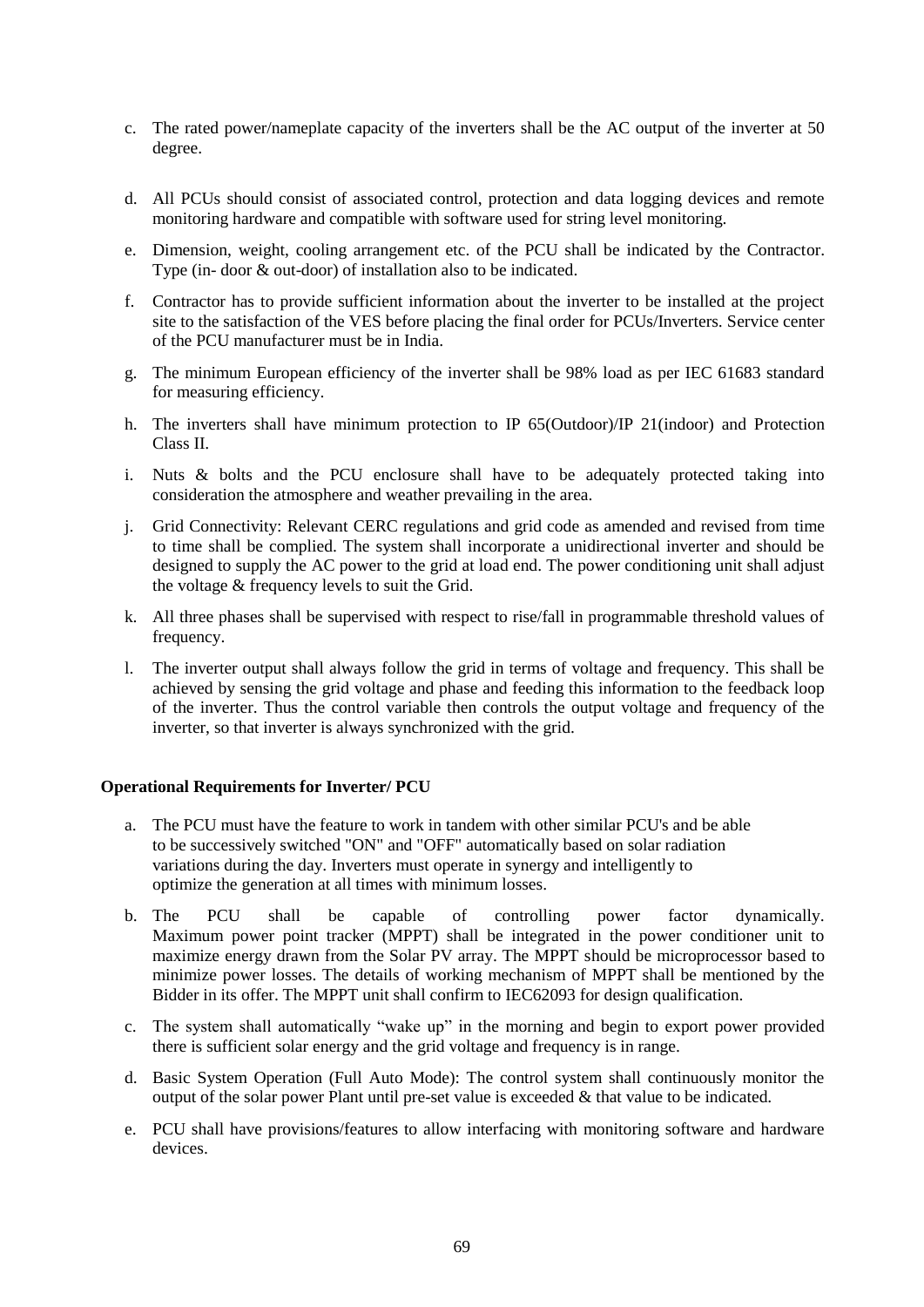## **Protection against faults for PCU**

The PCU shall include appropriate self-protective and self-diagnostic feature to protect itself and the PV array from damage in the event of PCU component failure or from parameters beyond the PCU's safe operating range due to internal or external causes. The self-protective features shall not allow signals from the PCU front panel to cause the PCU to be operated in a manner which may be unsafe or damaging.

Faults due to malfunctioning within the PCU, including commutation failure, shall be cleared by the PCU protective devices. In addition, it shall have following minimum protection against various possible faults.

- a. Grounding Leakage Faults: The PCU shall have the required protection arrangements against grounding leakage faults.
- b. Over Voltage & Current: In addition, over voltage protection shall be provided between positive and negative conductor and earth ground such as Surge Protection Devices (SPD).
- c. Galvanic Isolation: The PCU inverter shall have provision for galvanic isolation with external transformer, if required.
- d. Anti-islanding (Protection against Islanding of grid): The PCU shall have anti- islanding protection. (IEEE 1547/UL 1741/ equivalent BIS standard)
- e. Unequal Phases: The system shall tend to balance unequal phase voltage (with 3- phase systems).
- f. Reactive Power: The output power factor of the PCU should be of suitable range to supply or sink reactive power. The PCU shall have internal protection arrangement against any sustained fault in the feeder line and against lightning in the feeder line.

g.

- h. Isolation: The PCU shall have provision for input & output isolation. Each solid- state electronic device shall have to be protected to ensure long life as well as smooth functioning of the PCU.
- i. PCU shall have arrangement for adjusting DC input current and should trip against sustainable fault downstream and shall not start till the fault is rectified.
- j. Each solid state electronic device shall have to be protected to ensure long life of the inverter as well as smooth functioning of the inverter.
- k. All inverters/ PCUs shall be three phase using static solid state components. DC lines shall have suitably rated isolators to allow safe start up and shut down of the system. Fuses & Circuit breakers used in the DC lines must be rated suitably.

## **Standards & Compliances (PCU)**

PCU shall confirm to the following standards and appropriately certified by the labs:

| Procedure for measuring efficiency                |
|---------------------------------------------------|
| Overall efficiency of grid connected photovoltaic |
|                                                   |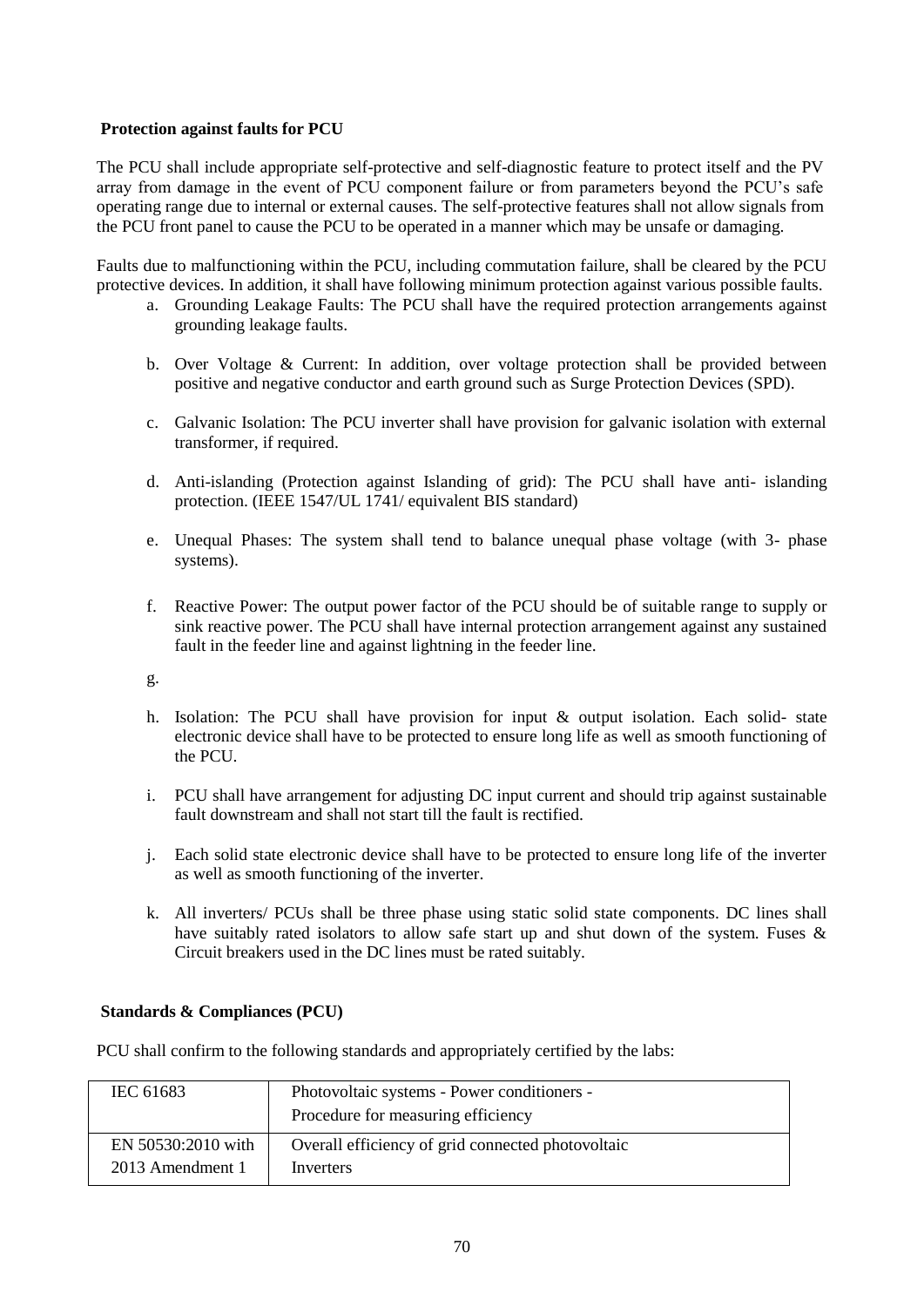| IEC 62109-1 Ed. 1     | Safetyofpowerconvertersforusein photovoltaic power systems - Part 1:<br>General<br>Requirements                                       |
|-----------------------|---------------------------------------------------------------------------------------------------------------------------------------|
| IEC 62109-2 Ed. 1     | Safetyofpowerconvertersforusein<br>photovoltaic power systems - Part 2: Particular requirements for<br>inverters                      |
| IEC 61000-6-2 Ed. 2   | Electromagnetic compatibility (EMC) - Part 6-2:<br>Genericstandards- Immunity standard for industrial environments,<br>Harmonics etc. |
| IEC 61000-6-4 Ed. 2.1 | Electromagnetic compatibility (EMC) - Part 6-4:<br>Genericstandards-Emissionstandard for industrial environments                      |
| IEC 62116 Ed. 2       | Utility-interconnected photovoltaic inverters- Testprocedure of is<br>landing prevention<br><b>Measures</b>                           |

| IEEE 1547:2003 with<br>2014 Amendment 1    | <b>IEEE Standard for Interconnecting Distributed</b><br><b>Resources with Electric Power Systems</b> |
|--------------------------------------------|------------------------------------------------------------------------------------------------------|
| IEC 60068-2-1:2007                         | Environmental testing - Part 2-1: Tests - Test A:<br>Cold                                            |
| IEC 60068-2-2:2007                         | Environmental testing - Part 2-2: Tests - Test B:<br>Dry heat                                        |
| IEC 60068-2-14:2009                        | Environmental testing - Part 2-14: Tests - Test<br>N: Change of Temperature                          |
| IEC 60068-2-30:2005                        | Environmental testing - Part 2-30: Tests - Test<br>Db: Damp heat, cyclic $(12 h + 12 h$ cycle)       |
| Amendment or as amended from time to time. | CEA Technical Standards for Connectivity to the Grid Regulations 2007 with 2013                      |

The Implementation Agency should select the inverter as per its own system design so as to optimize the power output, however selected inverter must comply with the Technical/functional requirement of Plant as per this Tender Document.

|  |  | <b>Desired Technical requirements of PCU</b> |  |
|--|--|----------------------------------------------|--|
|--|--|----------------------------------------------|--|

| <b>Parameter</b>             | <b>Specification</b> |
|------------------------------|----------------------|
| Rated AC power               | As per design        |
|                              |                      |
| Maximum input voltage        | $1000/1500$ V        |
| Rated AC output voltage      | As per design        |
| Tolerance on rated AC output | $+/-10%$             |
| Voltage                      |                      |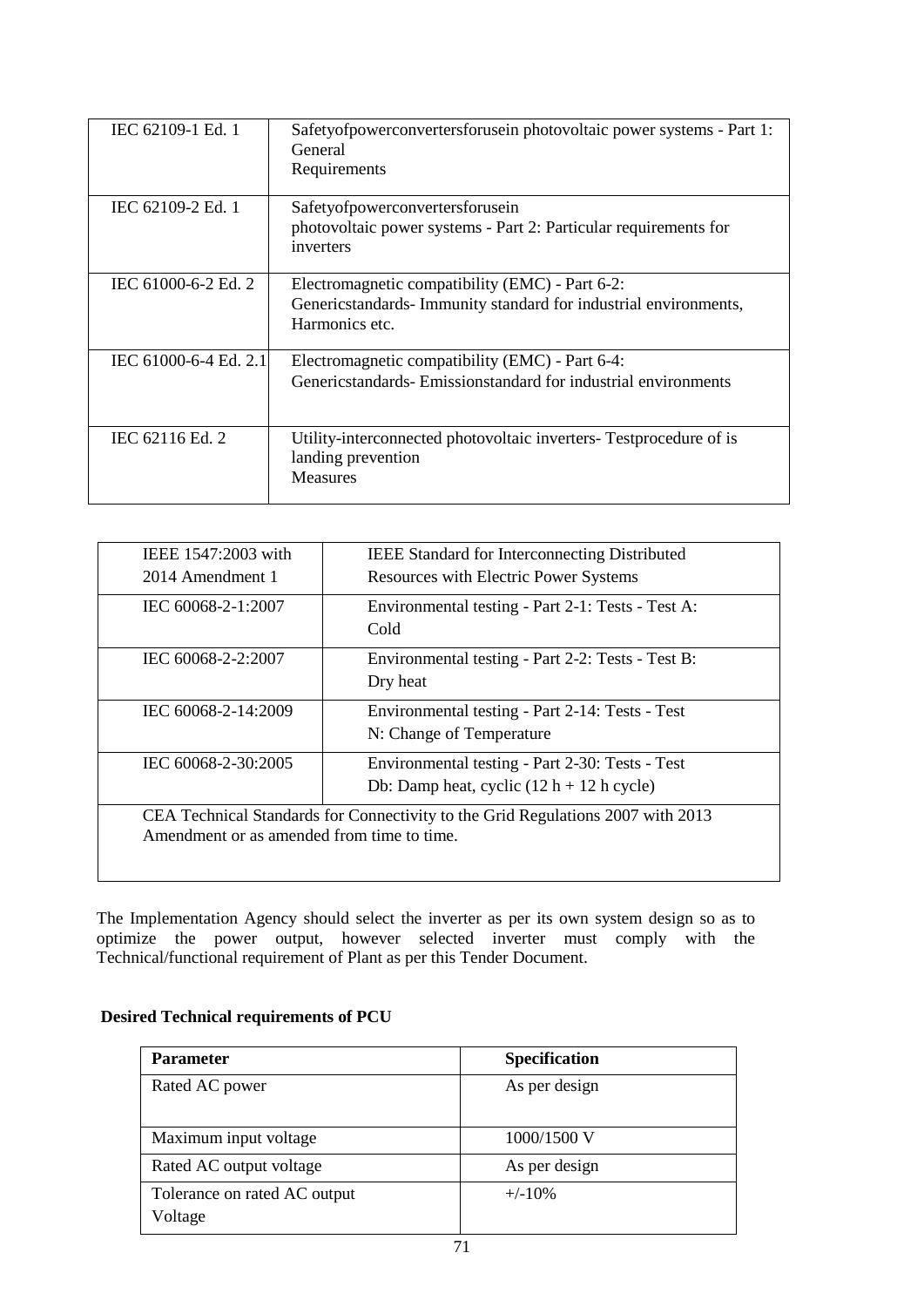| Rated frequency                  | $50$ Hz                        |
|----------------------------------|--------------------------------|
| Operating frequency range        | 47.5 Hz to 52 Hz               |
| Power factor control range       | $0.9$ lag to $0.9$ lead        |
| European efficiency              | Minimum 98%                    |
| Maximum loss in Sleep Mode       | 0.05% of rated AC power        |
| <b>Total Harmonic Distortion</b> | Less than 3% at 100% load      |
| Degree of protection             | IP 20 (Indoor)/IP 54 (Outdoor) |

The rated/ name plate AC capacity of the PCU shall be AC power output of the PCU at 50°C.

Maximum power point tracker (MPPT) shall be integrated in the PCU to maximize energy drawn from the Solar PV array. The MPPT voltage window shall be sufficient enough to accommodate the output voltage of the PV array at extreme temperatures prevailing at site.

The PCU output shall always follow the grid in terms of voltage and frequency. The operating voltage and frequency range of the PCU shall be sufficient enough to accommodate the allowable grid voltage and frequency variations.

Construction:

- a. Power Conditioning Unit (PCU) shall consist of an electronic three phase inverter along with associated control, protection, filtering, measurement and data logging devices.
- b. Every DC input terminal of PCU shall be provided with fuse of appropriate rating. The combined DC feeder shall have suitably rated isolators for safe start up and shut down of the system.
- c. Type-II surge protective device (SPD) conforming to IEC 61643-12 shall be connected between positive/ negative bus and earth.
- d. In case external power supply is required, standalone UPS shall be used to meet auxiliary power requirement of PCU. It shall have a backup storage capacity of 2 hours.
- e. Circuit Breaker of appropriate voltage and current rating shall be provided at the output to isolate the PCU from grid in case of faults.
- f. The PCU shall be tropicalized and the design shall be compatible with conditions prevailing at site. Suitable number of exhaust fan with proper ducting shall be provided for cooling keeping in mind the extreme climatic condition of the site as per the recommendations of OEM to achieve desired performance and life expectancy.
- g. All the conducting parts of the PCU that are not intended to carry current shall be bonded together and connected to dedicated earth pits through protective conductor of appropriate size. DC negative terminal shall be grounded.
- h. PCU front panel shall be provided with LCD/ LED to display all the relevant parameters related to PCU operation and fault conditions. It shall include, but not limited to, the following parameters.
	- DC input power
	- DC input voltage
	- DC input current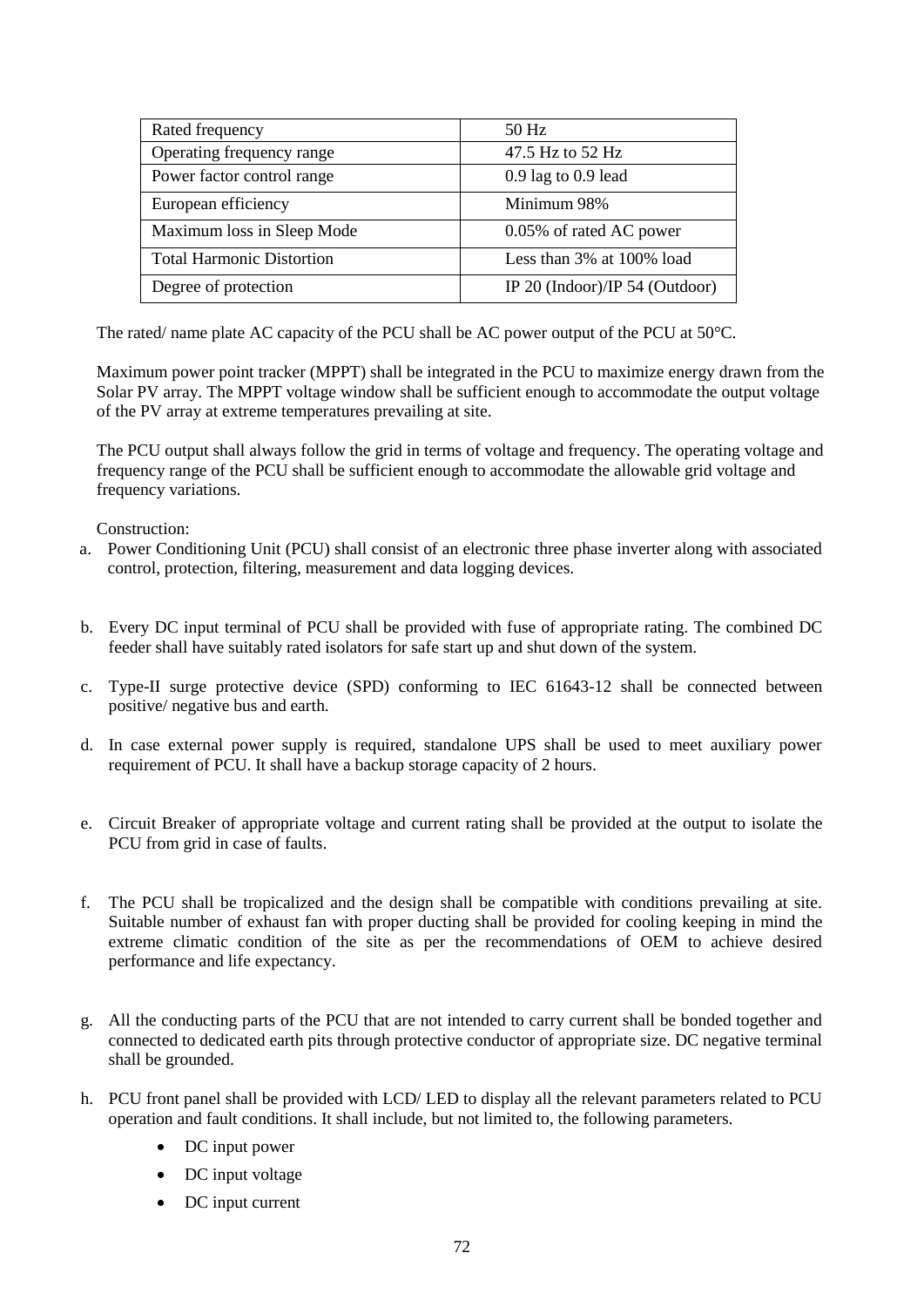- AC output power
- AC output voltage (all the 3 phases and line)
- AC output current (all the 3 phases and line)
- Frequency
- Power Factor

## **Operating Modes**

Operating modes of PCU shall include, but not limited to, the following modes. These operating modes and conditions for transition are indicative only. The Contractor shall provide the detailed flow chart indicating the various operating modes and conditions for transition during detailed engineering.

## **Standby Mode**

The PCU shall continuously monitor the input DC voltage and remain on Standby Mode until it reaches the pre-set value.

## **MPPT Mode**

When the input DC voltage is above the pre-set value and AC grid connection conditions are fulfilled, the PCU shall enter into MPPT mode.

## **Sleep Mode**

When the AC output power/DC input voltage decreases below the pre-set value for pre-set time delay, the PCU shall switch into Sleep Mode.

## **Protection Features**

The PCU shall include appropriate self-protective and self-diagnostic feature to protect itself and the PV array from damage in the event of PCU component failure or from parameters beyond the PCU's safe operating range due to internal or external causes. The self-protective features shall not allow signals from the PCU front panel to cause the PCU to be operated in a manner which may be unsafe or damaging. Faults due to malfunctioning within the PCU, including commutation failure, shall be cleared by the PCU protective devices.

- a. The PCU shall provide protection against the following type of faults, among others.
	- DC/AC over current
	- DC/AC over voltage
	- DC reverse polarity
	- DC earth fault
	- AC under voltage
	- AC under frequency/over frequency
	- Islanding
	- Over temperature
	- Lightning surges
	- Cooling fan failure
	- Auxiliary supply failure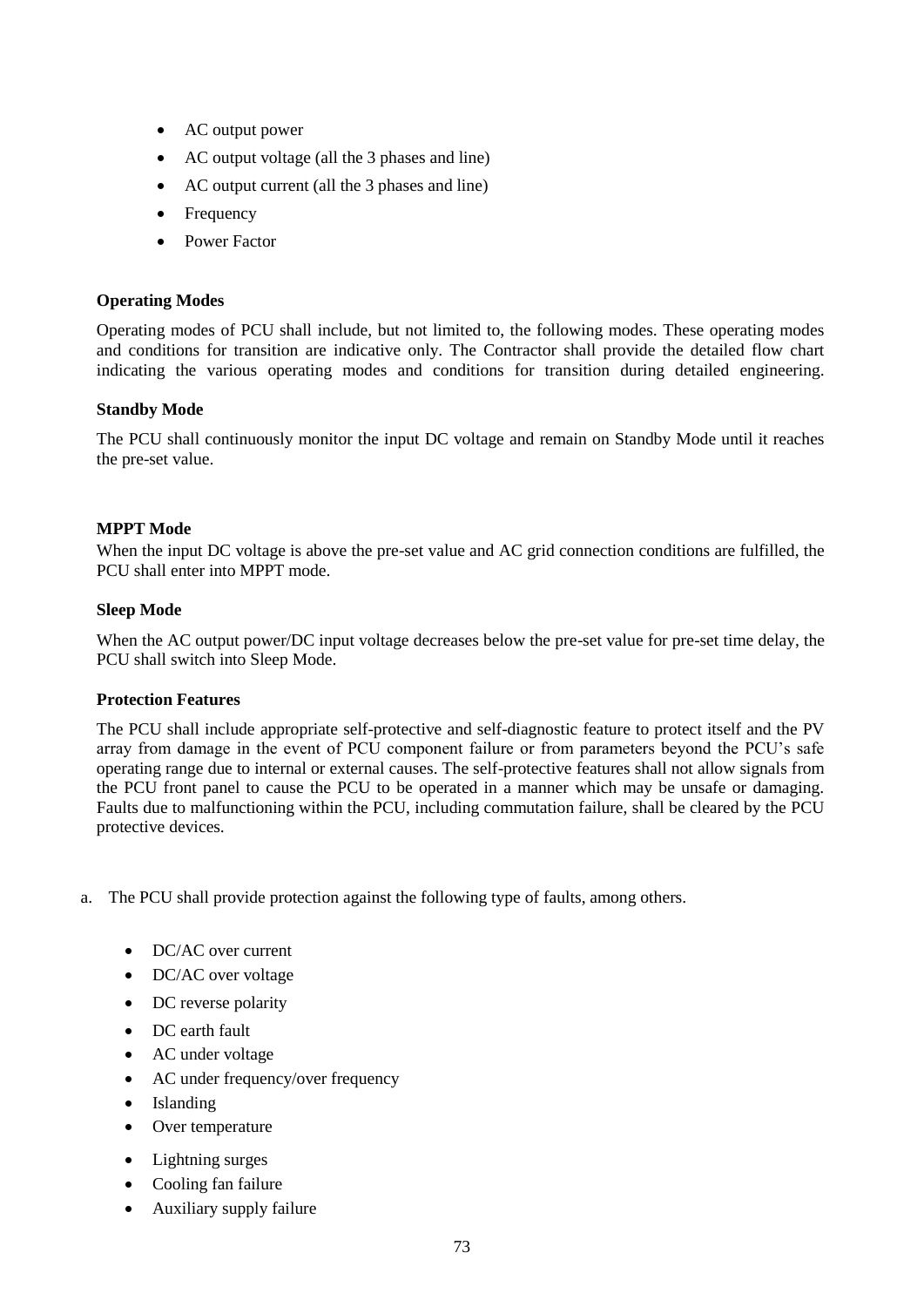- Grid Support Functions
- Active power regulation
- b. The PCU shall be able to limit the active power exported to the grid based on the set point provided through PCU front control panel. The PCU shall also be able to automatically the limit the active power after an increase in grid frequency above a pre-set value. The ramp rate shall be adjustable during operation and start-up after fault. The applicability of the requirement shall be as per CEA regulation and compliance.
- c. Reactive power control: The PCU shall be able to inject /absorb reactive power to/ from the grid based on the set point provided through PCU front control panel. The same shall be performed automatically with adjustable ramp rate based on dynamic changes in grid voltage or reactive power reference.
- d. Voltage Ride Through: The PCU shall remain connected to the grid during temporary dip or rise in grid voltage as per the LVRT and HVRT requirements of CEA Technical Standards for Connectivity to the Grid Regulations. The PCU shall also be able to inject reactive power during the period of voltage dip.

# **Test Certificates/Reports**

All the test certificates as per the standards mentioned above shall be submitted for approval. The tests should have been conducted at a test laboratory compliant with ISO 17025 for testing and calibration and accredited by an ILAC member signatory. Laboratory accreditation certificate or web link along with scope of accreditation shall also be submitted. It is the responsibility of the Contractor to substantiate the compliance for CEA Regulations using test reports.

## **Warranty**

The complete Power Conditioning Unit shall be warranted for minimum of 5 (five) years against all material/ manufacturing defects and workmanship.

# **3. CABLES**

Cables of appropriate size to be used in the system shall have the following characteristics:

- a. Shall meet IEC 60227/IS 694, IEC 60502/IS1554 standards
- b. Temp. Range:  $-10^{\circ}$ C to  $+80^{\circ}$ C
- c. Voltage rating 660/1000/1500 V
- d. All cables and connectors used for installation of the solar field must be of solar grade which can withstand harsh environment conditions including high temperatures, UV radiation, rain, humidity, dirt, oil, attack by rodents, moss and microbes for 25 years and voltages as per latest IEC standards. (Note: DC cables being used in solar field should comply with the EN50618 / TUV 2PfG 1169/09.07 or equivalent IS).
- e. Multi Strand, Annealed high conductivity copper conductor PVC type 'A' pressure extruded insulation or XLPE insulation. Overall PVC/XLPE insulation for UV protection Armored cable for underground laying. All cable trays including covers to be provided. All cables conform to latest edition of IEC/ equivalent BIS Standards as specified below: BoS item / component Standard Description Standard Number Cables General Test and Measuring Methods, PVC/XLPE insulated cables for working Voltage up to and including 1100 V, UV resistant for outdoor installation IS/IEC 69947.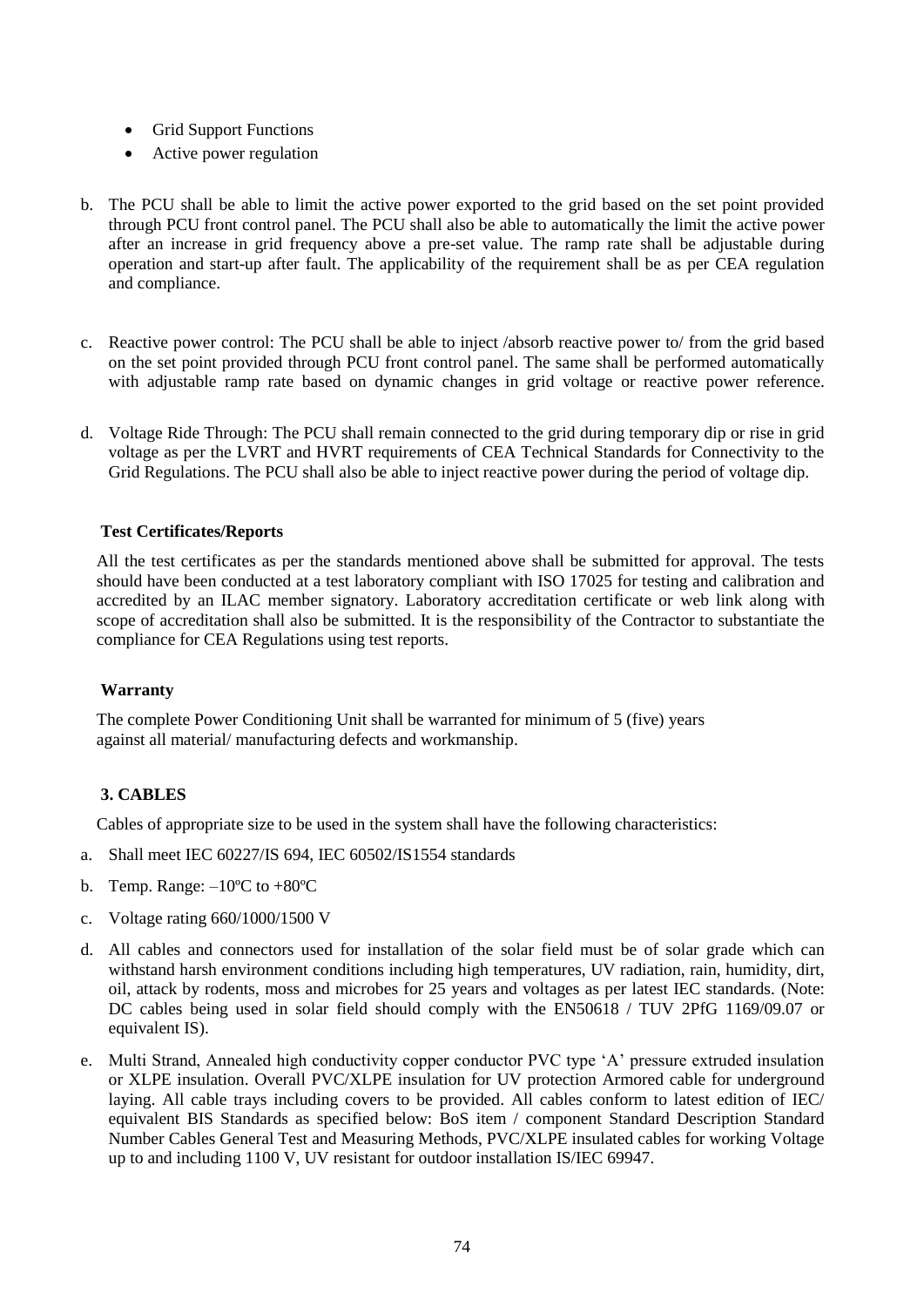- f. For the DC cabling, XLPE or, XLPO insulated and sheathed, UV-stabilized single core multi-stranded flexible copper cables shall be used; Multi-core cables shall not be used. The manufacturer has to use electron beam cross-linking process.
- g. For the AC cabling, PVC or, XLPE insulated and PVC sheathed single or, multi-core multi-stranded flexible copper cables shall be used; Outdoor AC cables shall have a UV-stabilized outer sheath. The insulating material XLPE should be cured by dry curing process.
- h. The insulating material shall be of very high degree of purity. The manufacturer should provide the certification that the XLPE/XLPO has proven track record. The cross linked polyethylene insulation should be such as to retard the development and growth of water trees in the compound.
- i. The cables (as per IS) should be insulated with a special grade PVC compound formulated for outdoor use. Outer sheath of cables shall be electron beam cross- linked XLPO type and black in color
- j. The DC cables from the SPV module array shall run through a UV-stabilized PVC conduit pipe of adequate diameter with a minimum wall thickness of 1.5mm
- k. Cables and wires used for the interconnection of solar PV modules shall be provided with solar PV connectors (MC4) and couplers
- l. Proper laying of cables have to be ensured in appropriate GI Cable trays, DWC conduit pipes as per site requirement and cables should be suitably tagged and marked with proper manner by good quality ferule or by other means so that the cable easily identified. In addition, cable drum no. / Batch no. to be embossed/ printed at every one meter. The cables should be laid in a manner that it should not obstruct access, maintenance or impact the aesthetics of the site.
- m. The DC cables from the SPV module array shall run through a UV-stabilized DWC conduit pipe of adequate diameter with a minimum wall thickness of 1.5 mm and meet IEC 60227/IS 694, IEC 60502/IS1554 standards.
- n. All cables and conduit pipes shall be clamped to the structure top, walls and ceilings with thermo-plastic clamps at intervals not exceeding 50 cm.
- o. The minimum DC cable size shall be 4.0 mm2 copper; the minimum AC cable size shall be 4.0 mm2 copper. In three phase systems, the size of the neutral wire size shall be equal to the size of the phase wires
- p. Positive and Negative DC Cable Shall run through separate DWC conduit pipe only (From SPV Module to Inverter). This is to reduce possible fire risk, this is mandatory. DWC conduits should be colour coded accordingly.
- q. Cables with kinks, straightened kinks, or any other apparent defects should not be installed.
- r. While the shortest practicable route should be preferred, the cable route shall generally be aligned with fixed developments such as side walls, roads, foot paths etc. with proper offsets so that future maintenance, identification etc. are rendered easy.
- s. There should be no joints in cables between Inverters and LT Panel.
- t. Cables of each size and type should be drawn from a single lot.

2.All the cables required for the plant shall be provided by the contractor. All cable schedules/ layout drawings shall be approved prior to installation

The total energy loss for the entire solar PV system due to cabling shall not exceed 2.5%.

The size of each type of cable selected shall be based on minimum voltage drop, however, the maximum drop in each segment shall be limited to 2%. The contractor should furnish cable schedule and loss calculations during the design stage validating the same.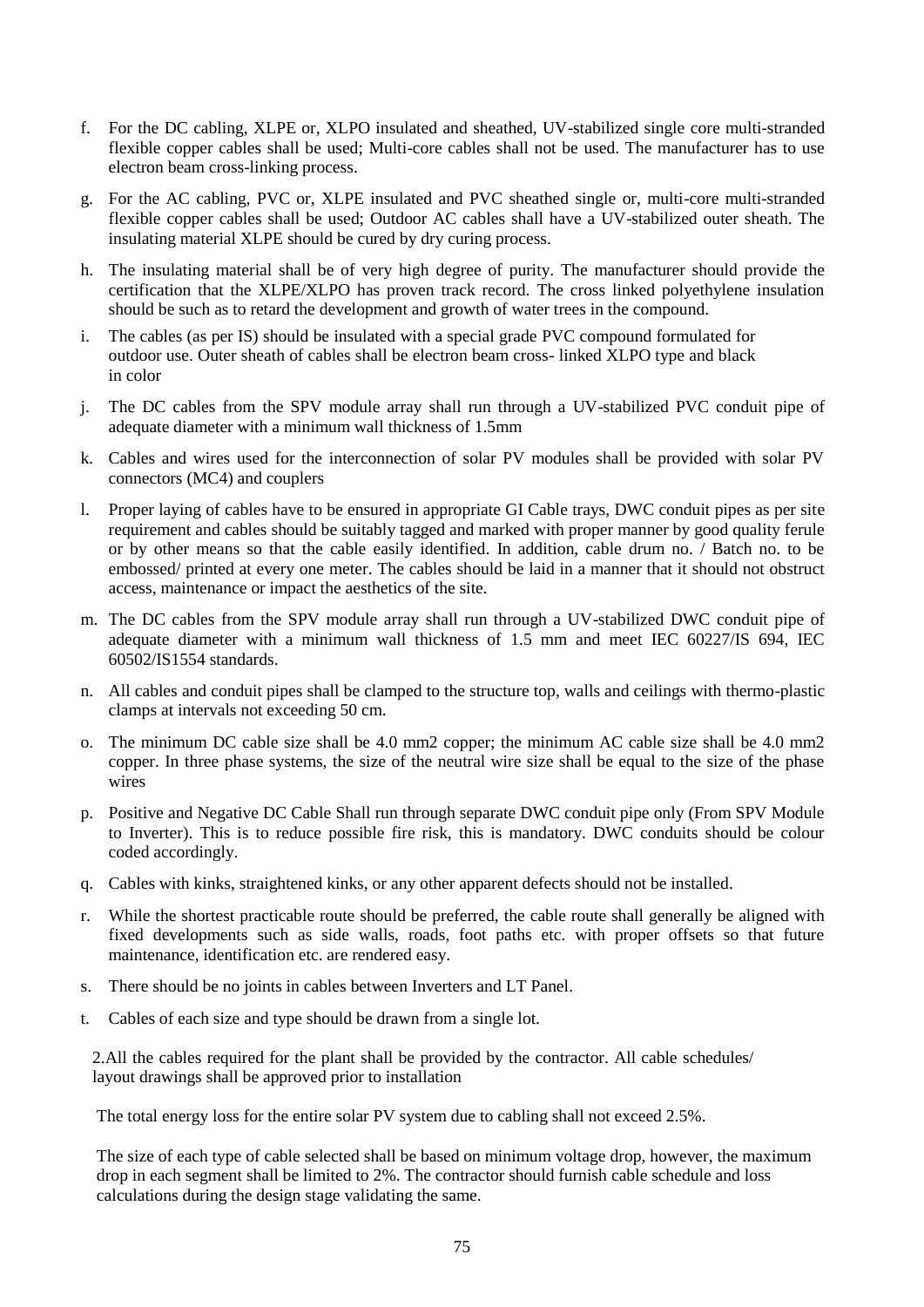### **4. INVERTER TRANSFORMER Standards and Codes**

Inverter transformer, wherever applicable, shall comply with the latest edition of the following standards and codes including amendments

| <b>Standard</b>    | <b>Description</b>                                    |
|--------------------|-------------------------------------------------------|
| IS:2026, IEC:60076 | <b>Specification of Power Transformers</b>            |
| IS:2099, IEC:60137 | Bushings for alternate voltage above 1000<br>V        |
| IS: 335, IEC 60296 | Insulating oil                                        |
| IS: 3639           | FittingsandAccessoriesforPower<br><b>Transformers</b> |

# **Technical Requirements**

| <b>Parameters</b>                                       | <b>Inverter Transformer</b>                                                    |
|---------------------------------------------------------|--------------------------------------------------------------------------------|
| <b>VA Rating</b>                                        | As per system requirement and SLD                                              |
| <b>Voltage Ratio</b>                                    | 11 kV/ Inverter output voltage                                                 |
| Duty,<br>Service &<br>Application                       | Continuous Solar Inverter<br>application and converter Duty<br>(Outdoor)       |
| Winding                                                 | As per system design<br>Requirement                                            |
| Frequency                                               | 50 HZ                                                                          |
| Nos. of Phase                                           | $\overline{3}$                                                                 |
| Vector Group &<br><b>Neutral Earthing</b>               | As per system/inverter<br>manufacturer requirement and<br><b>SLD</b>           |
| Cooling                                                 | <b>ONAN</b>                                                                    |
| Tap Changer                                             | OCTC, No. of steps shall be as per the SLD and system<br>Requirement           |
| Impedance at 75°C                                       | As per Inverter Manufacturer<br>requirement and SLD                            |
|                                                         | Permissible Temperature rise over an ambient of 50°C (irrespective of tap)     |
| Top Oil                                                 | $50^{\circ}$ C                                                                 |
| Winding                                                 | $55^{\circ}$ C                                                                 |
| SC withstand time (thermal)                             | 2 second                                                                       |
| Termination                                             | As per system requirement and SLD                                              |
| Bushing rating, Insulation class<br>(Winding & bushing) | $HV$ side - 12 kV porcelain bushings $LV$ side $-1.1$ kV porcelain<br>bushings |
| Noise level                                             | As per NEMA TR-1                                                               |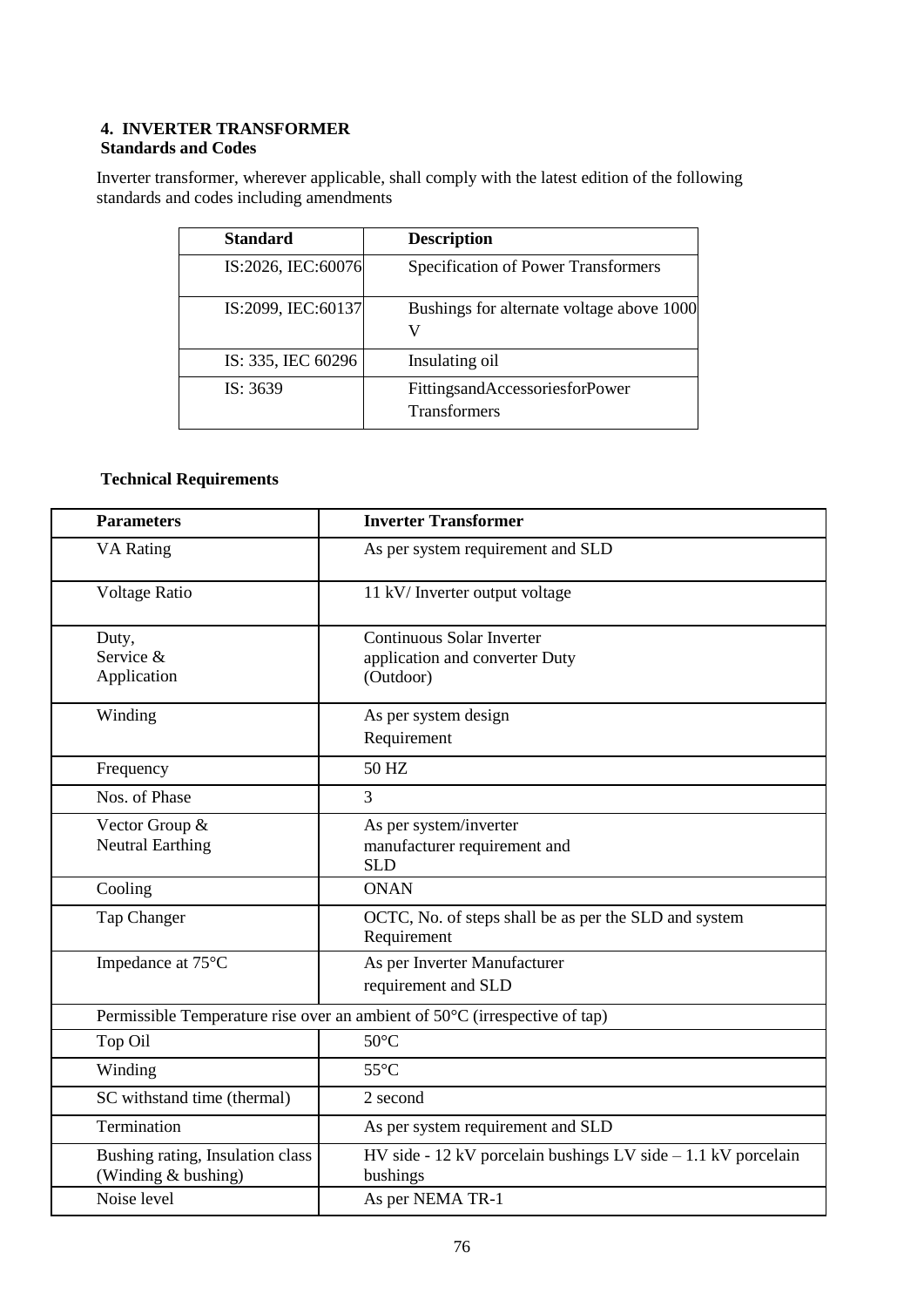| <b>Loading Capability</b>                                                  | Continuous operation at rated MVA on any tap with voltage<br>variation of $+/-3\%$ , also transformer shall be capable of being<br>loaded in accordance with IEC 60076-7                                                                                                                                                                                                                                                                                             |
|----------------------------------------------------------------------------|----------------------------------------------------------------------------------------------------------------------------------------------------------------------------------------------------------------------------------------------------------------------------------------------------------------------------------------------------------------------------------------------------------------------------------------------------------------------|
| Flux density                                                               | Not to exceed 1.9 Wb/sq.m. at any tap position with combined<br>frequency and voltage variation from rated V/f ratio by 10%<br>corresponding to the tap. Transformer shall also withstand<br>following over fluxing conditions due to combined voltage and<br>frequency fluctuations:<br>a. 110% for continuous rating<br>b. 125% for at least one minute<br>c. 140% for at least five seconds. Bidder shall furnish over<br>fluxing characteristic up to 150%<br>d. |
| Air Clearance                                                              | As per CBIP                                                                                                                                                                                                                                                                                                                                                                                                                                                          |
| * Single Line Diagram (SLD) will be finalized during detailed engineering. |                                                                                                                                                                                                                                                                                                                                                                                                                                                                      |

# **List of preferred manufacturers**

| <b>For Solar panels</b> | <b>For Inverters</b> |  |  |  |
|-------------------------|----------------------|--|--|--|
| Renewys                 | Powerone             |  |  |  |
| <b>Nevitas</b>          | Abb                  |  |  |  |
| <b>Novasys</b>          | Soils                |  |  |  |
| Waaree                  | Sungrow              |  |  |  |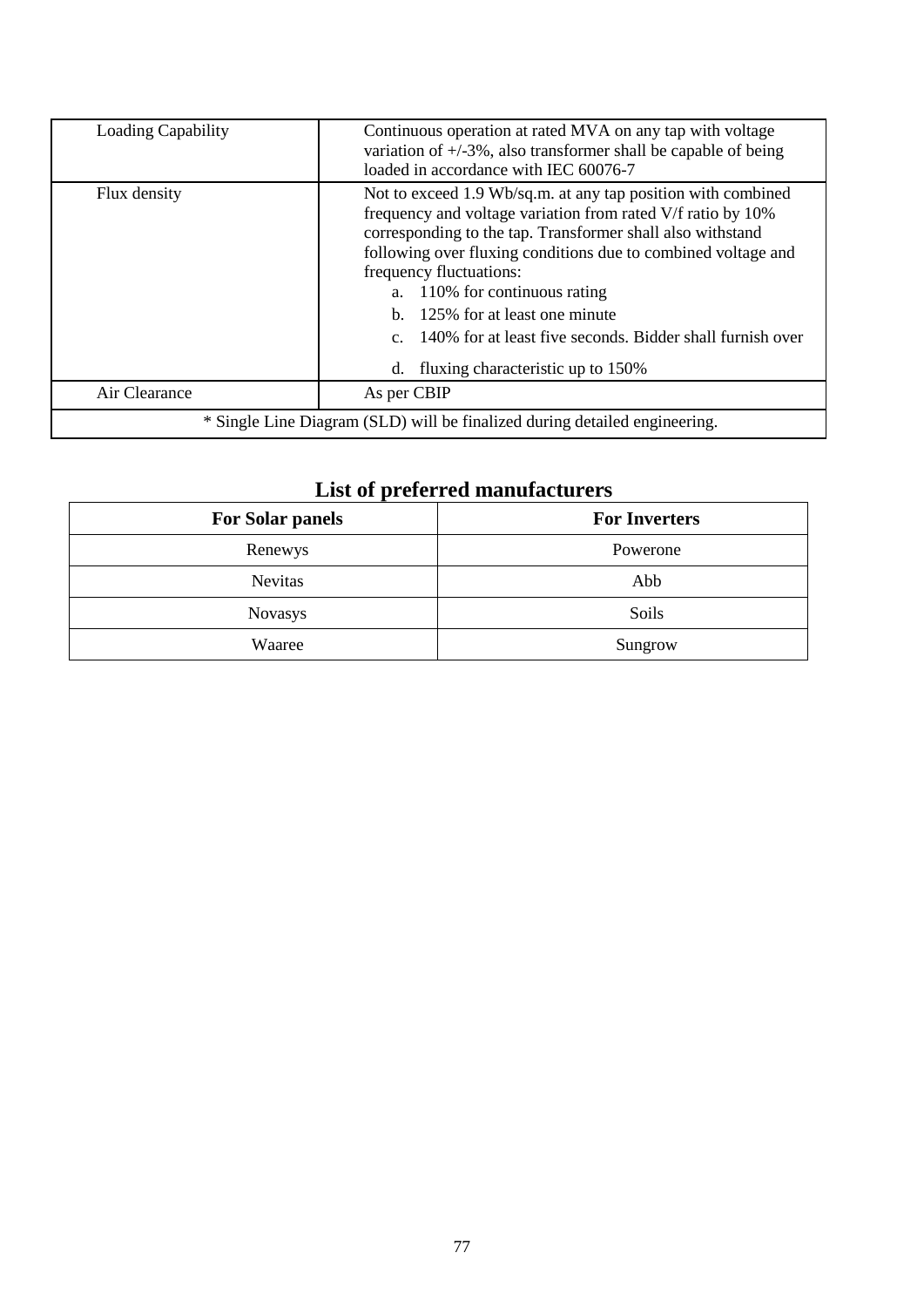# **Indemnity Bond to be executed by The Contractor for The Removal / Disposal of Scrap/Disposal of Surplus Material**

## (TO BE EXECUTED ON STAMP PAPER OF APPROPRIATE VALUE)

# **INDEMNITY BOND**

This INDEMNITY BOND executed this ……… day of …………. 2022by ….........(Name of Bidder)………….., a Company registered under the Companies Act, 1956/2013 having its registered office(s) at ……………..(Office Address)………, hereinafter called the Indemnifier(s)/ Implementation Agency (ies) (which expression shall, unless excluded by or repugnant to the context, be deemed to mean and include its successors, administrators, assigns and executors ).

### IN FAVOUR OF

Vivekanand Education Society, Trust office, 1<sup>st</sup> floor, Sindhi society, Chembur, Mumbai – 400071.

(Hereinafter referred to as "the Authority")

- 1. The Authority has awarded the Implementation Agency , the contract for execution of work ( "Scope of Work") as mentioned in the contract agreement dated .................entered into between the Authority and the Contractor, relating to ……………….(Name & Address of Project/Station)…………… (Hereinafter called 'theProject').
- 2. The Indemnifier for the purpose of execution of its Scope of Work had from time to time procured and stored ………..(Details of Material).................................. at the Project Site.
- 3. After completion of the Scope of Work by the Indemnifier, it has been identified that scrap ……… (Details of Scrap Material & its Quantity)………..and/or surplus ……… (Details of Surplus Material & its Quantity)........................... belonging to Indemnifier is lying at the said Project Site.
- 4. Now, the scrap ……… (Details of Scrap Material & its Quantity)…............................ and/or surplus ……… (Details of Surplus Material & its Quantity)……….. Belonging to theIndemnifier, requires to be removed by Indemnifier from the Project Site.

NOW THEREFORE THIS INDEMNITY BOND WITNESSETH AS UNDER:

1. That Indemnifier by way of this indemnity requests the Authority to issue approval infavour of Indemnifier for removal of scrap ……… (Details of Scrap Material & its

Quantity) ……….. and/or surplus ………(Details of Surplus Material & its Quantity) ................................. belonging to the Indemnifier, from the project site .

- 2. That the Indemnifier shall ensure clearing of its scrap ........ (Details of Scrap Material & its Quantity) ……….. and/or surplus ……… (Details of Surplus Material & its Quantity)… by itself, as aforesaid.
- 3. That Indemnifier in consideration of the premises above, for itself and its respective, executors, administrators and assigns, jointly and severally agree and undertake fromtime to time and at all times hereafter to indemnify the Authority and keep theAuthority indemnified from and against all claims, demands, actions, liabilities and expenses which may be made or taken against or incurred by the Authority by reason of the issue of necessary approval by the Authority and permitting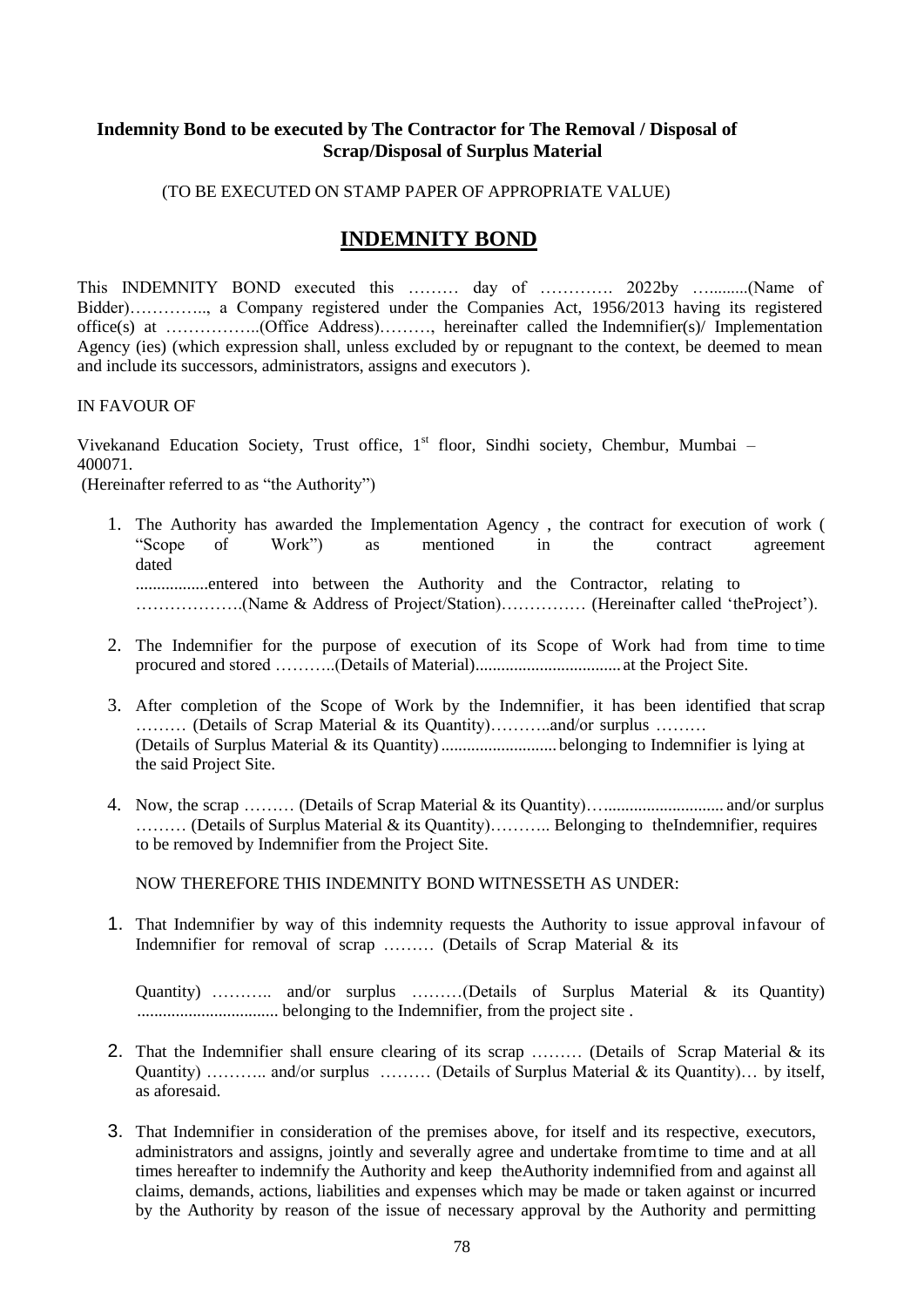Indemnifier to remove scrap ………(Details of Scrap Material & its Quantity)………..and/or surplus………(Details of Surplus Material & its Quantity)………..belonging to Indemnifier, from the project site.

4. That Indemnifier undertakes to indemnify and keep the Authority harmless from any act of omission or negligence on the part of the Implementation Agency in following the statutory requirements with regard to removal/disposal of scrap and surplus belonging to Indemnifier, from the Project Site aforesaid, by the Indemnifier. Further, in case the laws require the Authority to take prior permission of the relevant Authorities before handing over the scrap and/or surplus to the Indemnifier, the same shall be obtained by the Indemnifier on behalf of VES

IN WITNESS WHEREOF, the Indemnifier, through its authorized representative, has executed these presents on the Day, Month and Year first mentioned above at

………(Name of the Place)…………

Witness:

Indemnifier (Authorised Signatory)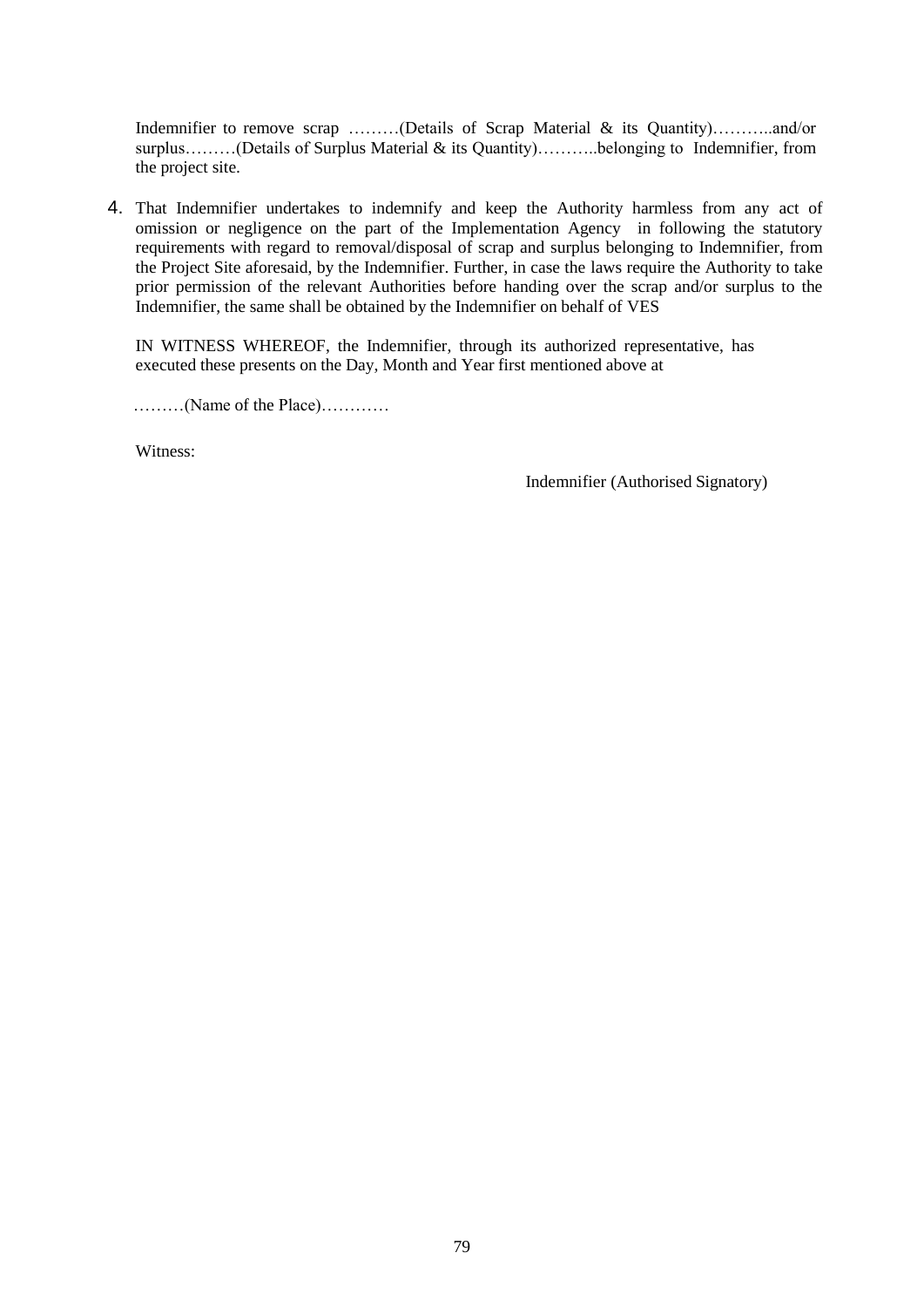# **FINANCIAL CAPACITY OF THE BIDDER**

# **ANNUAL TURNOVER OF LAST 3 YEARS**:

| Year    | <b>Amount (Currency)</b> |
|---------|--------------------------|
| Year 1: |                          |
|         |                          |
| Year 2: |                          |
|         |                          |
| Year 3: |                          |
| Average |                          |

# **FINANCIAL DATA FOR LAST AUDITED FINANCIAL YEAR:**

| <b>Description</b>               | Year                     |
|----------------------------------|--------------------------|
|                                  |                          |
|                                  | <b>Amount (Currency)</b> |
| <b>Current Assets</b>            |                          |
| <b>Current Liabilities</b>       |                          |
| Working Capital (Current Assets- |                          |
| Current liabilities)             |                          |
| Net Worth                        |                          |

Yours faithfully

(Signature and stamp (on each page) of Authorized Signatory of Implementation Agency )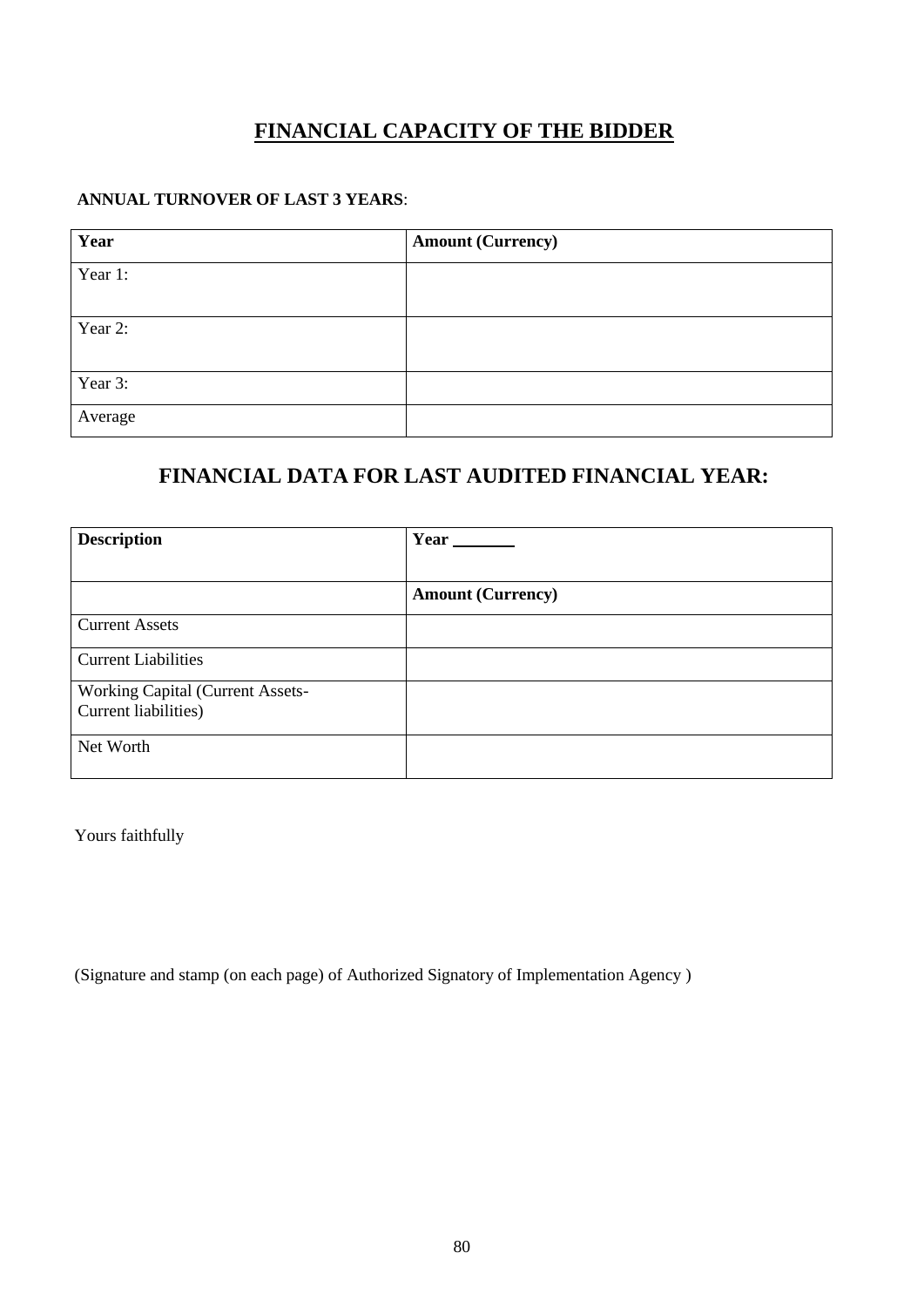## **Instructions**:

- 1. The Bidder shall attach copies of the balance sheets, financial statements and Annual Reports for 3 years preceding the Bid Due Date. The financial statements shall:
	- (a) reflect the financial situation of the Bidder;
	- (b) be audited by a statutory auditor;
	- (c) be complete, including all notes to the financial statements; and

(d) Correspond to accounting periods already completed and audited (no statements for partial periods shall be requested or accepted).

- 2. Net Cash Accruals shall mean Profit After Tax + Depreciation.
- 3. Net Worth (the "Net worth") shall means the aggregate value of the paid-up share capital and all reserves created out of the profits and securities premium account, after deducting the aggregate value of the accumulated losses, deferred expenditure and miscellaneous expenditure not written off, as per the audited balance sheet, but does not include reserves created out of revaluation of assets, write-back of depreciation and amalgamation.
- 4. Year 1 will be the latest completed financial year, preceding the bidding. Year 2 shall be the year immediately preceding Year 1 and so on. In case the Bid Due Date falls within 3 (three) months of the close of the latest financial year
- 5. The Bidder shall also provide the name and address of the Bankers of the Bidder to the Authority.
- 6. The Bidder shall provide an Auditor's Certificate specifying the net worth of the Bidder and also specifying the methodology adopted for calculating such net worth.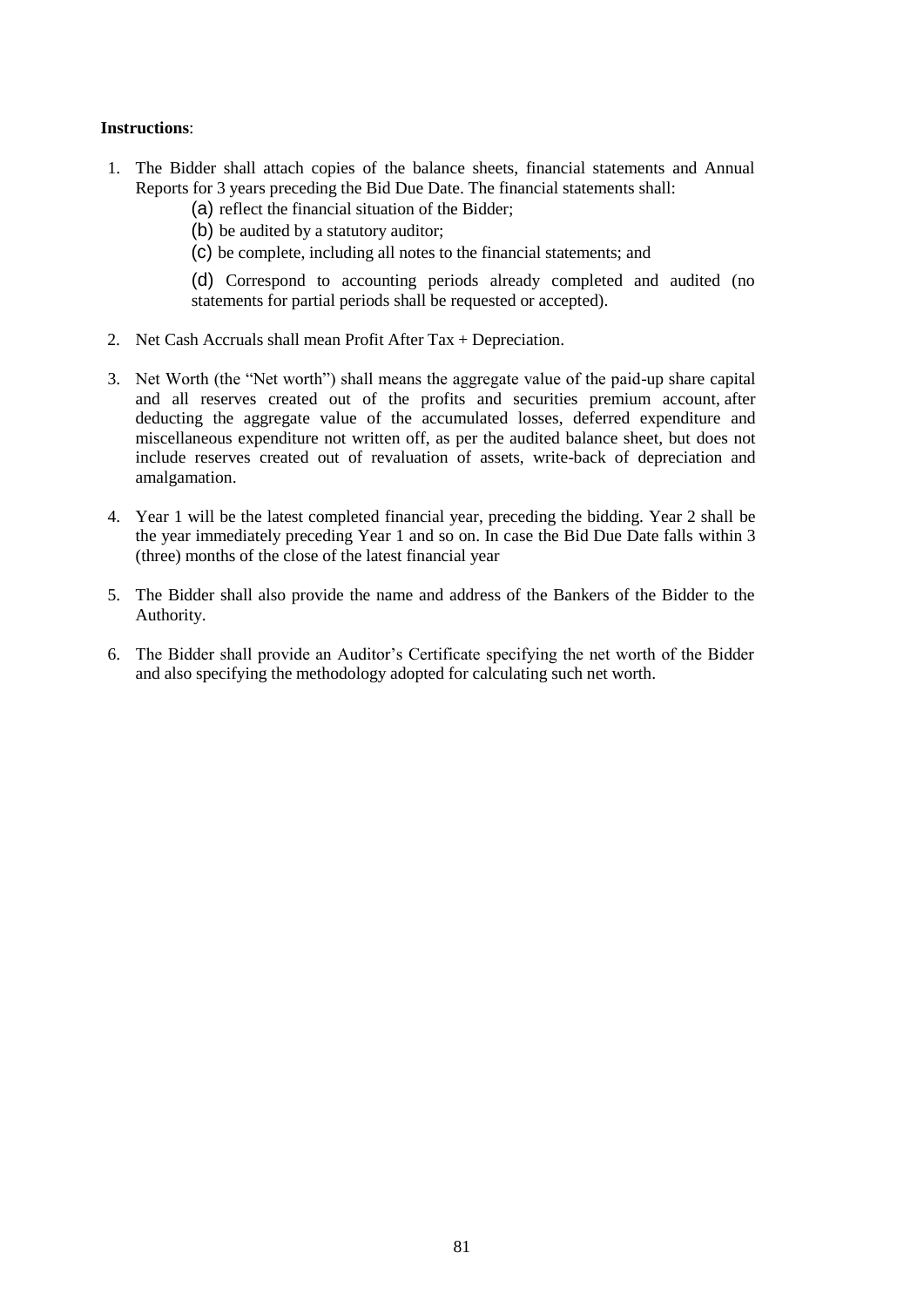# **POWER OF ATTORNEY FOR BIDDING COMPANY**

**(***To be stamped in accordance with Stamp Act, the Non-Judicial Stamp Paper of Appropriate*

*Value*

*should be in the name of the Bidder***)**

Know all men by these presents, We …………………………………… (name and address of the registered office of the Bidding Company as applicable) do hereby constitute, appoint and authorize Mr./Ms. ……………………………. (name & residential address) who is presently employed with us and holding the position of

……………………………………… as our true and lawful attorney (hereinafter referred to as "the Attorney"), to do in our name and on our behalf, all such acts, deeds and things necessary in connection with or incidental to submission of our Bid for ………………………(insert details of Tender) in response to the Tender Nodated

………….. issued by Vivekanand Education Society (herein after referred to as "the VES") including signing and submission of the Bid and all other documents related to the Bid, including but not limited to undertakings, letters, certificates, acceptances, clarifications, guarantees or any other document which the VES may require us to submit, participate in the pre-bid meeting. The aforesaid Attorney is further authorized for making representations to the VES and providing information/ responses to VES representing us in all matters before VES, and generally dealing with VES in all matters in connection withBid till the completion of the bidding process as per the terms of the above mentioned Tender.

We hereby agree to ratify all acts, deeds and things done by our said attorney pursuant tothis Power of Attorney and that all acts, deeds and things done by our aforesaid attorney shall be binding on us and shall always be deemed to have been done by us.

All the terms used herein but not defined shall have the meaning ascribed to such terms under the Tender.

IN WITNESS WHEREOF WE,…………………………., THE ABOVE-NAMED PRINCIPAL HAVE EXECUTED THIS POWER OF ATTORNEY ON THIS ……… DAY OF …………. 2…..

> For ………………………….. (Signature, name, designation and address)of person authorized by Board Resolution (in case of Firm/ Company)/ partner in case of Partnership firm

Witnesses:

1.

2.

Accepted

……………………………

(Signature) (Name, Title and Address of the Attorney)

> (Notarised) Person identified by me/ personally appeared before me/ Attested/ Authenticated\*(\*Notary to specify as applicable) (Signature Name and Address of the Notary)

> > Seal of the Notary Registration No. of the Notary Date:………………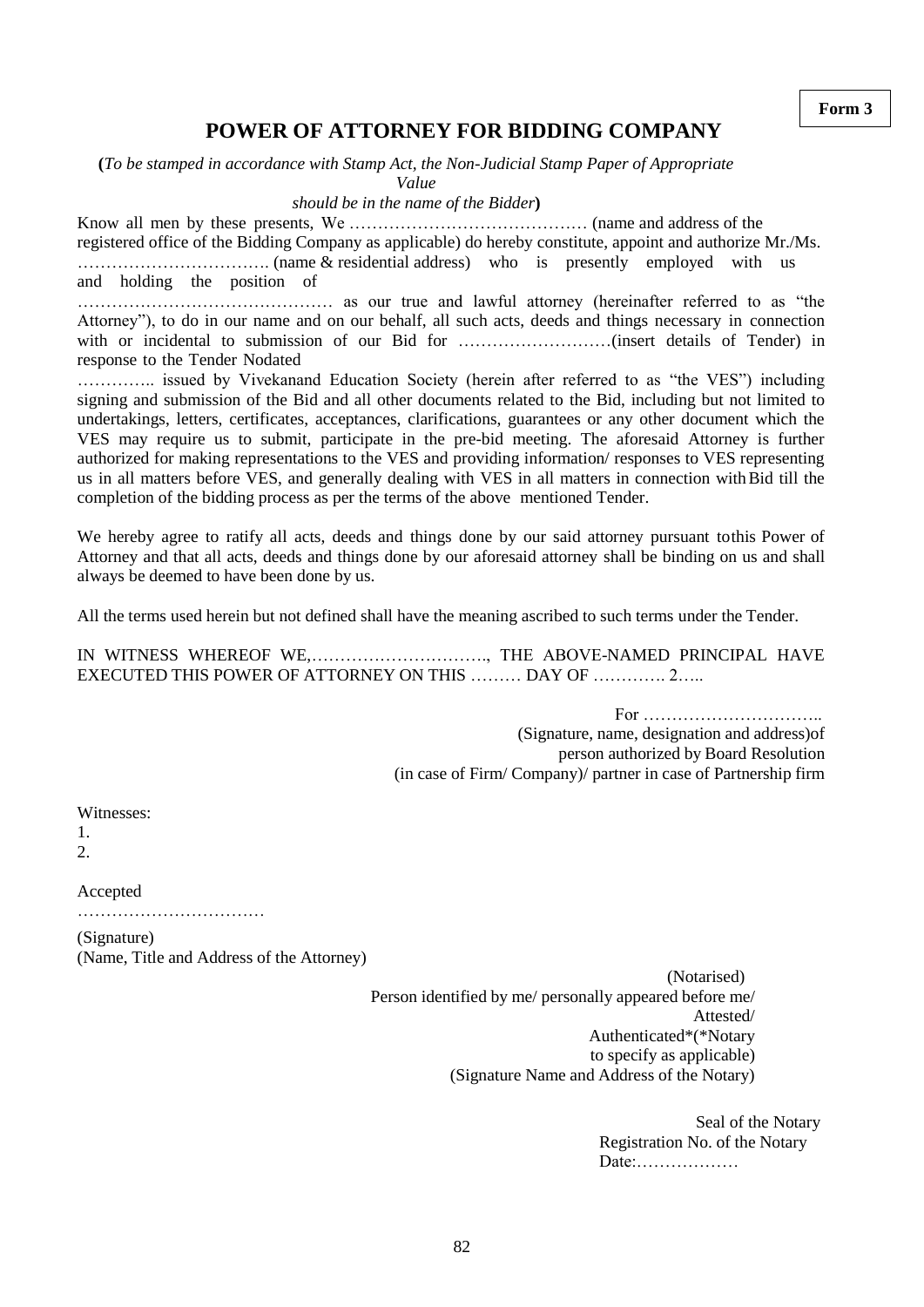### Note:

The mode of execution of the power of attorney should be in accordance with the procedure, if any, laid down by the applicable law and the charter documents of the executant(s) and thesame should be under common seal of the executant affixed in accordance with the applicable procedure. Further, the person whose signatures are to be provided on the power of attorney shall be duly authorized by the executant(s) in this regard.

The person authorized under this Power of Attorney, in the case of the Bidding Company/ Lead Member being a public company, or a private company which is a subsidiary of a publiccompany, in terms of the Companies Act, 1956, with a paid-up share capital of more than Indian Rupees Five Crores, should be the Managing Director/ Whole Time Director/ Managerappointed under section 269 of the Companies Act, 1956. In all other cases the person authorized should be a director duly authorized by a board resolution duly passed by the Company.

Also, wherever required, the executant(s) should submit for verification the extract of the chartered documents and documents such as a Board resolution/ power of attorney, in favour of the person executing this power of attorney for delegation of power hereunder on behalf of the executant(s).

- *■ Wherever required, the Bidder should submit for verification the extract of the charter documents and documents such as a board or shareholders' resolution/power of attorney in favour of the person executing this Power of Attorney for the delegation of power hereunder on behalf of the Bidder.*
- *■ For a Power of Attorney executed and issued overseas, the document will also haveto be legalized by the Indian Embassy and notarized in the jurisdiction where the Power of Attorney is being issued. However, the powers of Attorney provided by Bidders from countries that have signed the Hague Legislation Convention 1961 are not required to be legalized by the Indian Embassy if it carries a conforming Apostillecertificate.*
- *■ Original to be submitted in physical submission.*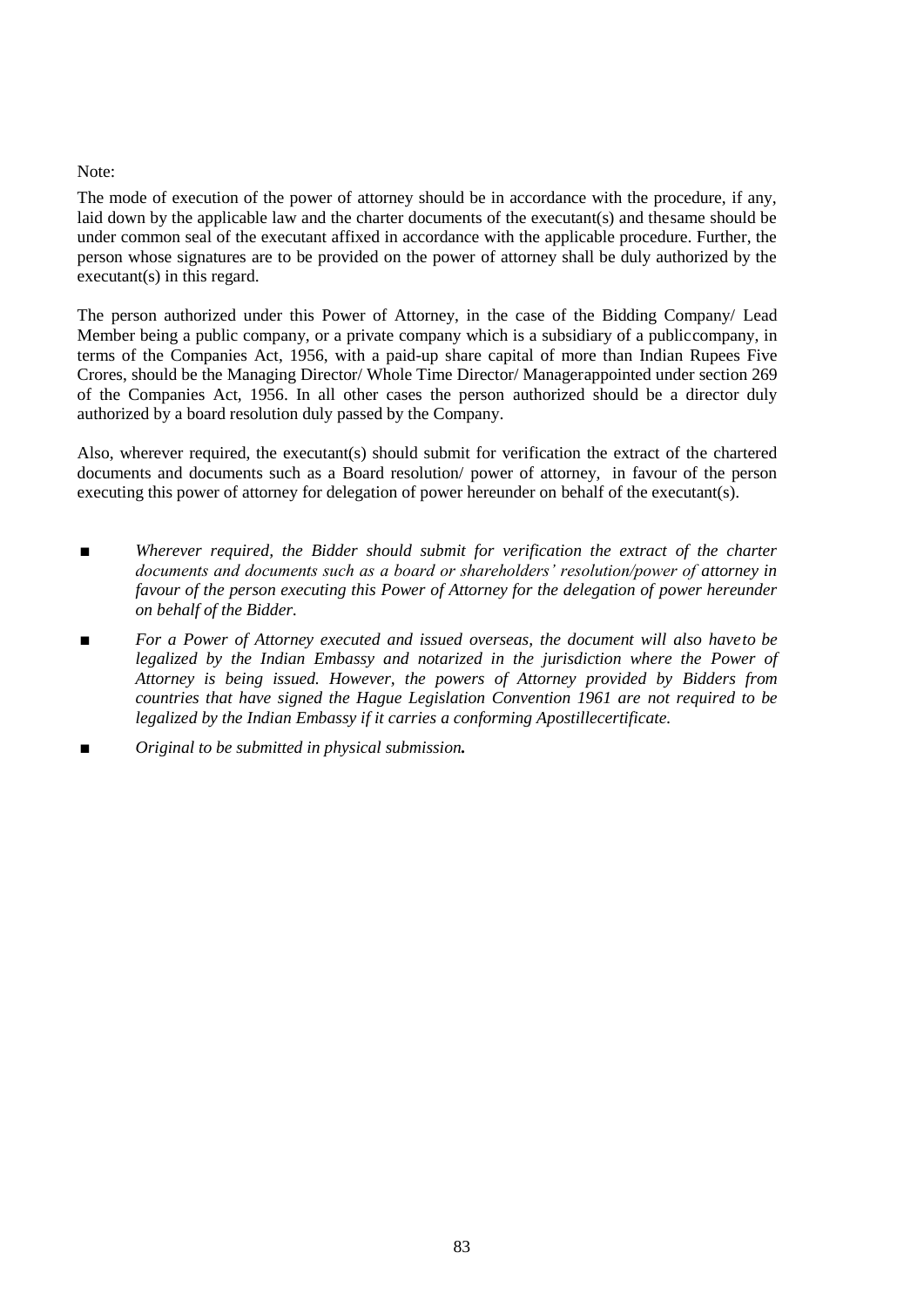# (TO BE EXECUTED ON STAMP PAPER OF APPROPRIATE VALUE) **INDEMNITY BOND**

THIS INDEMNITY BOND IS made this.......................... day of .................. 20........................................... by **M/s. ………………….**, a Company registered under the Companies Act, 1956/ having its Registered Office at ………………..(hereinafter called as "Contractor" or "Obligor" which expression shall include its successors and assigns) in favour of Vivekanand Education Society, Trust office, 1<sup>st</sup> floor, Sindhi society, Chembur, Mumbai – 400071. (Hereinafter referred to as VES and its Project at…………………hereinafter called "" which expression shall include its authorized representative, successors and assigns) :

WHEREAS VES has awarded to the Contractor a Contract ………………………………………………………………………… vide its LOA No …………….Dated ……….. & Contract Agreement ………….executed on (hereinafter called the "Contract").

NOW, THEREFORE, this Indemnify Bond witnesseth as follows:

- 1. That in consideration of Solar Photo Voltaic Plant as mentioned in the Contract, total valued at Rs. ………………… (Rupees..................................................................only), valued as a summation of the referred contracts and handed over to the Contractor for the purpose of Performance of the Contract (s), the Contractor hereby undertakes to indemnify and shall keep VES and its authorized representatives, indemnified, for the full value of the Solar Photo Voltaic Plant during the tenure of this contract or its extension if agreed to.
- 2. Contractor confirms that they are aware of all the contractual obligations regarding payment to all personnel and labours including that of the sub – vendors & sub – contractors of Contractor, involved in this project., as well as various contractual, statutory and non – statutory obligations as per legal requirements and have compliedwith the obligations to the best of its information and knowledge.
- 3. Contractor also confirms, that they are in compliance of all the provisions and requirements, including but not limited to, the following acts/ laws/ provisions and other applicable statutory and nonstatutory regulations:
	- a. Contract Labor (Regulation & Abolition) Act 1970
	- b. Wages Act 1936
	- c. Minimum Wages Act 1948
	- d. Employer's Liability Act 1938
	- e. Workmen's Compensation Act 1923
	- f. Industrial Dispute Act 1947
	- g. Maturity Benefit Act 1961
	- h. Mines Act 1952
	- i. Employees State Insurance Act 1948.
- 4. Contractor, hereby confirms, that in the event any contractual or statutory obligation isfound to be deficient in compliance or found non-complied with by the Contractor, the Contractor indemnifies VES from liability due to such deficiency or noncompliance and undertakes to take necessary actions to ensure immediate compliance with the same within the permissible time period/extended time period as the case may be.
- 5. Contractor also confirms, should there be any charges or penalty, of any kind imposed on VES or its authorized parent or subsidiary company, for non-complianceof legal or statutory requirements by the Contractor during the subsistence of the contract, the Contractor agrees to indemnify VES against all damages,libel or suit, in full for the same on raising such a demand by VES and undertakes to pay the same within 30 days from such demand.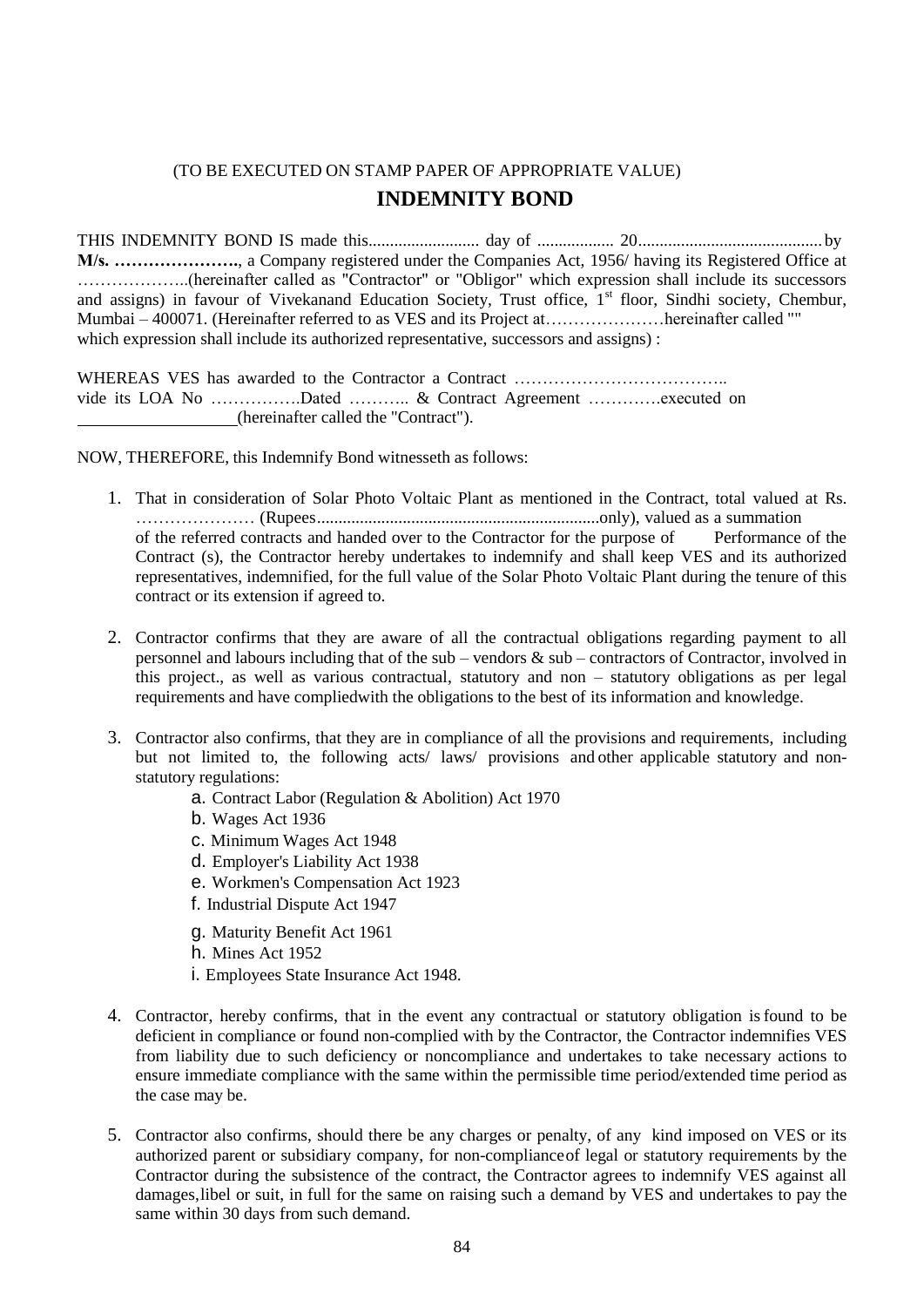- 6. We do further undertake that this above stated warranty is inclusive of materials and labour.
- 7. That the Contractor is obliged and shall remain absolutely responsible for the safe O&M/ protection and custody of the Solar Photo Voltaic Project against all risks whatsoever till completion of O&M Contract in accordance with the terms of the Contract. The Contractor undertakes to keep VES harmless against any loss or damage that may be caused to the Solar Photo Voltaic Plant.

IN WITNESS WHEREOF, the Indemnifier, through its authorized representative, hasexecuted these presents on the Day, Month and Year first mentioned above at

………(Name of the Place)…………

Witness:

Indemnifier (Authorised Signatory)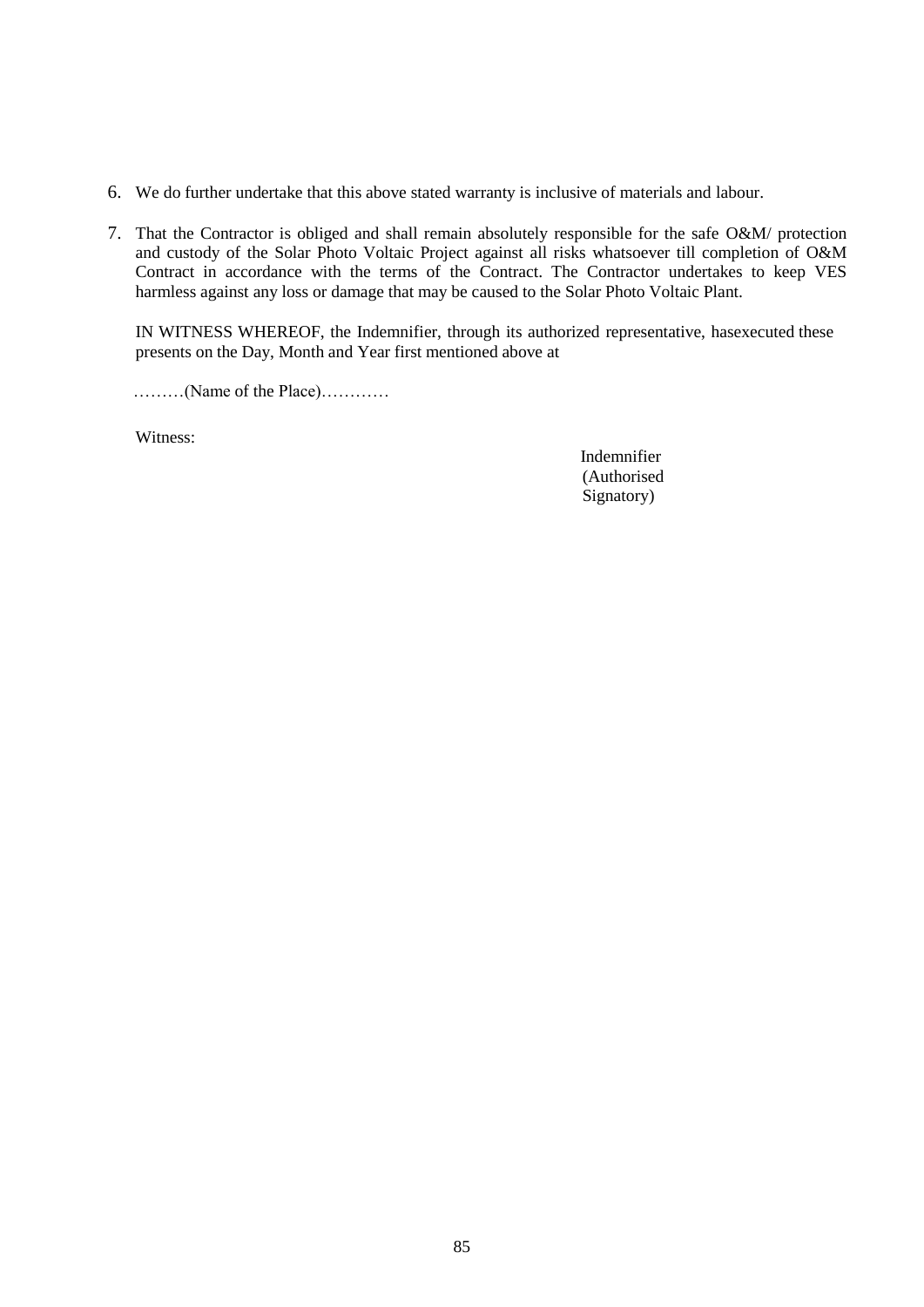# **FORMAT OF CHARTERED ACCOUNTANT CERTIFICATE FOR FINANCIAL CAPABILITY OF THE BIDDER (To be submitted on the Letter Head of the Chartered Accountant)**

Ref. No. Date:

From: (*Insert name and address of Bidding Company*)

Tel.# $\cdot$ Fax#: E-mail address#

**To,**

The Secretary Vivekanand Education Society Trust office, 1st floor, Sindhi society, Chembur, Mumbai – 400071.

**Sub:** Bid for "Design, Engineering, Erection, Operation & Maintenance of Grid Connected Roof-Top Solar Power Plant of approximately 400 Kwh (Phase 1) and 210 Kwh (Phase 2) under a 15 year Power Purchase Agreement (PPA), at VES institutions ".

Dear Sir / Madam,

We have verified the Annual Accounts and other relevant records of M/s (Name

of the bidder) and certify the following Further, we certify that the Financially Evaluated Entity (ies) had an

Annual Turnover

# **ANNUAL TURNOVER OF LAST 3 YEARS:**

| Year    | <b>Amount (Currency)</b> |
|---------|--------------------------|
| Year 1: |                          |
| Year 2: |                          |
| Year 3: |                          |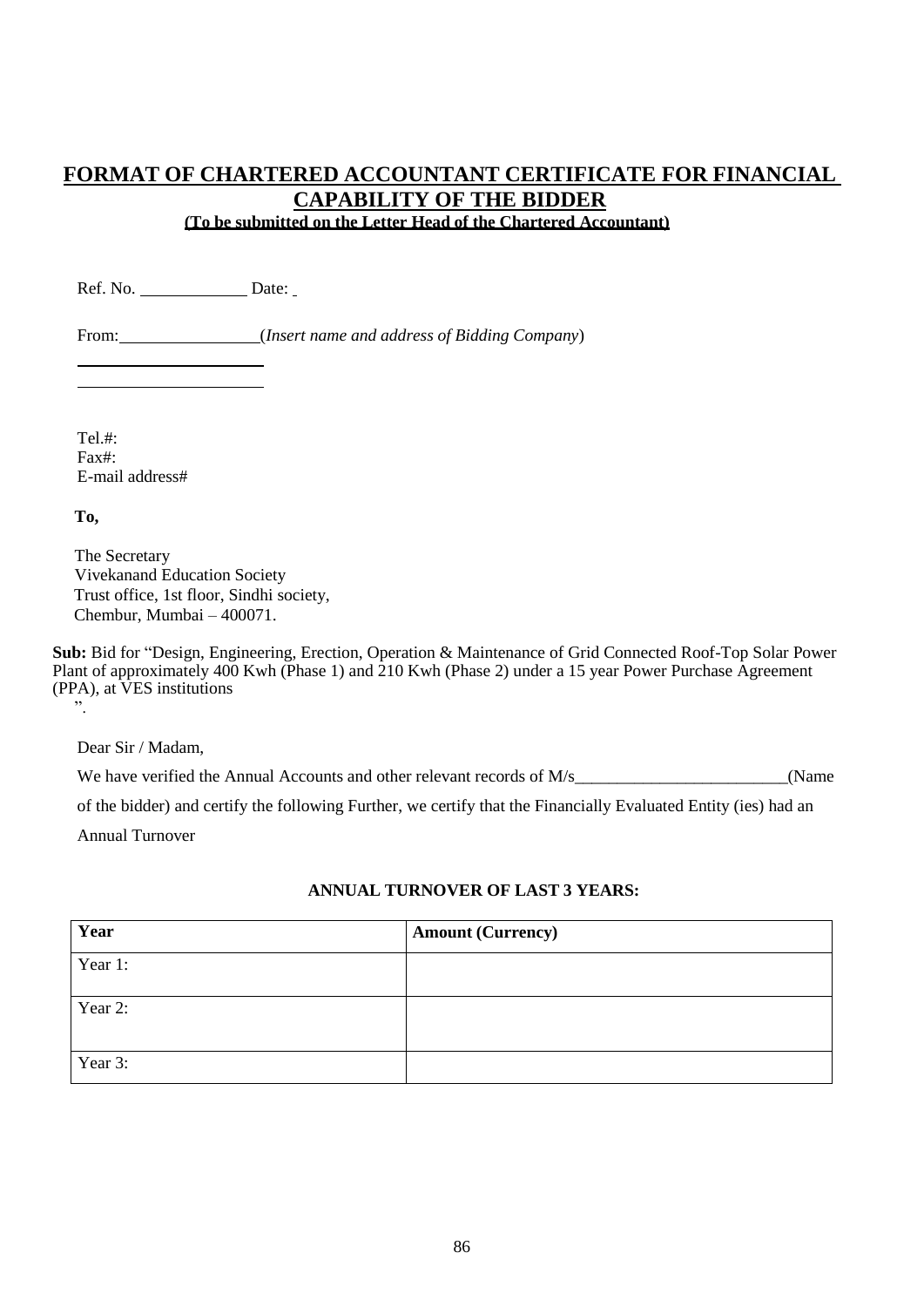# **FINANCIAL DATA FOR LAST AUDITED FINANCIAL YEAR**

| <b>Description</b>               | Year                     |
|----------------------------------|--------------------------|
|                                  |                          |
|                                  | <b>Amount (Currency)</b> |
| <b>Current Assets</b>            |                          |
| <b>Current Liabilities</b>       |                          |
| Working Capital (Current Assets- |                          |
| Current liabilities)             |                          |
| Net Worth                        |                          |
|                                  |                          |

Yours faithfully(Signature and stamp (on each page) of Authorized Signatory of Bidding Company.

| $Place: \ldots \ldots \ldots \ldots \ldots \ldots \ldots \ldots \ldots$ |
|-------------------------------------------------------------------------|

Signature and stamp (on each page) of Chartered Accountant/Statutory Auditors of Bidding Company.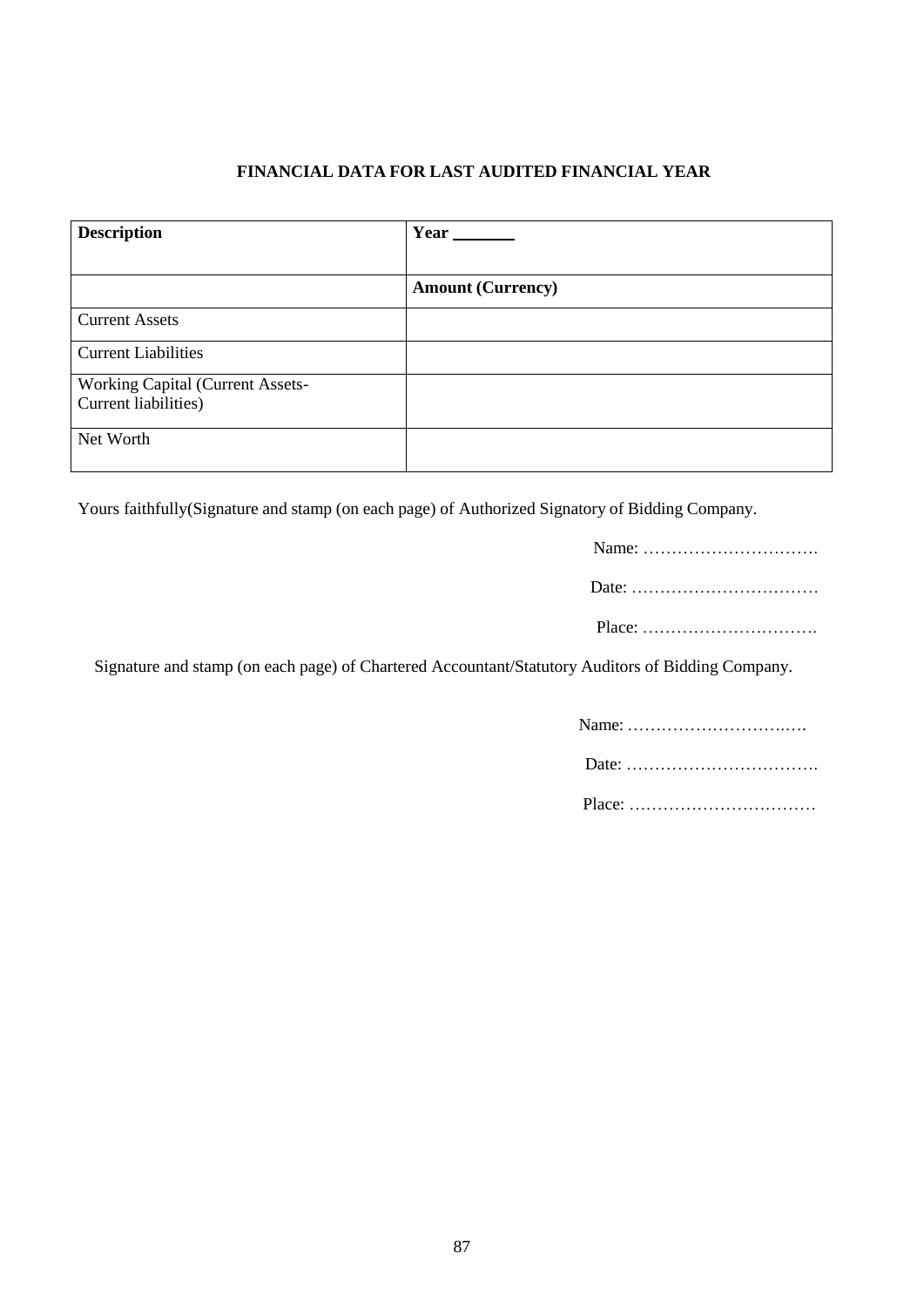# **Format of Letter of Acceptance (LoA)**

**To,**  $M/s$ 

**Sub: Letter of Acceptance** for Bid for "Design, Engineering, Erection, Operation & Maintenance of Grid Connected Roof-Top Solar Power Plant of approximately 400 Kwh (Phase 1) and 210 Kwh (Phase 2) under a 15 year Power Purchase Agreement (PPA), at VES institutions".

In accordance with your financial offer dated \_\_\_\_\_\_\_\_, we confirm the following:

a. Capital cost payable by VES: Rs. \_\_\_\_\_\_\_\_\_ Cr.

b. Solar power generated for VES: Rs \_\_\_\_\_\_\_\_\_\_ per KWh fixed for 15 years from date of commissioning,<br>c. Comprehensive annual maintenance contract: Rs.

Lakhs per annum from 16th year to 25th y **Receipts to be signed in firm's name by any one of the Trustees**

the date of commissioning.

for the work of Bid for "Design, Engineering, Erection, Operation & Maintenance of Grid Connected Roof-Top Solar Power Plant of approximately 400 Kwh (Phase 1) and 210 Kwh (Phase 2) under a 15 year Power Purchase Agreement (PPA), at VES institutions".

This Letter of Acceptance (the "LoA") is issued, in duplicate to you. You have to within 7 (seven) days of the receipt of this LoA, sign and return the duplicate copy of the LoA in acknowledgement thereof. In the event the duplicate copy of the LoA duly signed by you is not received by the stipulated date, VES may, unless it consents in writing to extension of time for submission thereof, withdraw the acceptance of your offer and appropriate the EMD as Damages on account of your failure to acknowledge the LoA.

You are requested to thereafter attend this office for signing the contract agreement in the requisite proforma given in the RFP document, you are also directed to deliver to VES a legal opinion from your legal counsel with respect to your authority to enter into Agreement and the enforceability of the provisions thereof, within 10 (ten) days of the date of issue of this LoA, which shall be valid to a period as specified in the RFP document.

**Secretary** 

Mumbai

VES,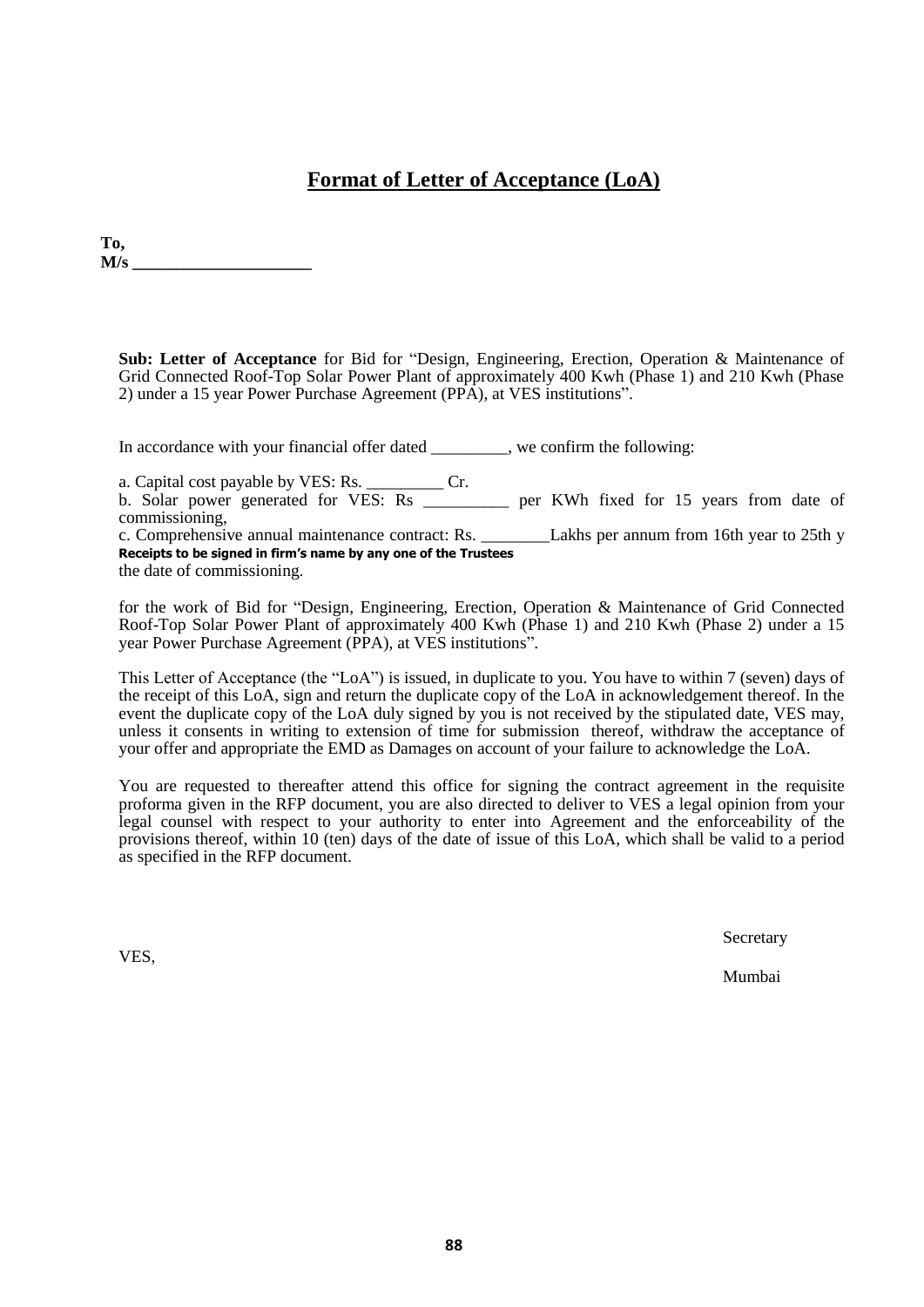# **FORMAT FOR WORK ORDER**

Ref: No. Date:  $\frac{1}{\sqrt{1-\frac{1}{2}}\cdot\frac{1}{\sqrt{1-\frac{1}{2}}}}$ 

To,

Successful Bidder:

Name of the successful bidder, *Address of the successful bidder*

Sub.: WORK ORDER for "Name of the work".

Ref.:

*i) Tender ref. no. and references of all the correspondences done by the bidder after bidopening.*

Dear Sir,

With reference to the above, VES is pleased to accept your bid price and issue this Work Order for the "*Name of the work".* This LOA is to be read in conjunction with our aforementioned tender and its subsequent amendment/s (if any), which is/are (an) integral part of this WO. Terms and Conditions mentioned in this LOA shall supersede the conflicting terms and conditions mentioned elsewhere in the Tender and/or its amendment/s (if any).

- 1. Scope of Supplies/ Work, Project Execution And Technical Specifications: As defined in the RFP document.
- *2.* Contract Price {*all-inclusive for the costs/expenses for the scope of supplies/works for finished product, technical specifications, inspection, testing, warranty, maintenance, etc. and of the costs of freight & transportation, loading/unloading, Packaging & Forwarding, transit insurance, handling, for and including transfer to and delivery at site, warehouse, other costs incidental to delivery, levies, duties, custom duties, custom clearance, port charges etc. and inclusive of GST}.*

a. Capital cost payable by VES: Rs. \_\_\_\_\_\_\_\_\_ Cr. b. Solar power generated for VES: Rs \_\_\_\_\_\_\_\_\_\_ per KWh fixed for 15 years from date of commissioning, c. Comprehensive annual maintenance contract: Rs. \_\_\_\_\_\_\_\_\_Lakhs per annum from 16th year to 25th Year or till life of plant, from date of commissioning.

- 3. Price Variation: Prices, as in the WO, and till the contract's validity's extension (if any), shall remain firm and shall not be subject to any escalation till full contractual assignments'/works' completion/ execution for the period of the contract.
- 4. Taxes, Duties & Levies:

The prices/rates are inclusive of cost of finished product which includes the following:

- a) Packaging and forwarding charges
- b) Freight and transit insurance charges covering transportation
- c) Un loading at site/ warehouse
- d) All applicable duties and taxes except GST (ISGT, CGST, SGST and UGST)
- 5. Terms of Payment: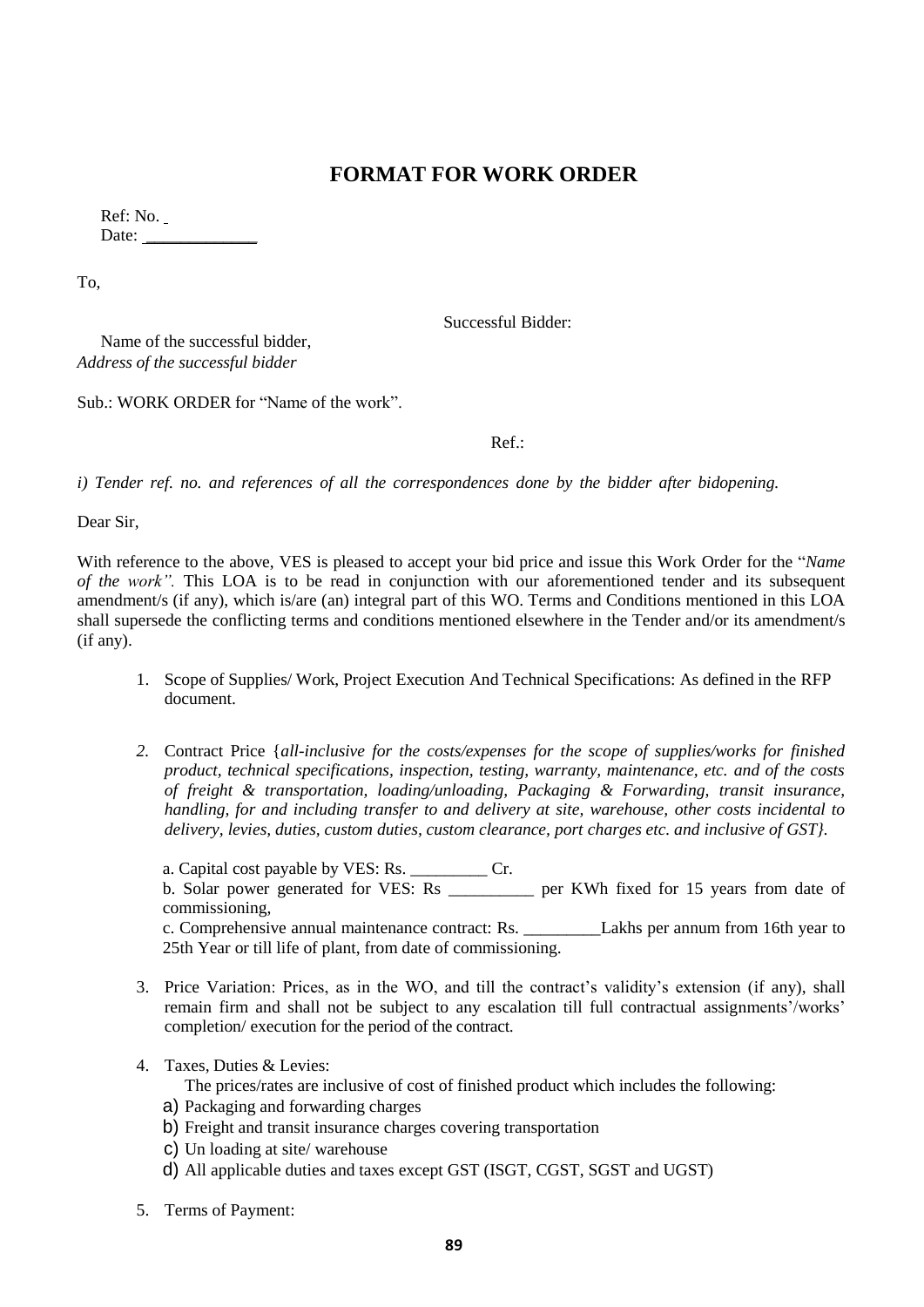### *Will be same as per the RFP document.*

At the time of payment of bills, the income tax, if any, shall be deducted at source as per Government rules and guidelines as may be prevailing at the time of payment. Further, for availing the benefit of lower income tax rates supplied from outside India, bidder shall provide Income Tax Clearance Certificate (ITCC)/ Tax Residency Certificate from concerned tax authorities for claiming lower tax deduction, if any.

If some of the expenditures for the Related Services are to be incurred in India, such expenditures shall be payable in INR.

6. Delivery Locations, Terms, Schedule & Timelines:

Delivery schedule as given below shall be follows:

*As mentioned in section V of the RFP document.*

7. Contract Agreement:

The Implementation Agency shall submit Contract Agreement on Rs. 100/- denomination stamp paper (two original copies) within 28 days from the date of issuance of WO, to VES for execution. The date of purchase of stamp paper should be after date of WO.The Purpose on stamp paper should be written as Contract Agreement. The instruments shall only be signed only by the authorized signatory.

8. Dispute Resolution:

### *Will be same as per RFP document*

- **9.** Contract Performance Guarantee (CPG)**:**
- *Will be same as per the RFP document.*
	- 10. Service Level Agreement (SLA) / Liquidated Damages (LD):

*Will be same as defined in the RFP document.*

- 11. Insurance: The Goods supplied under the Contract shall be fully insured in Indian Rupees against loss or damage incidental to manufacture or acquisition, transportation, storage and delivery. For delivery of goods at site, the insurance shall be obtained by the Contractor, for an amount not less than the Contract Price of the goods from "warehouse to warehouse" (final destinations) on "All Risks" basis including War risks & strikes.
- 12. Transportation, Demurrage Wharf age, Etc.: The supplier is required under the Contract to transport the goods to place of destination defined as "Site". Transport to such place of destination in India, including insurance, as shall be specified in theContract, shall be arranged by the Implementation Agency, and the related cost is included in the Contract Price. The supplier is to also ensure compliance to all safety guidelines, rules and regulations, labour laws, etc. The supplier shall indemnify VES for any accident, injury met by its labour, employee or any other person working for them. Any compensation sought by its labour, employee or any other person working for them shall be paid by the supplier as per settlement solely. VES shall have no role to play in this matter.
- 13. Interchangeability of Product: The supplier is to submit interchangeability certificate for its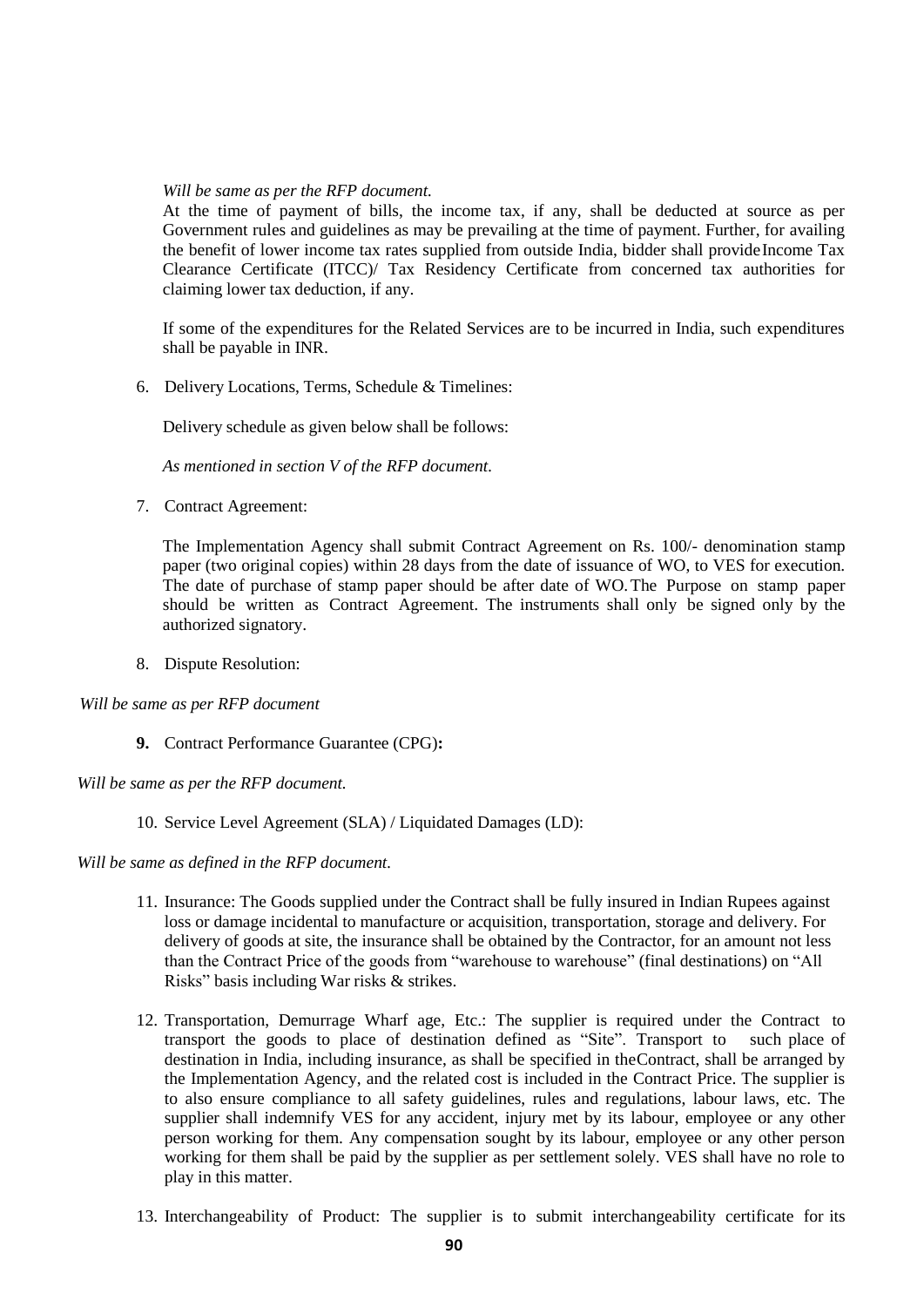product/components supplied for replacement during warranty and maintenance period and even when it is purchased from open market. In case due to change in technology, the supplied product is not available during warranty/ maintenance period, then the improved version of product can be used in warranty/maintenance period with same or improved technical parameters or the combination thereof after written communication of Engineer-in-charge at same cost & terms and conditions.

- 14. Adherence to Specifications: If it is found that the materials supplied/services renderedare not of the right quality or are not in accordance with the Contract-stipulated specifications/scope of work and terms & conditions, or received in damaged and broken conditions, or are not satisfactory owing to any reason, of which VES shall be the sole judge, VES shall be entitled to reject the material so delivered/disregard the services so rendered, cancel the contract and buy the item/material/services from open market / other sources and recover the loss, if any, from the supplier, reserving to ourselves the right to forfeit the SD/CPG furnished by the supplier against the contract. The supplier shall make its own arrangements to remove the rejected material within a fortnight of instruction to do so. Thereafter, the material will lie entirely at the supplier's risk and responsibility and storage charges, along with any other charges applicable, will be recoverable from the supplier.
- **15.** Correspondence**:**

All correspondence related to technical/ commercial terms, etc. related to above work shall b e addressed to:

The Secretary, VES, Chembur, Mumbai 400 071.

We request you to return the duplicate copy of this WO, duly signed and stamped by the authorized signatory of your company, within fifteen (15) days of receipt towards acceptance of the WO. If no communication is received by then, it shall be treated as your unconditional acceptance of the WO.

Thanking you,

Yours faithfully,

*For & on behalf of VES*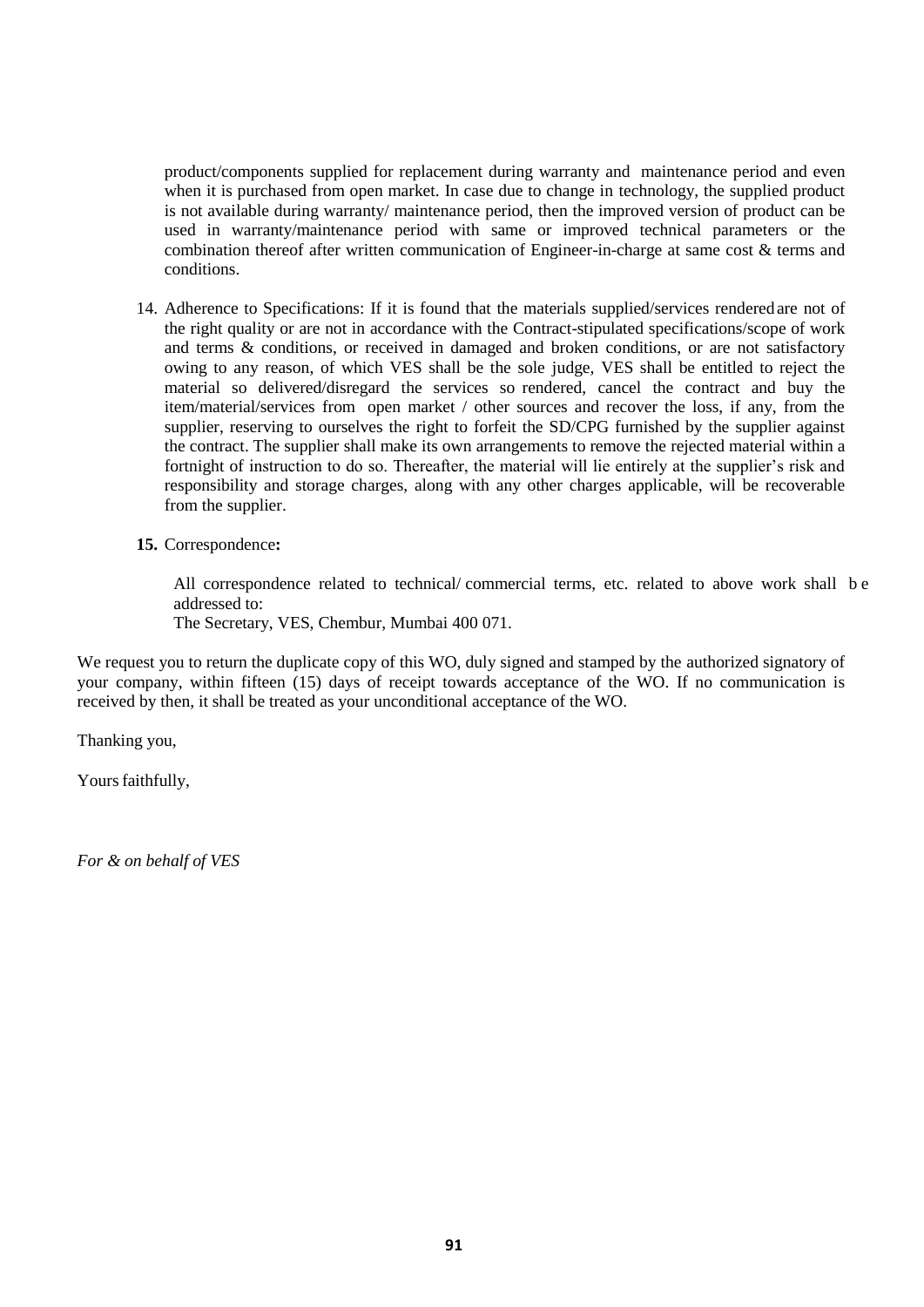# **ANNEXURE IX**

### (TO BE EXECUTED ON STAMP PAPER OF APPROPRIATE VALUE)

# Power Purchase Agreement (PPA)

This Power Purchase Agreement (PPA) is executed on (date), (month), (year) at Mumbai, between The Secretary, Vivekanand Education Society, (hereinafter referred to as "Power Purchaser"),

### AND,

\_\_\_\_\_\_\_\_\_\_\_\_\_\_\_\_\_\_\_\_\_\_\_\_\_\_\_\_\_ a company incorporated under the Companies Act, 1956/2013 having its registered office at ………………………………………………………………………, Maharashtra, India. (hereinafter referred to as "Power Producer" which expression shall, unless repugnant to the meaning or context hereof, be deemed to include its successors and assigns). The Purchaser and Power Producer are each individually referred to as a "Party" and collectively as the "Parties".

### WHEREAS:

a. The Power Producer has been selected for "Design, Engineering, Erection, Operation & Maintenance of Grid Connected Roof-Top Solar Power Plant of approximately 400 Kwh (Phase 1) and 210 Kwh (Phase 2) under a 15 year Power Purchase Agreement (PPA), at VES institutions".

b. The Power Producer is engaged in the business of commissioning, operating and maintenance of power plants, including grid connected rooftop power projects.

c. The Power Producer has agred to install and operate a solar photovoltaic power plant of 400 Kw (Phase 1) and 210 Kw (Phase 2) capacity at the Premises after due inspection of the Premises as defined hereinafter and supply the entire Solar Power of the Project to Purchaser on the terms and conditions contained in this Agreement.

d. The Purchaser has agreed to purchase the entire Solar Power of the Project on the terms and conditions contained in this Agreement.

NOW THEREFORE in consideration of the mutual promises, conditions and covenants setforth herein, the Parties hereby agree as below:

#### **Definitions and Interpretation**

### **i. Definitions**

In addition to other capitalized terms specifically defined elsewhere in the Agreement or unlessthe context otherwise requires the following words and phrases shall be defined as follows:

(a) "Actual Monthly Production" means the amount of energy recorded by the Main Metering System at generation meter level during each calendar month of the Term.

(b) "Agreement" means this Power Purchase Agreement executed hereof, including the schedules, amendments, modifications and supplements made in writing by the Parties from time otime.

(c) "Applicable Law" means, with respect to any Person, any constitutional provision, law, statue, rule, regulation,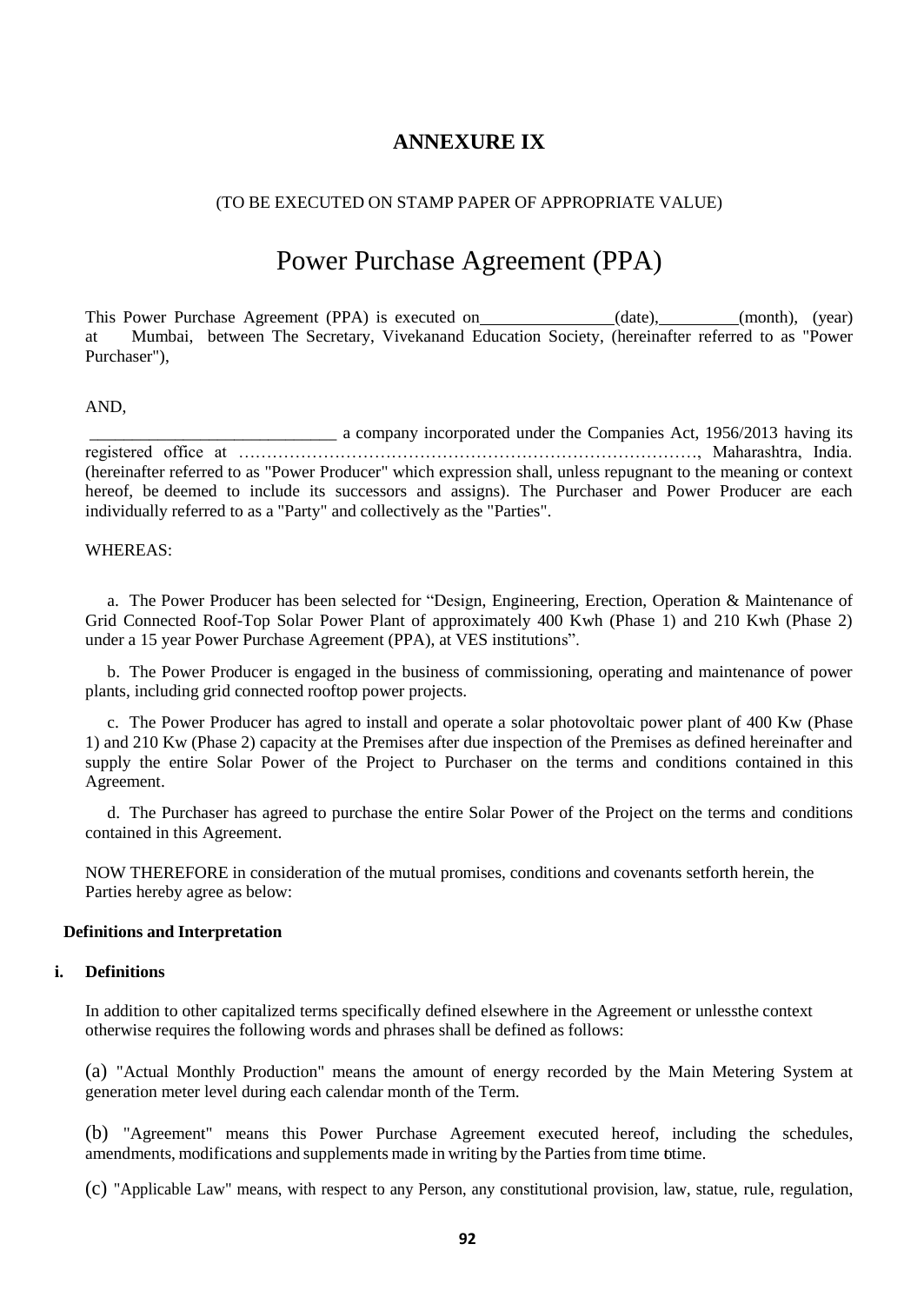ordinance, treaty, order, decree, judgment, decision, certificate, holding, injunction, registration, license, franchise, permit, authorization, guideline, Governmental Approval, consent or requirement or any Governmental Authority in India having jurisdiction over such Person or its property, enforceable by law or in equity.

(d) "Business Day" means any day other than Sunday or any other day on which banks in Maharashtra are required or authorized by Applicable Law to be closed for business:

(e) "Commercial Operation Date" is the date the net meter is installed at the premises.

(f) "Delivery Point" shall be the single point, at net metering location in line with applicable regulation/ rules where Solar Power is delivered by the Power Producer from the System to the Purchaser.

(g) "Distribution Utility" means the local electric distribution owner and operator providing electric distribution and interconnection services to Purchaser at the Premises;

(h) "Expiration Date" meansthe date on which the Agreement terminates by reason of expirationof the Term.

(i) "Indemnified Persons" means the Purchaser Indemnified Parties or the Power Producer- indemnified Parties, as the context requires.

(j) "Installation Work" means the construction and installation of the System and the Start-up, testing and acceptance (but not the operation and maintenance) thereof; all performed by or for the Power Producer at the Premises.

(k) "Losses" means all losses, liabilities, claims, demands, suits, causes of action, judgments, awards, damages, clean up and remedial obligations, interest, fines, fees, penalties, costs and expenses (including all attorneys' fees and other costs and expenses incurred in defending any such claims or other matters or in asserting or enforcing and indemnity' obligation)

(l) "Main Metering System" means all meter(s) and metering devices owned by the Power Producer and installed at the Delivery point for measuring and recorded the delivery and receipt of energy. The point of calculation of power generated will be the reading shown on the generation meter installed

(m)"Metering Date" means the first Business Day of each calendar month subsequent to the month in which the Solar Power is generated by the Power Producer. The billable units shall be equal to the difference between the meter reading on the Metering Date and the meter reading on the previous month's Metering Date

(n) "Party" or Parties" has the meaning set forth in the preamble to this Agreement.

(o) "Solar Power" means the supply of electrical energy output from the System.

(p) "System" includes the integrated assembly of photovoltaic panels, mounting, assemblies, inverters, converters, metering, lighting fixtures, transformers, ballasts, disconnects, combiners,switches, wiring devices and wiring, and all other material comprising the Installation Work.

(q) "System Operations" means the Power Producer's operation; maintenance and repair of the System performed in accordance the requirement herein.

(r) "Deemed Generation" means the generation calculated based on average past 12 months generation. The total generation in the past 12 months divided by 12 month period shall give the figure for monthly deemed generation.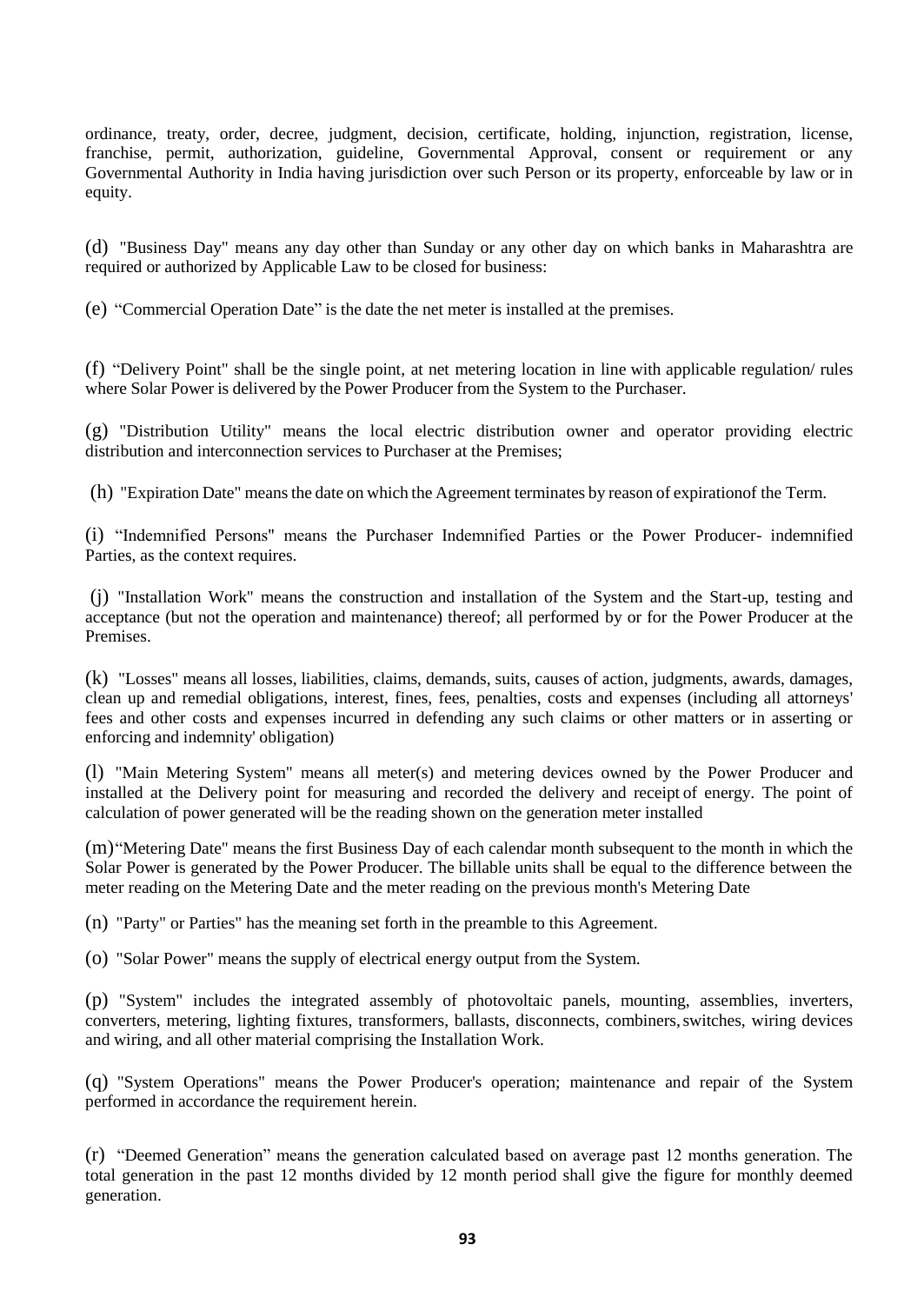(s) "Working Condition" is defined as fully operational condition of the solar System. Power Producer shall do an audit and suggest any Capex required to improve or strengthen the working of the system. The Power Purchaser shall at his discretion give the Power Producer an O & M Contract once the system is handed over at the prevailing market cost.

## **ii. Interpretation**

(a) Unless otherwise stated, all references made, in this Agreement to "Sections", "Clauses" and "Schedules" shall refer respectively to Sections, clauses and Schedules of this Agreement. The Schedules to this Agreement form an integral part of this Agreement and shall have effect as though they were expressly set out in the body of this Agreement.

(b) In the Agreement, unless the context otherwise requires (i) words imparting singular connotation shall include plural and vice versa: (ii) the words "include", "includes", and"including" mean include, includes and including "without limitation" and (iii) the words"hereof", "hereto", "herein" and "hereunder" and words of similar import refer to the Agreementas a whole and not to any particular provision of the Agreement.

### **Effective Date**

This Agreement shall be effective on the day that falls one Business Day after the date of signing of this Agreement.

## **Terms and Termination**

### **Term**

The term of the agreement shall be for a period of 15 Years from the date of signing of the agreement. This is exclusive of the commissioning period of 120 days.

The Term will be automatically extended till the period the Deemed Generation, if any, due to the Power Producer under the purview of this agreement is fully exhausted.

After the Term is expired, the ownership of the System shall be transferred to the Power Purchaser in working condition at Nil value.

The Power Purchaser may, at his discretion, give the Power Producer an O&M Contract once the system is handed over at mutually agreed cost.

### **Purchase (Buy) Option/ Purchase Obligation**

So long as a Purchaser default shall not have occurred and be continuing, Purchaser has the option to purchase the System by paying the Power Producer the Purchase price as per the Contract Agreement.

### **Construction, Installation, Testing and Commissioning of the System.**

## **1. Installation Work**

a) The Power Producer shall have access as reasonably permitted by the Purchaser to perform the Installation Work at the Premises in a manner that minimizes inconvenience to and interference with the use of the Premises to the extent commercially practical.

c) It is agreed between the Parties that the Power Producer shall commission the System with a capacity of 400 Kw (Phase 1) and 210 Kw (Phase 2).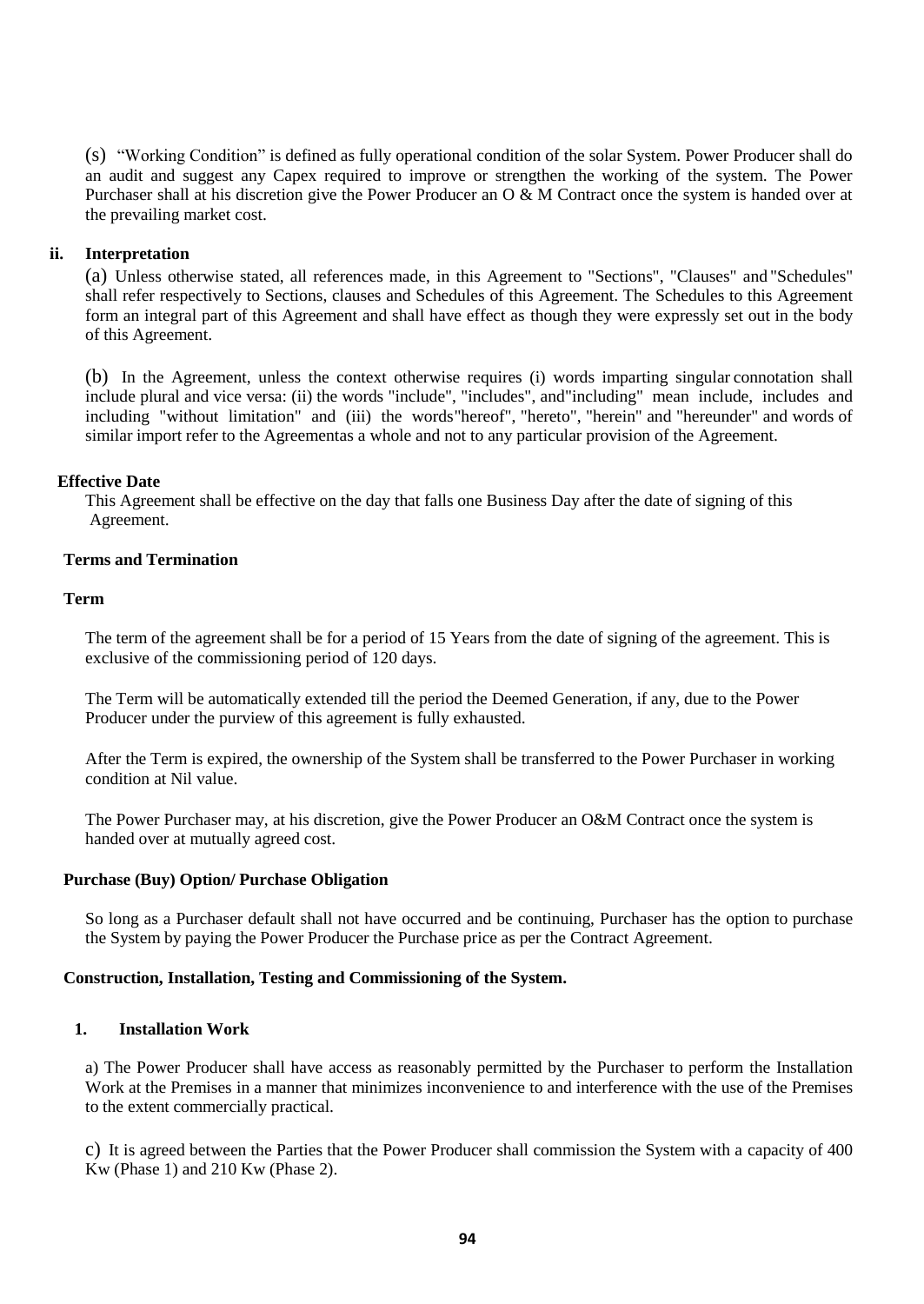d) The Power Producer shall provide and lay the dedicated electrical cables for transmission of Solar Power from the System up to the Main Metering System is located.

e) Unless otherwise agreed between the Parties, the Power Producer shall not do (a) chipping of rooftop; or (b) water proofing of roof to be disturbed; (c) Carry out any other modification of the Premises without the written consent of the Purchaser.

f) Power Producer shall fulfil all obligations undertaken by it under this Agreement

### **1. System Acceptance Testing**

The date the net meter is installed, the Power Producer shall send a notice to Purchaser to that effect, and the date of successful conducting such tests and injection of Power at Delivery Point, post net metering approval, shall be the "Commercial Operation Date"

### **System Operations**

### **1.The Power Producer as Owner and Operator**

The System will be operated and maintained and, as necessary, repaired by the Power Producer at its sole cost and expense. Replacement of spare parts if any shall be responsibility of Power Producer for the complete period of Agreement.

Power Producer shall not be responsible for any work done by others on any part of the System authorized by the Purchaser and not authorized in advance by the Power Producer in writing. Power Producer shall not be responsible for any loss, damage, cost or expense arising out of or resulting from improper operation or 'maintenance of the System by Purchaser or anyone instructed to do such work by Purchaser. In the event of a problem with the System, as aresult of the Purchaser actions for which Power Producer is not responsible as provided in this Agreement, Purchaser may choose and pay Power Producer for diagnosing and correcting the problem at Power Producer or Power Producer's contractor's standard rates.

### **2.Metering**

(a) The Power producer shall install the Main Metering System with due certification for themeasurement of electrical energy produced by the System. The Generation meter shall be the sole metering device to calculate the generation by the system.

(b) The Main Metering System at the Delivery Point and any additional meters required by Applicable Law shall be tested, maintained and owned by the Power Producer.

(c) The Power Producer shall connect the Solar output to the existing system of the Purchaser as per the requirements and guidelines of the energy service provider.

### **3.System Disruptions**

(a) Availability of premises: Purchaser will provide full access of the site to Power Producer forinstallation, operation and maintenance of solar power plant during the period of Agreement.

(b) The Purchaser shall ensure that the site is in good condition. Purchaser will not provide/construct any structure within its Premises or around its premises which shall cause shade on the solar panels effecting the generation of the energy during the Agreement period.

(c) Roof Repair and other System Disruptions: In the event that (a) the Purchaser repairs the Premises' roof for any reason not directly related to damage, if any, caused by the System, and such repair required the partial or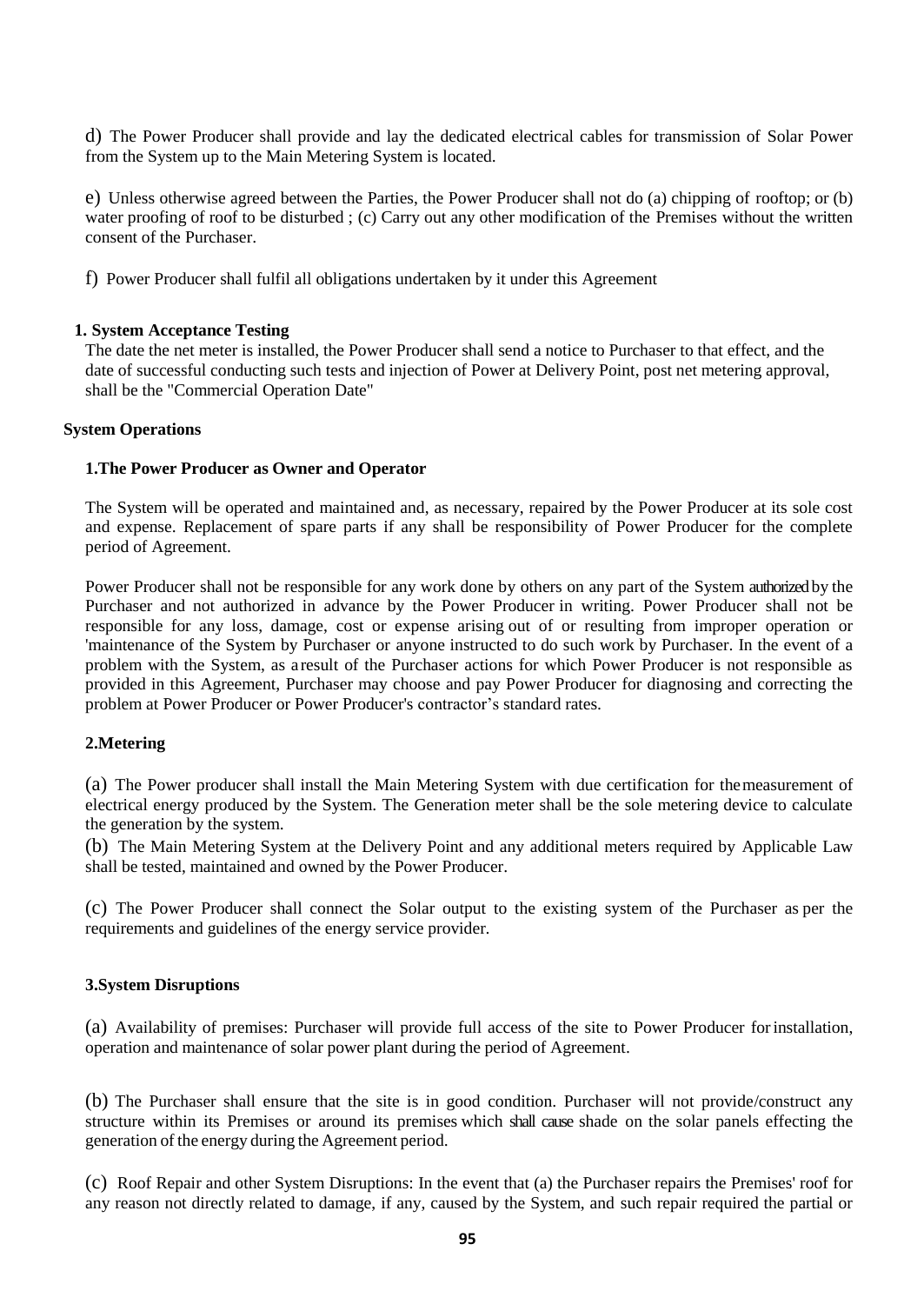complete temporary disassembly or movement of the System, or (b) any act or omission of Purchaser or Purchaser's employees, Affiliates, agents or subcontractors (collectively, a "**Purchaser Act**" ) result in a disruption or outage in System production, and such events attributable to Purchaser (except Force majeure, then, in either case), Purchaser shall (i) pay the Power Producer for all work required by the Power Producer to disassemble or move the System and re-assemble the system after completion of the repair workand (ii) continue to make all payments for the Solar Power during such period of System disruption (the "Disruption Period"). For the purpose of calculating Solar Power Payments andlost revenue for such Disruption Period, Solar Power shall be deemed to have been produced at the average rate. Over the preceding 12 (Twelve) months ,or, if the disruption occurs within the first 12 months of operation, the average over such period of operation (deemed generation).Power producer shall inform about the 'disruption or outage in System production, for reasons attributable to purchaser in 'writing with date and time of such occurrences, and Purchaser's liability shall start from the date of intimation for above of disruption or outage in system production, on account of Purchaser.

### **Delivery of Solar Power**

### **1.Purchaser Requirement:**

Purchaser agrees to purchase one hundred percent (100%) of the Solar Power generated by the System and made available by the Power Producer to Purchaser at the Delivery Point during each relevant month of the Term.

### **2.Suspension of Delivery**

Power Producer shall be entitled to suspend delivery of electricity from the System to the Delivery Point for the purpose of maintaining and repairing the System upon giving one week's advance written notice to the Purchaser except in the case of emergency repairs. Such suspension of Service shall not constitute a breach of this Agreement provided that the Power Producer shall use commercially reasonable efforts to minimize any interruption in service to the Purchaser.

However, any preventive maintenance shall be done only during the period when plant is not generating.

### **Tariff and Payments**

### **1. Consideration**

The total system installed by the Power Purchaser is  $\blacksquare$  The Power Purchaser shall pay to the Power Producer a monthly payment (the "Solar Power Payment") for the Solar Power generated by the System for the relevant month as per the meter readings of the generation meter multiplied by theTariff.

The Power Producer will bill the Purchaser for each KWh metered as above at the Delivery Point,at the Tariff mentioned in Commercial Bid Format. The net Tariff will be equal to Rs. \_\_\_\_\_\_\_\_\_\_ per kWh. The 'year' considered shall be the financial year which April 1st to 31st March of every year. The tariff would be fixed for the entire tenure of 15 years of this Power Purchase Agreement

### **2. Invoice**

The Power Producer shall invoice Purchaser on the first day of each month (each, an "Invoice Date") based on the units generated as recorded at the generation meter level commencing on the first Invoice Date to occur after the Commercial Operation Date, for the Solar Power Payment for the month gone by.

## **3. Time of payment**

Purchaser shall pay all amounts due hereunder within 7 days after the date of the receipt of the invoice via email or post ("Due Date").

## **Method of Payment**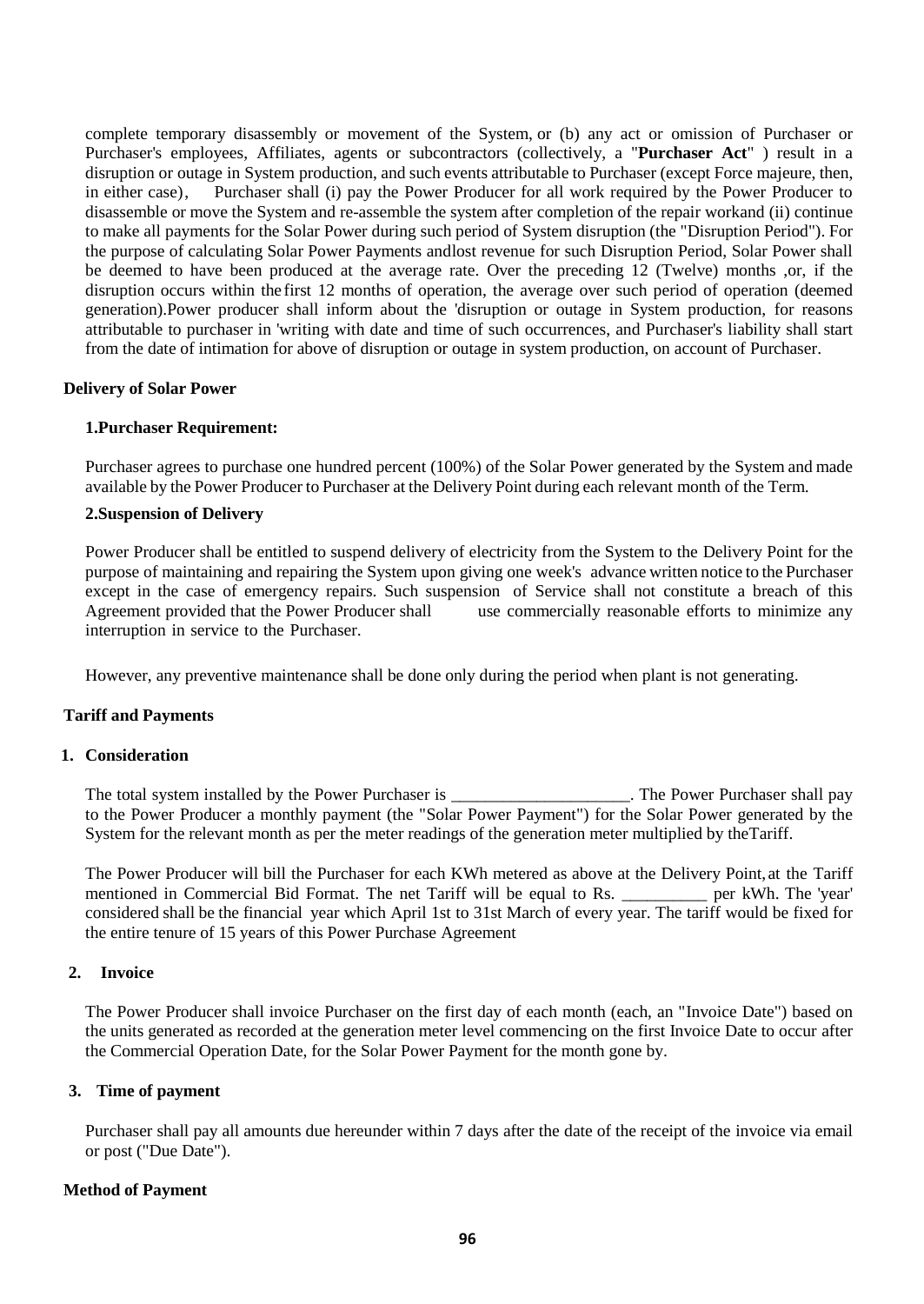Purchaser shall make all payments under the Agreement by cheque / demand draft/ electronic funds transfer to the account designated by the Power Producer from time to time. All payments made hereunder shall be nonrefundable, subject to the applicable tax deduction at source, and be made free and clear of any other tax, levy, assessment; duties or other charges and not subject to reduction, set-off, or adjustment of any kind. Further, if any taxes and duties are leviable currently or in future, such taxes and duties shall be paid by the Purchaser over and above the solar electricity tariff mentioned in this agreement. Such taxes and duties could include, but not restricted to Electricity Duty 21% (As per present Govt. of Maharashtra notification no.: ELD215/CR/21/NRG-1 of 13-4-2015), Tax on Sale of Electricity (TOSE) 34.04p/kWh (As per present Govt. of Maharashtra notification no.: VVK-2018/CR-161/ENERGY-1 on 26-12-2018). If the Purchaser deducts any tax at source, the Purchaser will issue a tax credit certificates as per law.

## **Late Payment Surcharge**

In case payment of any invoice is delayed by the Purchaser beyond its Due Date, a late payment surcharge shall be payable by Purchaser to the Power Producer at the rate of 0.91% per month ("Late Payment Surcharge") calculated on the amount of outstanding payment, calculated on a day to day basis for each day of the delay, compounded on monthly rates. Late Payment Surcharge shall be claimed by the Power Producer, through its subsequent invoice.

### **Disputed Payments**

In the event that the Purchaser disputes an invoice, it shall give notice of such a dispute in writing within 7 days of receiving the invoice setting out details of the disputed amount. The Purchaser shall pay by the Due Date 100% of any undisputed amount and in case the invoice is disputed, the Purchaser shall pay an amount based on average consumption of last three consecutive undisputed invoices. Amount so recovered shall be subject to final adjustment on resolution of the dispute. At no point shall the purchaser withhold the payment of the Power Producer. Thereafter, the Parties shall discuss and try to resolve the disputed amount within a week of receipt of such notice of dispute. If the Parties resolve the dispute, an appropriate adjustment shall be made in the next invoice. If the dispute has not been resolved by the date of the next invoice the dispute shall be referred to a committee of one member from each of Purchaser and Power Producer, If the dispute is still-not resolved by the next following invoice if shall be referred to Arbitration as provided in the present Agreement.

### **General Covenants**

### **1. Power Producer's Covenants**

The Power Producer covenants and agrees to the following:

- **(i) Notice of Damage or Emergency:** The Power Producer shall (a) promptly notify Purchaser if it becomes aware of any damage to or loss of the use of the System or that could reasonably be expected to adversely affect the System, (b) immediately notify Purchaser once it becomes aware of any event or circumstance that poses an imminent risk to human health, the environment, the System or the Premises.
- **(ii) System Condition:** The Power Producer shall take all actions reasonably necessary to ensure that the System is capable of providing Solar Power at a commercially reasonable continuous rate: Subject to there being no Purchaser Default, the Power Producer shall provide 24 x 7 offsite monitoring and maintenance of the System throughout the period of this agreement at no additional cost.
- **(iii) Technical Standards:** The interconnection of the rooftop solar system with the network of the distribution licensee shall be made as per the technical standards for connectivity ofdistributed generated resources regulation's as may be notified by the competent authority. The interconnection of the rooftop solar system shall be as per the contracted load and / or respective voltage level applicable to the Purchaser as per the provisions of the guidelines issued by the competent authority.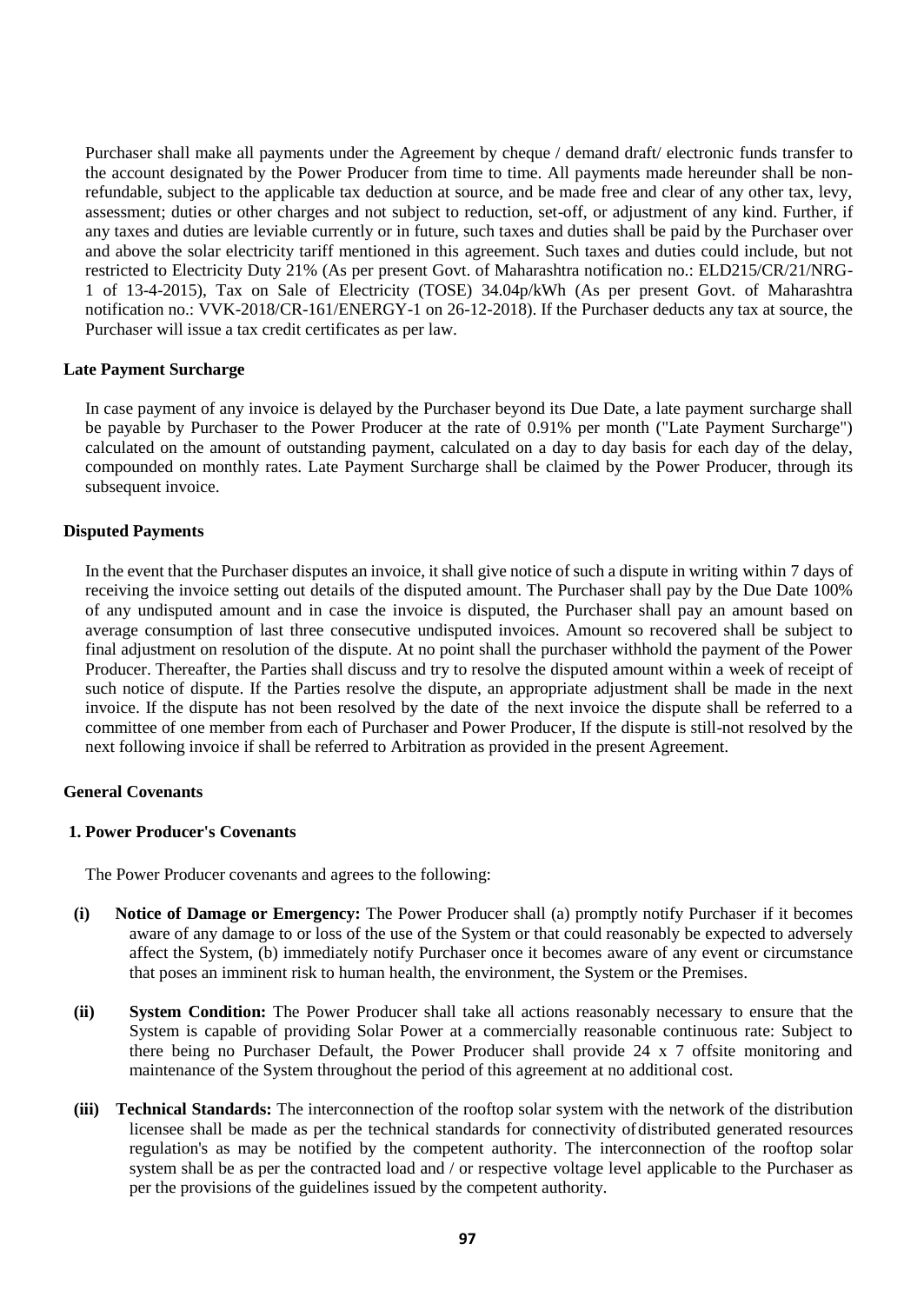**(iv) Health and Safety:** The Power Producer shall take all necessary and reasonable safety precautions with respect to providing the installation Work, Solar Power, and System Operations that shall comply with all Applicable Law pertaining-to the health and safety of persons and realand personal property.

## **Power Producer's Representatives**

During the subsistence of this Agreement, the Power Producer undertakes to respond to all questions, concerns and complaints of the Purchaser regarding the System in a prompt and efficient manner. The Power Producer designates the following individual as its representativepertaining to performance of this Agreement till the Commercial Operation

Date:

Name: Telephone: Email:

Power Producer designates the following individuals as its representative and primarypoint of contact pertaining to performance of this Agreement following the Commercial Operation Date till termination:

Name: Telephone: Email:

## **Purchaser's Covenants**

Purchaser covenants and agrees to the following:

**1.** Notice of Damage or Emergency: Purchaser shall (a) promptly notify the Power Producer if it becomes aware of any damage to or loss of the use of the System or that could reasonably be expected to adversely affect the System; (b) immediately notify the- Power Producer once it becomes aware of any event or circumstance that poses an imminent risk to human health, the environment, the System or the Premises.

2. Liens: Purchaser shall not directly or indirectly cause, create, incur, assume or suffer to existany Liens on or with respect to the System or any interest therein. If Purchaser breaches its obligations under this Clause, it shall immediately notify the Power Producer in writing, and shall promptly cause such Lien to be discharged and released of record without any cost to the Power Producer, and shall indemnify the Power Producer against all costs and expenses(including reasonable attorney's fees and court costs) incurred in discharging and releasing suchLien.

3. Security: The building has enhanced security of Solar Power System. The Purchaser shall install CCTV system on the premises where solar system is installed. Purchaser will keep the premises locked. In spite of these measures, if any damages to the System take place due to theft or vandalism then the same shall be claimed or reimbursed through insurances by Power Producer. In case of theft and vandalism acts, the Purchaser will assist the Power Producerin procedures of filing FIRs, giving statements, insurance claims and any other related activities.Whenever, the damages to the System occurs (except due to negligence of Power Producer) then the same shall be jointly assessed by both the Parties and a severity level will be decided, which will further decide the duration offered to the Power Producer to correct the damage, and the Power Producer shall he paid the amount on the basis of 'Deemed generation' for such a period. Power Producer shall be entitled to any insurance proceeds received for damages in this clause.Purchaser will not conduct activities on, in or about the Premises that have a reasonable likelihood of causing damage, impairment or otherwise adversely affecting the System. If System is damaged due to any such activity or through any other agency contracted by the Purchaser directly or indirectly, such damage will be borne by the Purchaser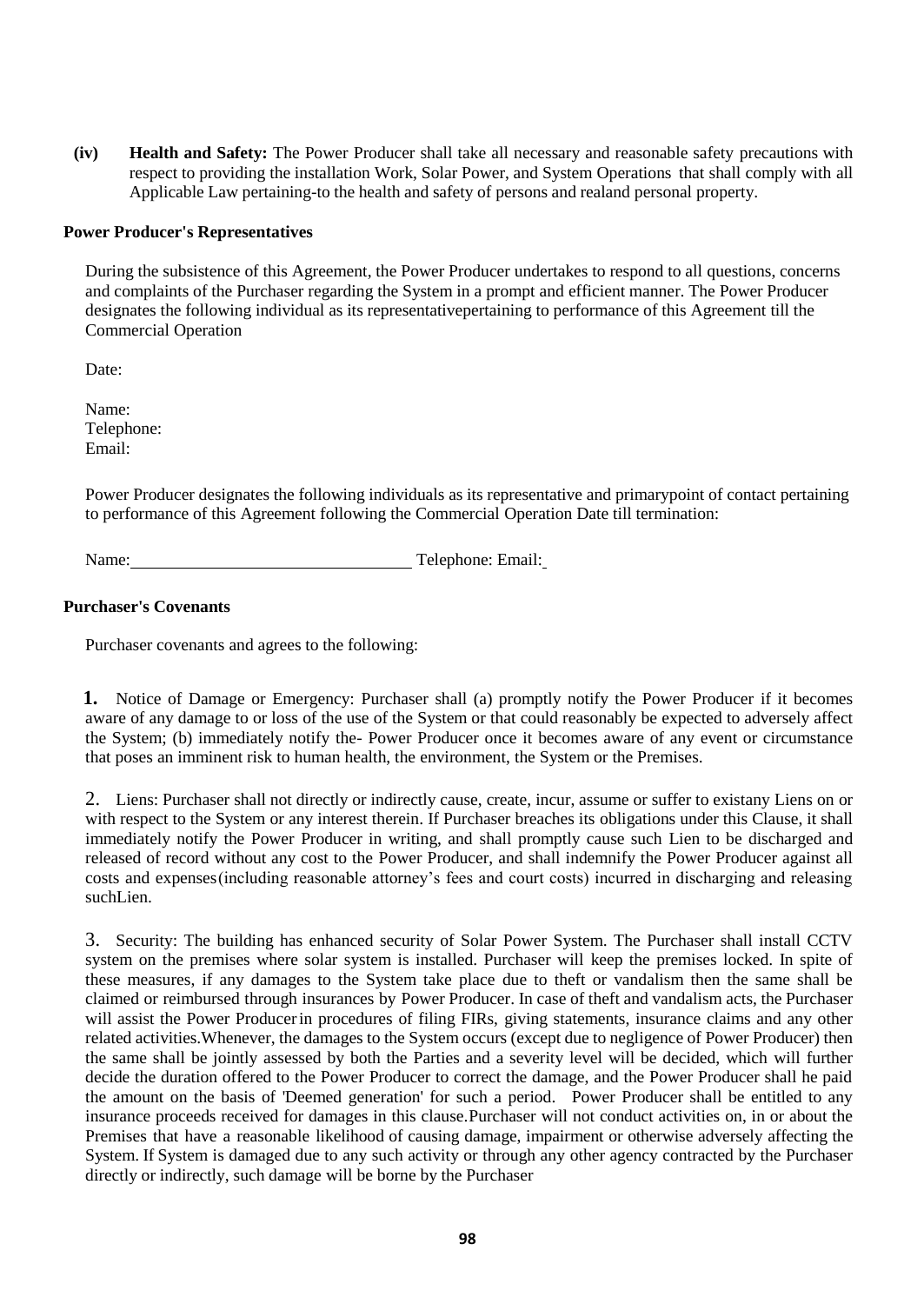4. Access: Regardless of whether Purchaser is owner of the Premises or leases the Premises from a landlord, Purchaser hereby covenants that (a) the Power Producer shall have access to the Premises and System during the Term of this Agreement, and (b) neither Purchaser nor Purchaser's landlord will interferer or handle any of the Power Producer's equipment or the System without written authorization from the Power Producer.

5. Temporary storage space during installation: Purchaser shall provide sufficient space at the Premises for the temporary storage and. staging of tools, materials and equipment and for the parking of construction crew vehicles and temporary Construction, trailers and facilities reasonably necessary during the Installation Work, System Operations and access for rigging andmaterial handling to the personnel visiting the premises.

6. Evacuation: Purchaser shall off take 100% of the Solar Power generated from the Delivery Point, and pay all invoices raised by the Power Producer under this Agreement by the Due Date and pay interest on delayed payments, if any, as per this Agreement.

7. Water: Power Purchaser at zero cost shall arrange raw water at a given point as per the requirements of the Power Producer, for periodic cleaning of the solar panels

8. Auxiliary Power: The Purchaser shall provide sufficient auxiliary power to the Power Producer for the maintenance and operation of its system,

## **Representations & Warranties:**

Representations and Warranties Relating to Agreement Validity In addition to any other representations and warranties contained in the Agreement, each Party represent and warrant tothe other that:

1. It is duly organized and validly existing and in good standing in the jurisdiction of its incorporation;

2. It has the full right and authority to enter into, execute, deliver, and perform its obligations under the Agreement.

3. It has taken all requisite corporate or other action to approve the execution, delivery, and performance of the Agreement;

4. The Agreement constitutes its legal, valid and binding obligation enforceable against such Party in accordance with its terms;

5. There is not litigation, action, proceeding or investigation pending or, to the best of its knowledge, threatened before any court or other Governmental Authority by, against, affecting or involving any of it's business or assets that could reasonably be expected to adversely affect its ability to carry out the transactions contemplated herein; and

6. Its execution and performance of the Agreement and the transactions contemplated hereby donot constitute a breach of any term or provision of, or a default under (i) any contract or agreement to which it or any of its Affiliates is a party or by which it or any of its Affiliates or its or their property is bound, (ii) its organizational documents, or (iii) any Applicable Laws.

## **Taxes and Governmental Fees**

1. Purchaser obligations

Purchaser shall pay for any taxes, fees or charges imposed or authorized by any Governmental Authority in future (as on date no such taxes/fees/charges are being levied) on sale of the Solar Power to Purchaser. Purchaser shall timely report, make filings for, and payany and all sales, use, income or other taxes, and any other amounts assessed against it due to itspurchase of the Solar Power.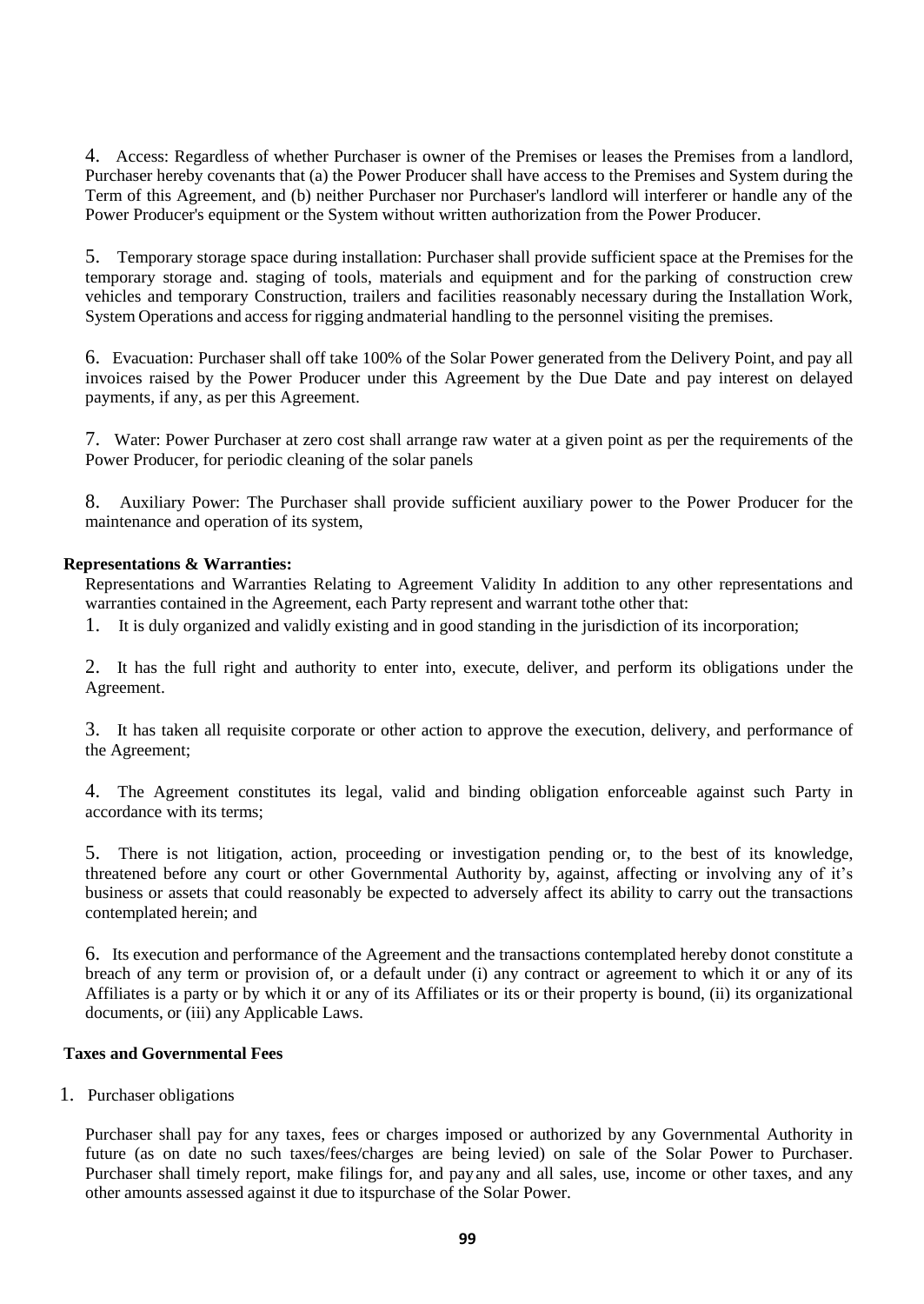### **Power Producer Obligations**

The Power Producer shall be responsible for all income taxes and GST. The Power Producer shall not be obligated for any taxes payable by or assessed against Purchaser based on or related to Purchasers overall income or revenues.

## **Force Majeure**

- 1. Definition "Force Majeure Event" means any act or event that prevents the affected Partyfrom performing its obligation in accordance with the Agreement, if such act or event is beyond the reasonable control of the affected Party and such Party had been unable to overcome such actor event with the exercise of due diligence (including the expenditure of reasonable sums). Subject to the foregoing conditions, "Force Majeure Event" shall include without limitation the following acts or events: (i) natural phenomena, such as storms, hurricanes, floods, lightning, volcanic eruptions and earthquakes; (ii) explosions or fires arising from lighting or other causesunrelated to the acts or omissions of the Party seeking to be excused from performance; (iii) actsof war or public disorders, civil disturbances, riots, insurrection, sabotage, epidemic /pandemic, terrorist acts, or rebellion. A Force Majeure Event shall not be based on the economic hardship of either Party. In case of any damage because of force majeure event, the System shall be repaired / commissioned at its own cost by the Power Producer.
- 2. Excused Performance: Except as otherwise specifically provided in the Agreement, neither Party shall be considered in breach of the Agreement or liable for any delay or failure tocomply with the Agreement, if and to the extent that such delay or failure is attributable to the occurrence of a Force Majeure Event; provided that the Party claiming relief under this Section 11 shall immediately (i) notify the other Party in writing of the existence of the Force Majeure Event, (ii) exercise all reasonable efforts necessary to minimize delay caused by such Force Majeure Event, (iii) notify the other Party in writing of the cessation or termination of said Force Majeure Event and (iv) provided, however, that Purchaser shall not be excused from making anypayments and paying any unpaid amounts due in respect of Solar Power delivered to Purchaser prior to the Force Majeure Event performance interruption.
- 3. Termination as a Consequence of Force Majeure Event:

If a Force Majeure Event shall have occurred that has affected the Power Producer's performance of its obligations hereunder and that has continued for a continuous period of one hundred eighty (180) days, then Purchaser shill be entitled to terminate the Agreement and if such Force MajeureEvent continues for further ninety (90) days period, the Agreement shall automatically terminate. Upon such termination for a Force Majeure Event, neither Party shall have any liability to the other (other than any such liabilities that have accrued prior to such termination). The system in whatever condition shall belong to Power Producer.

## **Default**

Power Producer Defaults and Power Purchaser Remedies

Power Producer Defaults: The following events shall be defaults with respect to the Power Producer (each a "Power Producer Default").

An Insolvency Event shall have occurred with respect to the Power Producer;

Failure to achieve Commissioning of the System within the period as defined in the purchase order; and the Power Producer breaches any material term of the Agreement and

1. if such breach can be cured within sixty (60) days after Purchaser's written notice of such breach and the-Power Producer fails to cure the same; or

2. the Power Producer fails to commence and pursue a cure within such sixty (60) days period if a longer cure period is needed.

Purchaser's Remedies: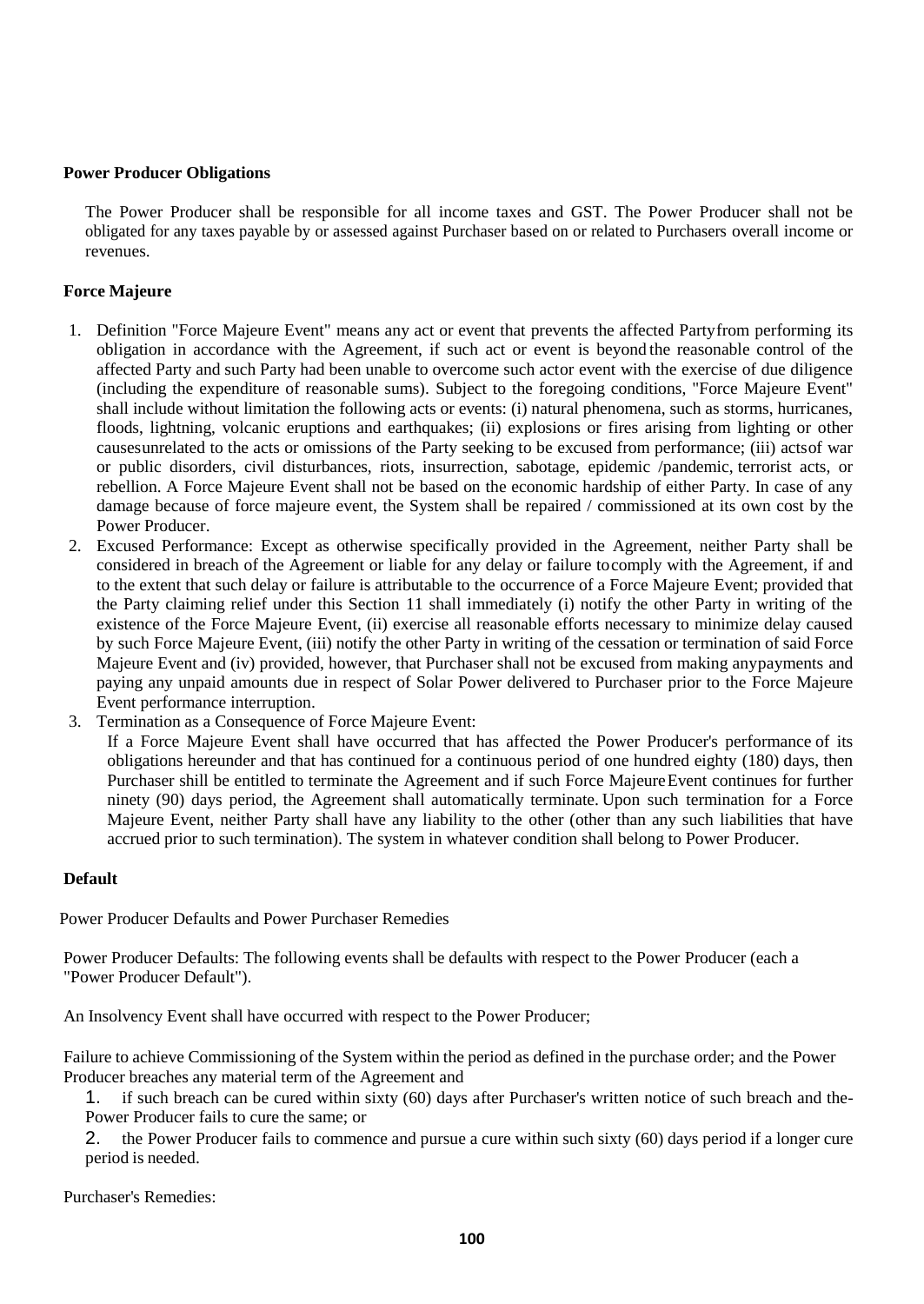1. If a Power Producer Default described in Section N (I) has occurred and is continuing, in addition to other remedies expressly provided herein, and subject to Section 13, Purchaser shallhave a right to deliver a notice of its intention to terminate this Agreement ("Purchaser Preliminary Default Notice"), which shall specify in reasonable detail, the circumstances givingrise to the issue of such notice.

2. Upon the occurrence and continuation of Power Producer Default and the failure by the Power Producer to cure such default within the applicable cure period specified in this Article;the Purchaser shall be at liberty avail the services of any other firm / successful bidder.

3. Following the issue of Purchaser Preliminary Default Notice, it shall be the responsibility ofthe Parties to discuss as to what steps shall be taken with a view to mitigate the consequences of the relevant Power Producer's Default having regard to all the circumstances: If the Power Producer Default is not cured within a period of sixty (60) days of the issue of Purchaser Preliminary Default Notice or any other such period mutually agreed upon by the Parties, the Purchaser shall have the right to terminate this Agreement by issuing a Purchaser Termination Notice.

4. Upon the delivery of the Purchaser Termination Notice, this Agreement shall stand terminated. The Power Producer shall have the liability to-make payment within sixty (60) daysfrom the date of Purchaser Termination Notice towards compensation to Purchaser equivalent tothe difference between the Tariff and the grid rate notified by the relevant Government Authorityfor that point in time multiplied by the estimated Solar Power generated for a period of two yearsfollowing the termination, considered on normative capacity utilization factor.

5. if the Power Producer fails to remove the System from the Premises within one month from me date of termination, the Purchaser shall be entitled to dispose of the System in any manner it deems fit.

6. The Power Purchaser may exercise any other remedy it may have at law or equity or underthe Agreement.

## **Power Purchaser Defaults and Power Producer's Remedies**

(a) Purchaser Default: The following events shall be defaults with respect to Purchaser (each, a"**Purchaser Default**")

1. An Insolvency Event shall have occurred with respect to Purchaser;

2. Purchaser breaches any material term of the Agreement if (A) such breach can be cured within sixty (60) days after the Power Producer's notice of such breach and Purchaser fails to so Cure, or (B) Purchaser fails to commence and pursue said cure within such sixty (60) day period if a longer cure period is needed; and

3. Purchaser-fails to pay the Power Producer any undisputed amount or, if the amount is disputed, an amount based on average consumption of last three consecutive undisputed invoicesto the Power Producer within sixty (60) daysfrom the receiptof notice from the Power Producer of such past due amount

(b) Power Producer's Remedies: If a Purchaser Default described in Sections 12.2 (a) hasoccurred and is continuing, in addition to other remedies expressly provided herein, and subject to Section 13, the Power Producer shall be entitled to terminate this Agreement by serving a fifteen (15) days' notice and upon such termination, (A) the Power Producer shall be entitled to receive from Purchaser the Purchase Price. The Purchase Price payable shall be the Purchase Price Specified in Schedule I that falls on such date. Upon the payment of the Purchase Price, the Power Producer shall cause the title of the System to transfer to the Purchaser and (b) the Power Producer may exercise any other remedy it may have at law or equity or under the Agreement.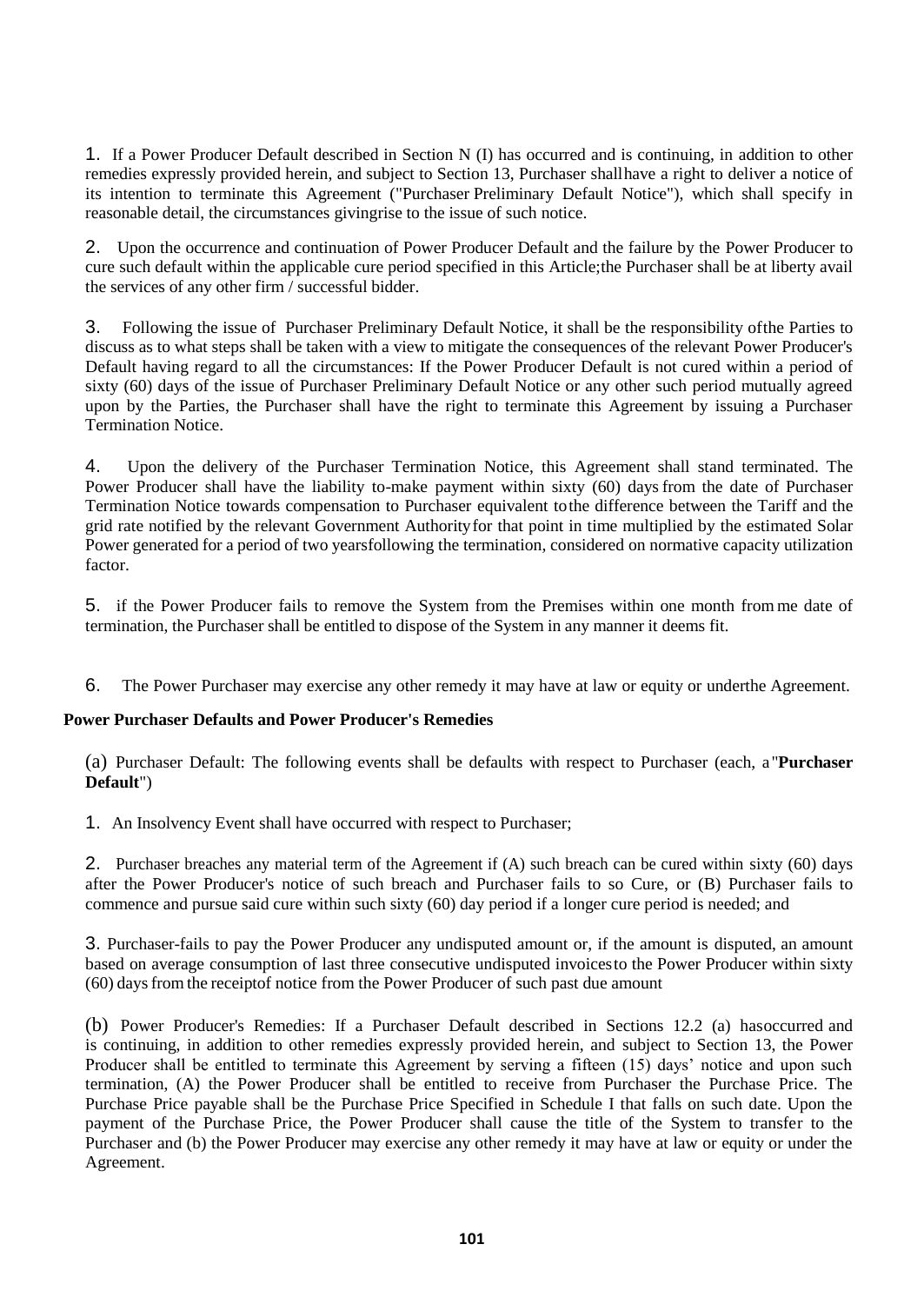# **Limitations of Liability**

- 1. Except as expressly provided herein, neither Party shall be liable to the other Party or its Indemnified Persons for any special, punitive, exemplary, indirect, or consequential damages, losses or damages for lost revenue or lost profits, whether foreseeable or not, arising out of, or in connection with the Agreement.
- 2. Subject to the provisions of the Agreement, the Power Producer shall be solely responsible for the manner in which its obligations under this Agreement are to be performed. All employees and representatives of the Power Producer, or contractors engaged by the Power producer in connection with Power Producer and shall not be deemed to be employees, representatives, contractors of the Purchaser Nothing contained in the Agreement or in any agreement or contract executed by the Power Producer shall be construed to create any contractual relationship between any such employees, representatives or contractors and the Purchaser.
- 3. Not with standing any liability. or obligation that may arise under this Agreement, any loss, damage, liability, payment, obligation or expense which is insured or not or for which the Purchaser can claim compensation under any insurance policy, shall not be charged to or payableby the Purchaser

## **Assignment & Novation**

- 1. **Assignment:** Notwithstanding anything contained herein, the Power Producer has the rightto assign all or any of its rights under this Agreement (including rights over any assets hereunder),to any third party including, though not restricted to any lender, equipment lessor or other party("Assignment"). Further, in the event of assignment, the Purchaser agrees to make the payments due to the Power Producer under this agreement, directly to the assignee, upon receiptof such notice by the Power Producer. If the Power Producer were to sell the Solar Power Plant, then the new buyer(s) would need to abide by this Agreement. Further, the Power Producer reserves the right to assign whole or part of the assets to lenders/ leasing companies. Purchaser may assign its rights under this Agreement, without the prior consent of Power Producer, to an Affiliate or any successor in interest to Purchaser, whether by way of merger, reorganization or sale of assets (including any sale of a line of business). This Agreement shall insure to the benefitof and be binding upon Purchaser and its successors or assigns. However, any such actions as intended by the Power Producer under Article 14.1 and Article 14.2 shall be binding on Power Purchaser ,if there are zero material inconsistencies present in the contract provisions during thetime of assignment/novation, else, it shall be construed as default in contract and appropriate actions shall be taken as deemed fit.
- 2. **Novation:** The Parties agree and acknowledge that the Power Producer may intend to novatethe Agreement to a party, and has the right to transfer any or all of its rights and obligations underthis Agreement to a party or any other third party ("New Party"). Upon Novation, the New Partyshall automatically and without any further action be entitled to all the same rights and assume the same obligations, under this Agreement, as if it were originally a party to this Agreement. Further, the Purchaser hereby agrees and undertakes that, promptly upon receiving a request fromthe Power Producer, the Purchaser shall execute such further writings, deeds and/or agreementsand take all such further actions as may be necessary for effecting or implementing the transfer of any or all of the Power Producer's rights and/or obligations under this Agreement to the NewParty. If the parties agree to do Novation then separate Novation agreement shall be executed.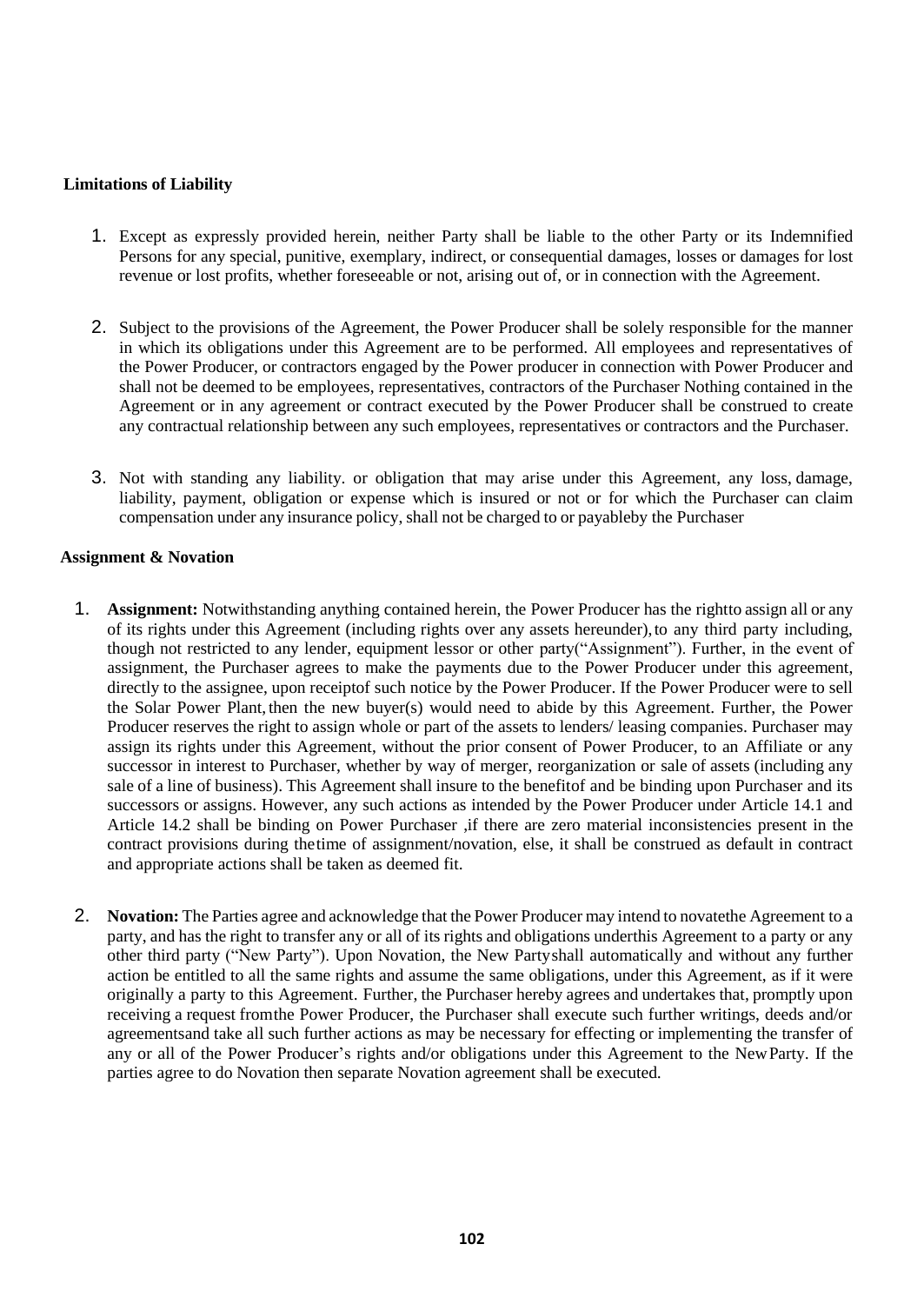### **Notices**

Unless otherwise provided in the Agreement, all notices and communications concerning theAgreement shall be in writing and addressed to the Parties at the addresses set forth below:

Power Producer's address and contact details:

\_\_\_\_\_\_\_\_\_\_\_\_\_\_\_\_\_\_\_\_\_\_\_\_\_\_\_

( address)

Purchasers address and contact details: Vivekanand Education society.

Address: 1<sup>st</sup> floor trust building, sindhi society, Chembur Mumbai- 71.

## **Notice**

Unless otherwise provided herein, any notice provided for in the Agreement shall be hand delivered, sent by registered post, or by courier delivery, or transmitted by e-mail and shall be deemed delivered to the addressee or its office when received at the address for notice specified above when hand delivered or sent toy courier delivered or sent by courier delivery, upon postingif sent by registered post and upon confirmation of sending when sent by facsimile on the next Business Day.

## **Confidentiality**

### **Confidentiality obligation**

1. If the Power Producer provides confidential information, including business plans, strategies, financial information, proprietary, patented, licensed, copy righted or trademarked information, and / or technical information regarding the , design, operation and maintenance of the System ("Confidential Information") to Purchaser or, if in the course of performing under the Agreementor negotiating the Agreement Purchaser learns Confidential Information regarding the facilities or plans of the Power Producer, Purchaser shall (a) protect the Confidential information from disclosure to third parties with the same degree of care accorded its own confidential and proprietary information, and (b) refrain from using such Confidential Information, except in the negotiation and performance of the Agreement. Notwithstanding the above, Purchaser may provide such Confidential Information to its officers, directors, manager, employees and Affiliates (collectively "Representatives"), in each case whose access is reasonably necessary forpurposes of the Agreement. Each such recipient of confidential information shall be informed by Purchaser of its confidential nature and shall be directed to treat such information confidentiallyand shall agree to abide by these provisions. Purchaser shall be liable for any breach of this provision by any entity to whom it improperly discloses Confidential Information. All Confidential Information shall remain the property of the Power Producer and shall be returnedto. It after Purchaser's need for it has expired or upon the request of the Power Producer.

2. If the Purchaser provides confidential information, including business plans, strategies, financial information, proprietary, patented, licensed, copy righted or trademarked information, ("Confidential Information") to the Power Producer or, if in the course of performing under the Agreement or negotiating the Agreement the Power Producer learns Confidential Information regarding the facilities Or plans of the Purchaser, the Power Producer shall (a) protect the Confidential Information from disclosure to third parties with the same degree of care accorded

its own confidential and proprietary information, and (b) refrain from using such Confidential Information, except in the negotiation and performance of the Agreement. Notwithstanding the above, the Power Producer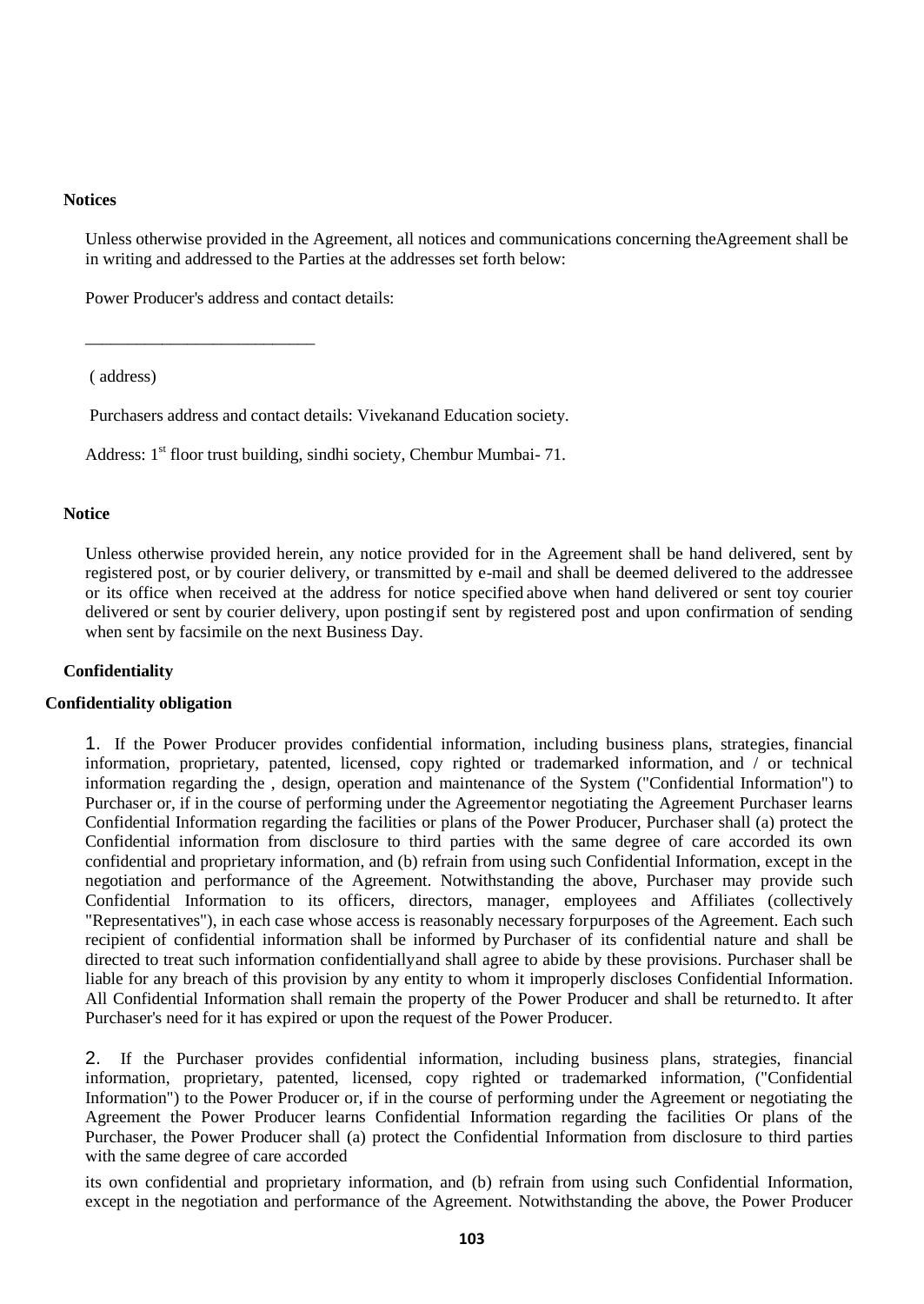may provide such Confidential Information to its officers, directors, managers, employees and Affiliates (collectively, "Representatives"), in each case whose access is reasonably necessary for purposes of the Agreement. Each such recipient of Confidential. Information shall be informed by the Power Producer of its confidential nature and shall be directed to treat such information confidentially and shall agree to abide by these provisions. The Power Producer shall be liable for any breach, of this provision by any entity to whom it improperly discloses Confidential Information. All Confidential Information shall remain the property of the Purchaser and shall be returned to it after the Power Produce's need for it has expired or upon the request of the Purchaser.

## **Permitted Disclosures**

Notwithstanding any other provision contained herein, neither Party shall be required to hold confidential any information that;

- 1. Becomes publicity available other than through the receiving Party.
- 2. Is required to be disclosed under Applicable Law or pursuant to a validity issued notice or required filling, but a receiving Party subject to any such requirement shall promptly notify the disclosing Party of such requirement
- 3. Is independently developed by the receiving Party; or
- 4. Becomes available to the receiving Party without restriction from a third party under no obligation of confidentiality.

### **Miscellaneous**

## **Amendments**

This Agreement may only be amended, modified or, supplemented by an instrument in writing executed by duly authorized representatives of the Power Producer and Purchaser.

### **Goodwill and Publicity**

Neither Party shall use any name, trade name, service mark or trademark of the other Party in any promotional or advertising material without the prior written consent of such other Party. The Parties shall coordinate arid cooperate with each other when making public announcementsrelated to the execution and existence of this Agreement, and each Party shall have the right to promptly review, comment upon and approve any publicity materials, press releases and other public statements by the other Party that refer to, or that describe any aspect of, this Agreement; provided that no such publicity releases or other public statements (except for fillings or other statements or releases as may be required by applicable law) shall be made by either Party without the prior written consent of the other Party. Without limiting the generality of the foregoing and whether or not the consent of the other Party is required or obtained, all public statements must accurately reflect the rights and obligations of the Parties under this Agreement.

### **Industry Standards**

Except as otherwise set forth herein, for the purpose of the Agreement, the normal standards of performance within the solar photovoltaic power generation Industry in the relevant market shallbe the, measure of whether a Party's performance is reasonable and timely. Unless expressly defined herein, words having well-known technical or trade meanings shall be so construed

### **Cumulative Remedies**

Except as set forth to the contrary herein, any right or remedy of the Power Producer orPurchaser shall be cumulative and without prejudice to any other right or remedy.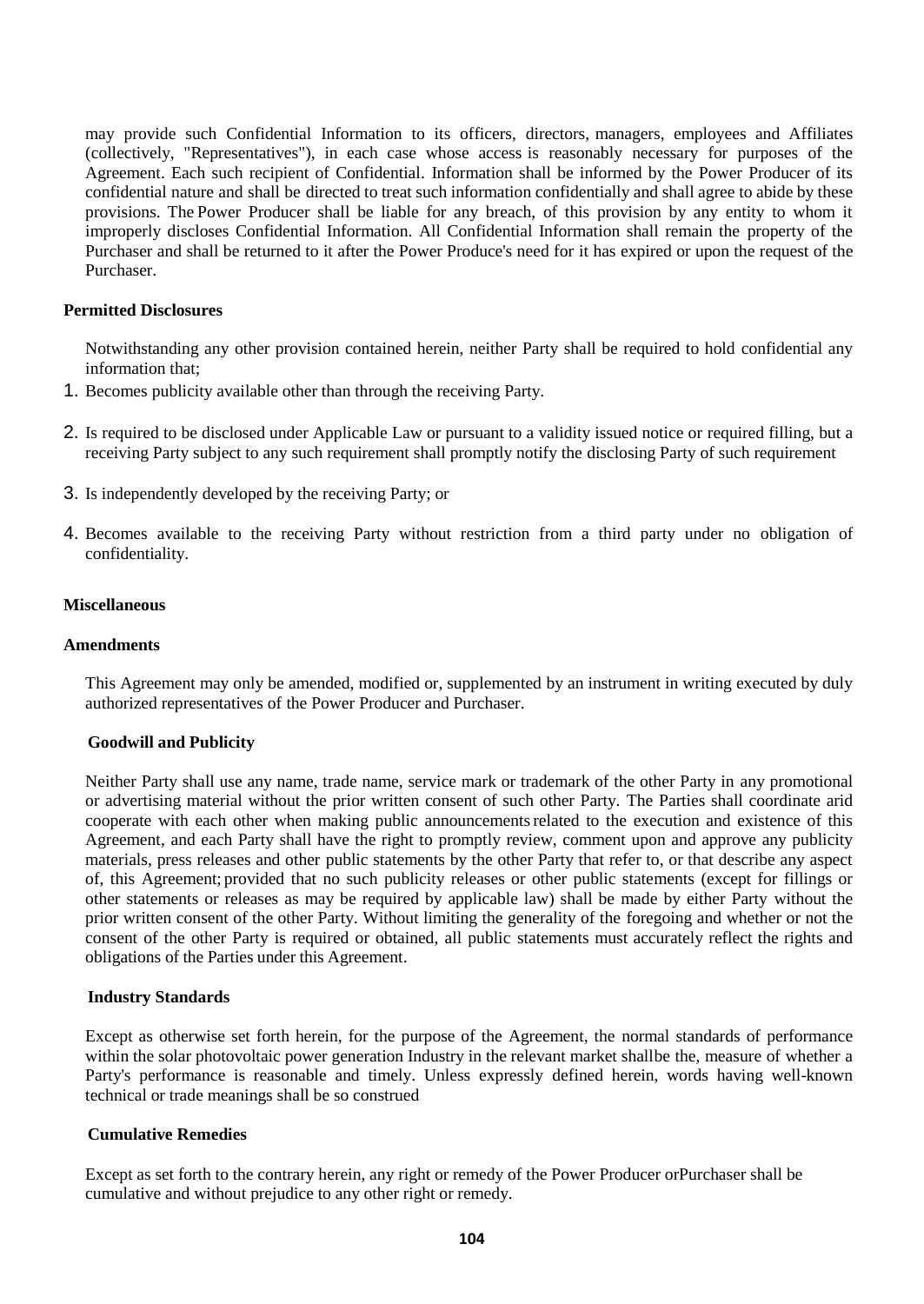## **No Waiver**

The failure of the Power Producer or Purchaser to enforce any of the provisions of the Agreement, or the waiver thereof, shall not be construed as a general waiver or relinquishment on its part of any such provision in any other instance or of any other provision in any instance.

## **Survival**

The obligations under Section 8:1 (d) (Power Producer Covenant), Sections 8.3(d), (e), (f) and (g) (Purchaser Covenants), Section 10 (Taxes and Governmental Fees), Section 13 (Limitation of Liability) Section 12.2 (Notices), Section 15 (Confidentiality), or pursuant to other provisionsof this Agreement that, by their nature and context, are intended to survive. Termination of this Agreement shall survive the expiration or termination of this Agreement for any reason.

# **Governing Law & Jurisdiction**

1. This Agreement shall be governed by and construed in accordance with the laws of India. The Parties agree that the courts in Mumbai, India shall have jurisdiction over any action or proceeding arising under the Agreement.

2. In the event of any Dispute, difference of opinion or dispute or claim arising out of or relating to this Agreement or breach, termination or the invalidity thereof, shall firstly be attempted to be resolved by conciliation. Any Dispute that cannot be settled through conciliation procedure shallbe referred to arbitration in accordance with the procedure given below. The Parties agree to comply with the awards resulting from arbitration and waive their rights to any form of appeal insofar as such waiver can validly be made. Cost of conciliation shall be equally shared by boththe parties.

# **Arbitration Procedure:**

## **Settlement of Dispute:**

If any dispute of any kind whatsoever arises between Purchaser and Power Producer in connection with or arising out of the contract including without prejudice to the generality of theforegoing, any question regarding the existence, validity or termination, the parties shall seek toresolve any such dispute or difference by mutual consent.

If the parties fail to resolve, such a dispute or difference by mutual consent, within 45 days of itsarising, then the dispute shall be referred by either party by giving notice to the other party in writing of its intention to refer to arbitration as hereafter provided regarding matter under dispute.No arbitration proceedings will commence unless such notice is given. Any dispute in respect of which a notice of intention to commence arbitration, shall be finally settled by arbitration.

In all other cases, any dispute submitted by a party to arbitration shall be heard by an arbitrationpanel composed of three arbitrators, in accordance with the provisions set forth below.

The Purchaser and the Power Producer shall each appoint one arbitrator, and these two arbitratorsshall jointly appoint a third arbitrator, who shall chair the arbitration panel. If the two arbitratorsdo not succeed in appointing a third arbitrator within Thirty (30) days after the later of the two arbitrators has been appointed, the third arbitrator shall, at the request of either party, be appointed by the Appointing Authority for third arbitrator which shall be the President, Institution of Engineers.

If one party fails to appoint its arbitrator within thirty (30) days after the other party has named its arbitrator, the party which has named an arbitrator may request the Appointing Authority to appoint the second arbitrator. If for any reason an arbitrator is unable to perform its function, themandate of the Arbitrator shall terminate in accordance with the provisions of applicable laws asmentioned and a substitute shall be appointed in the same manner as the original arbitrator.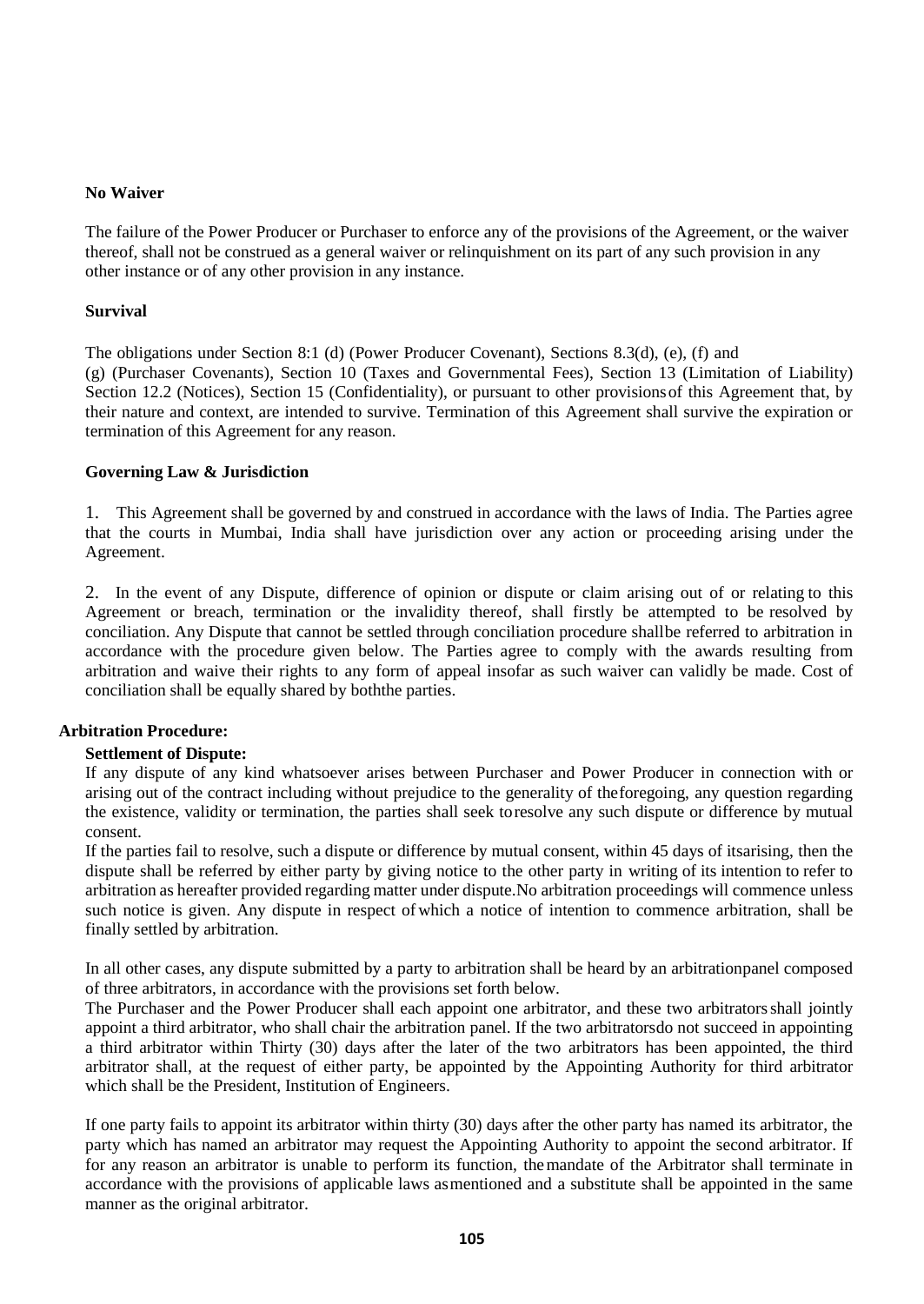Arbitration proceedings shall be conducted with The Arbitration and Conciliation Act, 1996. The venue or arbitration shall be Mumbai only.

The decision of a majority of the arbitrators (or of the third arbitrator chairing the arbitration panel, if there is no such majority) shall be final and binding and shall be enforceable in any courtof competent jurisdiction as decree of the court. The parties thereby waive any objections to or claims of immunity from such enforcement. The arbitrator(s) shall give reasoned award and follow The Arbitration and Conciliation Act, 1996.

Notwithstanding any reference to the arbitration herein, the parties shall continue to perform their respective obligations under the agreement unless they otherwise agree.

Cost of arbitration shall be equally shared between the Power Producer and Purchaser.

## **Severability**

If any term, covenant or condition in the Agreement shall, to arty extent, be invalid or unenforceable in any respect under Applicable Law, the remainder of the Agreement shall not be affected thereby, and each term, covenant or condition of the Agreement shall be valid and enforceable to the fullest extent permitted by Applicable Law and if appropriate, such invalid orunenforceable provision shall be modified or replaced to give effect to the underlying intent of the Parties and to the intended economic benefits of the Parties.

## **Successors and Assigns**

This Agreement and the rights and obligations under the Agreement shall be binding upon and shall inure to the benefit of the Power Producer and Purchaser and their respective successors and permitted assigns.

## **Counterparts**

This Agreement may be executed in one or more counterparts, all of which taken together shallconstitute one and the same instrument.

### **Independent Service Provider**

This Agreement is on a principal to principal basis between the parties hereto Nothing contained in tills Agreement shall be construed or deemed to create any association, partnership or joint venture or employer employee relationship or principal-agent relationship in any manner whatsoever between the Parties

### **Entire Agreement**

This Agreement constitutes the entire agreement between the Parties hereto with respect of the subject matter of this Agreement and supersedes all prior agreements and undertakings; written or oral, with respect to the subject matter hereof except as otherwise expressly provided herein. The Schedules annexed to this Agreement also form a part of this Agreement.

### **Insurance**

The Power Producer shall maintain at its own costs, throughout the tenure of this Agreement andany extensions thereof all mandatory insurance coverage for adequate amount under the standardFire and Perils policy by the Power Producer to perform the services required under this Agreement.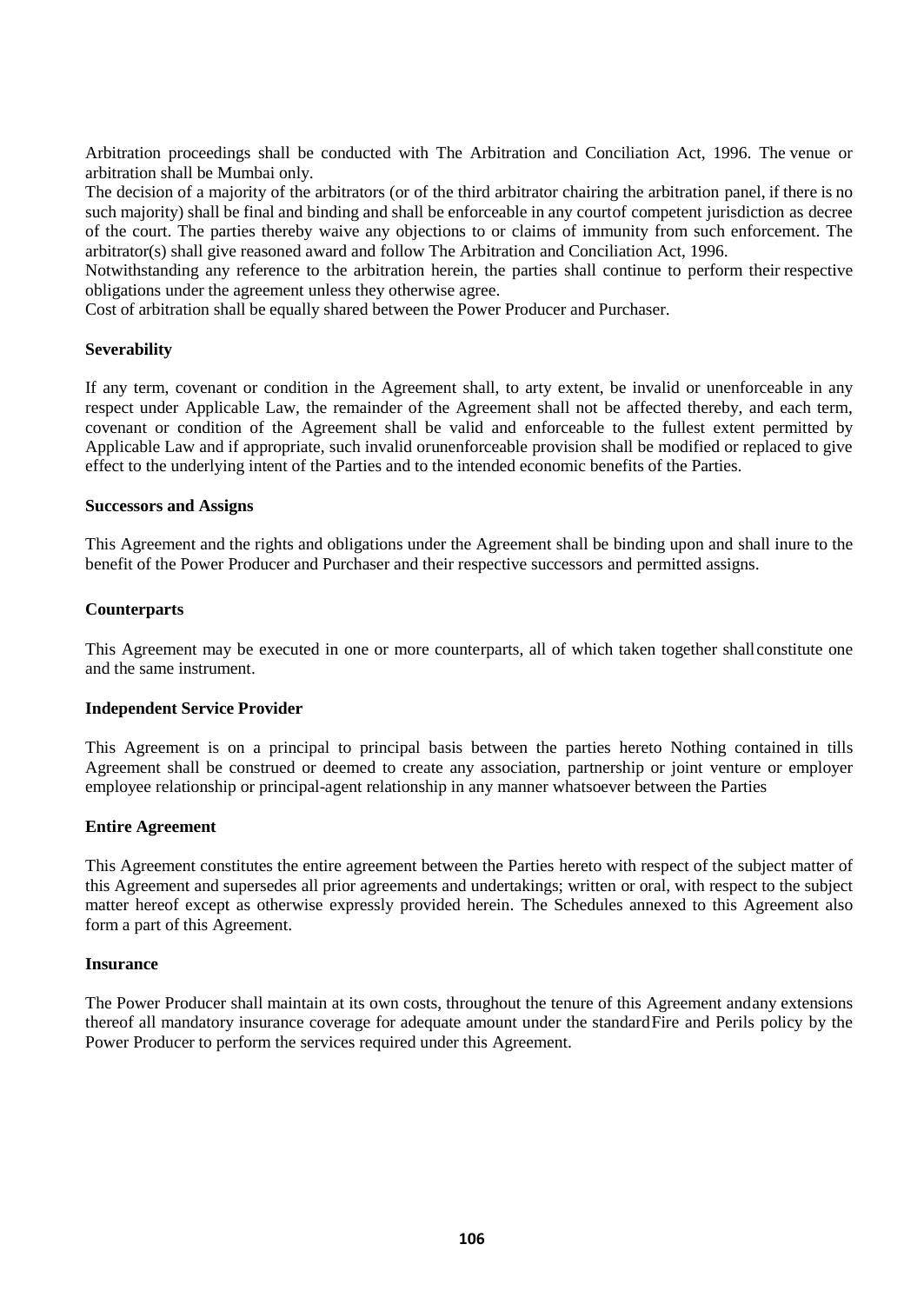## IN WITNESS WHEREOF the

Parties have caused the Agreement to be duly executed through their duly authorized representatives as of the date set forth above.

# **FOR & ON BEHALF OF:**

# POWER PURCHASER POWER PRODUCER

Signature: Signature: Name: Name:

Designation: Designation: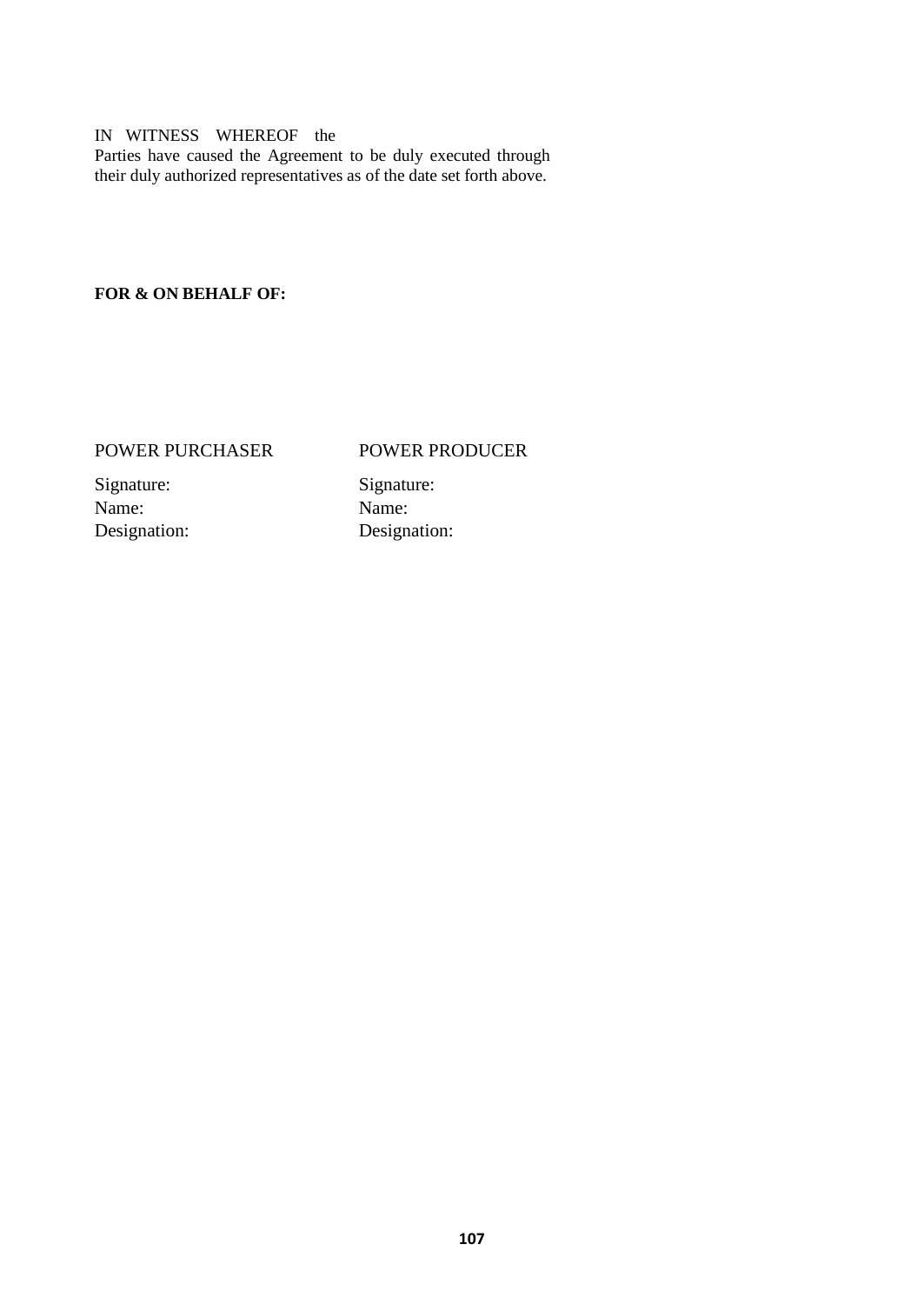# **Fraud and Corrupt Practices**

The Bidder and their respective officers, employees, agents and advisers shall observe the highest standard of ethics during the Bidding Process. Notwithstanding anything to the contrary contained herein, the Authority may reject an Application without being liable in any manner whatsoever to the Bidder if it determines that the Bidder has, directly or indirectly or through an agent, engaged in corrupt practice, fraudulent practice, coercive practice, undesirable practice or restrictive practice in the Bidding Process.

Without prejudice to the rights of the Authority under relevant Clause hereinabove, if an Bidder is found by the Authority to have directly or indirectly or through an agent, engaged or indulged in any corrupt practice, fraudulent practice, coercive practice, undesirable practice or restrictive practice during the Bidding Process, such Bidder shall not be eligible to participate in any tender or RFQ issued by the Authority during a period of 2 (two) years from the date such Bidder is found by the Authority to have directly or indirectly or through an agent, engaged or indulged in any corrupt practice, fraudulent practice, coercive practice, undesirable practice or restrictive practice, as the case may be.

For the purposes of this Clause, the following terms shall have the meaning hereinafter respectively assigned to them:

## A. **"corrupt practice"** means

the offering, giving, receiving, or soliciting, directly or indirectly, of anything of value to influence the actions of any person connected with the Bidding Process (for avoidance of doubt, offering of employment to, or employing, or engaging in any manner whatsoever, directly or indirectly, any official of the Authority who is or has been associated in any manner, directly or indirectly, with the Bidding Process or the LOA or has dealt with matters concerning the Concession Agreement or arising there from, before or after the execution thereof, at any time prior to the expiry of one year from the date such official resigns or retires from or otherwise ceases to be in the service of the Authority, shall be deemed to constitute influencing the actions of a person connected with the Bidding Process); or

save and except as permitted under the relevant sub clause, engaging in any manner whatsoever, whether during the Bidding Process or after the issue of the LOA or after the execution of the Concession Agreement, as the case may be, any person in respect of any matter relating to the Project or the LOA or the Concession

Agreement, who at any time has been or is a legal, financial or technical adviser of the Authority in relation to any matter concerning the Project;

B. **"fraudulent practice"** means a misrepresentation or omission of facts or suppression of facts or disclosure of incomplete facts, in order to influence the Bidding Process ;

C. **"coercive practice"** means impairing or harming or threatening to impair or harm, directly or indirectly, any person or property to influence any persons participation or action in the Bidding Process;

D. **"undesirable practice"** means (i) establishing contact with any person connected with or employed or engaged by the Authority with the objective of canvassing, lobbying or in any manner influencing or attempting to influence the Bidding Process; or (ii) having a Conflict of Interest; and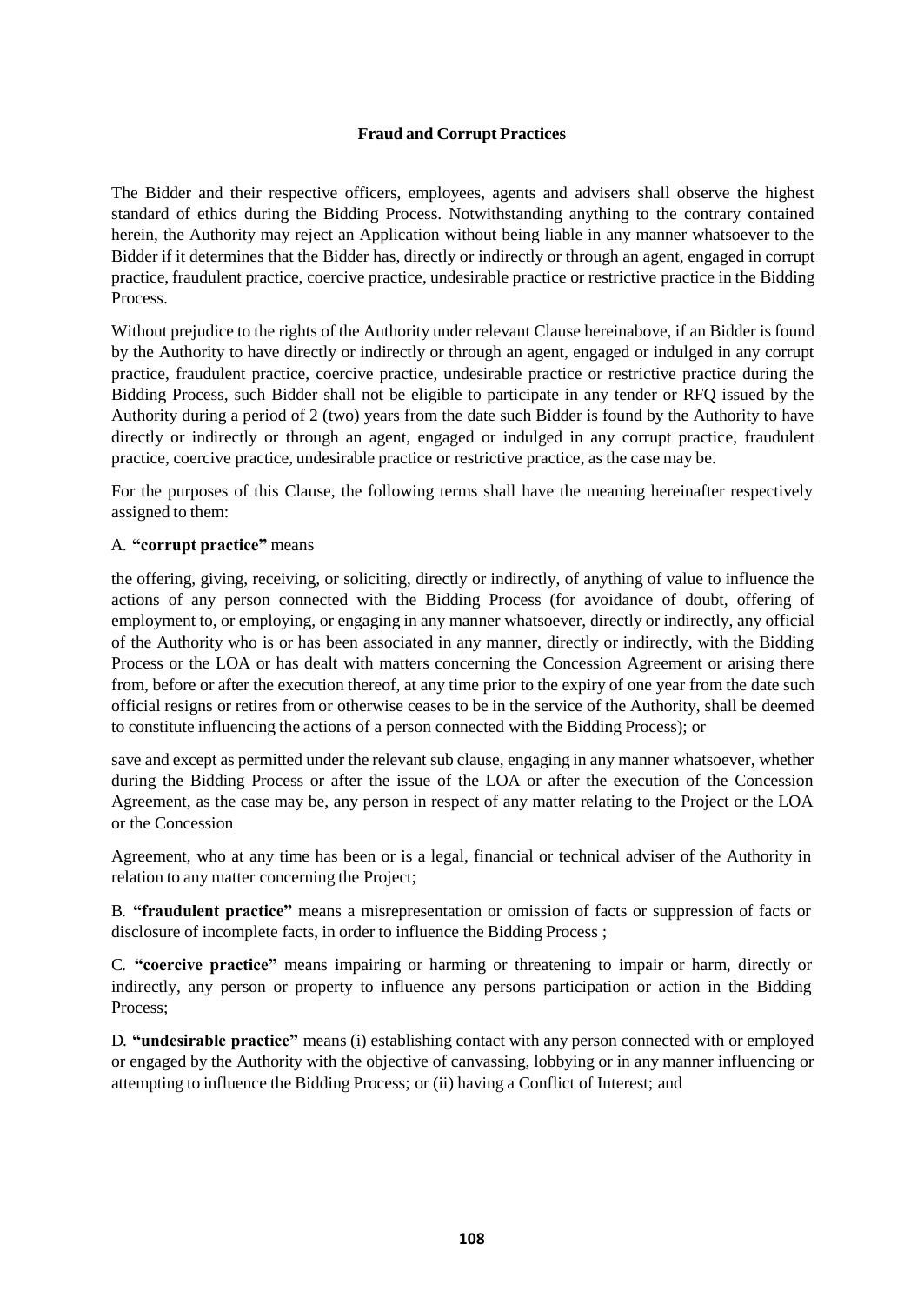E. **"Restrictive practice"** means forming a cartel or arriving at any understanding or arrangement among Bidder with the objective of restricting or manipulating a full and fair competition in the Bidding Process.

F. If the VES determines that the Bidder has engaged in corrupt, fraudulent, collusive, coercive or obstructive practices, in competing for or in executing the Contract, then the VES may, after giving 14 days' notice to the Bidder, terminate the Bidder employment under the Contract and expel him from the Site, and the provisions of relevant Clause shall apply as if such expulsion had been made.

G. Should any employee of the Bidder be determined to have engaged in corrupt, fraudulent, collusive, coercive, or obstructive practice during the execution of the Works, then that employee shall be removed in accordance with relevant Clause.

For the purposes of this Sub-Clause:

i. "corrupt practice" is the offering, giving, receiving to soliciting, directly or indirectly, of anything of value to influence improperly the actions of another party;

ii. "Another party" refers to a public official acting in relation to the procurement process or contract execution. In this context, "public official" includes Financer staff and employees of other organizations taking or reviewing procurement decisions.

iii. "fraudulent practice" is any act or omission, including a misrepresentation, that knowingly or recklessly misleads, or attempts to mislead, a party to obtain a financial or other benefit or to avoid an obligation;

iv. "collusive practice" is an arrangement between two or more parties designed to achieve an improper purpose, including to influence improperly the actions of another party;

v. "coercive practice" is impairing or harming, or threatening to impair or harm,